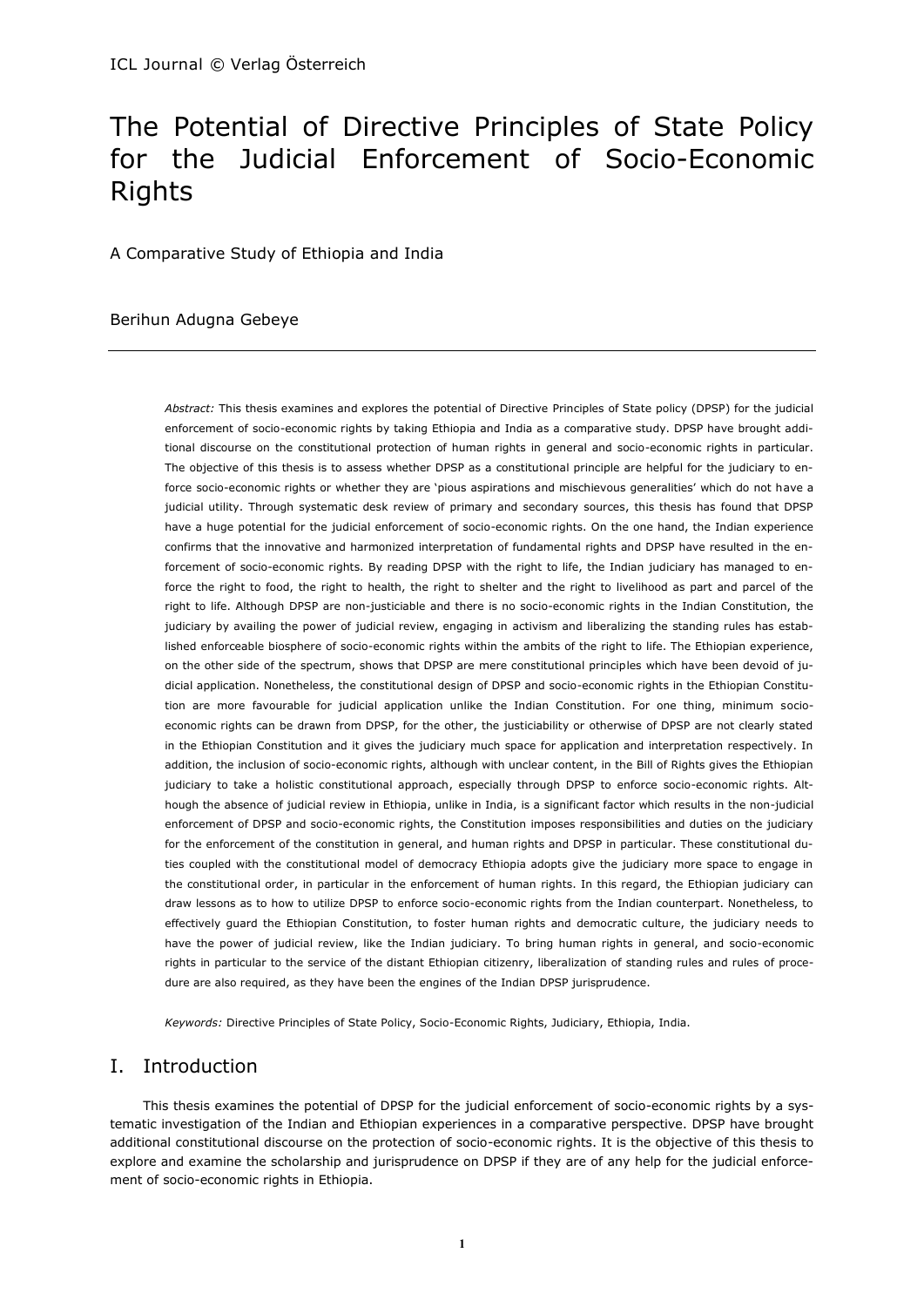The legal status and judicial cognizance of socio-economic rights under international law is different from civil and political rights as the former have been considered as programmatic and progressive rights unlike the latter which can be enforced immediately.<sup>1</sup> The same fashion has followed in national legal systems as constitutions usually make a distinction between civil and political rights and socio-economic rights.<sup>2</sup> In the venture of constitutionalizing human rights, states have adopted different mechanisms to incorporate socio-economic rights in their constitutions. It is in this context that the framers of the Irish Constitution invented DPSP in 1937 in lieu of socio-economic rights with the aim to give direction to the legislature in making laws while avoiding judicial adjudication.

The Ethiopian Federal Democratic Republic Constitution (Ethiopian Constitution) incorporates socioeconomic rights both in the Bill of Rights and DPSP.<sup>3</sup> However, the impact of this constitutionalization has been insignificant in the enforcement of socio-economic rights.<sup>4</sup> The judicial enforcement of socio-economic rights has been very far away from the populace. Although there are multiple factors for the non-judicial enforcement of socio-economic rights, the constitutional stipulation of socio-economic rights both in the Bill of Rights and DPSP, on the one hand, and the constitutional interpretation mechanism and the judicial indifference towards the Constitution, on the other hand, are the main factors. Socio-economic rights in the Bill of Rights lacks content as it is difficult to ascertain what are the rights? Whose rights are they? And who is having a duty? These questions are central in any rights adjudication. Although socio-economic rights in the DPSP are very informative, they lack not only judicial consideration but also legislative and executive attention. As the power of constitutional interpretation is given to the House of Federation,<sup>5</sup> the judiciary usually has detached itself from the Constitution even if it expressly imposes responsibility for the enforcement of the Bill of Rights and DPSP.<sup>6</sup> Thus, despite the constitutional recognition and judicial responsibilities to this effect, socio-economic rights could not find their way to the court room.

Building on the human rights scholarship in Ethiopia, $7$  this thesis examines the potentials of DPSP for the judicial enforcement of socio-economic rights. Although it seems far-fetched to argue based on the ideals of DPSP to enforce socio-economic rights in the Ethiopian courts as it stands today, $8$  both the Ethiopian Constitution and comparative experience support that such argument can be made and the latter has proved it as successful. Bringing DPSP in the judicial enforcement of socio-economic rights could have lots of repercussions for the judiciary and the constitutional order. For one thing, the judiciary can appreciate its role in the constitutional order especially in the enforcement of human rights. For another, it will give a practical sense for the system of checks and balances which is central in a constitutional democracy as it will check executive excess and legislative tyranny at least concerning human rights and DPSP.

This thesis posits the argument that DPSP can be both a means for the enforcement of socio-economic rights under the Bill of Rights and DPSP as core minimum socio-economic rights can be drawn from it. Although the judiciary did not have an express power to interpret the constitution, it assumes express obligation to defend the constitutional order, to enforce the Bill of Rights and to make use of the DPSP in its task of interpretation. Especially when the executive and the legislative are indifferent to human rights in general and DPSP in particular, the only organ which one should rely on is the judiciary. The judiciary's sense of DPSP in particular has far reaching goals as DPSP are basic constitutional principles which guide the state towards socio-economic and political justice. If the judiciary is not able to counteract executive supremacy and legislative tyranny, the constitutional democracy envisaged by the constitution will lose meaning.

Within this context, this thesis addressed the main research question of what is the potential of DPSP for the judicial enforcement of socio-economic rights in Ethiopia. In order to address this grand research question, the following questions are addressed. What is the role of DPSP in enforcing socio-economic rights? How they

<sup>1</sup> See Manisuli Ssenyonjo, *Economic, Social and Cultural Rights in International Law* (Hart Publishing 2009).

<sup>2</sup> See Fans Coomans (ed), *Justiciability of Economic and Social Rights: Experiences from Domestic systems* (Intersentia 2006).

<sup>&</sup>lt;sup>3</sup> See chapter two and ten of the Constitution of the Federal Democratic Republic of Ethiopia (1995), Proclamation No. 1/1995 Federal Negarit Gazeta.

<sup>4</sup> See Girmachew Alemu and Sisay Alemahu (eds), *The Constitutional Protection of Human Rights in Ethiopia: Challenges and Prospects* (AAU press 2009).

<sup>&</sup>lt;sup>5</sup> Ethiopian Constitution (n 3), Article 62.

 $6$  ibid, article 13(1) and 85(1).

<sup>7</sup> The existing literature on human rights under the Ethiopian constitution and the constitution itself confirmed the justiciability of human rights including socio-economic rights.

<sup>&</sup>lt;sup>8</sup> Given the judicial credibility and power to influence the other organs as it has been an instrument of suppression.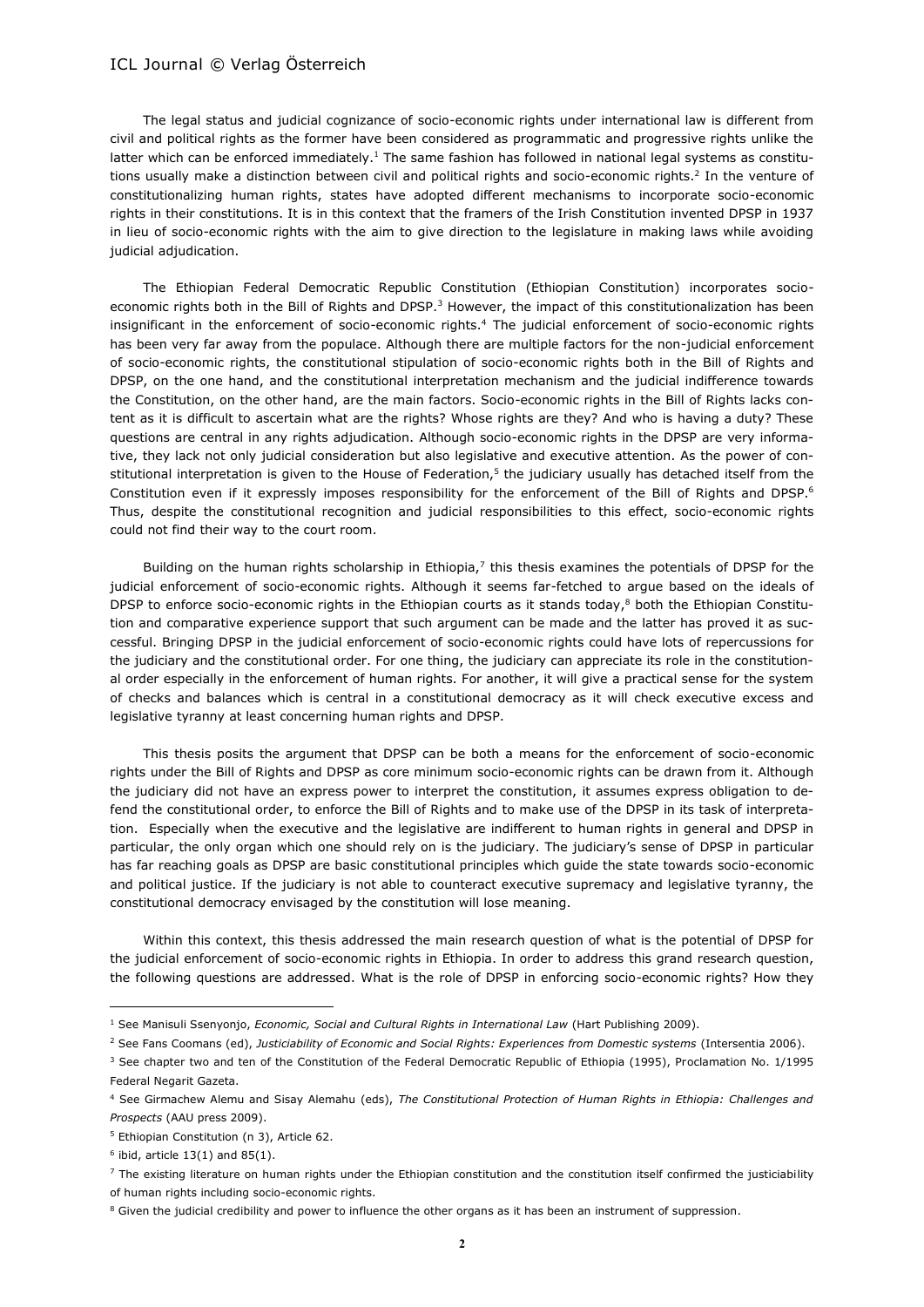are a tool of interpretation for constitutional socio-economic rights? Can they be a means for the enforcement of socio-economic rights through civil and political rights? How they further socio-economic rights by themselves? Can DPSP be judicially enforced? And what is the role of the judiciary in enforcing DPSP?

In order to address the research questions in a systematic manner, understanding the Ethiopian context in light of other jurisdictions which have similar systems is important both in drawing lessons and understanding the strengths and weaknesses. Thus, this thesis adopts a comparative approach. India is chosen as a comparator due to its huge jurisprudence on DPSP from which ample lessons can be drawn for Ethiopia. Although a substantial number of constitutions incorporate DPSP as discussed in chapter one, their respective judiciaries have not yet developed a case law on the topic. For example, even if the Supreme Court of Ghana and Nepal have made DPSP justiciable they have not gone that far in enforcing socio-economic rights. As the lessons which may be learnt from these jurisdictions are discussed in chapter one considering them as a full-fledged comparator is not necessary. Needless to say, in general, the national jurisprudence on socio-economic rights is not developed even so with DPSP. Hence, this thesis contributes much in stimulating further research on DPSP and offering new insights in the national socio-economic rights discourse.

The kind of data the research questions require are found in primary sources such as constitutions, laws and cases, on the one hand, and secondary sources such as books, journal articles and academic pieces, on the other hand. Hence, this thesis is conducted through desk review of primary and secondary sources. The legal and case analysis is feed into the jurisprudence so as to come up with a comprehensive result on the central research question of the thesis.

This thesis is organized into four chapters. The first chapter explores the main pillars of DPSP and justify why the Ethiopian judiciary should consider DPSP as a means to enforce socio-economic rights. The second chapter discusses how the Indian judiciary have used DPSP to enforce socio-economic rights and investigates the engines for the DPSP jurisprudence. The third chapter examines DPSP in the Ethiopian setting and its potential for the enforcement of socio-economic rights. The fourth chapter synthesise the Ethiopian and Indian experiences and draw lessons. It has also conclusion which concisely presents the findings of the study.

# II. Directive Principles of State Policy: A Background

This chapter puts background notes about the potential of DPSP for the judicial enforcement of socioeconomic rights. In doing so, it explores the relationship between DPSP and socio-economic rights, on the one hand, and the justiciability of DPSP, on the other hand, by navigating through the constitutions of Ireland, Nepal, Nigeria, Namibia, Lesotho, Sierra Leone, Ghana, Ethiopia and India. It also discusses why the Ethiopian judiciary should make sense of DPSP. The objective is to draw the fundamental pillars of DPSP with a view to build an argument about the potential of these pillars for the judicial enforcement of socio-economic rights in Ethiopia as a basis for the discussion in the coming chapters.

# A. Directive Principles of State policy: A Mere Constitutional Rhetoric or a Reality?

The discourse on the status of DPSP in constitutions ranges from the claim that they are mere constitutional promises devoid of practicability to fundamental principles which are consumed by the citizenry. This section presents and examines these two assertions about DPSP and will address the question framed in the title. The aim is to shed light on whether DPSP in the Ethiopian constitution is a mere constitutional promise or a reality. If it is a mere promise, can it be a reality and whether lessons can be learnt from other jurisdictions in this regard.

In a common parlance DPSP are principles which guide a government in present action and future direction regarding its nation and people. Mehta notes that DPSP are the ideals which the state must consider in the formulation of policies and making laws in order to secure 'social, economic and political justice' to all.<sup>9</sup> He

<sup>9</sup> SM Mehta, *A Commentary on Indian Constitutional law* (Deep & Deep Publications 1990) 215.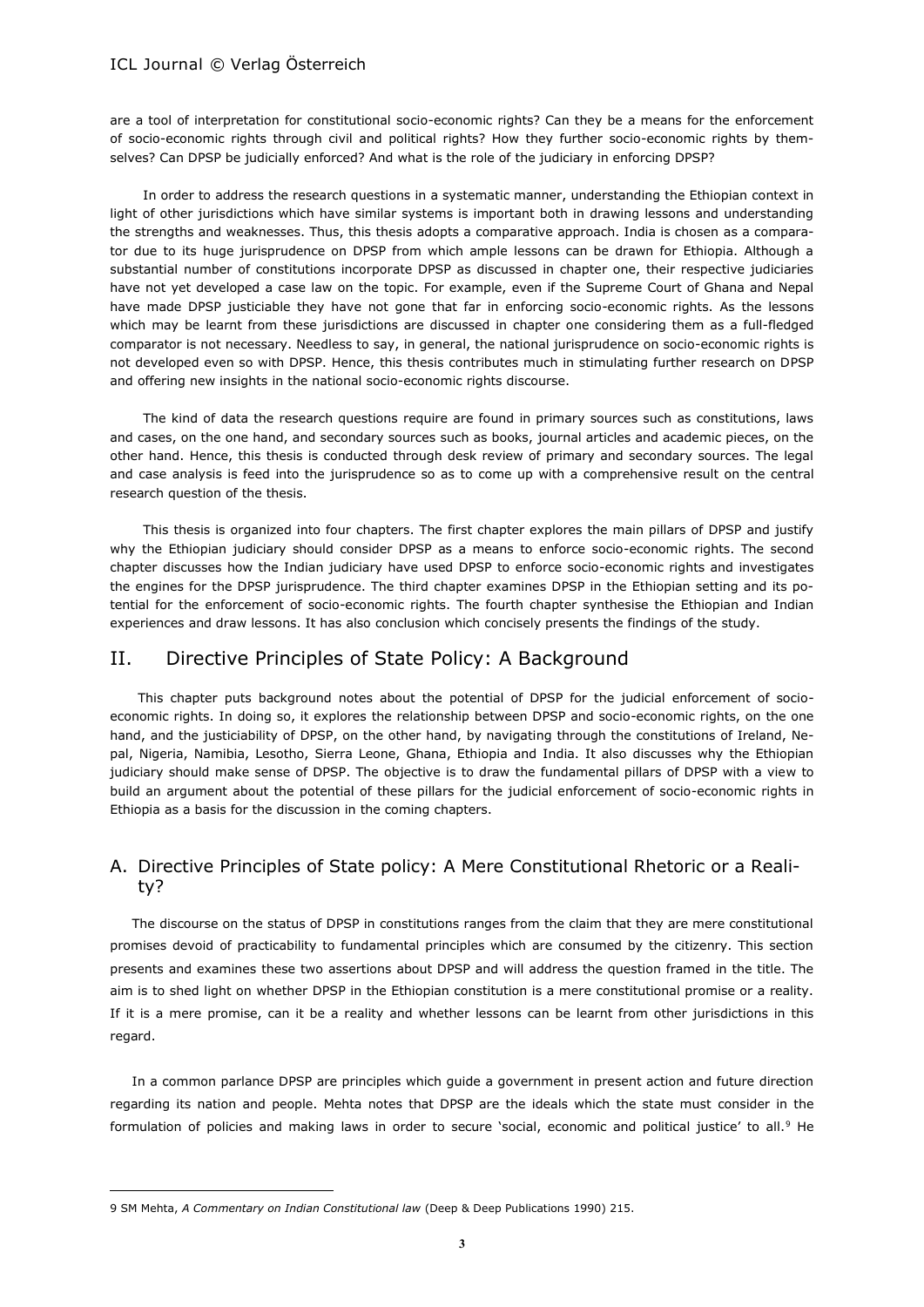further notes that DPSP are principles which contain the 'aims and objects of the state' under the constitution.<sup>10</sup> They are a set of principles which give life to the aspirations of the people and the nation.<sup>11</sup> In this regard, Chinnappa states that "directive principles specify the programs and the mechanics of the state to attain the constitutional goals set out in the preamble".<sup>12</sup> According to Metha and Chinnappa, DPSP are both means and ends to attain socio-economic and political justice. They are instrumental in furthering the aspirations of the people and implementing the very aims and objectives of DPSP. Hence, DPSP are core and living constitutional principles.

Similarly Basu notes that the DPSP, "as embodied in part IV of the Constitution [of India] are directions given to the State to guide the establishment of an economic and social democracy, as proposed by the Preamble".<sup>13</sup> They are standards of achievement which guides all government organs in running their business.<sup>14</sup> Ali and Atua note that DPSP are "a collection of constitutional provisions that require a state to carry out certain obligations in fulfilment of its mandate for the citizenry".<sup>15</sup> By the same token Ceazar notes that DPSP are "blue-prints for good governance and social justice for all" which guide the nation to realize its national ideals.<sup>16</sup> As democracy is a process which is built over time, making DPSP part of the democratic process to advance socio-economic and political development will make DPSP real constitutional principles. As far as a working constitutional democracy is in place, DPSP will continue to be vital tools and inputs for the functioning of state organs namely the legislative, executive and judiciary.

Nonetheless, there are some commentators who argue that DPSP are mere constitutional promises devoid of the mechanism for enforcement. During the constitutional assembly debate of the Indian Constitution some members argued that given "the political and programmatic nature" of DPSP coupled with their non-judicial enforcement, they should not be part of the constitution.<sup>17</sup> Even if DPSP are important without any doubt, Das argues that they should not be part of the main chapter of the constitution but should be included in "an appendix to the Constitution" if it is required.<sup>18</sup> Joshi justifies such assertion by arguing that there should be no room for "political manifestos in a constitution" as constitution transcends short lived political goals.<sup>19</sup> Seervai argues that the inclusion of DPSP in a constitution is simply a rhetorical statement of "hopes, ideals and goals" rather than actual realities backed by political mechanism of enforcement as opposed to legal enforcement.<sup>20</sup> The argument of these authors is twofold. For one thing, DPSP are political ideals and accordingly short lived than other principles of a constitution which is supposed to stay relatively longer. Hence, such short lived political ideas should not be part of the constitution. For another, even if it is said they are durable ideals which guide the functioning of the state, their non justiciability will make them empty promises. According to these

<sup>10</sup> ibid.

<sup>11</sup> See Bertus De Villiers, 'Directive Principles of State Policy and Fundamental Rights: The Indian Experience' (1992) 8 S. Afr. J. on Hum. Rts. 29, 30-34.

<sup>12</sup> Reddy Chinnappa, *The Court and the Constitution of India: Summit and Shallows* (OUP 2010) 73.

<sup>13</sup> Durga Das Basu, *Introduction to the Constitution of India* (15th ed., Prentice Hall of India 1993) 475 as cited by Bikash Thapa, 'Enforceability of Directive Principles with Reference to Judicial Decisions of Nepal',<https://www.academia.edu/2636270/Enforceability\_of\_Directive\_Principles\_with\_reference\_to\_Judicial\_deci sions\_of\_Nepal> accessed 19 December 2014.

<sup>14</sup> J Wickramaratne, *Fundamental Rights in Sri Lanka* (2nd ed, Stamford Lake Pvt. Ltd, Pannipitiya 2006) 38 as cited by Danushka Medawatte, 'Non-enforceability of Directive Principles of State Policy: Real Barrier or Fake?'(2012), <https://www.researchgate.net/publication/233980362\_Nonenforceability\_of\_Directive\_Principle s\_of\_State\_Policy\_Real\_Barrier\_or\_Fake> accessed 19 December 2014.

<sup>15</sup>Abdi Jibril Ali and KwadwoAppiagyei Atua, 'Justiciability of Directive Principles of State Policy in Africa: The Experiences of Ethiopia and Ghana', (2013) Ethiopian Journal of Human Rights Vol.1, 1.

<sup>16</sup> Onyekachi Wisdom Ceazar, 'The Justiciability of the Fundamental Objectives and Directive Principles of State Policy under Nigerian Law' (2012), <http://papers.ssrn.com/sol3/papers.cfm?abstract\_id=2140361> accessed 19 December 2014, 3.

<sup>17</sup> Constitutional Assembly Debate Vol. 4 362-364 as cited by Villiers (n 11) 32.

<sup>18</sup> Constitutional Assembly Debate Vol. 4 366-368 as cited by Villiers (n 11) 32.

<sup>19</sup> G Joshi, *The Constitution of India* (1958) 108 as cited by Villiers (n 11) 32.

<sup>20</sup> HM Seervai, *Constitutional Law of India* (1984) 1577 as cited by Villiers (n 11) 34.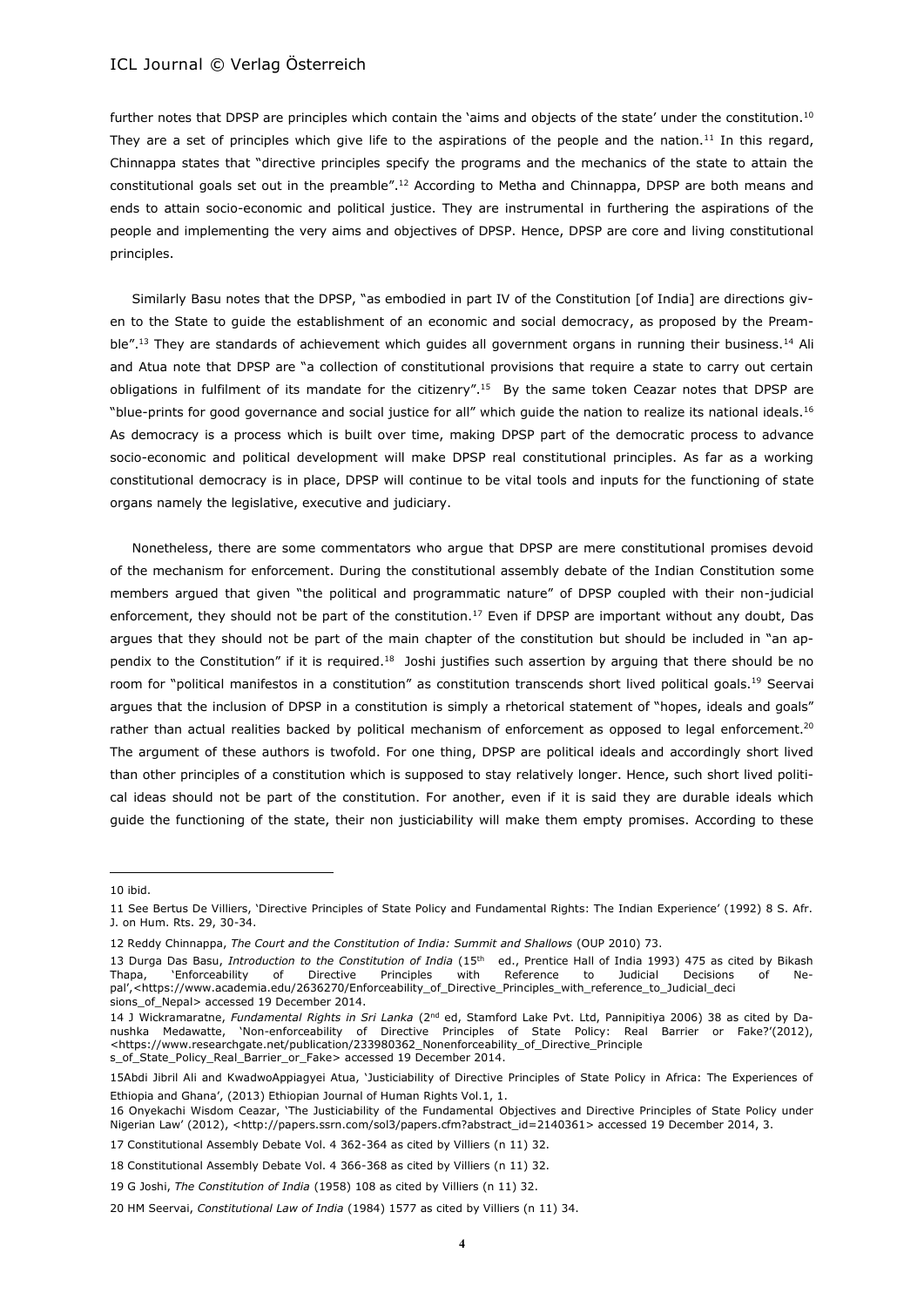authors, in both ways DPSP are mere rhetorical than practical principles which a constitutional democracy could not afford to have.

Usman goes on to say that DPSP are a constitutional design defect which compromises the idea of constitutionalism and supremacy of the constitution.<sup>21</sup> He posits a strong argument against the impact of having a nonjusticiable DPSP in a constitution. He asserts that

> *[w]hen the political branches fail, there is appeal to the people, who may help vindicate the constitutional right. But, where the majority is the problem, the vindication of constitutional rights needs a non-majoritarian decision-maker, such as the courts, to vindicate rights. With the DPSP being non-justiciable, there is no remedy to the majoritarian problem. If there is no pursuit of the constitutional directive principle by the political branches, then as a practical matter, the constitutional provision is repealed.<sup>22</sup>*

Usman's main argument for considering DPSP as a constitutional design defect is not the very idea of DPSP *per se*, but making them out of the judicial reach. He agrees on the idea of having DPSP in the constitution. But, their non-justiciability according to him will compromise the supremacy of the constitution and make DPSP nonpractical.

However, the framers of the Irish Constitution [which were the pioneers in constitutionalizing DPSP] and Indian constitution [followers of the footsteps of the Irish and further developed a huge jurisprudence on DPSP] rationalizes the inclusion of a non- justiciable DPSP in their respective constitutions as follows. The founding fathers of the Irish Constitution states that:

> *They [DPSP] will be there as a constant headline, something by which the people as a whole can judge of their progress in a certain direction; something by which the representatives of the people can be judged as well as the people judge themselves as a whole. We will judge of our progress in a certain direction by asking ourselves how far we have advanced in this direction. They are intended to be directive to the Legislature. They are not to be determined by the courts for this reason-that it is the Legislature that must determine how far it can go from time to time, in the set of circumstances, in trying to secure these ideals and aims and objectives.<sup>23</sup>*

Their Indian counterpart in defence of DPSP also provides that:

 $\overline{\phantom{a}}$ 

[...] we are going to enter into a new life of contradictions. In politics we will have equality in social *and economic life we will have inequality. In politics we will be recognizing the principle of one man one vote and one vote one value. In our social and economic life, we shall, by reason of our social and economic structure, continue to deny the principle of one man one vote. How long shall we continue to live with this life of contradictions?<sup>24</sup>* 

According to the above assertions, DPSP are constitutional instructions to the government by the people and monitored by the people to advance their overall needs, interests, and rights. In this regard, Gledhill notes that despite the non-justiciability of DPSP, they will affect the decisions of courts as "Magna Carta has affected the

<sup>21</sup> See Jeffrey Usman, 'Non-Justiciable Directive Principles: A Constitutional Design Defect' (2007) 15 Mich. St. J. Int'l L. 643. 22 ibid, 672.

 $^{23}$ Bunreachtna hEireann, Dáil Éireann Volume 67, (11 May, 1937), <http://historicaldebates.oireachtas.ie/D/0067/D.0067.193705110029.html> accessed 24 December 2014.

<sup>&</sup>lt;sup>24</sup> Constitutional Assembly Debate Vol. 11 as cited by Garry Jeffry Jacobsohn, 'The Permeability of Constitutional Borders' (2004) Texas Law Review, Vol. 82: 1763, 1772.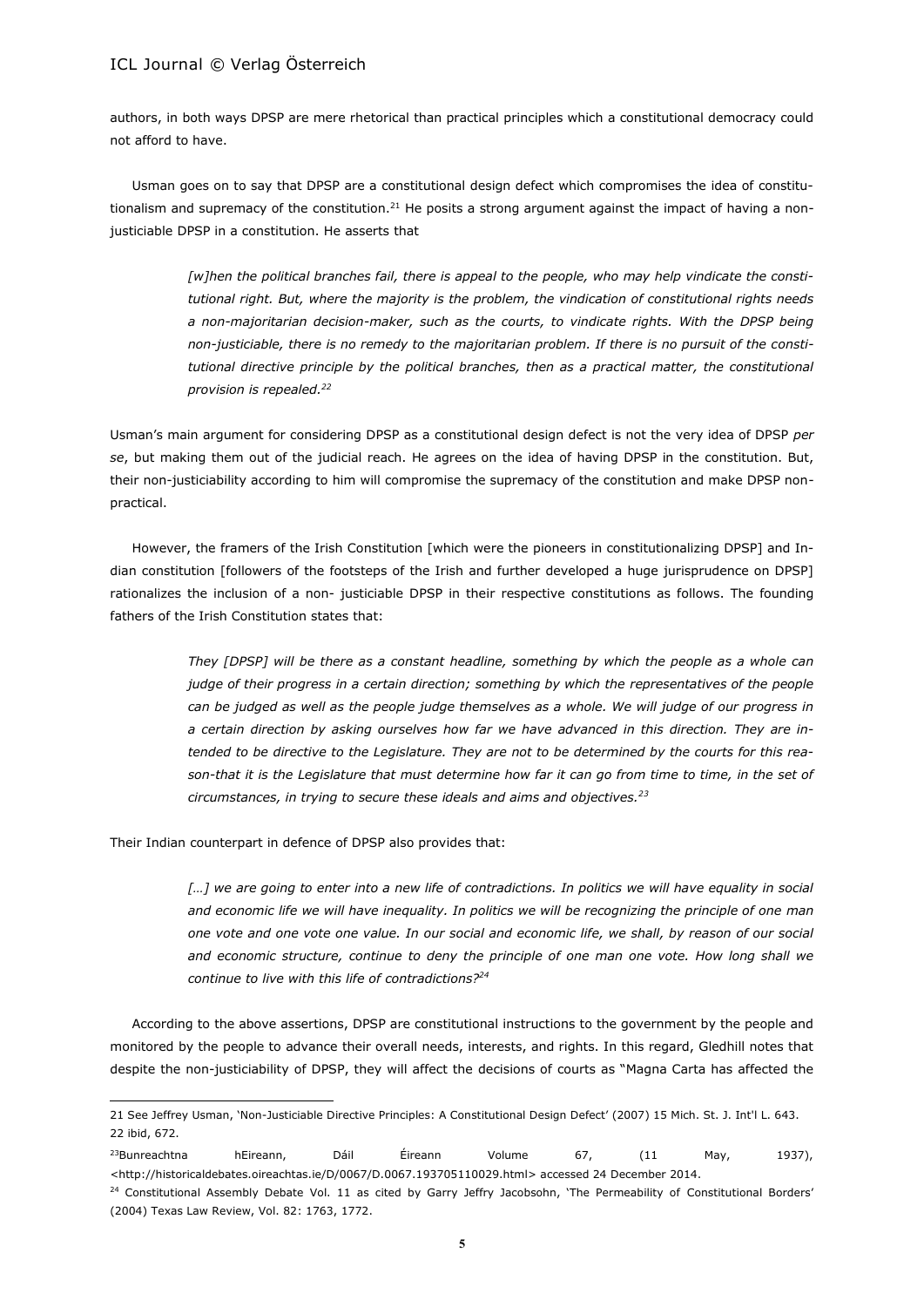decisions of English judges and the Preamble of the American Declaration of Independence has affected the decision of American judges".<sup>25</sup> Hence, the role of DPSP as constitutional principles despite their nonjusticiability should not be under-estimated.

Various authors have noted that DPSP do not create rights but describe goals and purposes.<sup>26</sup> Especially Sir Ivor Jennings calls DPSP as "pious aspirations and mischievous generalities".<sup>27</sup> However, Jacobsohn notes that the effectiveness of DPSP depends up on the context.<sup>28</sup> While the Indians have been utilized DPSP and developed huge jurisprudence, the Irish counterpart have not utilized them yet.<sup>29</sup> Jacobsohn further states that despite the non-justicability of DPSP, "they have acquired more than simply hortatory significance in informing the meaning of enforceable fundamental rights provisions".<sup>30</sup> Similarly Kumar notes that DPSP have been "a great source of legal, jurisprudential, and constitutional support for the judiciary in delivering their decisions, as well as guiding the governmental bodies in formulating human development policies, and thereby promoting good governance".<sup>31</sup> By the same token, Jeffrey notes that DPSP have influenced how 'Indian courts interpreted fundamental rights, statutes, executive orders and administrative regulations'.<sup>32</sup> What follows at least the Indian experience is concerned is, DPSP are neither 'pious aspirations nor mischievous generalities' as they have used them extensively in their courts to protect fundamental rights.

Hence, constitutionalizing DPSP is a useful undertaking for democratic culture, human rights and social justice as they are dynamic which evolve with time and make a constitution a true living document -which serves the present day demands of the people. They give much space for political dialogue unlike fundamental rights and thereby will enhance the democratic culture.<sup>33</sup> Their moral and political character for governance will give the people a sense of power which is manifested in elections.<sup>34</sup> The judicial sense of the DPSP in the application and interpretation of laws will render justice and uphold them as a constitutional principle.

Despite the arguments for and against constitutionalizing DPSP, the problem of enforcement is not a peculiar constitutional problem attributed to the nature of DPSP.<sup>35</sup> The enforcement of the fundamental rights chapter of a constitution also suffers from the problem of enforcement although not to the same extent. The same holds true for other constitutional provisions for instance the separation of power, division of power and the independence of the judiciary to mention some. At the same time, there are countries which have showed better progress in the judicial implementation of DPSP for instance India while Ethiopia has failed to even enforce fundamental rights. So, the problem of enforcement is not enough to justify the claim that DPSP are a simple rhetoric.

<sup>25</sup> Alan Gledhill, *The Republic of India: The Development of its Law and Constitution* (2nd ed, Stevens & Sons 1964) 161-2 as cited by Thapa (n 5).

<sup>26</sup> Usman (n 21) 649.

<sup>27</sup> Jacobsohn (n 24) 1772.  $28$  ibid. 21 Ali and Atua (n 15) 7.

<sup>29</sup> ibid.

<sup>30</sup> Jacobsohn (n 24) 1770.

<sup>&</sup>lt;sup>31</sup> C Kumar, 'International Human Rights Perspectives on the Fundamental Right to Education-Integration of Human Rights and Human Development in the Indian Constitution' (2004) 12 Tul. J. Int'l & Comp. L. 237 265.

<sup>32</sup> Randal Jeffrey, 'Social and Economic Rights in the South African Constitution: Legal Consequences and Practical Considerations' (1993) 27 Colum. J.L. & Soc. PROBS 1, 22 as cited Usman (n 28) 650.

<sup>33</sup> In the case of fundamental rights as noted by Wiktor Osiatynski, *Human Rights and Their Limits (Cambridge University Press 2009)*) 70-99 the game is win or lose. The one who has rights need not compromise for other values or considerations. However, the case of DPSP gives the state much space in time and resources and imposes a positive duty unlike fundamental rights.

<sup>&</sup>lt;sup>34</sup> If the government is not working towards the fulfilment of DPSP, the people can remove the government in the upcoming election.

<sup>&</sup>lt;sup>35</sup> Problem of enforcement is a common constitutional problem especially in the developing world.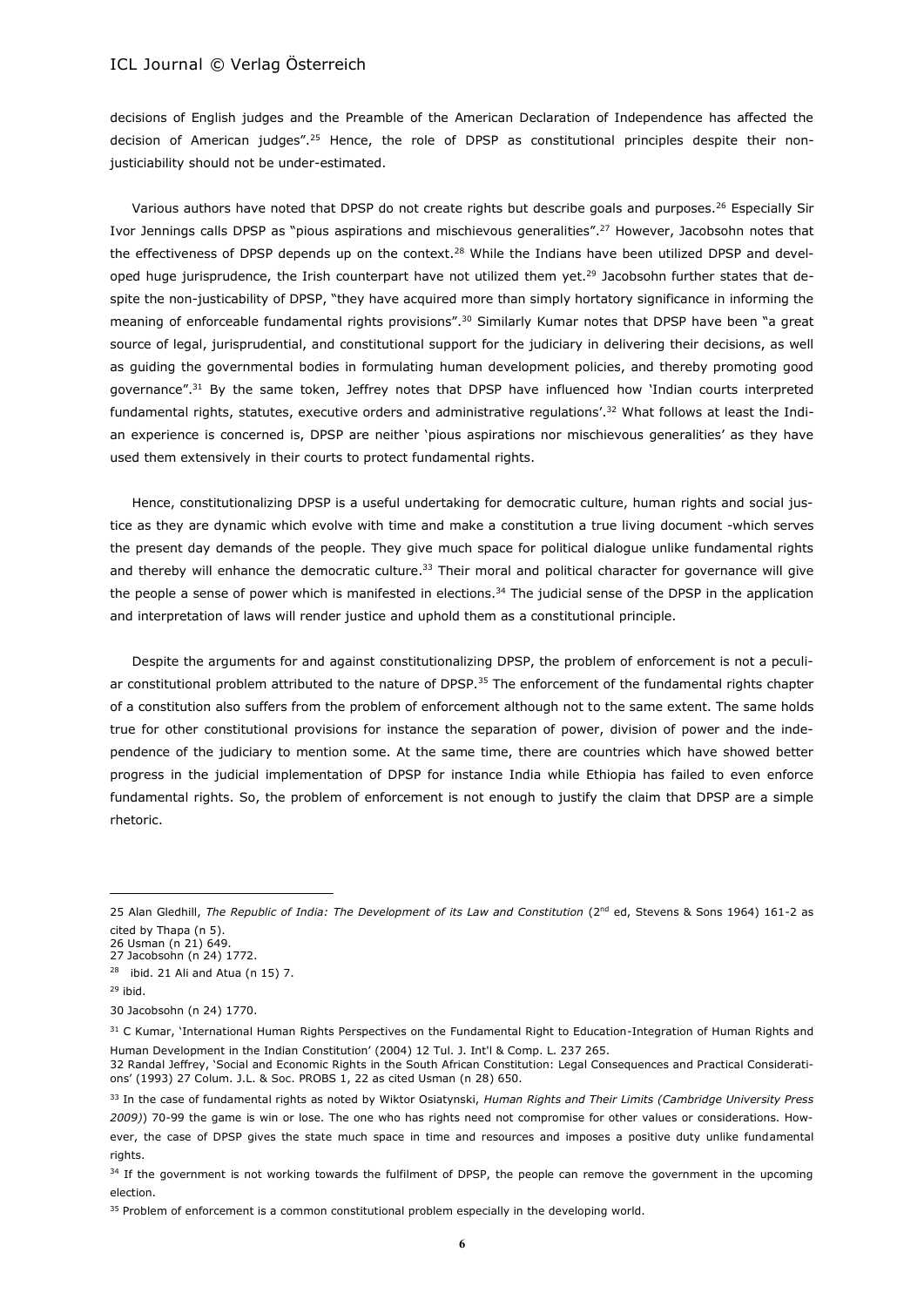Thus, the response to the above assertion whether DPSP are mere constitutional rhetoric's or realities depends on the constitutional, democratic and socio-economic setups. The existence of a functioning democracy with a multi-party system which consider the ideals of the constitution in general and DPSP in particular a subject of political debate, a responsive government which respects and advances the wishes of the people as expressed in the constitution [DPSP], a vibrant civil society and active citizenry, and an independent and impartial judiciary which ultimately checks the powers of the legislative and executive will change the aspirations expressed in the DPSP in to a reality. DPSP are practical constitutional principles for the Indian citizenry and to some extent to Ghanaians and Nepalese as will be discussed in section 1.4 in the context of justiciability of DPSP. Whereas, it is a simple rhetoric for Ethiopians as neither the legislative and the executive nor the judiciary make a practical use out of it. However, given the constitutional stipulation of DPSP in Ethiopia and the comparative experience from India as will be discussed in the coming chapters, DPSP have the potential to further the socio-economic rights of Ethiopians and become a reality.

# B. Directive Principles of State Policy and Socio-Economic Rights: Locating the Connection

DPSP as basic constitutional principles which have practical utility are established in the previous discussion. This section explores and locates the relationship between DPSP and socio-economic rights. The aim is to appreciate the potential of DPSP for the implementation of socio-economic rights in Ethiopia, which is the central objective of this thesis.

DPSP and socio-economic rights are closely related. DPSP had been originally conceived in lieu of socioeconomic rights.<sup>36</sup> The innovations of DPSP as constitutional principles were necessitated by pragmatic challenges of constitutional rights and the quest for progress, on the one hand, and the need to protect the vulnerable sections of the society from politics, on the other hand. $37$  The constitutional challenge to progress is attributed to the practice of the United States Supreme court at the end of the 19<sup>th</sup> and start of 20<sup>th</sup> century.<sup>38</sup> The United States Supreme Court had consistently rejected "welfare legislations by the states as a violation of constitutional property rights and freedom of contract".<sup>39</sup> The United States Constitution had been a hurdle to the protection of socio-economic rights as the economy of the state progressed. The political consideration, which come from Europeans, is to make socio-economic rights above politics by constitutionalizing them so as to protect the poor and the weak sections of the society.<sup>40</sup> With these considerations, the European states have adopted different mechanisms to incorporate socio-economic rights in their constitution. This ranges from the incorporation of socio-economic rights<sup>41</sup>, to a mention of social democratic state,<sup>42</sup> to the stipulation of DPSP.<sup>43</sup>

<sup>36</sup> Osiatynski, *Human Rights and Their Limits* (n 33) 121; see also Wiktor Osiatynski, 'Social and Economic Rights in a New Constitution for Poland', in Andras Sajo (ed), *Western Rights? Post-Communist Application* (Kluwer Law International 1996) 233-269.

<sup>37</sup> Osiatynski, *Human Rights and Their Limits* (n 33) 121.

<sup>38</sup> ibid.

 $39$  ihid.

<sup>&</sup>lt;sup>40</sup> As constitutional rights are above political discourse they will limit the majoritarian tyranny in a democracy. For details see Ronald Dworkin, *Taking Rights Seriously* (Harvard University Press 1977); Daniel A. Farber, 'Rights as Signals' (2002) 31 J. Legal Stud. 83, <http://scholarship.law.berkeley.edu/facpubs/747> accessed 01 December 2014, 84.

<sup>&</sup>lt;sup>41</sup>See the 1947 Constitution of the Republic of Italy, <https://www.senato.it/documenti/repository/istituzione/costituzione\_inglese.pdf > accessed 01 December 2014, Articles 29-47.

<sup>42</sup> See the 1949 Basic Law of the Federal Republic of Germany, <https://www.btg-bestellservice.de/pdf/80201000.pdf> accessed 01 December 2014, Article 20.1.

<sup>43</sup> See the 1937 Constitution of Ireland, <http://www.constitution.org/cons/ireland/constitution\_ireland-en.pdf>, Article 45; and the 1978 Constitution of Spain, and Spain, <http://www.congreso.es/portal/page/portal/Congreso/Congreso/Hist\_Normas/Norm/const\_espa\_texto\_ingles\_0.pdf>, Sections 39-52; all accessed 20 October 2014. see also Wojciech Sadurski, 'Constitutional Courts in the Process of Articulating Constitutional Rights in the Post-Communist States of Central and Eastern Europe Part I: Social and Economic Rights' (2002)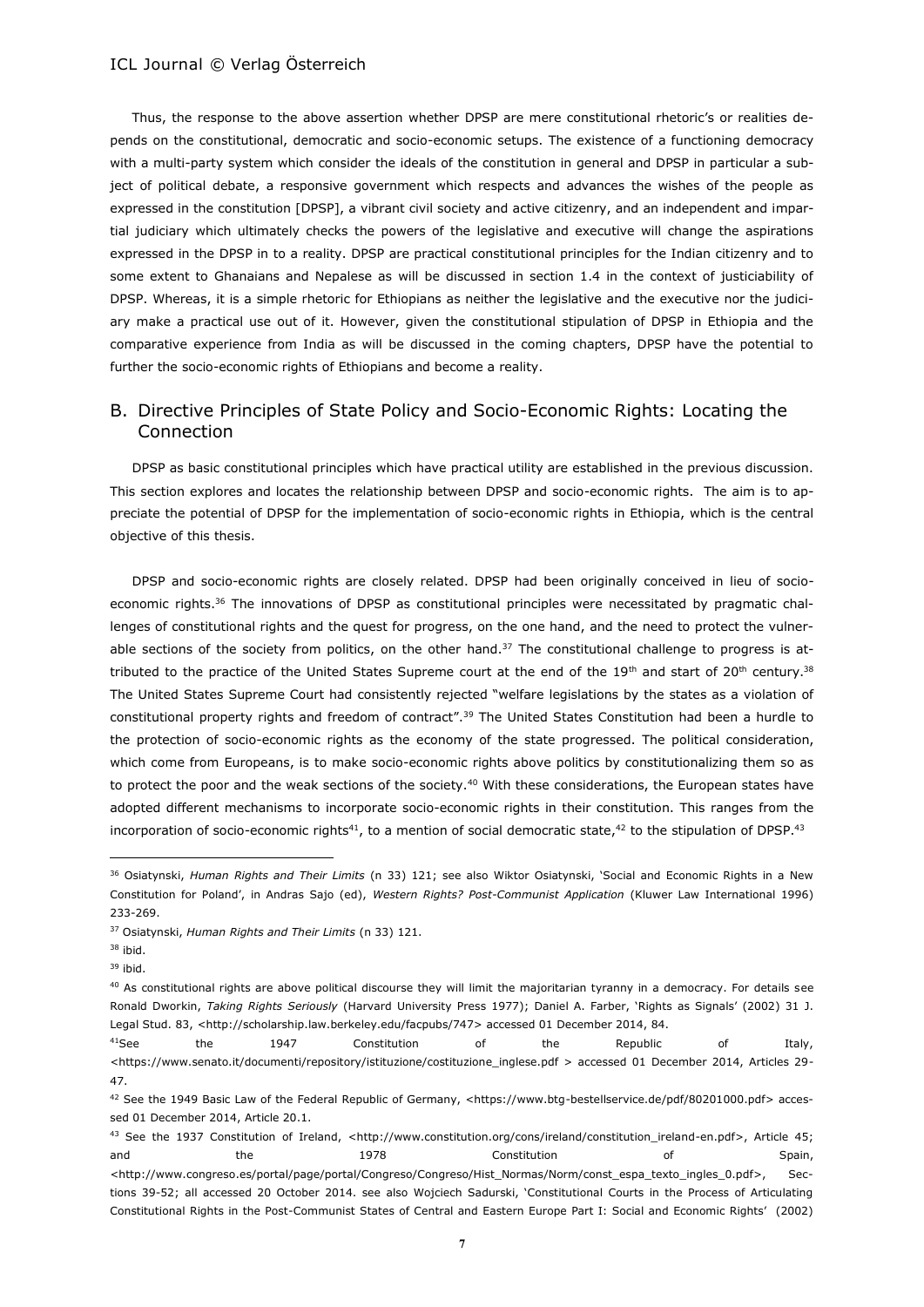The differential treatment of civil and political rights and socio-economic rights at the international level has also impacted the protection of rights at the domestic level. In this regard, Ali and Atua note that "the two separate chapters within some national constitutions: one on justiciable bill of rights containing civil and political rights, and the other on non-justiciable DPSPs containing state duties corollary" to socio-economic and cultural rights is equated with the split of the Universal Declaration of Human Rights (UDHR) "in to the International Covenant on Civil and Political Rights (ICCPR) and International Covenant on Economic, Social and Cultural Rights (ICESCR)".<sup>44</sup> Thus, putting socio-economic rights in the DPSP is dictated by the same logic that underlies the arguments that resulted in the split of the UDHR into two covenants.

In both ways, most of the DPSP are in the socio-economic, political and cultural fields which intend to improve the lives of individuals and bring social justice.<sup>45</sup> Ali and Atua note that "DPSPs contain Economic, Social and Cultural rights framed in terms of state duties instead of individual entitlements."<sup>46</sup> DPSP focus on the states duty to achieve certain socio-economic goals with a view to establish an economic democracy.<sup>47</sup> Aikman opines that DPSP are "statements of economic rights and policy prescriptions in the social area which guide the government" to render social justice.<sup>48</sup> Ceazar also observes that DPSP are the primary means to achieve constitutional promises of the preamble and are essential conditions to further social, political, cultural and economic development.<sup>49</sup> DPSP are mostly economic rights which states are obligated to insure these rights for the poor and the needy.<sup>50</sup> According to these authors, DPSP are a list of socio-economic rights under the constitution. What follows is, DPSP should be given the protection which is given to socio-economic rights including judicial enforcement and public interest litigation. As judicial enforcement and public interest litigation are useful mechanisms to enforce socio-economic rights, they should be applicable to DPSP too.<sup>51</sup>

In addition to these scholarly writings, the navigation of those constitutions which recognize DPSP reveals that DPSP are mostly a collection of socio-economic rights. DPSP in the Irish Constitution is a statement of socio-economic rights as it deals with the right to adequate livelihood, health, socio-economic security, general welfare and justice.<sup>52</sup> The Indian Constitution contains a long list of socio-economic rights in the DPSP chapter.<sup>53</sup> It ranges from securing social order and justice to adequate living standard to equal pay for equal work to health to food to education to environment to peace and security.<sup>54</sup> Almost the entire lists in the DPSP under the Indian Constitution are related to socio-economic rights. Nonetheless, the policy for uniform civil code and separation of power may not be directly related to socio-economic rights.<sup>55</sup>

 $\overline{\phantom{a}}$ 

<sup>49</sup> Ceazar (n 16) 4.

<sup>55</sup> ibid, article 44 and 50.

<sup>17</sup> European Univ. Inst., Dep't of Law, EUI Working Paper LAW No. 2002/14, <http://cadmus.eui.eu/dspace/bitstream/1814/192/1/law02- 14.pdf> accessed 16 December 2014.

<sup>44</sup> Ali and Atua (n 15), 2; see also M Ssenyonjo, *Economic, Social and Cultural Rights in International Law* (Hart Publishing 2009). It is based on the assumption that socio-economic rights are better implemented in legislative, executive and policy frameworks than judicial enforcement.

<sup>45</sup> see Obinna Okere, 'Fundamental Objectives and Directive Principles of State Policy under the Nigerian Constitution' (1983) 32 Int'l & Comp. L.Q. 214 ; Ali et al (n 2).

<sup>46</sup> Ali and Atua (n 15) 2.

<sup>47</sup> Villiers (n 11) 30.

<sup>48</sup> C Aikman, 'Fundamental Rights and Directive Principles of State Policy in India' (1987) 17 Victoria U. Wellington L. Rev. 373, 375-76.

<sup>50</sup> Thapa (n 13).

<sup>51</sup> For the potential of public interest litigation for socio-economic rights see Siri Gloppen, 'Public Interest Litigation, Social Rights And Social Policy' (2005) Arusha Conference, New Frontiers of Social Policy, < http://siteresources.worldbank.org/INTRANETSOCIALDEVELOPMENT/Resources/Gloppen.rev.3.pdf> 25 January 2015. <sup>52</sup> See the Irish Constitution (n 43), Article 45.

<sup>53</sup>See the 1950 Indian Constitution, <http://lawmin.nic.in/coi/coiason29july08.pdf> accessed 03 October 2014, Articles 36-51. <sup>54</sup> ibid.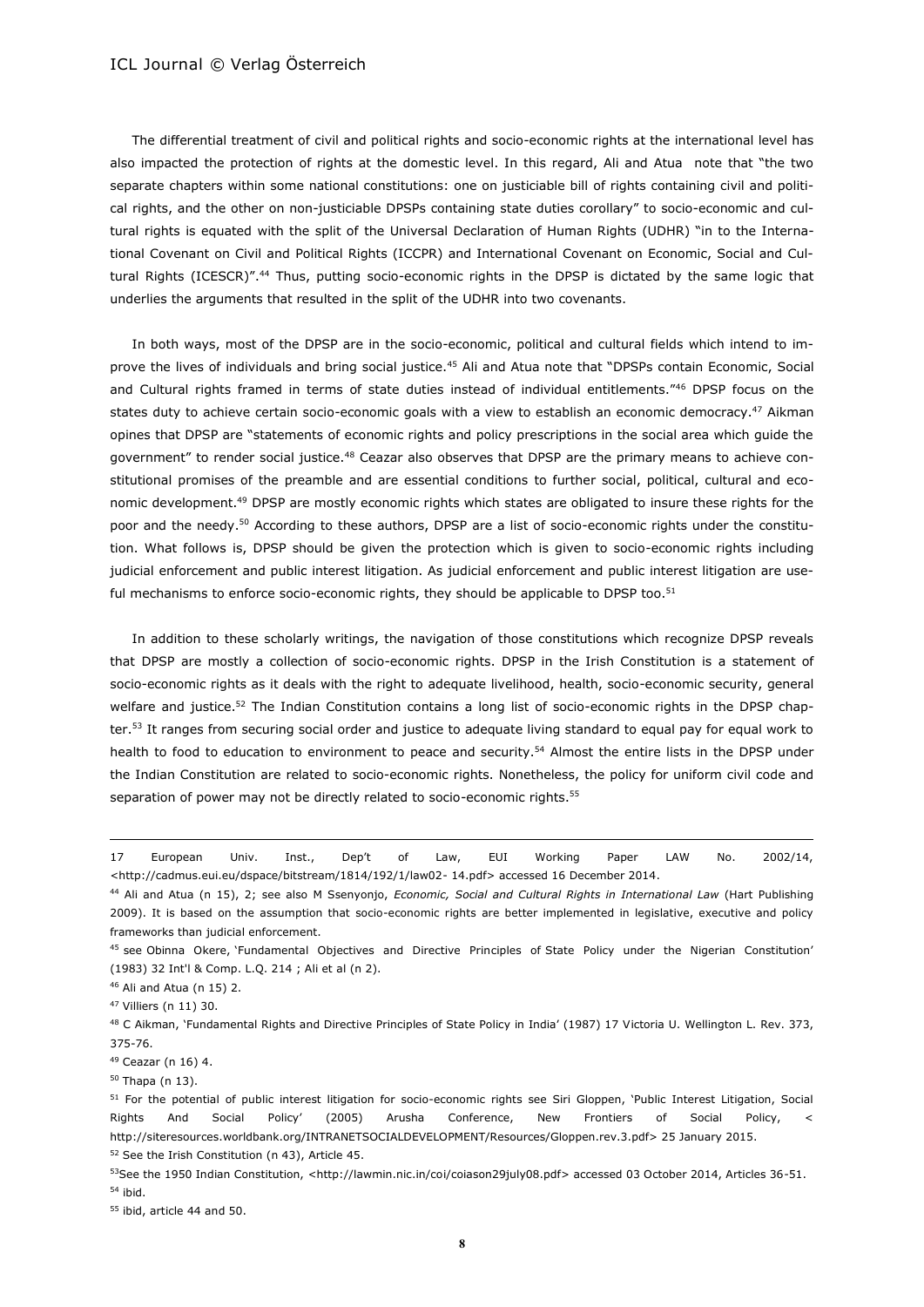Udombana notes that most constitutions in Africa provide socio-economic rights in the DPSP.<sup>56</sup> For instance the constitution of Nigeria, Namibia, Lesotho and Sierra Leone incorporate socio-economic rights in their DPSP.<sup>57</sup> In these constitutions, the right to adequate standard of living, work, health, education, food, environment, social security, justice and welfare are the basics of their DPSP.<sup>58</sup> Some other African constitutions though include a justiciable socio-economic rights along with civil and political rights, incorporate some of them in to the DPSP. In this regard, the constitution of Ghana and Ethiopia are notable. In these constitutions, socioeconomic rights are part of the Bill of Rights.<sup>59</sup> At the same time these rights are also part of their DPSP.<sup>60</sup> Although indirectly related to the socio-economic wellbeing of the people, DPSP extend to other national principles and objectives such as principles of foreign policy, national defence, independency of the judiciary and asy $lum.<sup>61</sup>$ 

From these constitutions, it is clear that DPSP are a statement of socio-economic rights in the form of state duties. Hence, DPSP should be read with fundamental rights to ensure the indivisibility, interdependence and inherent nature of human rights so that human dignity to be safeguarded and flourished fully. Without guaranteeing socio-economic rights as envisaged in the DPSP, individuals could not meaningfully enjoy their civil and political rights and may not lead a dignified life. Locating socio-economic rights at the centre of DPSP will bring the ideals of DPSP into a common place with fundamental rights and the duty bearers of the latter should take note of the former as they are part of the Bill of Rights in a constitution.

# C. Directive Principles of State Policy and the Judiciary: Examining the Suitability of DPSP for Judicial Enforcement

In the previous sections, the basic natures of DPSP as constitutional principles and it close relation with socio-economic rights are established. In this part, the judicial suitability of DPSP will be examined. The objective here is to explore the justiciability or otherwise of DPSP by examining constitutional provisions and consulting judicial decisions with the aim to shed light on whether it can be justiciable in the Ethiopian context which is a subject of discussion in the coming chapters.

DPSP are usually outside of the jurisdiction of the court. Originally as stated in the Irish Constitution, DPSP impose duties only on the parliament [Oireachtas] in making laws not the judiciary even the executive.<sup>62</sup> The judiciary is expressly denied the power to adjudicate cases based on DPSP.<sup>63</sup> In this regard, the framers of the Irish Constitution note that:

> *They [DPSP] are not to be determined by the courts for this reason-that it is the Legislature that must determine how far it can go from time to time, in the set of circumstances, in trying to secure*

<sup>56</sup> Nsongurua Udombana, 'Keeping the Promise: Improving Access to Socioeconomic Rights in Africa' (2012) 18 Buff. Hum. Rts. L. Rev. 135, 5; see also Ali and Atua (n 15) 9-10.

<sup>57</sup> See the 1999 constitution of Nigeria (Chapter II), <http://www.nigeriarights.gov.ng/files/download/43> , the 1990 constitution of Namibia (Chapter 11), <http://www.wipo.int/edocs/lexdocs/laws/en/na/na001en.pdf>, the 1993 constitution of Lesotho as amended in 2001 (Chapter III), < http://www.ilo.org/wcmsp5/groups/public/---ed\_protect/---protrav/-- ilo\_aids/documents/legaldocument/wcms\_126743.pdf> , the 1991 constitution of Sierra Leone (Chapter II), < http://www.sierra-leone.org/Laws/constitution1991.pdf> , accessed 25 December 2014.

<sup>58</sup> ibid.

<sup>59</sup> See article 24 (economic rights), article 25 (educational rights), article 26 (cultural rights) of the 1996 Ghana constitution, <http://www.wipo.int/edocs/lexdocs/laws/en/gh/gh014en.pdf> accessed 23 December 2014; see article 41 (socio-economic and cultural rights) of the Ethiopian Constitution (n 3).

 $60$  See chapter six and ten of the Ghana (ibid) and Ethiopian Constitutions (n 3) respectively.

 $61$  See article 97 of the Namibian Constitution (n 57), article 86 and 87 of the Ethiopian Constitution (n 3) and article 50 of the Indian Constitution (n 53).

<sup>62</sup> See article 45 of the Irish Constitution (n 43).

 $63$  ibid.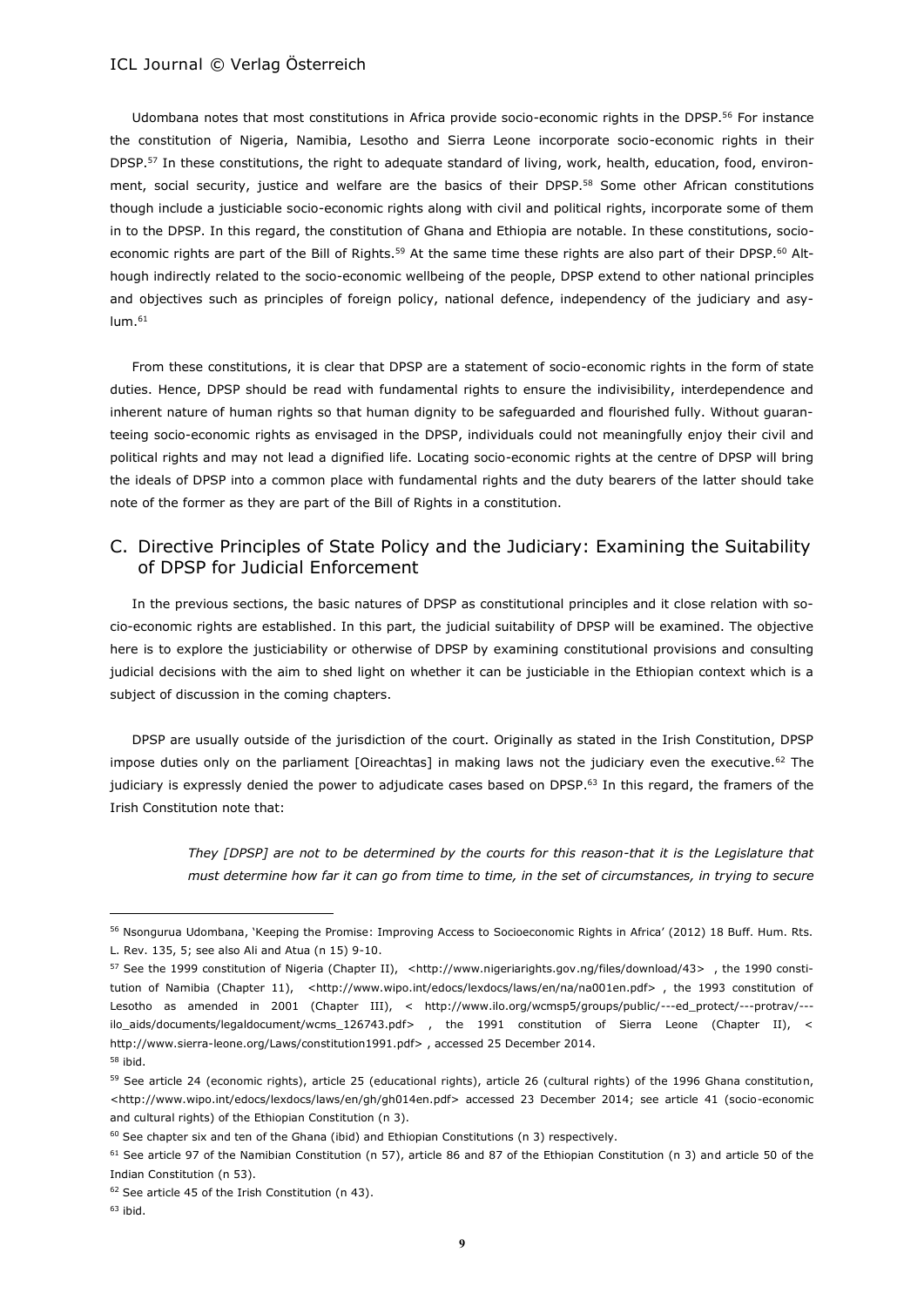*these ideals and aims and objectives…the determination clearly has to be left to the representatives of the people. The people themselves will have to advance in this direction. They will have to be led by their representatives in this direction; their representatives will have to put up policies to them leading in this direction. If they are to be judged from time to time, it is right that they should be judged by their actions in the Legislature and not that somebody like the Supreme Court should become the judge. The people as a whole will have to judge the Legislature in that matter, and the Legislature will have to be its own judge in regard to the set of circumstances and the advances which are to be made.<sup>64</sup>* 

The Indian Constitution, on the other hand, extends duties on DPSP to all state organs though it specifically excludes judicial adjudication.<sup>65</sup> If the judiciary is excluded from applying DPSP as justiciable claims, one might wonder how it can fulfil this constitutional duty. In clarifying this issue, Chinnappa notes that the nonjusticiability of DPSP do not preclude courts to consider them in their interpretation of the Constitution and laws but limits their power to "issue directions to the parliament and the legislature of the states to make laws".<sup>66</sup> Despite the non-justiciable constitutional stipulation of DPSP, the Indian courts have developed a huge jurisprudence by using them extensively to enforce fundamental rights which will be the subject of discussion in the second chapter.

Most African countries which opt to put socio-economic rights in to their respective DPSPs make it expressly non-justiciable. For instance, Nigeria, Namibia, Lesotho and Sierra Leone although consider the fundamental nature of DPSP in the governance of their respective countries but exclude them from their judicial reach.<sup>67</sup> However, unlike the other constitutions, the Constitution of Namibia expressly entitles the court to take note of DPSP in the interpretation of any laws though it did not authorize them to directly apply.<sup>68</sup> Nigerian courts numerously encountered issues involving DPSP; however, they have reaffirmed boldly their non-justiciability by stating that although DPSP imposes duties on the judiciary nonetheless it did not make them justiciable.<sup>69</sup>

Those which have both socio-economic rights in the fundamental rights section and DPSP like Ethiopia and Ghana do not say anything about the justiciability or non-justiciability of the DPSP.<sup>70</sup> The implementation of DPSP is the duty of all state organs including the judiciary. In such circumstances, the decision of the judiciary to apply and adjudicate cases based on DPSP depend upon its will and role in the constitution. In Ghana, the Supreme Court makes it justiciable in a number of cases. In *New Patriotic Party v Attorney-General*, the plaintiffs requested the "court to prohibit the government from celebrating the  $31<sup>st</sup>$  December as public holiday as it marked a military *coup d'etat* of the constitutionally established government."<sup>71</sup> They argue that celebrating the date of the *coup d'etat* is against the system of government which is envisaged in the DPSP especially article 35 and 41.<sup>72</sup> Although there were preliminary objections as to the justciability of DPSP, the court rejected such

<sup>64</sup> Dáil Éireann (n 23).

<sup>65</sup> Indian Constitution (n 35), article 36 and 37.

<sup>66</sup> Chinnappa (n 12), 73.

 $67$  See section  $6(6)$  (c), article 101, section 25, and section 14 of the Constitution of Nigeria, Namibia, Lesotho and Sierra Leone respectively (n 57).

<sup>68</sup> See article 101 of the Namibian Constitution (n 57)

 $69$  Arch. Bishop Olubunmi Okogie v. The Attorney General of Lagos State (1981) 2 NCLR 337 as cited by Ceazar (n 16), see also Adeoye Akinsanya, 'Fundamental Objectives and Directive Principles of State Policy in the Nigerian Constitution' (1993) Pakistan Horizon, Vol. 46, No. 2, 23-41.

 $70$  See chapter ten and chapter six of the Ethiopian (n 3) and the Ghanaian (n 59) constitutions respectively.

<sup>71</sup> New Patriotic Party v Attorney-General (1993-94) 2 Ghana Law Reports 35 as cited by Ali and Atua (n 15), 34

 $72$  Article 35 contains a bundle of principles and objectives for the state. 35(1) states "Ghana shall be a democratic state dedicated to the realization of freedom and justice; and accordingly, sovereignty resides in the people of Ghana from whom Government derives all its powers and authority through this Constitution". The same holds true for article 41. Article 41(b) says "The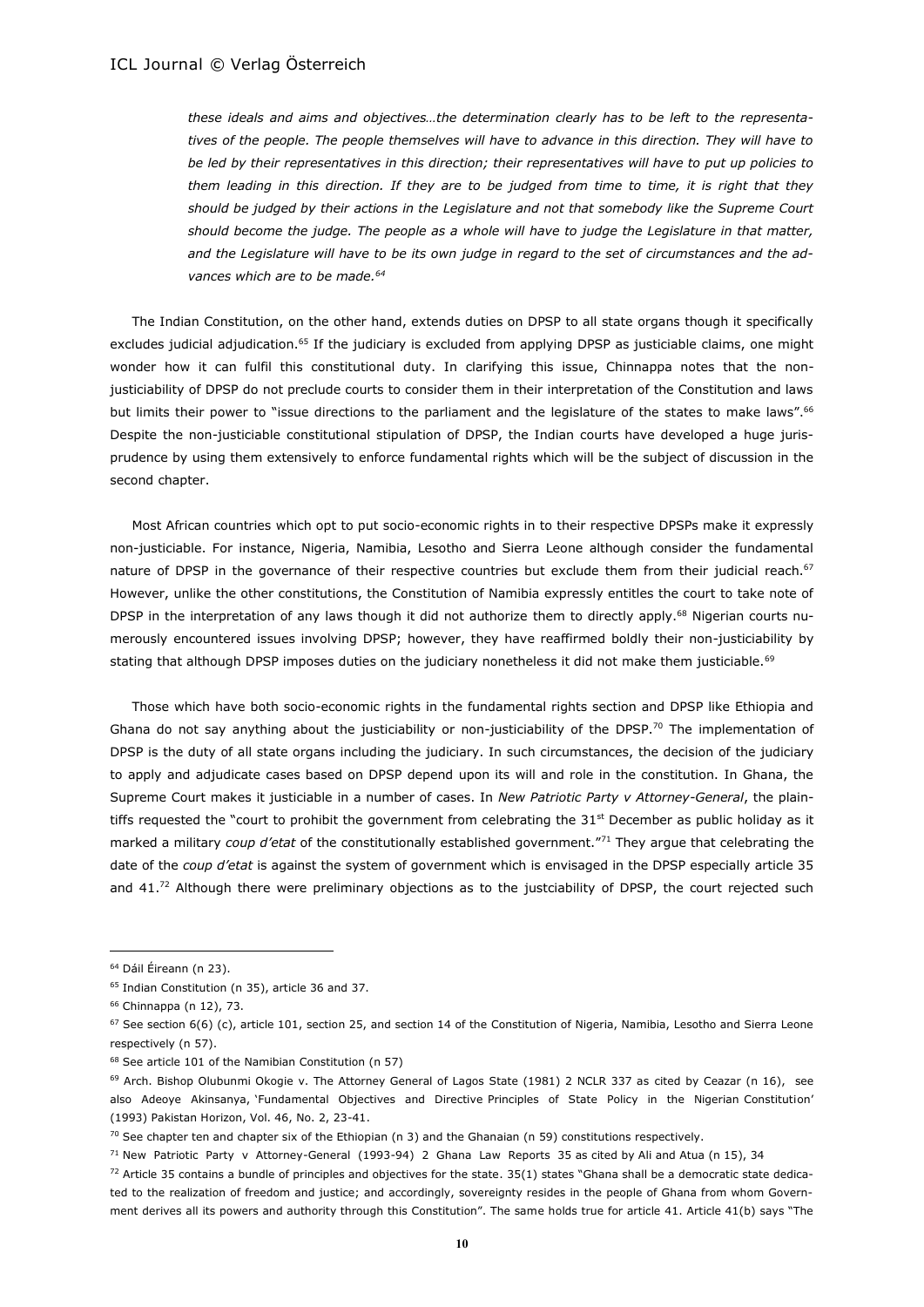claim by saying that "the constitution as a whole document is justiciable, if DPSP is not justiciable the constitution may say it so expressly and the very tenor of DPSP supports the view of justiciability".<sup>73</sup> In the second case by a similar plaintiff, *New Patriotic Party v Attorney General*, the court partly changed its position on the justiciability of DPSP.<sup>74</sup> The Supreme Court held that some parts of the DPSP which are related to the fundamental rights may be justiciable while those which stand by their own as rights in the DPSP may not be justiciable by taking into account the views of the constitutional framers.<sup>75</sup> In a later case, *Ghana Lotto Operators Association (and 6 others) v National Lottery Authority*, the Supreme Court departed from the framers view of nonjustciability of DPSP to consider the Constitution as a living document.<sup>76</sup> By such dynamic interpretation, the Supreme Court considers DPSP as justiciable legal claim which further the enforcement of fundamental rights. In either ways, the supreme court of Ghana makes judicial sense of DPSP. Despite the similarity of constitutional provisions with Ghana, the judiciary in Ethiopia has yet to consider cases involving DPSP to date.<sup>77</sup>

The alleged judicial non-suitability for the enforcement of DPSP is proved otherwise not only in India and Ghana but also in Nepal. Like the Constitution of India, the Constitution of Nepal makes DPSP non-justiciable as they should not be enforced by any court.<sup>78</sup> Nonetheless, the Nepalese Supreme Court has made DPSP enforceable constitutional provisions.<sup>79</sup> In the case of *Suray Prasad Sharma Dhungel v. Godawari Marble Industries and others<sup>80</sup>* the petitioner claimed that the respondents engaged in activities which damage the environment and there by violate the right to life and the clean environment objective of the DPSP in the Constitution.<sup>81</sup> Based on these claims the Supreme Court framed two issues among others, such as "whether the constitution guarantees the right to clean environment as part of the right to life? And whether the court can issue an order against parliament to enact a law?"<sup>82</sup> The Supreme Court responded in the affirmative and issued directives for "the protection of air, water, sound and environment and to take action for the protection of the environment of Godawari area" in accordance with the DPSP.<sup>83</sup> In a number of similar cases, the Supreme Court has affirmed the justiciability of the DPSP and their potential in reading other provisions of the Constitution.<sup>84</sup>

By taking into consideration their fundamental character as a constitutional principle and their impact in realizing the preambular aspirations of the people, the judicial organs of India, Ghana and Nepal have opted to adjudicate cases based on DPSP. Such initiative of the judiciary of course requires some sort of activism in

 $\overline{\phantom{a}}$ 

<sup>77</sup> Ali and Atua (n 15) 39.

<sup>76</sup> ibid.

exercise and enjoyment of rights and freedoms is inseparable from the performance of duties and obligations, and accordingly, it shall be the duty of every citizen - to uphold and defend this Constitution and the law".

<sup>73</sup> Ali and Atua (n 15) 34-35.

<sup>74</sup> New Patriotic Party v Attorney-General (1996-97) Supreme Court of Ghana Law Reports as cited by Ali and Atua (n 7) 35.

<sup>75</sup> Seth Yeboa Bimpong-Buta, 'The Role of the Supreme Court in the Development of Constitutional Law in Ghana (LLD thesis, University of South Africa 2005)348-353; see also Atudiwe Atupare, 'Reconciling Socioeconomic Rights and Directive Principles with a Fundamental Law of Reason in Ghana and Nigeria' (2014) Harvard Human Rights Journal Vol. 27.

<sup>&</sup>lt;sup>78</sup>See article 24 of the Constitution of the Kingdom of Nepal VS 2047 (1990), <http://digitalcommons.macalester.edu/cgi/viewcontent.cgi?article=1272&context=himalaya> accessed 26 December 2014.  $79$  Thapa (n 13).

<sup>80</sup> Suray Prasad Sharma Dhungel v. Godavari Marble Industries and others, WP 35/1992 (1995.10.31), Supreme Court of Nepal, available at <http://www.elaw.org/node/6415> accessed 20 December 2014.

<sup>81</sup> See article 26(4) of the constitution of Nepal which reads "The state shall give priority to the protection of the environment and to the prevention of its further damage due to physical development activities by increasing the awareness of the general public about environmental cleanness, and the state shall also make arrangements for the protection of the rare wild life, the forests and the vegetation".

<sup>82</sup> Suray Prasad Sharma Dhungel v. Godavari Marble Industries and others (n 80).

<sup>83</sup> ibid.

<sup>84</sup> UNEP, *Compendium of Summaries of Judicial Decisions in Environment Related Cases* (2004) <http://www.unep.org/delc/Portals/119/UNEPCompendiumSummariesJudgementsEnvironment-relatedCases.pdf> accessed 27 December 2014, 162-170.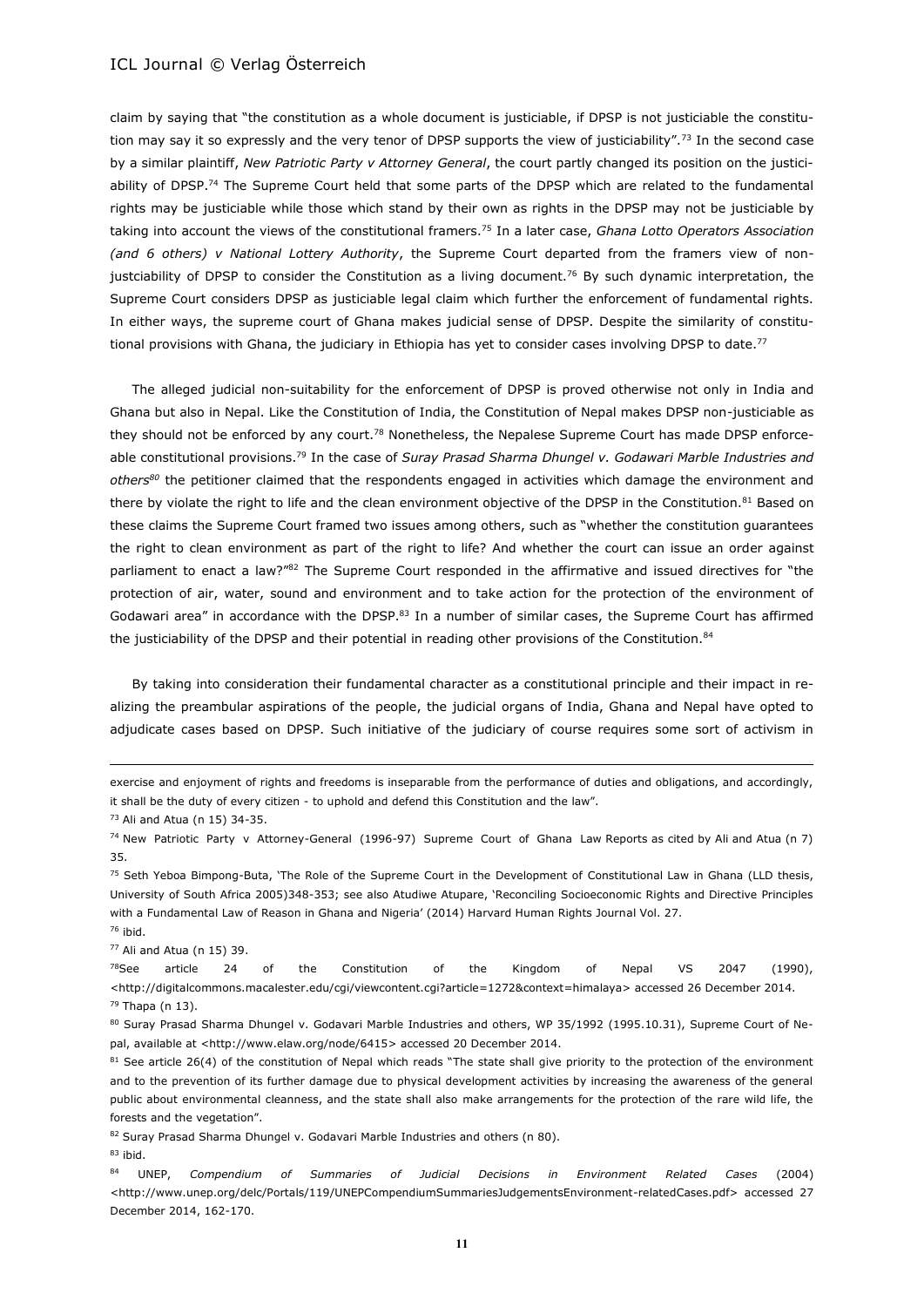making the constitution a practical document and thereby rendering social and economic justice to the people concerned by performing their role as a guardian of the constitution and justice. Although the main implementing forces for DPSP are 'elections and public opinion', the judiciary assumes a huge responsibility in keeping the constitutional promises alive when the legislative and the executive break these promises.<sup>85</sup> However, if the judiciary failed to do this, the constitutional provisions of DPSP will be mere promises without any utility and they will be constitutional design defects as Usman observes above. Thus, to make DPSP reality, Ethiopian courts can use them both as tools of interpretation in the enforcement of the Bill of Rights and as justiciable claims by drawing minimum core socio-economic guarantees from it as provided in the Constitution and as will be learnt from the comparative experience.

### D. Why the Ethiopian Judiciary Should Guard DPSP?

Although the legislative and executive branches of government are placed in a good position to advance the ideals of DPSP, on the one hand, and elections and public opinions are influential implementing tools for DPSP, on the other hand, as the discussion in the previous sections show, the judiciary assumes a crucial role in guarding and furthering DPSP. In the event of failure by the other organs either to uphold or advance DPSP, the judiciary can play a checking and balancing role. This part examines briefly the *status quo* in Ethiopia and why the role of the judiciary is significant to defend DPSP. In order to do this, it locates human rights within the democratic and constitutional order.

The quest for human rights and democracy, on the one hand, and socio-economic development, on the other hand, has been the source of revolutions in the Ethiopian state. After the removal of the *Derg* regime through armed struggle in 1991 by the Ethiopian People Revolutionary Democratic Front (EPRDF), a new era has been opened for a culture of human rights and democratic governance. In an attempt to give response to these age old claims, the Ethiopian Constitution has made the ideals of human rights and socio-economic development preamblular aspirations for the people who have been long awaited.<sup>86</sup> Specifically, the Ethiopian Constitution has made human rights both one of the fundamental principles of the constitution and the spirit and subject of DPSP.<sup>87</sup>

In the supremacy clause of the Ethiopian Constitution, "a duty to ensure the observance of the Constitution and to obey it" is imposed on "all citizens, organs of state, political organizations, other associations as well as their officials."<sup>88</sup> In addition to such general constitutional duty, the Ethiopian Constitution has stipulated prime responsibility on state organs including the judiciary for the enforcement of human rights and DPSP.89

Despite the new hopes for democracy, human rights and social justice, the framers of the Ethiopian Constitution has turned to be-dictators like their predecessors.<sup>90</sup> The EPRDF, despite promises of multi-party democratic system end up in a single party system controlling 100% of the seats of parliament, "where it practically makes the executive and the legislative one and the same".<sup>91</sup> Instead of furthering the constitutional aspirations in general and human rights and DPSP in particular, the legislative and the executive organs of the government

<sup>85</sup> See Villiers (n 11) 33 and Usman (n 21).

<sup>86</sup> See the preamble of the Ethiopian Constitution (n 3).

<sup>87</sup> ibid, see article 10 and chapter 10.

<sup>88</sup> ibid, article 9(2).

<sup>89</sup> ibid, article 13(1) and 85(1)

<sup>90</sup> For details see Theodore Vestal, *Ethiopia: A Post- Cold War African State* (Greenwood Publishing group 1999).

<sup>91</sup> Adem Abebe, 'Rule by law in Ethiopia: Rendering Constitutional Limits on Government Power Nonsensical' (2012), CGHR Working Paper 1, Cambridge: University of Cambridge Centre of Governance and Human Rights, <http://ehrp.org/wpcontent/uploads/2014/05/Adem-Abebe-Rule-By-Law-in-Ethiopia.pdf> accessed 01 September 2014, 11.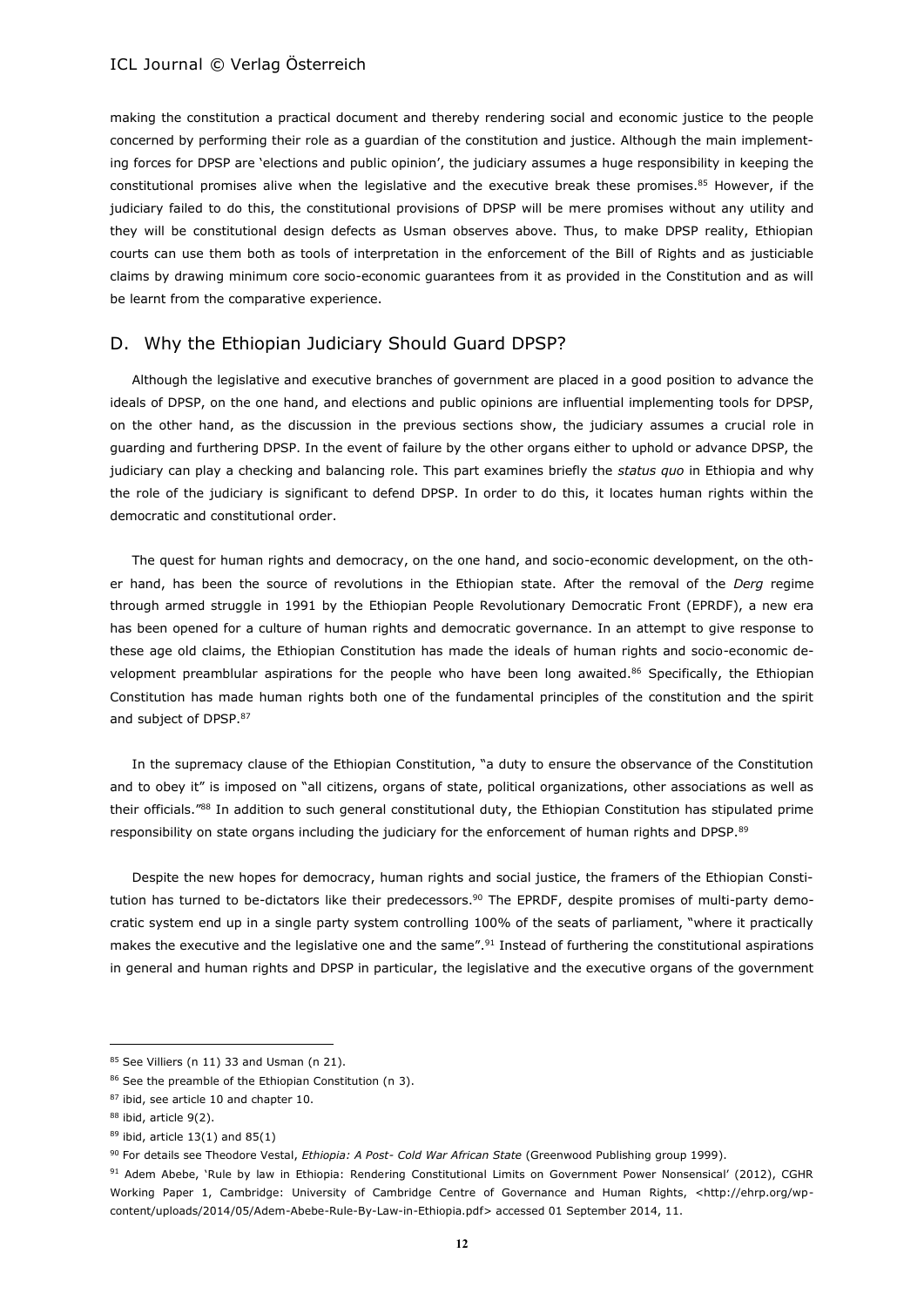have been engaged with detrimental activities against the spirit of the Constitution. Rule by law as opposed to rule of law has been the *status quo* in Ethiopia today.<sup>92</sup>

The parliament has continuously enacted laws which compromise human rights. For instance the Civil Society Organizations proclamation, anti-terrorism proclamation and parties' code of conduct to mention some are in contradiction to the constitutionally recognized civil and political rights.<sup>93</sup> In a similar vein, the executive branch of government has been enacting policies and engages in undertakings which impoverish the already impoverished people as it is evident from the eviction of peoples from their lands for dame construction, sugar plantations or commercial agriculture and even urbanization.<sup>94</sup> Specifically the pastoral policy considers pastoralism as a problem and offers settlement as a solution which is not sustainable and has been endangering pastoral means of livelihood.<sup>95</sup>

These actions of the legislative and executive are clear instances of interference in the socio-economic rights and civil and political rights of individuals. The parliamentary oversight over the actions of the executive could not work as the parliament is dominated by one party.<sup>96</sup> The accountability of the executive to the parliament which is the basic feature of democracy is lacking in Ethiopia. Hence, the judiciary is the last state organ which one relies upon for the protection of human rights and DPSP. It is a conventional wisdom that judges are guided by a constitution, laws and their conscience in doing their judicial job. By availing all these, the Ethiopian judiciary needs to awaken from its deep sleep for the enforcement of constitutional rights.

The usual enforcing mechanisms of DPSP, elections and public opinion, did not work in Ethiopia. For one, the enforceability of DPSP has not been a subject of political debate in election campaigns and the general public are not aware of the potentials of DPSP in brining social justice. The debate is limited to the Bill of Rights and other constitutional matters.<sup>97</sup> For other, the usual winner, EPRDF, has not been willing or able to advance DPSP. The judiciary has not made legal sense of DPSP yet. Although it contains the most basic principles which guide the state, it has been absent both in the political and legal discourse. It is considered as if it is an empty constitutional principle devoid of practical utility or application.

The call for the judiciary to make legal sense of the DPSP is an appeal for defence of the constitution in general, and DPSP in particular with a view to protect socio-economic rights. To this end, the judiciary has a constitutional duty to ensure the implementation of the Constitution, enforcement of human rights and DPSP. In a situation like this, the only institution which one needs to rely on is the judiciary as it is best placed to counteract the excess of power of the executive and the legislative at least concerning human rights. If the judiciary failed to do this job, the whole idea of constitution and constitutional democracy will be in danger. To make DPSP constitutional realities, the judiciary holds a huge responsibility in the current Ethiopian political legal order.

The call for the judiciary to make sense of DPSP transcends the enforcement of socio-economic rights. In order to uphold the constitutional democracy as envisaged in the Constitution, on the one hand, and to enforce

<sup>92</sup> ibid.

 $93$  ibid.

<sup>94</sup> See Berihun Adugna, 'Pastoral Development and Settlement in Ethiopia: Laws, Policies and Practices' (2014), Second National Workshop on Pastoralism, Conference Proceeding, Jigjiga University; Tsegaye Ararssa, 'Why Resist the Master Plan?: A Constitutional Legal Exploration' (2014), The Gulele Post, <http://www.gulelepost.com/2014/06/04/why-resist-the-masterplan-a-constitutional-legal-exploration/> accessed 2 December 2014. Though the master plan is not executed yet, there is nothing which prevents the government from implementing it given its almost absolute power. Despite the strong opposition, the government has taken a stand to enforce it in the near future.

<sup>95</sup> Adugna (ibid).

<sup>96</sup> The strict party disciple of the ruling party, EPRDF, has been silencing dissent voices within the party.

<sup>97</sup>The usual debates based on the constitution focuses on the right to self-determination, the ethnic federal system and the priority on individual and group rights to mention the basics.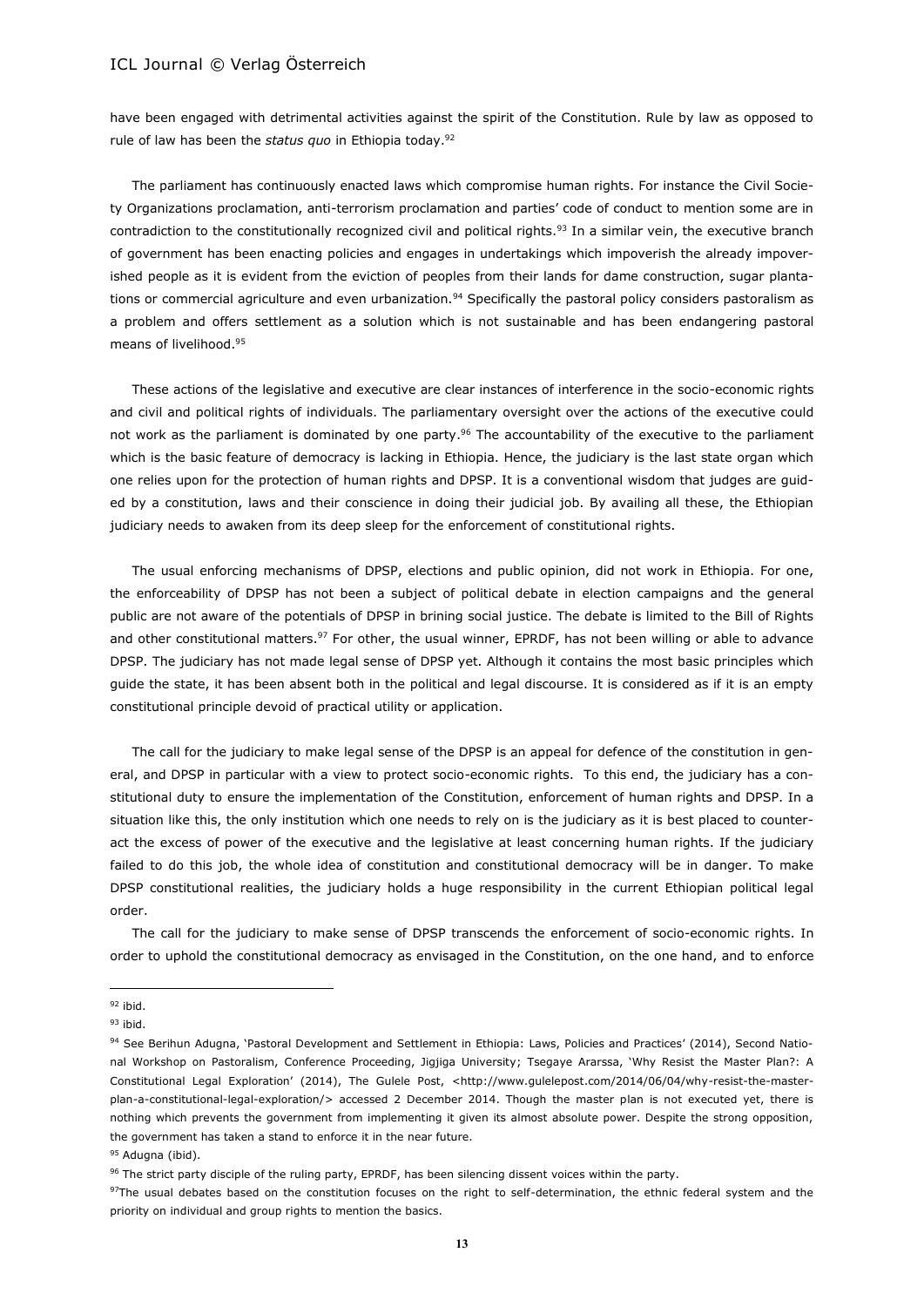human rights, on the other hand, change in the political legal order is not only desirable but also necessary and inevitable if the Ethiopian state is required to move forward. Neither democratic elections nor armed struggles have brought this change so far. As it stands today, it is very unlikely that periodic elections will bring any positive change given the deterioration of the free, fair and democratic nature of elections in Ethiopia which resulted in the smashing of multi-party democracy and the rising of a single party system which controls 100% of the seats of parliament. Violent revolutions including armed struggle are proved to be ineffective and unable in bringing the desired change in Ethiopia one and again.

Thus, 'judicial revolution' [considered in its active role in defending the constitutional order and delivering social justice to the citizenry] backed by public opinion seems feasible and consistent with the constitutional framework to bring change. If the judiciary stands for the Constitution and acquire legitimacy for its work, the public will stand in allegiance of the judgments of the judiciary which have a huge impact in the execution of judicial judgment. This in turn, not only bring the enforcement of human rights but also tame the country to democratization. Although 'judicial revolution' is not a panacea for the multiple problems which the Ethiopian political legal order faces, it will contribute its fair share for positive change.

#### Conclusion

From the above discussions on DPSP, three fundamental pillars as common denominators can be drawn. The first is DPSP are fundamental principles of a constitution which guides the overall activities of the state towards the citizenry. Second, DPSP are mainly directed to socio-economic rights. Third, the judiciary have a role to play for the enforcement of DPSP. Especially in the Ethiopian case the role of the judiciary to guard DPSP is crucial as the legislative and executive organs are unable or unwilling to adhere to the DPSP. Against this background note, the coming chapters examine DPSP in the Indian and Ethiopian contexts with a view to appreciate the potential of DPSP for the judicial enforcement of socio-economic rights.

# III. Exploring the Role of Directive Principles of State Policy in the Judicial Enforcement of Socio-Economic Rights in India

The Indian judiciary has used the DPSP in the Indian Constitution to enforce socio-economic rights in light of civil and political rights. This chapter explores how the judiciary use DPSP to enforce socio-economic rights in India with the objective to draw a lesson for Ethiopia. The contribution of judicial review, judicial activism and public interest litigation for the judicial consideration of DPSP are discussed as it is significant for the Indian jurisprudence on human rights. This chapter begins with the discussion on the place of DPSP in the Indian Constitution and continues to explore the engines of DPSP and then discuss the jurisprudences of DPSP in the context of the right to life with specific reference to the right to food, the right to shelter, the right to health and the right to livelihood.

# A. The Place of DPSP in the Indian Constitution

Before discussing the Indian jurisprudence on DPSP, it is important to appreciate the place of DPSP in the constitutional framework and judicial process. Indians has followed the Irish model of constitutionalizing human rights. They constitutionalize both civil and political rights and socio-economic rights in their constitution although with different headings and judicial consequences. While the former are categorized as fundamental rights and are justiciable in a court of law, the latter are categorized as DPSP which are non-justiciable.<sup>98</sup> The objective of this section is to explore the place of DPSP in the Indian Constitution and how it evolves through judicial action.

<sup>98</sup> See the Indian Constitution (n 53) Part III & IV.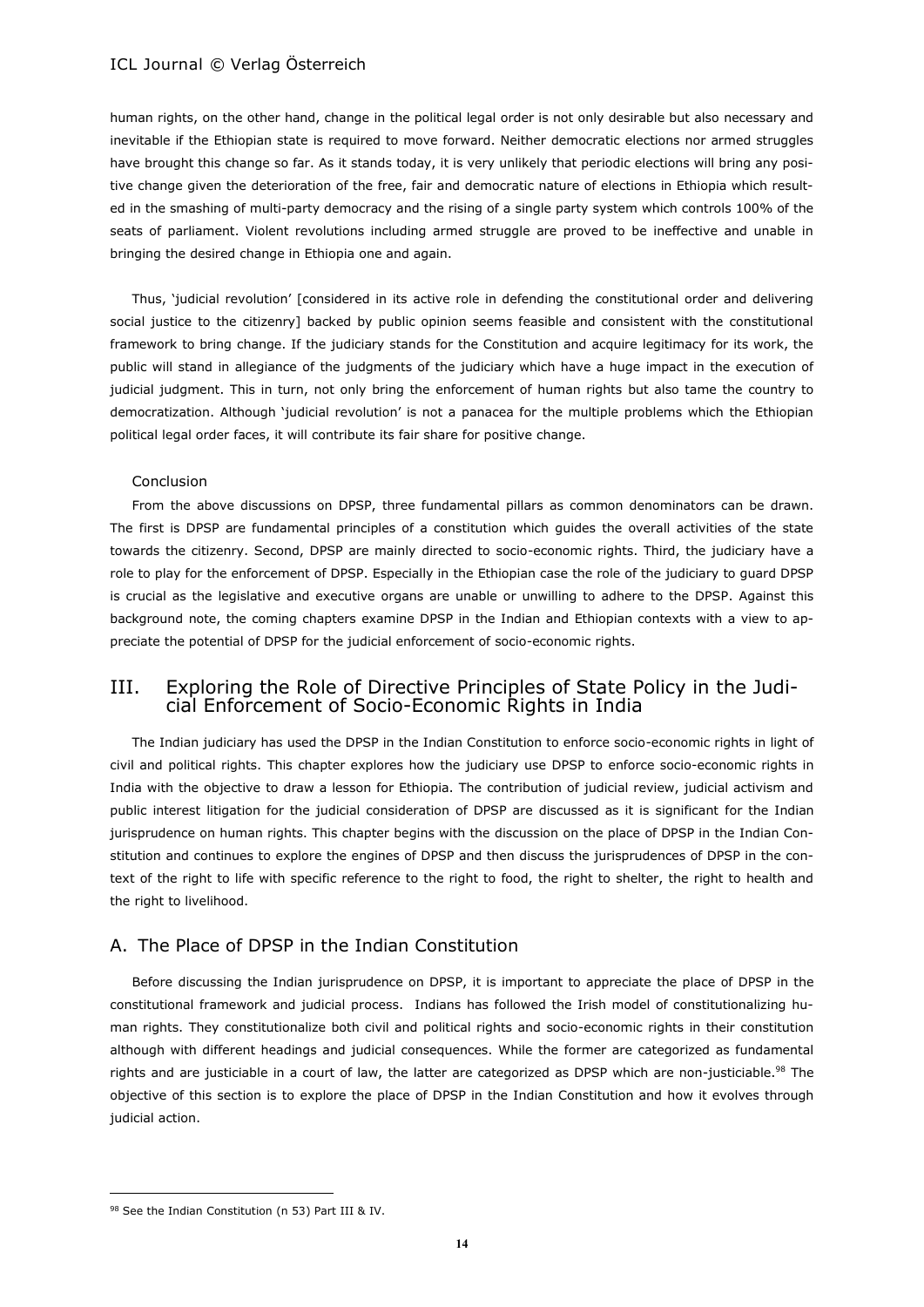The main difference between the DPSP and the Fundamental Rights emanates from the Constitutional design for human rights. Civil and political rights under the nomenclature of Fundamental Rights are given better protection in the Indian Constitution. The Constitution provides that all laws which are inconsistent with the fundamental rights are void to the extent of such inconsistency.<sup>99</sup> On the other hand, socio-economic rights which are part of the DPSP are given a different treatment. The Constitution states that although the principles in the DPSP are "fundamental in the governance of the state" and "it is the duty of the state to apply them in making laws," nonetheless they cannot be "enforced by any court."<sup>100</sup> This constitutional stipulation of DPSP has brought issues related to the relationship between Fundamental Rights and DPSP.

The relationship between DPSP and Fundamental Rights has not been consistent since the adoption of the Constitution. A careful review of scholarly works and judicial decisions reveals a three way relationship between DPSP and Fundamental Rights. The *first* is primacy of Fundamental Rights over DPSP; the *second* is both are in equal footing and harmonized result should be achieved in case of contradiction, and the *third* is the primacy of DPSP over Fundamental Rights.<sup>101</sup> In his discussion of the relationship between DPSP and Fundamental Rights, Villiers summarizes their differences as "[f]undamental rights prevent the state from acting, while directive principles provide a framework within which the state is required to act."102 He further states that while DPSP are 'general and programmatic their enforceability depends on political and moral pressure unlike Fundamental Rights which are specific and enforced by courts by means of sanctions.<sup>'103</sup> These differences resulted in differential judicial treatment towards DPSP and Fundamental Rights.

In the early days after the adoption of the Constitution, courts did not give space to DPSP unlike Fundamental Rights.<sup>104</sup> In its first engagement with DPSP, the Supreme Court of India in the *State of Madras v Srimathi Champakam Dorairajan* ruled that the order of the state of Madras reserving proportionate seats for different communities according to their number in the medical and engineering schools was against the Fundamental Rights of the Constitution.<sup>105</sup> Although the state of Madras argued that the order was in line with article 46 of the DPSP which protects the weaker sections of the society, especially the scheduled castes and tribes in the promotion of their educational and economic interests, the court noted that the implementation of article 46 should not violate article 29 which is a fundamental right.<sup>106</sup> The court reasoned that the proportionate seat arrangement excluded well qualified applicants from admission solely based on their race, religion, caste or language which is incompatible with article 29.

Although the Constitution does not preclude courts from using DPSP as interpretative guides, in a number of cases courts had avoided even to use them as tools of interpretation. For instance, in the case of *Muir Mills v Suti Mills Mazdoor Union* and *Jaswant Kaur and v sate of Bombay*, the court had refused to interpret the Fundamental Rights in light of the DPSP.<sup>107</sup> Nonetheless, in the *Re Kerala Education Bill case*, the court noted the importance of using DPSP as interpretive tools.<sup>108</sup> In this case, the state tried to provide a system of education by which minorities can administer educational institutions in line with article 45 of the DPSP. However, such

<sup>99</sup> ibid, article 13.

<sup>100</sup> ibid, article 37.

<sup>101</sup>Jaswal Paramjit, Directive Principles, Jurisprudence, and Socio-Economic Justice in India, (A.P.H. Publishing 1996), 125-217. <sup>102</sup> Villiers (n 11) 40.

<sup>103</sup> ibid.

<sup>104</sup> See ibid, Chinnappa (n 12), and Villiers (n 11).

<sup>105</sup> State of Madras v Srimathi Champakam Dorairajan, 1951 SCR 525 <http://indiankanoon.org/doc/149321/> accessed 02 March 2015.

<sup>106</sup> ibid.

<sup>107</sup> See Gautam Bhatia, 'The Directive Principles of State Policy: Theory and Practice' <http://ssrn.com/abstract=2411046> accessed 07 January 2015.

<sup>108</sup> In Re: The Kerala Education Bill v Unknown, 1959 1 SCR 995, <http://indiankanoon.org/doc/161666/> accessed on 06 March 2015.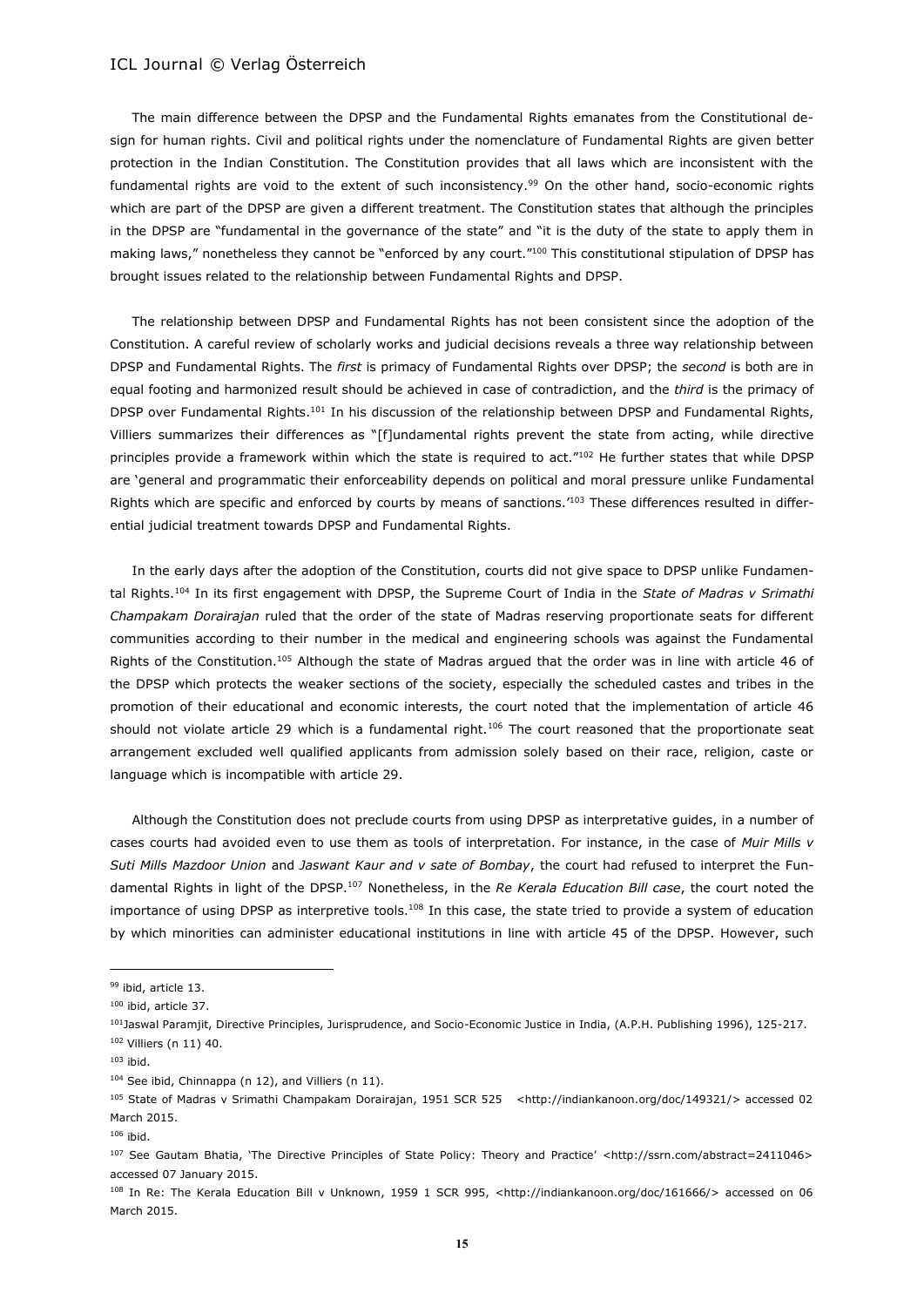action was challenged for its incompatibility with article 14 which deals with the right to equality. Although the court ruled that the bill is unconstitutional for its incompatibility with the Fundamental Rights, it mentioned that efforts should be made to harmoniously interpret the DPSP and Fundamental Rights though the later prevails in the event of contradiction.<sup>109</sup> Thus, in the beginning the court had given primacy to Fundamental Rights over DPSP.

The primacy of Fundamental Rights over DPSP had been criticized by both academics and members of the judiciary. Justice Chandrachud in a number of cases has noted that

> *[f]undamental rights which are conferred and guaranteed by part III of the constitution undoubtedly constitute the ark of the constitution and without them a man's reach will not exceed his grasp. But it cannot be overstressed that the Directive Principles of State Policy are fundamental in the governance of the country. What is fundamental in the governance of the country cannot surely be*  less significant than what is fundamental in the life of an individual.<sup>110</sup>

He further observes that

Part III and Part IV are like two wheels of a chariot, one no less important than the other. In other *words, Indian constitution is founded on the bedrock of the balance between Parts III and IV. This harmony and balance between Fundamental Rights and the Directive Principles is an essential feature of the Basic Structure of the Constitution.<sup>111</sup>* 

There are also arguments based on 'the text, history and structure of the Constitution which suggests a holistic reading of DPSP in the constitutional adjudication.<sup>'112</sup> If the DPSP [Part IV] is not having a legal force, it means that some part of the Constitution is not having a legal force which is against the principle that a constitution as a whole is a legal document. In addition, as discussed in the previous chapter, DPSP are fundamental principles which the judiciary should take notice of it in its interpretation task. Due to such strong critique for lack of appropriate consideration of DPSP by the judiciary, the court in a number of cases has tried to harmonize DPSP and fundamental rights. For instance, in the case of *Sajjan Singh v State of Rajasthan, Kesavananda Bharati v State of Kerala*, *Minerva Mills Ltd. & Ors v Union of India*, *Waman Rao and Ors v Union of India* and *Chandra Bhavan Boarding v the State of Mysore* the court harmonized DPSP and fundamental rights.<sup>113</sup> For example, in the last case the court concludes that

> *Freedom to trade does not mean freedom to exploit. The provisions of the Constitution are not erected as barriers to progress. They provide a plan for orderly progress towards the social order contemplated by the preamble to the Constitution…While rights conferred under Part 3 are fundamental, the directives given under Part 4 are fundamental in the governance of the country. We see no conflict on the whole between the provisions contained in Part 3 and Part 4. They are complementary and supplementary to each other.<sup>114</sup>*

 $\overline{\phantom{a}}$ 

114 ibid, Chandra Bhavan Boarding v The State of Mysore.

<sup>109</sup> ibid.

<sup>110</sup> Chinnappa (n 12) 78.

<sup>111</sup> ibid, 79.

<sup>112</sup> See Bahita (n 107).

<sup>113</sup> Sajjan Singh v State of Rajasthan, 1965 SCR (1) 933, <http://indiankanoon.org/doc/1308308/> ; Kesavananda Bharati v State of Kerala and Anr, 1973, Supreme Court of India, <http://indiankanoon.org/doc/257876/>; Minerva Mills Ltd. & Ors v Union of India & Ors, 1981 SCR (1) 206, <http://indiankanoon.org/doc/1939993/>; Waman Rao and Ors v Union of India and Ors, (1981) 2 SCC 362, <http://indiankanoon.org/doc/1124708/>; Chandra Bhavan Boarding and v The State of Mysore and Anr , 1970 SCR (2) 600, <http://indiankanoon.org/doc/1801637/> all accessed 06 March 2015.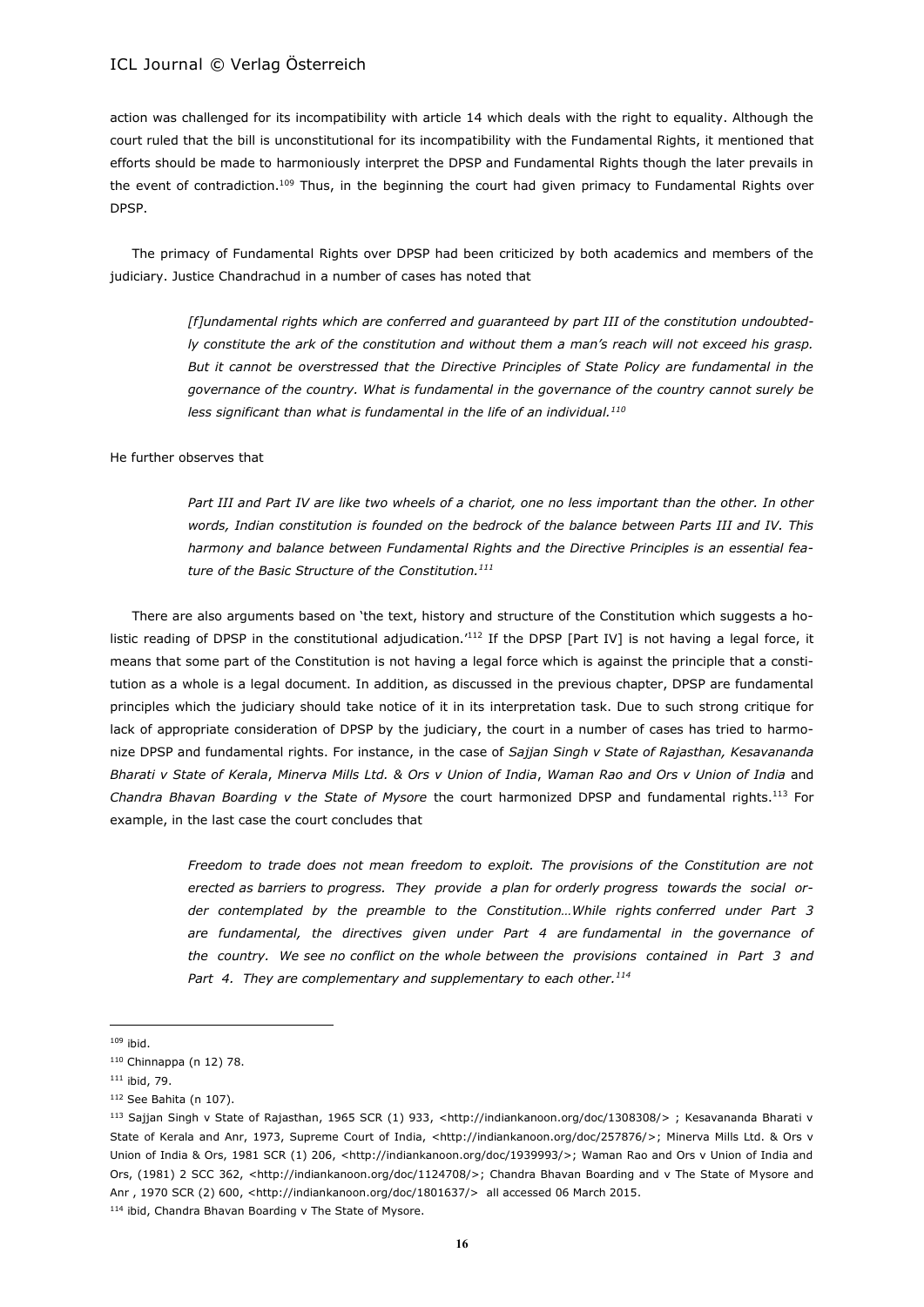In these cases the court ruled that DPSP and fundamental rights are complementary and should be interpreted in a harmonious manner.

Nonetheless, this harmonized and balanced interpretation was not enough for the judiciary as they went to say that DPSP are more important than Fundamental Rights and should prevail in times of conflict. In the case of *Meneka Ghandhi v Union of India* and *Sanjeev Coke Mfg Co v M/s Bharat Coking Coal Ltd* the court gave priority to DPSP with the objective to enforce them not restricted by Fundamental Rights.<sup>115</sup> By referring to DPSPs importance in the constitutional order which can uplift the Indian citizenry, the court held that enforcement of DPSP for the public interest can limit Fundamental Rights.<sup>116</sup> Accordingly, the court extended immunity to laws made for the enforcement of DPSP.<sup>117</sup> Thus, such ruling of the court placed DPSP over Fundamental Rights.

However, the primacy of either the DPSP or the Fundamental Rights was not long lived. What followed is the harmonious interpretation of the Constitution which gives effect to both. In the case of *Unni Krishnan v State of Andhra Pradesh* this approach is clearly stated.<sup>118</sup> Commenting on this case, Chinnappa has noted that "to give absolute primacy to one over the other is to disturb the harmony of the constitution… Fundamental Rights are not an end in themselves but are the means to an end. The end is specified in Part IV [DPSP]".<sup>119</sup> Thus, this harmonious approach has been finally adopted.

Thus, what can be learnt from these cases is that DPSP which were originally deemed to be non-justiciable have later on been considered by the judiciary as being equal or even sometimes greater than Fundamental Rights. There are a number of factors which contribute for the judicial consideration of DPSP among which are judicial review, judicial activism and public interest litigation which will be discussed in the next part of this chapter.

### B. The Engines of DPSP

Despite the expressly non-justiciable nature of DPSP in the Indian Constitution, they assume central place in the human rights adjudication endeavour of the judiciary. There are different factors which help DPSP to get an appropriate place in the judiciary. The basic ones are judicial review, judicial activism and public interest litigation. I call these engines of DPSP which help in the fulfilment of citizen's aspirations and hopes. In order to understand the role of DPSP in the judicial enforcement of socio-economic rights, it is a *sine qua non* to appreciate the role of these engines as they are the once which set DPSP in motion towards socio-economic and political justice. The objective here is to explore how judicial review, judicial activism and public interest litigation elevated DPSP from being principles that the judiciary did not take cognizance of to principles which have central place in the constitutional adjudication.

### 1. Judicial Review

The objective here is not to discuss the notion of judicial review but to examine its role for the enforcement DPSP. The discussion focuses on how judicial review enables the judiciary to uphold the constitutional ideals of DPSP against legislative and executive actions despite their non-justiciability. The main argument is that being

<sup>115</sup> Maneka Gandhi v Union of India, 1978 SCR (2) 621, <http://indiankanoon.org/doc/1766147/>; Sanjeev Coke Manufacturing v Bharat Coking Coal Ltd, 1983 SCR (1)1000, <http://indiankanoon.org/doc/1195357/>; all accessed 07 march 2015. See also Villiers (n 11) 46.

<sup>116</sup> Villiers (n 11) 46.

<sup>117</sup> Chinnappa (n 12) 81.

<sup>118</sup> Unni Krishnan, J.P. and Ors. vs State of Andhra Pradesh and Ors, 1993 SCR (1) 594, <http://indiankanoon.org/doc/1775396/> accessed 07 March 2015.

<sup>119</sup> Chinnappa (n 12) 82.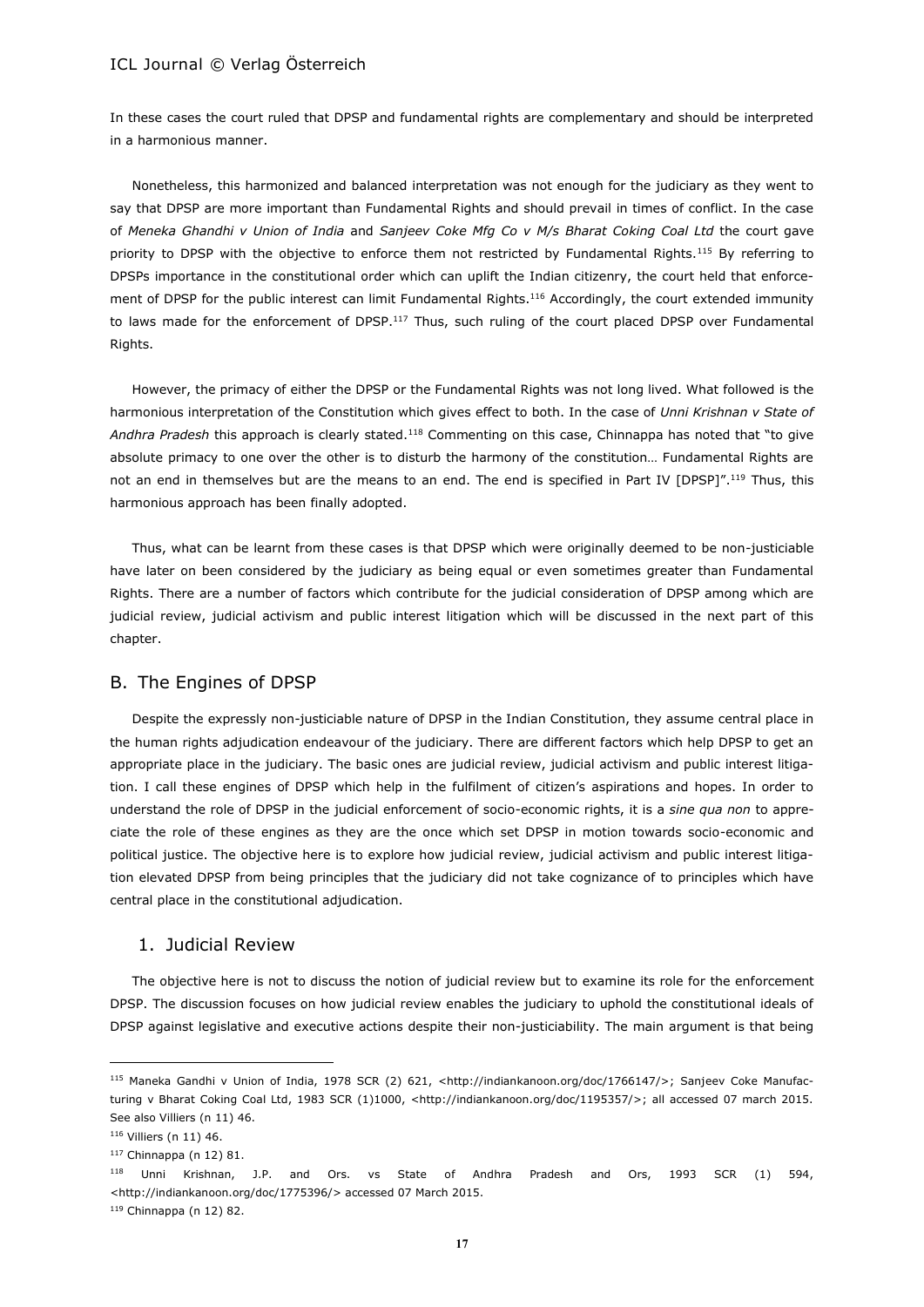a guardian of the Constitution the judiciary can find a way to give life to the various constitutional principles, including DPSP.

Judicial review entitles the judiciary to protect the constitution from legislative and executive intrusion. As Alexander Hamilton in the federalist papers puts it, the judiciary has neither the sword nor the purse but has the power to pass judgments whose enforcement depends on the executive.<sup>120</sup> He further states that courts are appropriately placed to balance the wills of the people and the legislature within the framework of the constitution.<sup>121</sup> In this regard, judicial review plays a crucial role in maintaining and furthering the constitutional ideals as it keeps legislative and executive actions in tune with the constitution. The moral reading of the constitution which judicial review presupposes gives life and content to the ideals of the constitution.<sup>122</sup> It is this task of judicial review which awakens the Indian judiciary to make sense of DPSP in the constitutional adjudication.

The Indian Constitution gives the Supreme Court and High Courts the power of judicial review.<sup>123</sup> This power of judicial review gives these courts the power to decide on the actions of both the legislative and executive void if it is in contradiction with the Constitution. The judiciary is not only the final arbiter among institutions but also a defender of the constitution, democracy and individual liberties.<sup>124</sup> Sharan notes that in federal systems like India "[j]udicial review is a corner-stone of constitutionalism, which implies limited government".<sup>125</sup> He further states that "[…] in circumstances where public opinion is low as are the case in India, the judiciary should rescue the citizenry from executive supremacy and majoritarian tyranny which can make the constitution ill balanced." $126$  It is due to this situation that Justice Rao states the following;

> *[t]his court has no more important function than to preserve the inviolable fundamental rights of the people : for the fathers of the Constitution, in their fullest confidence, have entrusted them to the care of this Court and given to it all the institutional conditions necessary to exercise its jurisdiction in that regard without fear or favour.<sup>127</sup>*

Thus, the judiciary assumes the twin tasks of enhancing the constitutional democracy as envisaged by the Constitution and defend the liberty of the citizenry.

Although what would make a basic structure doctrine is not expressly and exhaustively spelled out, the "[d]ignity of the individual secured by the various freedoms and basic rights in Part III and the mandate to build a welfare state contained in Part IV [DPSP]" are part of the doctrine which is immune from political party and legislature alterations.<sup>128</sup> The "basic structure doctrine" is the invention of the judiciary in its judicial review to maintain the continuity and integrity of "the basic features of the Constitution" as provided by the founding

<sup>120</sup>Alexander Hamilton, Federalist Paper, Federalist No. 78, <http://www.foundingfathers.info/federalistpapers/fed78.htm> accessed 08 March 2015.

<sup>121</sup> ibid.

<sup>122</sup> For details of moral reading see Ronald Dworkin, *Freedom's Law: The Moral Readings of The American Constitution* (Harvard University Press 1997).

<sup>123</sup> See Indian Constitution (n 53), articles 13, 32, 131-136,143m, 226 and 246.

<sup>124</sup> Vibhuti Shekhawat, 'Judicial Review in India: Maxims and Limitations'(1994), The Indian Journal of Political Science, Vol. 55, No. 2, 177-182.

<sup>125</sup> P. Sharan. 'Constitution of India and Judicial Review' (1974), The Indian Journal of Political Science, Vol. 39, No. 4, 526-537, 526.

<sup>126</sup> ibid.

<sup>127</sup> ibid, 526-7.

<sup>128</sup> Sanjay Jain and Aathya Narayan, *Basic Structure constitutionalism: Revisiting Kesavananda Bharati* (Eastern Book Company 2011), 160.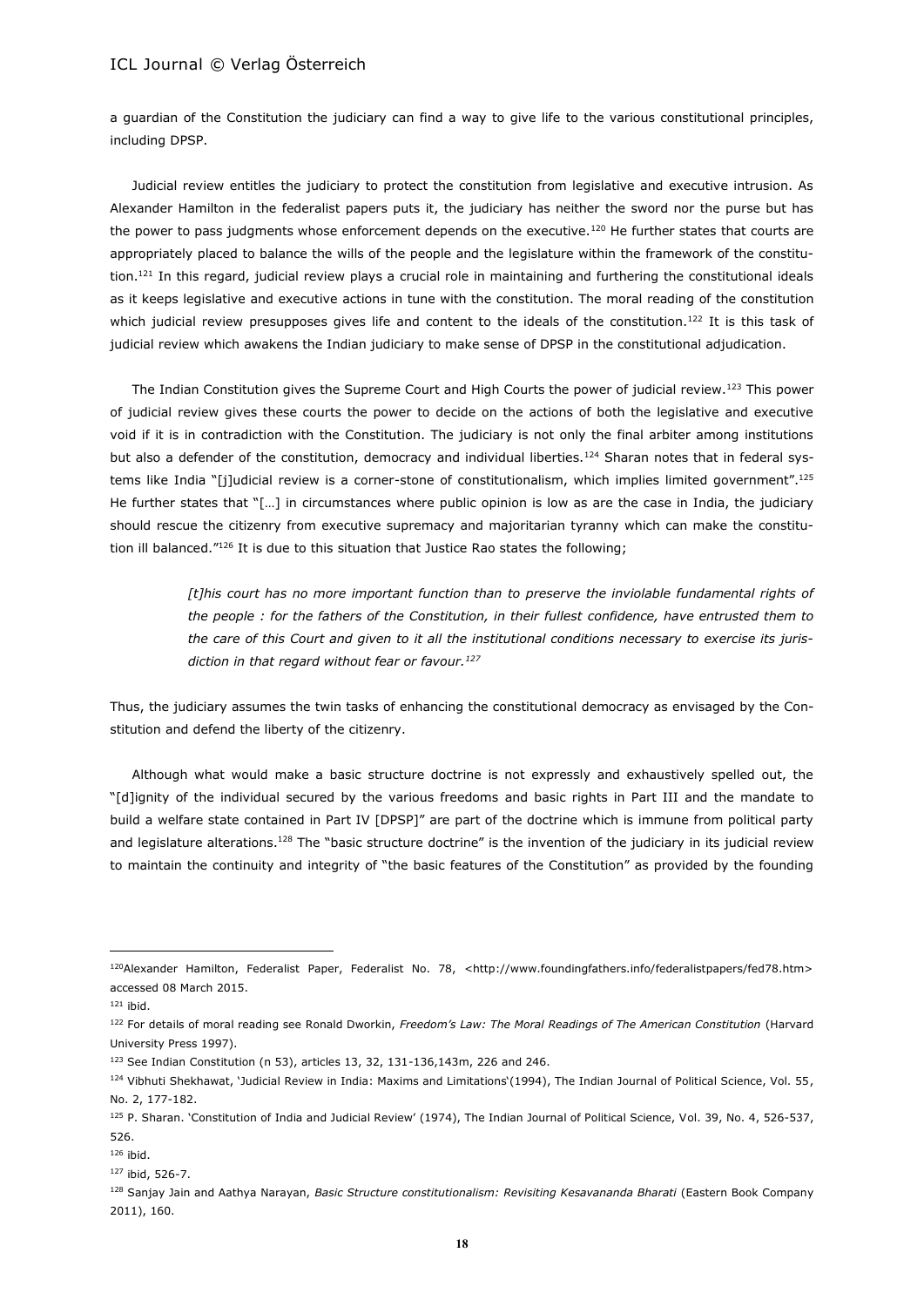fathers.<sup>129</sup> Thus, the judiciary through judicial review has made DPSP part and parcel of the basic structure doctrine although it is expressly stated that they are not justiciable.

The judiciary as an organ of the state takes seriously its duty towards DPSP and has been applying it in making decisions.<sup>130</sup> In addition, the judiciary on numerous occasions shows that when the legislative and executive organs fail to perform their constitutional duty towards DPSP, it has stepped in defence of DPSP. For instance, in the case of *Central Inland Water v Brojo Nath* and *Ratlam vs Shri Vardhichand* the Supreme Court notes that the duty of the court is not only to apply DPSP but also to make the other organs apply them, and in the event of contrary action prevent such action.<sup>131</sup> In the Ratlam case, the court says that "[w]here Directive Principles have found statutory expression in Do's and Dont's the court will not sit idly by and allow municipal government to become a statutory mockery."<sup>132</sup> In the case of *State of Himachal Pradesh vs a Parent of a Student of Medical College* the court notes that although it is a matter for the legislative and executive to introduce legislation not for the judiciary, the latter can certainly require either the legislative or the executive to carry out their duties under the Constitution if they fail to carry out.<sup>133</sup> Thus, the instrument of judicial review gives the court an active role to uphold and enforce DPSP by itself and to require others to do the same.

More importantly, judicial activism and public interest litigation, which are the corner stone for the DPSP jurisprudence, are the results of judicial review. The citizenry "feels that the administration has become apathetic and non-performing that they have no other option except to approach the judiciary to redress their grievances."<sup>134</sup> This situation coupled with the constitutional mandate of judicial review has led the court to be an activist for the furtherance of "justice- social, economic, and political" to all Indians as aspired by the preamble of the Constitution. Although the [Indian] judiciary has neither the purse nor the sword, it keeps the constitutional promise of the welfare state through DPSP by judicial review.

Nonetheless, the courts' aggressive stand to defend the Constitution and enforce human rights through judicial review has been criticized for stepping in the sphere of competence of the legislative and executive. Pillay argues that as the judiciary has been striking down legislations and giving orders to the executive, it has usurped power which did not belong to it.<sup>135</sup> He proposes a principled approach towards socio-economic rights litigation which can uphold the constitutional legitimacy.<sup>136</sup> Similarly, Abeyratne argues that the judiciary has been engaging with policy making outside of its competence and compromising the legitimacy of the Constitution.<sup>137</sup> Pillay and Abeyrante emphasise on the principle of separation of power and accordingly the judiciary should restrain itself from interfering.

 $129$  ibid.

<sup>130</sup> Paramjit (n 101) 652.

<sup>131</sup> Central Inland Water v Brojo Nath Ganguly & Anr, 1986 SCR (2) 278, <http://indiankanoon.org/doc/477313/>; Municipal Council, Ratlam v Shri Vardhichand & Ors, 1981 SCR (1)97, <http://indiankanoon.org/doc/440471/> all accessed 09 March 2015.

<sup>132</sup> ibid, Ratlam case.

<sup>133</sup> State of Himachal Pradesh v A Parent of a Student of Medical, 1985 SCR (3) 676, <http://indiankanoon.org/doc/596084/> accessed 09 March 2015.

<sup>134</sup> R Shunmugasundaram, 'Judicial Activism and Overreach in India' (2007) Amicus Curiae Issue 72, 23.

<sup>135</sup> See Anashri Pillay, 'Revisiting the Indian Experience of Economic and Social Rights Adjudication: The Need for a Principled Approach to Judicial Activism and Restraint' (2014) ICLQ Vol. 63, 385–408.

<sup>136</sup> ibid.

<sup>137</sup> See Rehan Abeyratne, 'Socioeconomic Rights in the Indian Constitution: Toward A Broader Conception of Legitimacy' (2014) Brook. J. Int'l L. Vol. 39:1.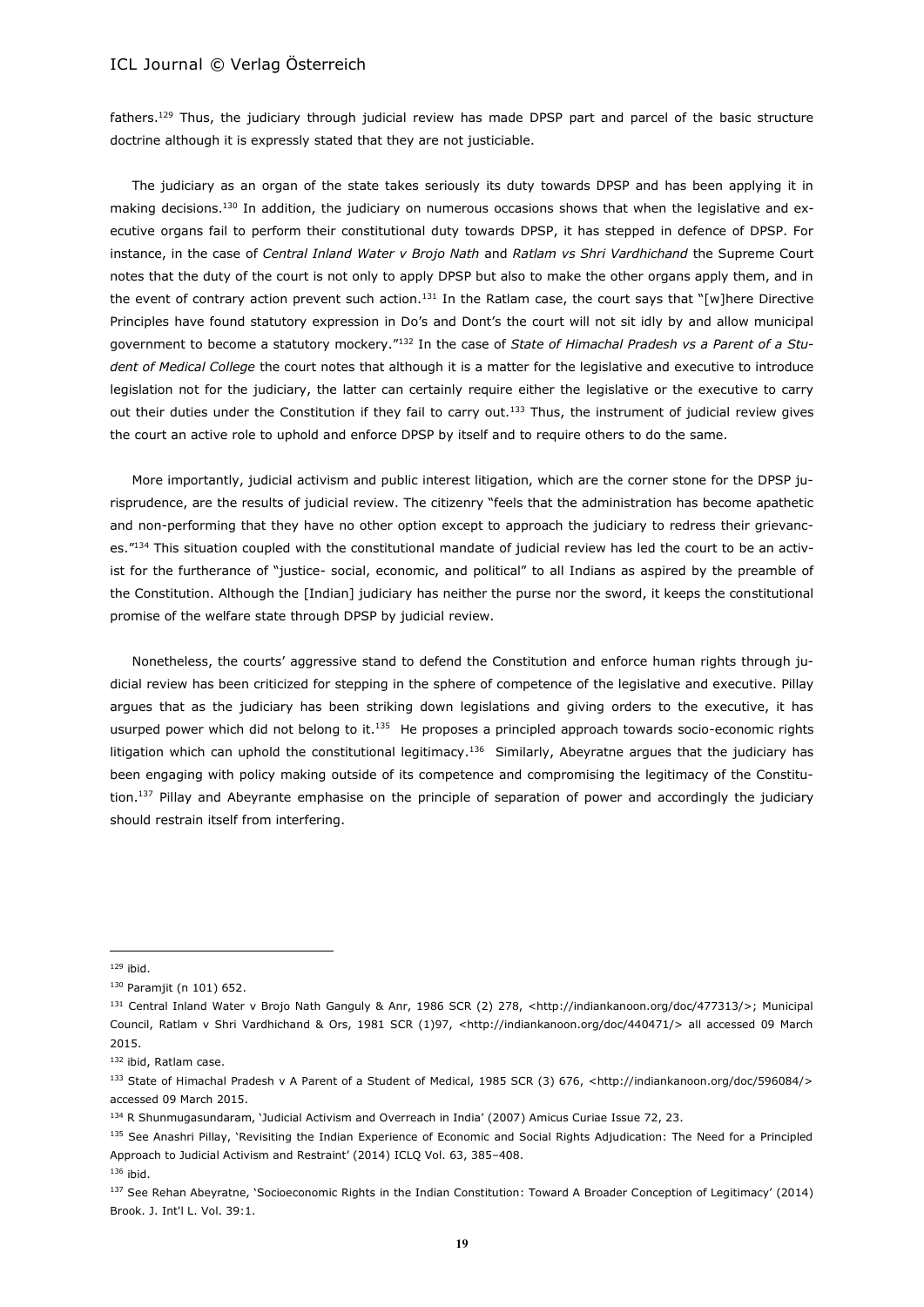Despite all the criticisms, judicial review has been a basic pillar of constitutionalism, rule of law and democracy.<sup>138</sup> In this regard Lord Browne Wilkinson observes that

> *[t]he fundamental principle [of judicial review] is that the courts will intervene to ensure that the powers of public decision-making bodies are exercised lawfully. In all cases…this intervention is based on the proposition that such powers have been conferred on the decision maker on the underlying assumption that the powers are to be exercised only within the jurisdiction conferred, in accordance with fair procedures and…reasonably. If the decision maker exercises his powers outside the jurisdiction conferred, in a manner which is procedurally irregular or is…unreasonable, he is acting ultra vires his powers and therefore unlawfully.<sup>139</sup>*

The judiciary as an organ of a government has to check and balance how the other organs are functioning as it is its duty and mandate in a constitutional democracy. Although the principle of separation of power is a basic element for democracy, the system of checks and balances through judicial review is equally relevant for a functioning democracy. As constitutional rights are beyond political compromises by themselves, the instrument of judicial review will keep them beyond political compromise. Especially, judicial review is important to defend socio-economic rights as the legislative and executive organs are not taking them seriously due to the constitutional or legal differential treatments unlike civil and political rights.<sup>140</sup> Hence, judicial review is an engine for the enforcement of constitutional rights which keeps the legislature and executive to have appropriate laws and policies especially in the area of socio-economic rights.

### 2. Judicial Activism

Like judicial review, the discussion on judicial activism focuses on how it helps for the judicial enforcement of DPSP. As mentioned above, although judicial review is the means for judicial activism, the latter gives momentum for the enforcement of DPSP with a great scale and intensity to uplift Indians from socio-economic and political injustice. The main argument is the judiciary's allegiance with the people to advance justice and enforce human rights can balance executive supremacy and majority tyranny. The activist role of the judiciary has enabled the masses to enjoy socio-economic rights as provided in the DPSP despite its non-justiciability.

Judicial activism is not a recent phenomenon and it is not Indian invention either. It dates back to 1608 where Justice Coke challenged the power of King James I that the king is not above the law.<sup>141</sup> Although it is born out of the doctrine of judicial independence, it has gone further to address the pertinent social-economic and political problems in a democracy. Chinnappa notes that "Judicial Activism is nothing more and nothing less than the activity to bring social justice to the doorstep of people particularly in areas not covered by any statute made by a legislature."<sup>142</sup> He further states that 'judicial activism is not invented by judges; but jurists and lawyers have used the expression to describe the creative activity of judges in fields not covered by existing law'.<sup>143</sup> Chowdhury observes that "judicial activism depicts the pro-active role played by the judiciary in ensuring that rights and liberties of citizens are protected."<sup>144</sup> Although there are arguments for and against judicial

<sup>138</sup> See Mark Elliott, *The Constitutional Foundations of Judicial Review* (Hart Publishing 2001); Mixhael Fordham, *Judicial Review Handbook* (Hart Publishing 2004).

<sup>139</sup> Chirstopher Forsyth (ed), *Judicial Review and the Constitution* (Hart Publishing 2000), 30.

<sup>140</sup> See Ellie Palmer*, Judicial review, Socio-Economic Rights and the Human Rights Act* (Hart Publishing 2009).

<sup>141</sup> Chinnappa (n 12) 256.

<sup>142</sup> ibid, 257.

<sup>143</sup> ibid.

<sup>144</sup> Payel Chowdhury, 'Judicial Activism and Human Rights in India: a Critical Appraisal' (2011) The International Journal of Human Rights, 15:7, 1055-1071, 1056.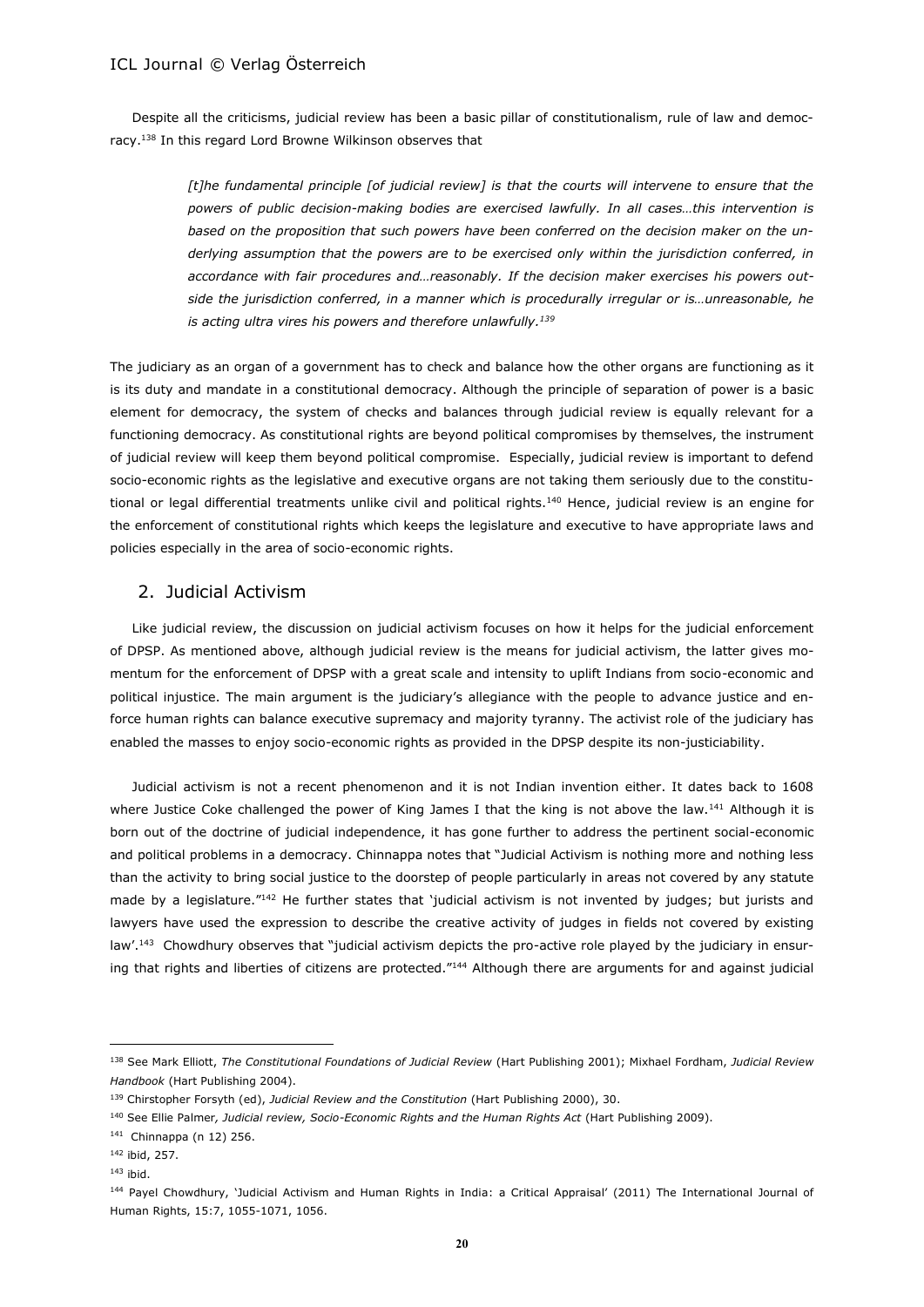activism in a democracy,<sup>145</sup> it has proved to be useful for the enforcement of human rights in India.<sup>146</sup> It is important to note here that the arguments for and against judicial review are also applicable for judicial activism.

Judicial activism in India has enabled the poor and the marginalized to avail from the fruits of the Constitution. K.G Balakrishnan, who was the Chief Justice of India, in his lecture at Trinity College Dublin outlined three benefits of judicial activism for Indians.<sup>147</sup> The *first* is the liberalization of standing rules so that the marginalized and the poor can access justice through the procedural device of public interest litigation (PIL). By the same token, Susman observes that through PIL a number of distant voices have been heard in the court room which would otherwise be unheard.<sup>148</sup> *Second*, the judiciary avoided the traditional distinction of negative and positive dimensions of rights. Although fundamental rights are justiciable and DPSP are non-justiciable, the judiciary has adopted a harmonized approach to enforce both civil and political rights and socio-economic rights at the same time. The *third* one is the "inter-relationship of rights approach" which holds that "governmental action which curtailed either of these rights should meet the designated threshold for restraints on all of them."<sup>149</sup> In this regard, the jurisprudence on article 21 of the Indian Constitution which will be discussed in section 2.4 is notable as the judicial creativity of interpretation has transformed the "substantive character of the protection of life and liberty" to include a number of socio-economic guarantees.<sup>150</sup>

It is not only judicial review which makes the court a strong guardian of the Constitution but also its understanding of the constitutional framework in general and DPSP in particular. Furthermore, the judiciary has understood the limits of legalism to reach the poor and the marginalized masses. It is this clear understanding of their role and the impact of the Constitution in uplifting citizens, on the one hand, and the clear picture of social realities, on the other hand, which makes the judiciary to bring the Constitution and the law to the service of the society.<sup>151</sup> In this regard, Shunmugasundaram notes that the role of the judiciary today is not only striking down laws and passing a prohibition order, but also providing "positive affirmative actions, and issuing orders and decrees directing remedial actions."<sup>152</sup> The Indian judiciary has been sensitive to those who could not access rights and justice due to economic, social and political circumstances and has been able to bring the constitutional package of rights to these people.<sup>153</sup> Thus, judicial activism has given life to the constitutional fundamental rights and DPSP, which otherwise may not be possible.

# 3. Public Interest Litigation

<sup>150</sup> ibid, 13.

<sup>145</sup> See Kenneth Holland (ed), *Judicial Activism in a Comparative Perspective* (St. Martin's Press 1991) and Michael Kirby, *Judicial Activism: Authority, Principles and Policy in the Judicial Method* (Sweet & Maxwell 2004).

<sup>146</sup> See S. K. Patnaik and Swaleha Akhtar, 'Judicial Activism in India : Myth and Reality' (1997), The Indian Journal of Political Science, Vol. 58, No.1/4, 79-92; Vipin Kumar, 'The Role of Judicial Activism in the Implementation and Promotion of Constitutional Laws and Influence of Judicial Overactivism' (2014), Journal Of Humanities And Social Science, Volume 19, Issue 2, 20-25. <sup>147</sup> K.G. Balakrishnan, 'Judicial Activism under the Indian Constitution' (2009), A paper presented at Trinity College Dublin, Ireland, <http://www.sci.nic.in/speeches/speeches\_2009/judicial\_activism\_tcd\_dublin\_14-10-09.pdf> accessed 09 March 2015.

<sup>148</sup> See Susan D. Susman, 'Distant voices in the Courts of India: Transformation of standing in Public Interest Litigation' (1994-1995) 13 Wis. Int'l L.J. 57.

<sup>149</sup> Balakrishnan (n 147) 14.

<sup>151</sup> Jamie Cassels, 'Judicial Activism and Public Interest Litigation in India: Attempting the Impossible?' (1989) 7 Am. J. Comp. L, 497.

<sup>152</sup> Shunmugasundaram (n 134) 23.

<sup>153</sup> See S.P. Sathe, *Judicial Activism in India: Transgressing Borders and Enforcing Limits* (OUP 2000).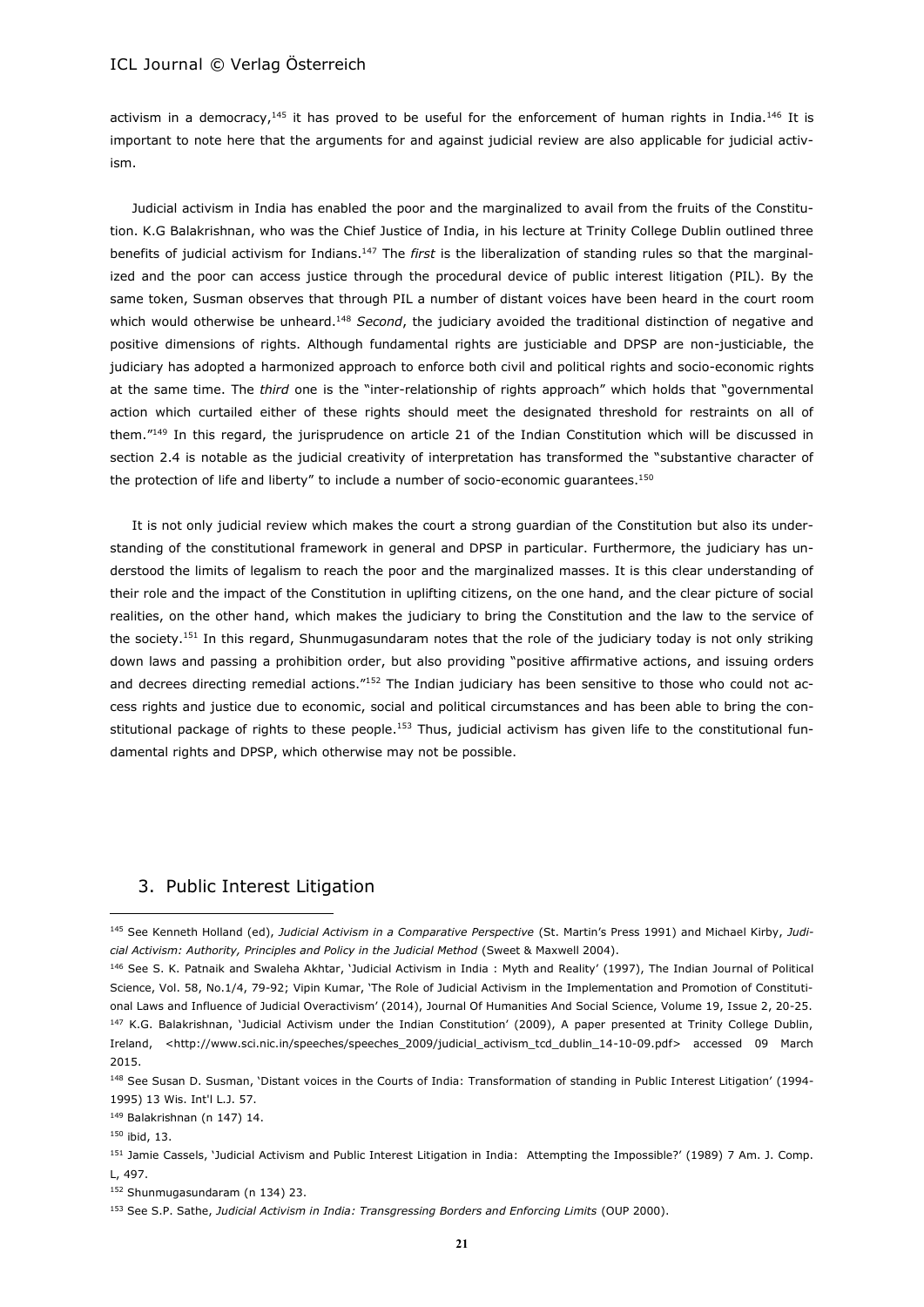As the case in judicial review and activism, this part discusses how Public Interest Litigation (PIL) has enabled the cases of the poor and the vulnerable to reach court rooms. PIL has been a vital procedural device for the enforcement of human rights both in international courts/commissions and national courts.<sup>154</sup> It has been especially useful for human rights litigation in India and in furthering the socio-economic rights under the DPSP.

The Indian Constitution not only recognizes fundamental rights but also makes the right to get remedy for any violations a fundamental right in and of itself.<sup>155</sup> Given the lack of awareness of rights and resources by the populace, it is difficult for such people to litigate their rights in courts.<sup>156</sup> Due to these practical realities, on the one hand, and being a guardian of fundamental rights, on the other hand, the judiciary introduced PIL with the objective to bring rights and justice to the benefit of the poor and the vulnerable.<sup>157</sup> The Supreme Court in a number of occasions has stated the rationality behind PIL. For instance, in the case of *Gupta v Union of India* the court notes that

> *[w]here a legal wrong or a legal injury is caused to a person or to a determinate class of persons by reason of violation of any constitutional or legal right ... and such person or determinate class of persons is by reasons of poverty, helplessness, or disability or socially or economically disadvantaged position, unable to approach the Court for any relief, any member of the public can maintain an application for an appropriate direction, order or writ.<sup>158</sup>*

By the same token, in the case of *Bihar Legal Support Society v. The Chief Justice of India & Ors,* the court observes that

> *[t]he majority of the people of our country are subjected to this denial of 'access to justice' and overtaken by despair and helplessness, they continue to remain victims of an exploitative society*  where economic power is concentrated in the hands of a few and it is used for perpetuation of *domination over large masses of human beings… The strategy of public interest litigation has been evolved by this Court with a view to bringing justice within the easy reach of the poor and disadvantaged sections of the community.<sup>159</sup>*

Hence, it is in the courts attempt to make the constitutional rights a consumable commodity to all Indians that they introduced PIL. Through PIL lawyers, academics, Non-Governmental Organisations (NGOs) and any interested person can bring a case on behalf of a victim or victims in the public interest without being a victim.

In addition to liberalizing the standing rules, the courts have taken a more active roles in PIL cases. Unlike the common law civil and criminal proceedings, the courts are active in asking questions and proposing solu-

<sup>154</sup> Salvador Herencia Carrasco, 'Public Interest Litigation in the Inter-American Court of Human Rights: The Protection of Indigenous Peoples and the Gap Between Legal Victories and Social Change' (2015), Revue québécoise de droit international; Steven Budlender, Gilbert Marcus SC and Nick Ferreira, *Public interest litigation and social change in South Africa: Strategies, tactics and lessons* (The Atlantic Philanthropies 2014); Siri Gloppen, 'Public Interest Litigation, Social Rights And Social Policy' (2005), Arusha Conference, New Frontiers of Social Policy; Vinodh Jaichand, 'Public Interest Litigation Strategies for Advancing Human Rights in Domestic Systems of Law' (2004) SUR International Journal of Human Rights, Year 1 NO. 1. 155 Indian constitution (n 53), article 32

<sup>156</sup> Surya Deva, 'Public Interest Litigation in India: A Critical Review' (2009) C.J.Q., VOL 28, ISSUE 1, 24.

<sup>157</sup> See Zachary Holladay, 'Public Interest Litigation in India as a Paradigm for Developing Nations' (2012) Indiana Journal of Global Legal Studies Vol. 19 NO. 2.

<sup>158</sup> Deva (n 156).

<sup>159</sup> K.G. Balakrishnan, 'Growth of Public Interest Litigation in India' (2008) Singapore Academy of Law, Fifteenth Annual Lecture, <http://supremecourtofindia.nic.in/speeches/speeches\_2008/8%5B1%5D.10.08\_singapore\_-

\_growth\_of\_public\_interest\_litigation.pdf> accessed 15 March 2015, 6.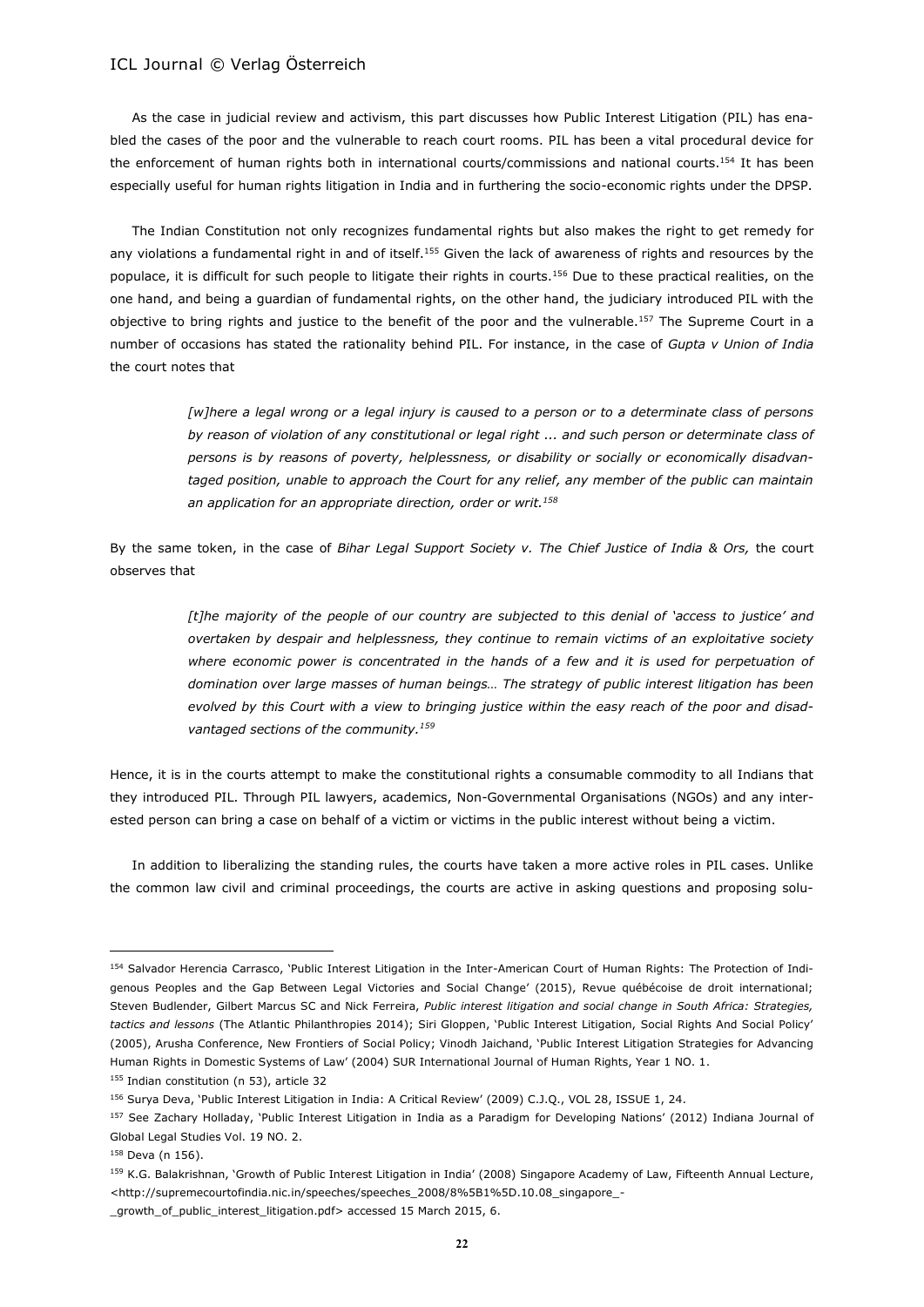tions.<sup>160</sup> As Balakrishnan observes "[e]specially in actions seeking directions for ensuring governmental accountability … the orientation of the proceedings is usually more akin to collective problem-solving rather than an acrimonious contest between the counsels."<sup>161</sup> Furthermore, the courts appoint "fact-finding commissions and amicus curiae on a case by case basis."<sup>162</sup> Thus, the court takes a people friendly approach in the discharge of justice.

The court has also adopted epistolary jurisdiction where informal petition through letters, telegrams, newspaper reports and other informal ways are accepted.<sup>163</sup> Due to the legal illiteracy and the financial incapacity to approach a lawyer, it is burdensome for individuals to follow the formal petition procedures and formalities. Even it is also onerous for persons acting for the public interest. In this regard, Sen observes that "it would be an unfair burden to expect a person acting *pro bono* to incur expenses from his own pocket in order to prepare a regular petition to be filed before the court."<sup>164</sup> Once the court is aware of a human rights violation by informal means, for instance in the above stated ways, it does not require a petition which fulfils all the legal requirements; rather it investigates the merits of the case. Moreover, the court established "free legal aid as a fundamental right in criminal cases and it often waived fees, awarded costs and provided other forms of litigation assistance to public interest advocates."<sup>165</sup> Thus, the courts exemptions from the formal procedural rules of petition and free legal aid have helped cases to reach to them, which would have been difficult to reach otherwise.

Despite the advantages of PIL in enabling the cases of the poor and the vulnerable to reach the court room, there are also disadvantages of PIL. The courts engagement with PIL put in question the issue of separation of power as the courts interfere in the policy choices made by the political organs and order these organs the things which they could not implement.<sup>166</sup> Moreover, PIL is not always directed to seek justice but also popularity of PIL advocates.<sup>167</sup> It has also increased the caseload of courts and reduces their efficiency in delivering timely judgments.<sup>168</sup>

Although PIL needs to be regulated properly, it has proved to be an efficient procedural device for human rights litigation. In addition to bringing rights and justice to the home of the poor and the vulnerable, Sen's empirical research on the impact of PIL on law and development in India reveals that they are crucial for furthering both instrumental freedoms and individual capabilities which ultimately further socio-economic and political development.<sup>169</sup> Hence, PIL is a vital procedural engine for socio-economic rights litigation in India.

# C. Judicial Jurisprudence on DPSP

Article 21 and DPSP of the Indian Constitution are highly connected through judicial engineering. The expansive interpretation of life and liberty has enabled the judiciary to bring the socio-economic guarantees in the DPSP into the realms of article 21.<sup>170</sup> Article 21 reads "[n]o person shall be deprived of his life or personal liberty except according to procedure established by law." The court in numerous cases notes that the right to life

 $\overline{a}$ 

<sup>167</sup> ibid.

<sup>160</sup> ibid.

<sup>161</sup> ibid.

<sup>162</sup> ibid.

<sup>163</sup> Sarbani Sen, *Public Interest Litigation in India: Implications for Law and Development* (Mahanirban Calcutta Research Group 2012), 15

 $164$  ibid.

<sup>165</sup> ibid.

<sup>166</sup> Balakrishnan (n 159) 5.

<sup>168</sup> ibid, for details see T.R. Andhyarujina, Judicial *Activism and Constitutional Democracy in India* (Bombay: N.M. Tripathi, 1992).

<sup>169</sup> See Sen (n 163).

<sup>170</sup> S.Muralidhar, 'Judicial Enforcement of economic and Social rights: The Indian Scenario' in Coomans (n 2), 239.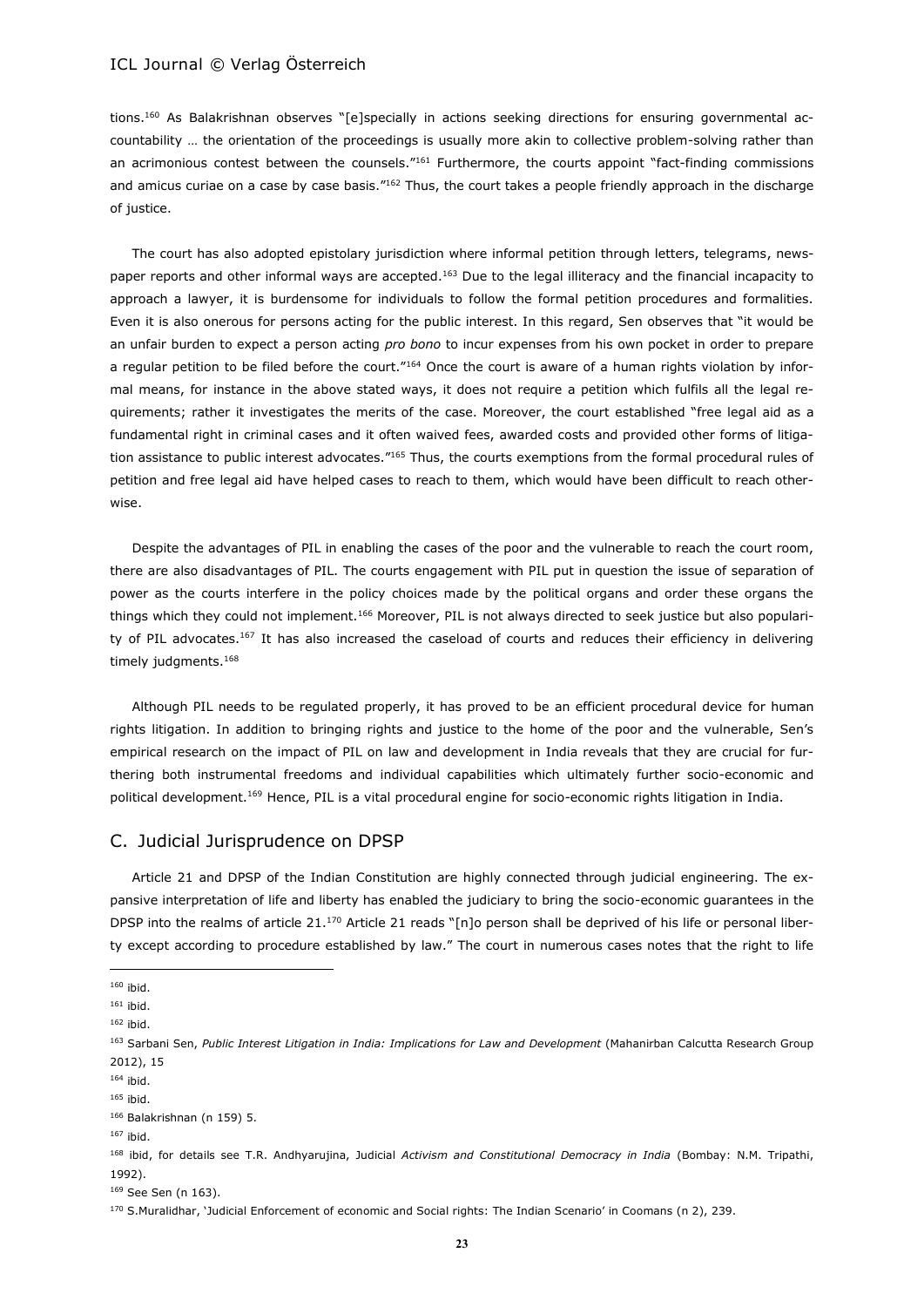cannot be limited to mere animal existence but transcends beyond physical survival and includes the right to food, shelter, clothing, livelihood, health and 'other basic necessities in life' which enable one to lead a life with human dignity.<sup>171</sup> This wider interpretation enables the DPSP to find an enforceable legal place in article 21. Although these socio-economic rights are part of a non-justiciable DPSP, the judiciary is able to implement them in the right to life adjudication.

Given the special place of the right to life in the Constitution, making these socio-economic rights part of the right to life has huge ramifications. Chinnappa observes that the right to life is "the grandest and the most spacious of all the Fundamental Rights."<sup>172</sup> He further notes that it is "progressively interpreted to comprehend all that makes life flourish, flower, and bear fruit."<sup>173</sup> As a result, the right to life is part of the basic structure doctrine which is immune from any amendments.<sup>174</sup> The implication is that the right to food, to health, to shelter and to livelihood are also immune from amendments as they are part and parcel of the right to life.

This section explores and examines the classical socio-economic rights such as the right to food, the right to shelter, the right to health and the right to livelihood, which have been enforced as part of the right to life. The objective here is to show how DPSP are enforced through Fundamental Rights by taking right to life as an example.

### 1. The Right to Food

*Life without liberty would result in some or the other form of slavery. Liberty cannot be there to a person having an empty stomach. The individual's right to life will have no meaning if the State fails to provide adequate food or food articles. The Indian Constitution provides «right to life» as a Fundamental Right. That right is given a wide interpretation by the Supreme Court so as to include «right to food» so that democracy and full freedom can be achieved and slavery in any form is avoided.<sup>175</sup>*

One could not find the right to food in the Indian Constitution. It is diffused through the DPSP. The DPSP provides for "adequate means of livelihood, $176$  decent standard of life, $177$  raising the level of nutrition and the standard of living."<sup>178</sup> Although these stipulations imply the right to food, there is no express stipulation even in the DPSP about the right to food even so with in the Fundamental Rights chapter.

<sup>&</sup>lt;sup>171</sup> See for instance Shantistar Builders v Narayan Khimalal Totame, Civil Appeal No. 2598/1989, (1990) 1 SCC 520, <http://www.escr-net.org/docs/i/404156> ; Francis Coralie Mullin v The Administrator, 1981 SCR (2) 516, <http://indiankanoon.org/doc/78536/> ; Peerless General Finance and v Reserve Bank of India, 1992 SCR (1) 406, <http://indiankanoon.org/doc/1316639/>; Dena Nath and Ors v National Fertilizers Ltd. and Ors, 1991 SCR Supl. (2) 401, <http://indiankanoon.org/doc/1087622/>; Olga Tellis & Ors v Bombay Municipal Corporation, 1985 SCR Supl. (2) 51, <http://indiankanoon.org/doc/709776/>; C.E.S.C. Ltd. Etc vs Subhash Chandra Bose and Ors, 1991 SCR Supl. (2) 267, <http://indiankanoon.org/doc/1510944/>; Shri P. G. Gupta v State of Gujrat & Ors, 1995 SCC, Supl. (2) 182 JT 1995 (2)373, <http://indiankanoon.org/doc/1913799/>; all accessed 18 March 2015.

<sup>172</sup> Chinnappa (n 12) 128.

 $173$  ibid.

<sup>174</sup> See Aman Ullah and Samee Uzair, 'Right to Life as Basic Structure of Indian Constitution' (2011), A Research Journal of South Asian Studies Vol. 26, No. 2. 393-399.

 $175$  M.B. Shah, 'The Indian Supreme Court acknowledges the Right to Food as a Human Right' (2006), agriculture & rural development 2, <http://www.rural21.com/uploads/media/ELR\_The\_Indian\_Supreme\_Court...0206.pdf> accessed 17 March 2015. 176 Indian Constitution (n 53), article 39(a).

<sup>177</sup> ibid, article 43.

<sup>178</sup> ibid, article 47.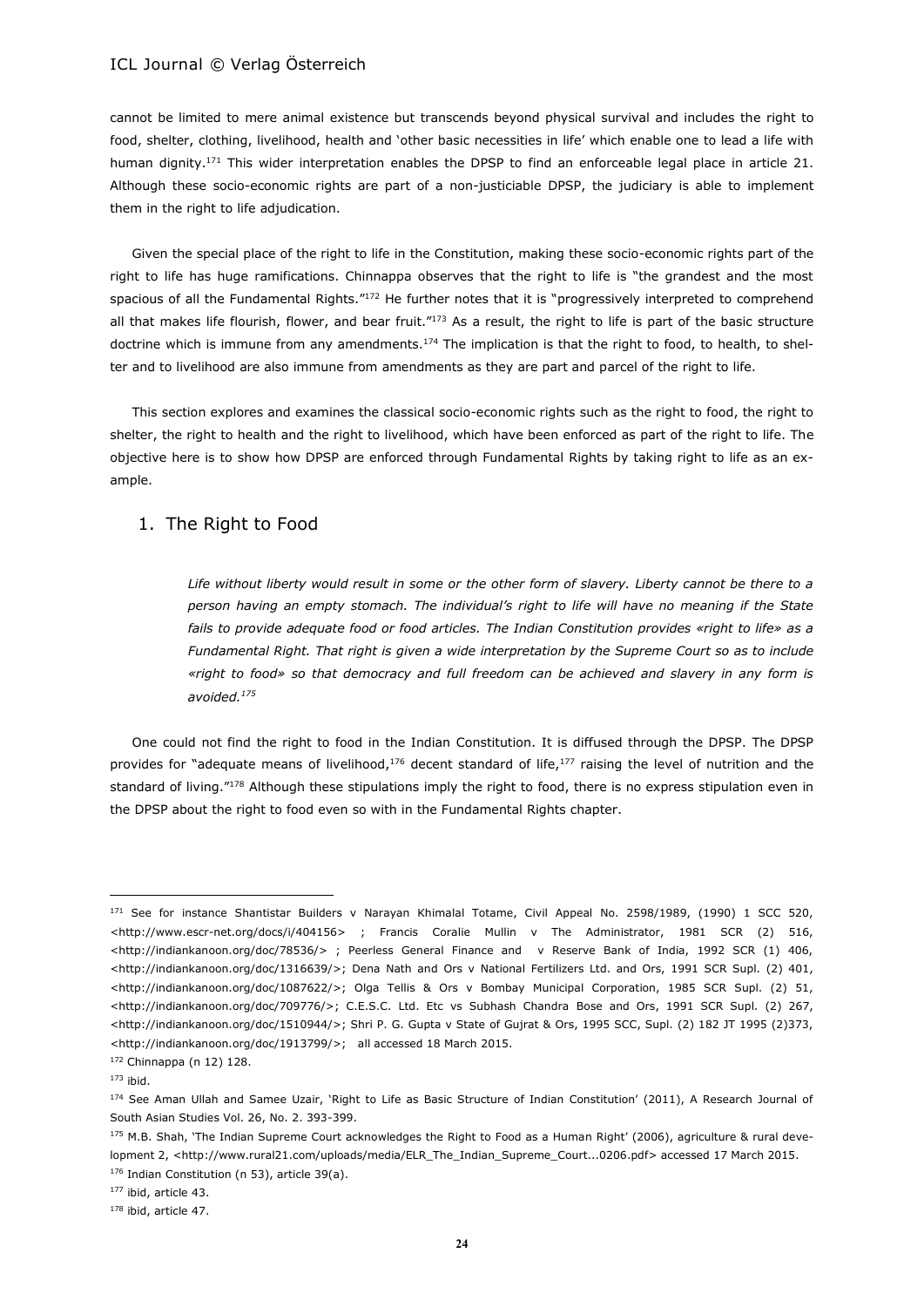$\overline{a}$ 

The right to food finds its place within the right to life once the judiciary innovatively and expansively interpreted article 21. Although the Supreme Court in a number of cases has mentioned that the right to life includes basic necessitates in life such as food, shelter, clothing and others, it made the right to food justiciable in its own as part of the right to life. The coming paragraphs discuss right to food cases with the view to explore how the court relates the right to life with the right to food.

In the case of *Kapila Hingorani v State of Bihar*, <sup>179</sup> the failure of state owned corporations to pay salaries to their employees had resulted in deaths of their employees due to starvation, hunger and suicide. The writ petitioner acting in the interest of the public brought the case to the Supreme Court that their right to life is violated. The court held that there is a violation of the right to life in the context of article 21 read with article 47 which deals with the states duty to raise the level of nutrition and living standard of the people. In this regard, the court specifically notes that "[p]arts III and IV of the Constitution of India contain a large number of rights which guarantee human rights, some of which are akin to the rights enumerated in International Treaties". By citing article 11 of the ICESCR which deals with the right to adequate standard of living [food, clothing and housing] and reading with Article 21 and 47 of the Constitution, the court ruled that there is a human right to food, and hunger is a violation of the right to food. The court passed orders to the effect that hunger and starvation are prevented, which means to guarantee the right to food to ultimately protect the right to life of the employees.

In addition, in *S. Jagannath vs Union of India & Ors*, the petitioner in the public interest asks the court for the enforcement of environmental and coastal laws for the protection of fragile ecologies.<sup>180</sup> The petitioner further argued that the operation of multi-lateral companies in the fragile ecology has diminished the sustainable development of the region and the people. And this in turn leads to food and nutritional insecurity, which violates article 21 as the petitioner has argued. The court held that there is a violation of article 21 [the right to life] read with article 47 [the right to food] due to the failure to observe environmental and coastal laws. Accordingly, the court ordered the payment of compensation applying the environmental 'principle of polluter pays' and the continuous protection of food and nutritional security of the people.<sup>181</sup>

In a land mark PIL case between *People's Union for Civil Liberties (PUCL) v Union of India* [which is ongoing before the Supreme Court], the right to food has been at the centre of the litigation.<sup>182</sup> PUCL argue that the right to food is included in the right to life and the state assumes an obligation for the enforcement of the right to food and the obligation to provide food when individuals are unable to feed themselves. PUCL further argue that due to the prevalent drought and shortage of food, there has been malnourishment, starvation and hunger deaths, which are a violation of the right to life. The court agrees with PUCL in holding that the right to food is part of the right to life and orders interim measures for the distribution of food for the drought affected areas. Unlike other cases where the Supreme Court passes judgment, it did not yet pass a final judgment on the right to food. Nonetheless, the court has been given detailed orders for the provision of food and enforcement of the right to food even by establishing an independent Commission which supervises the implementation of the

<sup>179</sup> Kapila Hingorani vs State Of Bihar, 2003 Supp (1) SCR 175, <http://indiankanoon.org/doc/1455798/>; accessed 17 March 2015.

<sup>180</sup> S. Jagannath vs Union of India & Ors, 1996 Supreme Court of India, < http://indiankanoon.org/doc/507684/> accessed 17 March 2015.

<sup>181</sup> ibid; see also Michael J. McDermott, 'Constitutionalizing an Enforceable Right to Food: A Tool for Combating Hunger' (2012), 35 B.C. Int'l & Comp. L. Rev. 543, 553-7.

<sup>182</sup> See People's Union for Civil Liberties v Union of India (2001) 5 SCALE 303; People's Union for Civil Liberties v Union of India (2001) 7 SCALE 484; People's Union for Civil Liberties v. Union of India & Ors, In the Supreme Court of India, Civil Original Jurisdiction, Writ Petition (Civil) No.196 of 2001, <http://www.escr-net.org/docs/i/401033> accessed 18 March 2015.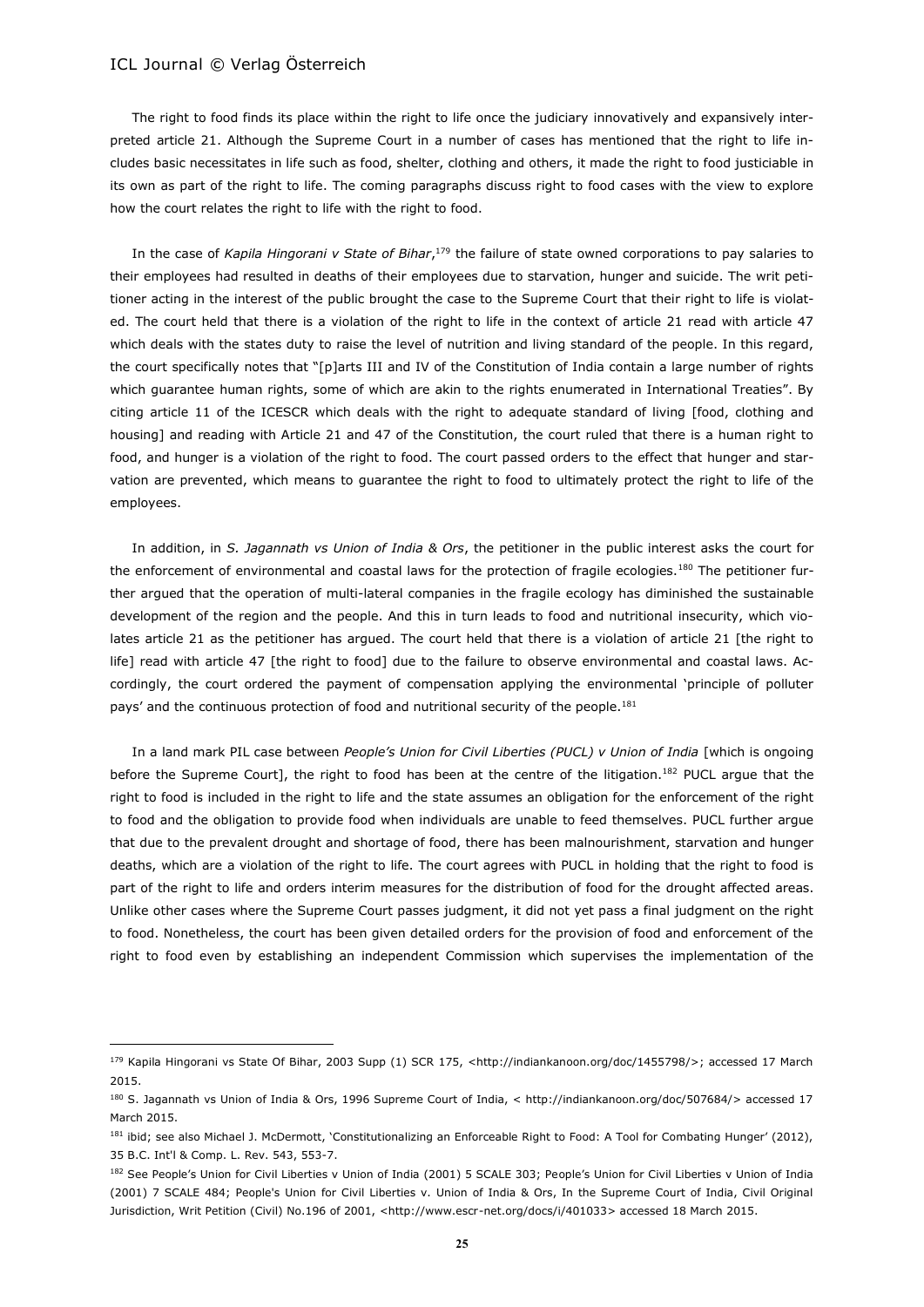court orders which are "unique and unconventional."<sup>183</sup> However, it held that there is a violation of the right to food as the state failed to distribute the available food to the drought affected people. Although the court notes that the enforcement of the right to food depends on the availability of resources, it states that food has to be provided for those who did not have any food, and attention should be given to children, the disabled, widows, women, and older persons and other vulnerable groups as part of their human right to life.<sup>184</sup>

The court has gone even further by specifying the calories and nutrients each individual needs based on age, sex and personal circumstances. For instance, "the court specified the minimum quantities of food and nutrition that had to be made available: each child up to the age of six years was to get 300 calories and 8-10g of protein; each adolescent girl 500 calories and 20-25g of protein; and each malnourished child 600 calories and 16-20g of protein."<sup>185</sup> This shows that the justiciability of the right to food is no longer an issue and the court has gone beyond declaring the state's inaction as a violation of the right to food to enforcing the right to food in practice to save the hungry and the needy from death and humiliation.<sup>186</sup>

Thus, through judicial innovation the right to food is an enforceable right which imposes the obligation of respect, protect and fulfil on the state like any other justiciable right. Although it is implied in the non-justiciable DPSP, the judiciary finds it in the right to life through creative interpretation of the right to life.

### 2. The Right to Shelter

*The difference between the need of an animal and a human being for shelter has to be kept in view. For an animal it is the bare protection of the body; for a human being it has to be a suitable accommodation which would allow him to grow in every aspect - physical, mental and intellectual.<sup>187</sup>*

The right to shelter or housing is not expressly mentioned in the DPSP. Nonetheless, it can be found with the ideals of a welfare state as aspired by the DPSP in general and phrases like adequate living standard/livelihood and the preambular phrases such as 'justice, social, economic, political'. All these ideals presuppose a minimum shelter or housing. As the case in the right to food, the court has found the right to shelter within the right to life. As Muralidhar notes "[t]hrough an interpretive exercise, the Supreme Court has construed this [right to shelter] as forming part of the right to life…the right to life would take with in its sweep the right to food and a reasonable accommodation to live in".<sup>188</sup>

The courts jurisprudence on the right to life reveals that it contains the right to food, shelter, clothing and other basic necessities in life which can help individuals to live a dignified life. However, the court makes a distinction between the claim for the right to shelter and slum dwellers right against eviction. Although the court reiterates the right to shelter as part of the right to life, it holds a different position when it comes to the

<sup>183</sup> Sajjad Hassan, 'Rights, Activism and the Poor in India: Supreme Court and the 'Right to Food case' (2011), International Conference: "Social Protection for Social Justice" Institute of Development Studies & Centre for Social Protection, UK, <https://www.ids.ac.uk/files/dmfile/hassan2011therighttofoodcaseinindiacspconferencedraft.pdf> accessed 17 March 2015. <sup>184</sup> ibid.

<sup>185</sup> S. Muralinhar, 'Economic, Social & Cultural Rights: An Indian Response to the Justiciability Debate' in Yash Ghai and Jill Cottrell (eds), *Economic, Social & Cultural Rights in Practice: The Role of Judges in Implementing Economic, Social and Cultural rights* (INTERIGHTS 2004), 30.

<sup>186</sup> See also Lauren Birchfield and Jessica Corsi, 'Between Starvation and Globalization: Realizing the Right to Food in India' (2010), Michigan Journal of International Law Vol. 31: 691.

<sup>187</sup> Chameli Singh v State of U.P., 1995(6)Suppl. SCR 827, 1996(2)SCC 549, 1996 (1)SCALE101 , 1995 (9)JT 380, <http://www.indiacourts.in/CHAMELI-SINGH-Vs.-STATE-OF-U.P.\_48b48fa8-7c5e-4251-b8ad-831352d59538> accessed 18 March 2015.

<sup>188</sup> Muralinhar (n 185) 252.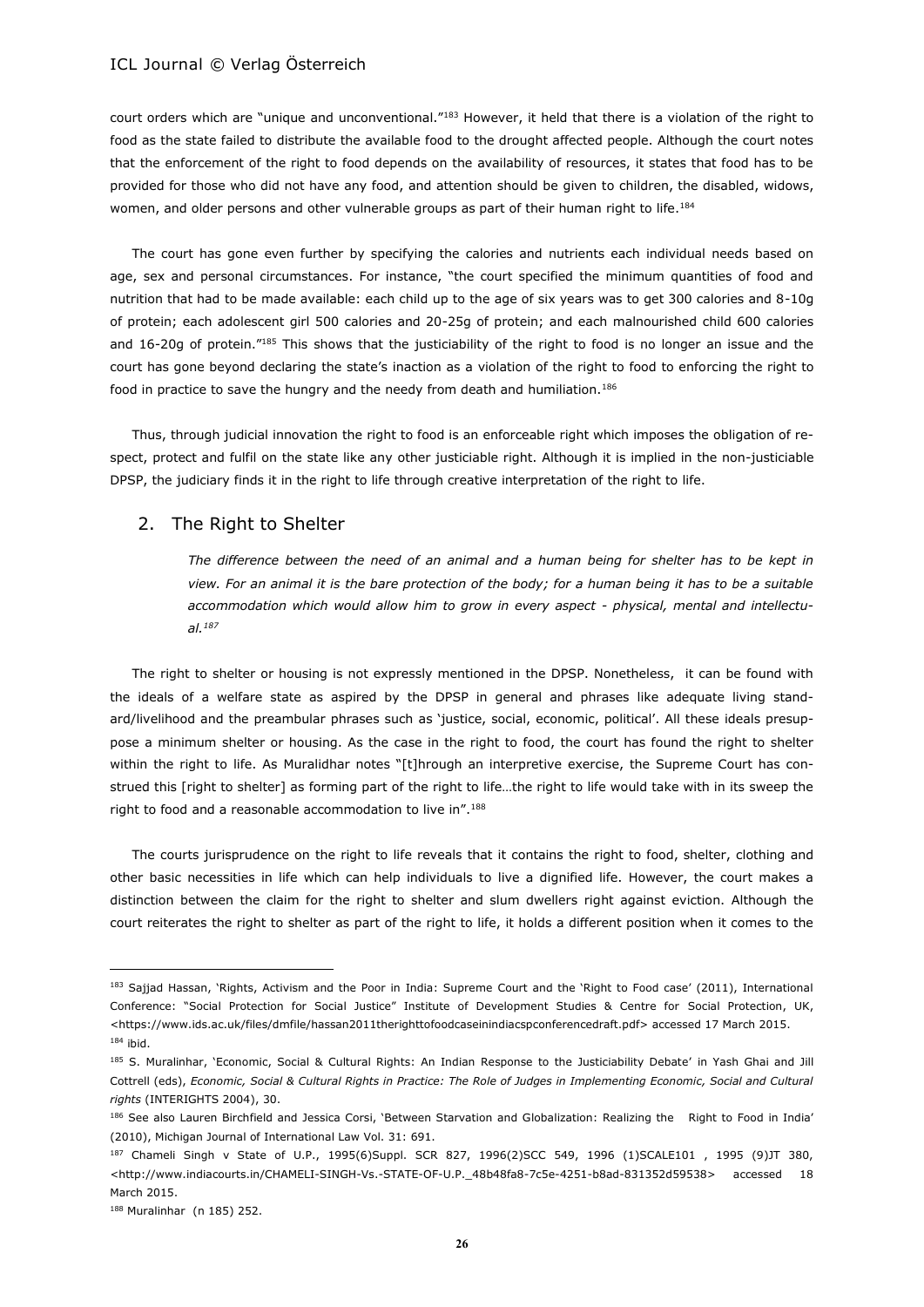eviction of slum dwellers. In a number of cases,<sup>189</sup> the court held that slum dwellers do not have a legal right to live on the land they occupy although the state assumes a duty to provide shelter. Especially in the case of *Olga Tellis v Bombay Municipal Corporation*, the court states the reason why it did not uphold slum dwellers right to shelter. It said that,

> *[n]o one has the right to make use of public property for a private purpose without requisite authorization and, therefore, it is erroneous to contend that pavement dwellers have the right to encroach upon pavements by constructing dwellings thereon…if a person puts up a dwelling on the pavement, whatever may be economic compulsions behind such an act, his use of the pavement would be unauthorized.<sup>190</sup>*

However, in a recent case the High Court passed a judgment in favour of slum dwellers. In *Sudama Singh & Others vs Government of Delhi & Anr*, <sup>191</sup> the petitioners asked the Delhi High Court for an order to stop the eviction of slum dwellers until they are relocated and other convenient places are provided by the state. The respondent argues that although the state assumes an obligation to relocate slum dwellers, the slum dwellers in the present case could not benefit from this obligation as they are located in the 'right of way' which is not covered by the policy. The court ruled in favour of the petitioners as eviction without relocation will leave them without shelter which is against the right to life. The court declared "the respondents claim that the slum dwellers are on the 'right of way' and thereby are not entitled to relocation as illegal and unconstitutional."<sup>192</sup> Referring to the *dictum* of *Chameli Singh V. State of U.P* as discussed below, the court notes that "[w]ant of decent residence, therefore, frustrate the very object of the constitutional animation of right to equity, economic justice, fundamental right to residence, dignity of person and right to live itself." 193 Thus, the judiciary has even changed its previous stand on the right to shelter of slum dwellers as it requires alternative accommodation and residence.

In the case of *Chameli Singh V. State of U.P*., the petitioner challenged the State of U.Ps acquisition of land for the construction of houses for *Dalits* whose housing condition has been miserable on the ground that there is no urgency in taking the land which the 1894 Land Acquisition Act requires. The court reiterate its previous jurisprudence on the right to life that it includes the right to livelihood, food, shelter and clothing and other basic needs. It especially held that the right to "[p]rotection of life guaranteed in article 21 encompasses within its ambit the right to shelter to enjoy the meaningful right to life."<sup>194</sup> In upholding the actions of the State of U.P. the court notes that

> *[t]he right to shelter… does not mean a mere right to a roof over one's head but right to all the infrastructure necessary to enable them to live and develop as a human being…In a democratic society as a member of the organised civic community one should have permanent shelter so as to physically, mentally and intellectually equip oneself to improve his excellence as a useful citizen as enjoined in the Fundamental Duties and to be a useful citizen and equal participant in democracy…To bring the Dalits and Tribes into the mainstream of national life, providing these facilities and*

<sup>&</sup>lt;sup>189</sup> Olga Tellis (n 171); Municipal Corporation of Delhi v Gurnam Kaur, 1988 SCR Supl. (2) 929, <http://indiankanoon.org/doc/327169/> ; Sodan Singh v New Delhi Municipal Committee, 1989 SCR (3)1038, <http://indiankanoon.org/doc/165273/> ; Ahmedabad Municipal Corporation v Nawab Khan Gulab Khan & Ors, on 11 October, 1996, <http://indiankanoon.org/doc/1352960/> ; all accessed 18 march 2015.

<sup>190</sup> Muralinhar (n 185) 252-3.

<sup>&</sup>lt;sup>191</sup>Sudama Singh & Others v Government of Delhi & Anr, on 11 February, 2010, <http://indiankanoon.org/doc/39539866/> accessed 19 March 2015.

<sup>192</sup> ibid, para 62.

<sup>193</sup> ibid, para 41.

 $194$  ibid, para 4.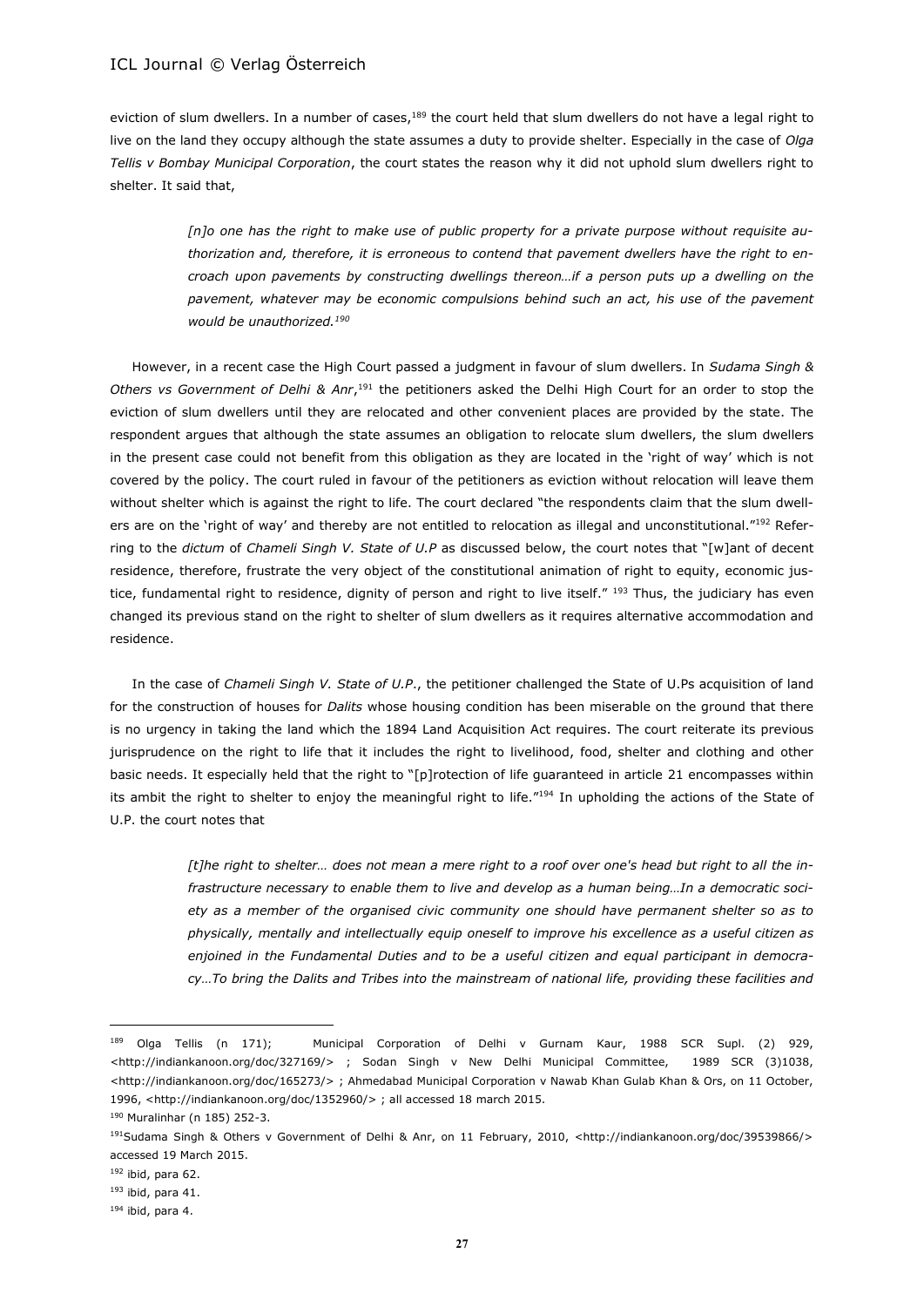*opportunities to them is the duty of the State as fundamental to their basic human and constitutional rights.<sup>195</sup>*

In this case the court had made the right to shelter an enforceable right through the right to life. Had the court not interpreted the right to shelter as part of the right to life, the state would have not been forced to build the houses for *Dalits*.

Hence, the court's interpretation of the right to life has enabled the poor and the vulnerable to have shelter where they can live, grow and prosper as human beings. Although the courts note that providing housing will have imposed a huge burden on public coffer, the state should provide some sort of shelter where individuals can live their life beyond mere animal existence.

### 3. The Right to Health

*Article 21 imposes an obligation on the state to safeguard the right to life of every person. Preservation of human life is thus of paramount importance. The government hospitals run by the state and the medical officers employed therein are duty bound to extend medical assistance to preserv*ing human life. Failure on the part of the government hospital to provide timely medical treatment *to a person in need of such treatment results in the violation of his right to life guaranteed under article 21.<sup>196</sup>*

The right to health is implied from the state's duty to improve public health under article 47 of the DPSP. In addition, the court reiterates the welfare state to argue for the right to health in many of its judgments. Nonetheless, the right to health finds its place within the right to life as is the case for the right to food and shelter. The following paragraphs explore the right to health cases within the ambit of the right to life.

In *Pt. Parmanand Katara vs Union of India & Ors*, <sup>197</sup> the petitioner in a public interest brought a case on behalf of a deceased who died due to the refusal of medical help from state owned hospitals and medical centres after a horrible car accident. The petitioner asked the court to pass an order for free emergency medical help in governmental hospitals and medical centres. The court finds that there is a violation of the right to life due to the refusal of medical institutions to provide help for the injured. In passing the judgment the court notes that

> *[t]here can be no second opinion that preservation of human life is of paramount importance. That is so on account of the fact that once life is lost, the status quo ante cannot be restored as resurrection is beyond the capacity of man.<sup>198</sup>*

The court further emphasises the government's duty to preserve life and doctors and medical professionals also need to work to save the life of injured individuals. In a similar case, *Paschim Banga Khet Mazdoorsamity v*  State of West Bengal,<sup>199</sup> the petitioner who fell off a train was unable to get emergency medical help in state owned hospitals and clinics despite his continuous effort to get help. The court ruled that the right to health is part of the scheme of a welfare state as envisaged in the DPSP and denying emergency medical help is against the right to life. The court ordered the payment of compensation to the victim and set a guideline for future mandatory free emergency medical help as part of the protection of life.

<sup>198</sup> ibid.

<sup>195</sup> ibid, para 8.

<sup>196</sup> Paschim Banga Khet Mazdoorsamity v State of West Bengal as cited by Muralinhar (n 185) 245.

<sup>197</sup> Pt. Parmanand Katara v Union of India & Ors, 1989 SCR (3) 997, <http://indiankanoon.org/doc/498126/> accessed 19 March 2015.

<sup>199</sup> Paschim Banga Khet Mazdoorsamity v State of West Bengal & Anr, 1996 SCC (4)37, JT 1996 (6)43, <http://indiankanoon.org/doc/1743022/> accessed 19 March 2015.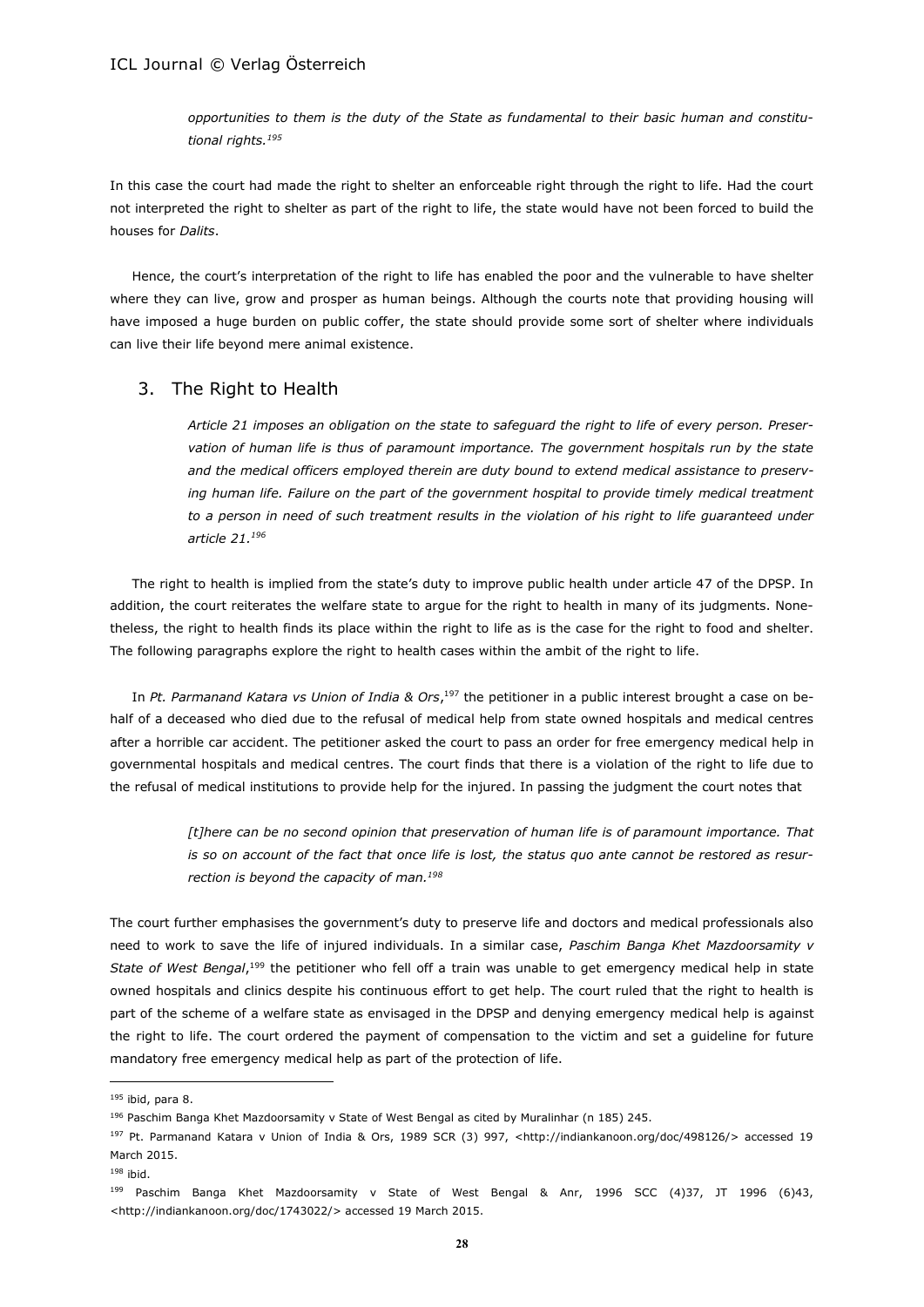In a PIL case of *Rakesh Chandra Narayan vs State Of Bihar<sup>200</sup>* and *Supreme Court Legal Aid Committee vs*  State Of M.P,<sup>201</sup> the petitioners in the public interest bring the situation of mental hospitals to the attention of the court by alleging that the situation of these institutions are poor to protect the health of patients. The poor physical infrastructure like lack of water, food, toilets, sanitation and electricity, on the one hand, and human infrastructure like medical professionals who assist patients when they need help, on the other hand, put the life of the patients in danger. The petitioners urged the court to pass an order for the improvement of health services in these institutions. The court accepts the petitioners' plea and has established a 'Committee of Management' which supervises the implementation of its orders for the improvement of these mental institutions. In passing the orders the court notes that

> *[i]n a welfare State it is the obligation of the State to provide medical attention to every citizen. The State has to realise its obligation and the Government of the day has got to perform its duties by running the hospital in a perfect standard and serving the patients in an appropriate way.<sup>202</sup>*

Thus, the court has gone further to improve the situation of patients in mental institutions although the government has been providing health facilities. The establishment of a 'Committee of Management' which monitors the implementation of the court orders is a clear manifestation of the courts commitment for the enforcement of the right to health as it is normally the duty of the executive to implement court orders.

In another PIL case, *Consumer Education & Research v Union of India & Others*, <sup>203</sup> the petitioners urge the court to pass an order for the protection of the right to health of industry workers as they have been exposed to chemicals hazardous to their health. Based on the petitions and further investigation of the situation, the court ordered mandatory health insurance, the substitution of industry high risk materials by low risk materials and the monitoring of the health of the workers as part of the right to health. In ordering these, the court noted that as resource is limited to finance state projects, the provision of these facilities is not unlimited. However, the state has to implement feasible health facilities to protect the health of workers as envisaged in article 47 [public health] read with article 21 [right to life].

The court in a number of the right to health cases emphasises the centrality of health to one's life. For example, in the case of *State of Punjab & Ors v Ram Lubhaya Bagga*, it states that

> [p]ith and substance of life is the health, which is the nucleus of all activities of life including that of *an employee or other viz. the physical, social, spiritual or any conceivable human activities. If this is denied, it is said everything crumbles.<sup>204</sup>*

Thus, this approach of the court has helped the protection of the right to health of Indians through the right to life.

<sup>200</sup> Rakesh Chandra Narayan v State of Bihar, 1988 SCR Supl. (3) 306, <http://indiankanoon.org/doc/1505647/> accessed 19 March 2015.

<sup>201</sup> Supreme Court Legal Aid Committee v State of M.P. and Ors, 1995 SC 204, JT 1994 (6) SC 40, 1994 (3) SCALE 1042, 1994 Supp (3) SCC 489, 1994 (2) UJ 623 SC, <http://indiankanoon.org/doc/1774330/> accessed 19 March 2015.

<sup>202</sup> Rakesh Chandra Narayan v State of Bihar (n 200).

<sup>203</sup> Consumer Education & Research v Union of India & Others, 1995 SCC (3)42, <http://indiankanoon.org/doc/1657323/> accessed 19 March 2015.

<sup>204</sup>State of Punjab & Ors v Ram Lubhaya Bagga, on 26 February 1998, <http://indiankanoon.org/doc/1563564/> accessed 19 March 2015.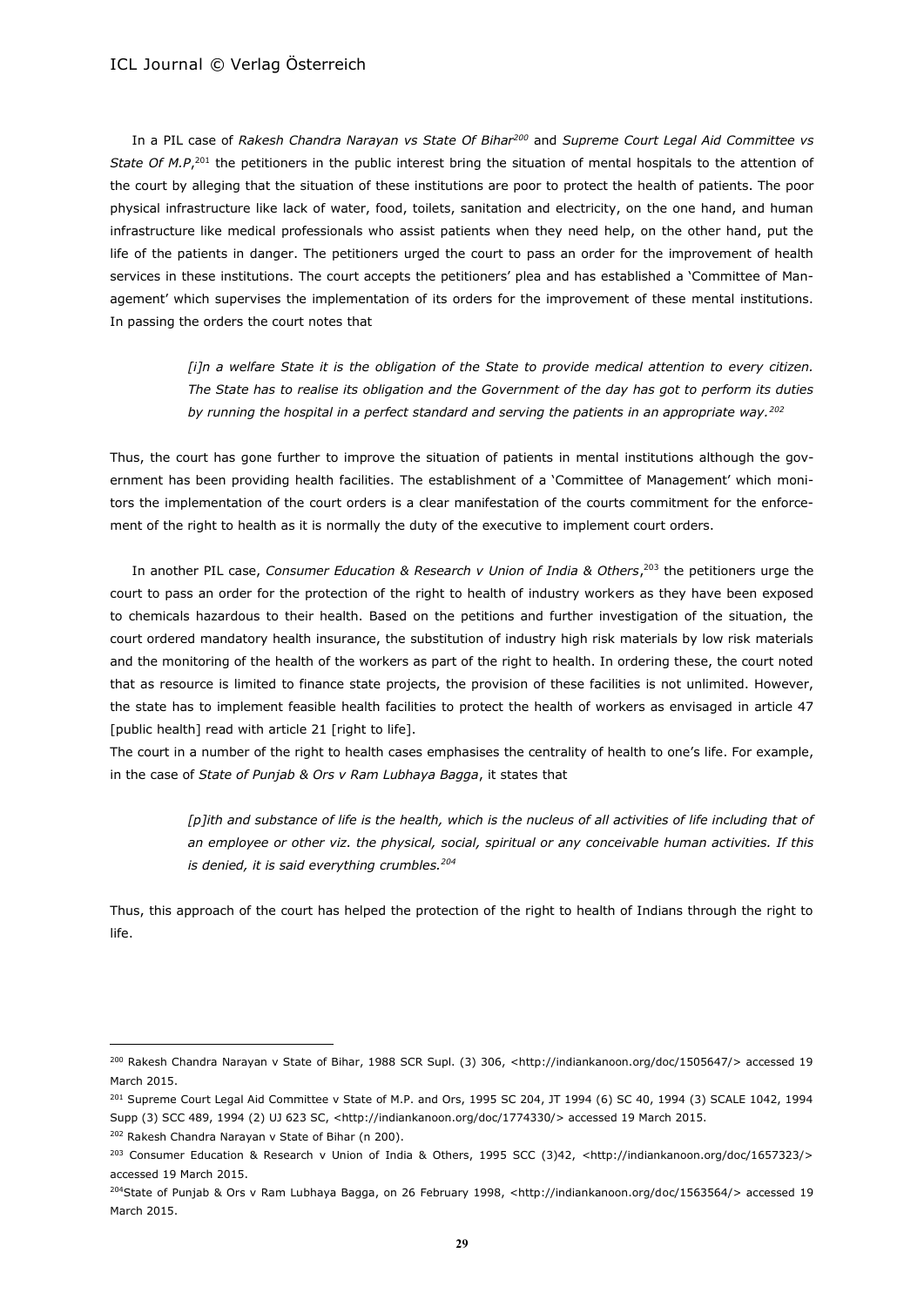### 4. The Right to Livilihood

*If the right to livelihood is not treated as a part of the constitutional right to live, the easiest way of depriving a person of his right to life would be to deprive him of his means of livelihood to the point of abrogation.<sup>205</sup>*

The Supreme Court addressed in depth the right to livelihood in the *Olga Tellis* case.<sup>206</sup> The court states that the right to livelihood is stated in article 39(a) and 41 which is non-justiciable although "fundamental in the governance of the country" and guides in the interpretation of fundamental rights. It further notes that as slum dwellers will lose their employment due to the eviction, their inability to work will affect their livelihood which is protected by the right to life. In passing the judgment, the court applied a two-step analysis. The *first* is whether the right to livelihood is part of the right to life? and the *second* is if it is part of the right to life, is it an absolute right? The court responded in the affirmative for the former and in the negative for the latter. In holding the right to livelihood as part of the right to life, it states that "[d]eprive a person of his right to livelihood and you shall have deprived him of his life." Nonetheless, in holding that the right to life [the right to livelihood] is not an absolute right the court invokes the limitations in article 21 which reads "[n]o person shall be deprived of his life or personal liberty *except according to procedure established by law*."<sup>207</sup> Accordingly the court held that although the eviction of the slum dwellers amounts to interference in to the right to livelihood read with the right to life, as the eviction is in accordance with fair and reasonable procedures established by law, there is no violation of the right to life. Thus, the conclusion one can draw from this judgment is that the right to livelihood is part of the right to life and that the grounds for the limitation of the right to life should be followed to limit the right to livelihood.

In the case of *Narender Kumar Chandla v Haryana<sup>208</sup> ,* the appellate, a Sub Station Attendant was injured and is unable to do his original job. Although the employer hired the appellate for another job with a lower salary, he was dissatisfied and asked the court for reinstatement on the ground that his right to livelihood is violated. The court passed an order requiring the employer to find the appellate an appropriate job -which fits with his health condition with the salary which he had been paid before the injury. In passing this order the court notes that

> *[a]rticle 21 protects the right to livelihood as an integral facet of right to life. When an employee is afflicted with unfortunate disease due to which, when he is unable to perform the duties of the posts he was holding, the employer must make every endeavour to adjust him in a post in which the employee would be suitable to discharge the duties.*

Thus, the right to livelihood is protecting even the right to work within the larger framework of the right to life. Moreover, the court has gone further to protect the right to employment of workers through the right to livelihood, which itself is safeguarded by the right to life.<sup>209</sup> The court notes that without gainful employment individuals could not support their livelihood and employers should take the issue of their livelihood seriously as it ultimately affects their right to life, which is the arc of all rights in the Constitution. Hence, the right to livelihood like the right to food, shelter and health is given a shield within the right to life.

<sup>205</sup> Olga Tellis (n 171).

<sup>206</sup> ibid.

<sup>207</sup> Emphasis mine.

<sup>208</sup> Narender Kumar Chandla v Haryana, 1994 SCR (1) 657, <http://indiankanoon.org/doc/585883/> accessed 20 March 2015. <sup>209</sup> See for instance Delhi Transport Corporation v D.T.C Majdoor Congress, 1990 SCR Supl. (1) 142, <http://indiankanoon.org/doc/268805/> and Md. Farooque v State of West Bengal, AIR 1995 Cal 98, 99 CWN 31, <http://indiankanoon.org/doc/982252/> accessed 20 March 2015.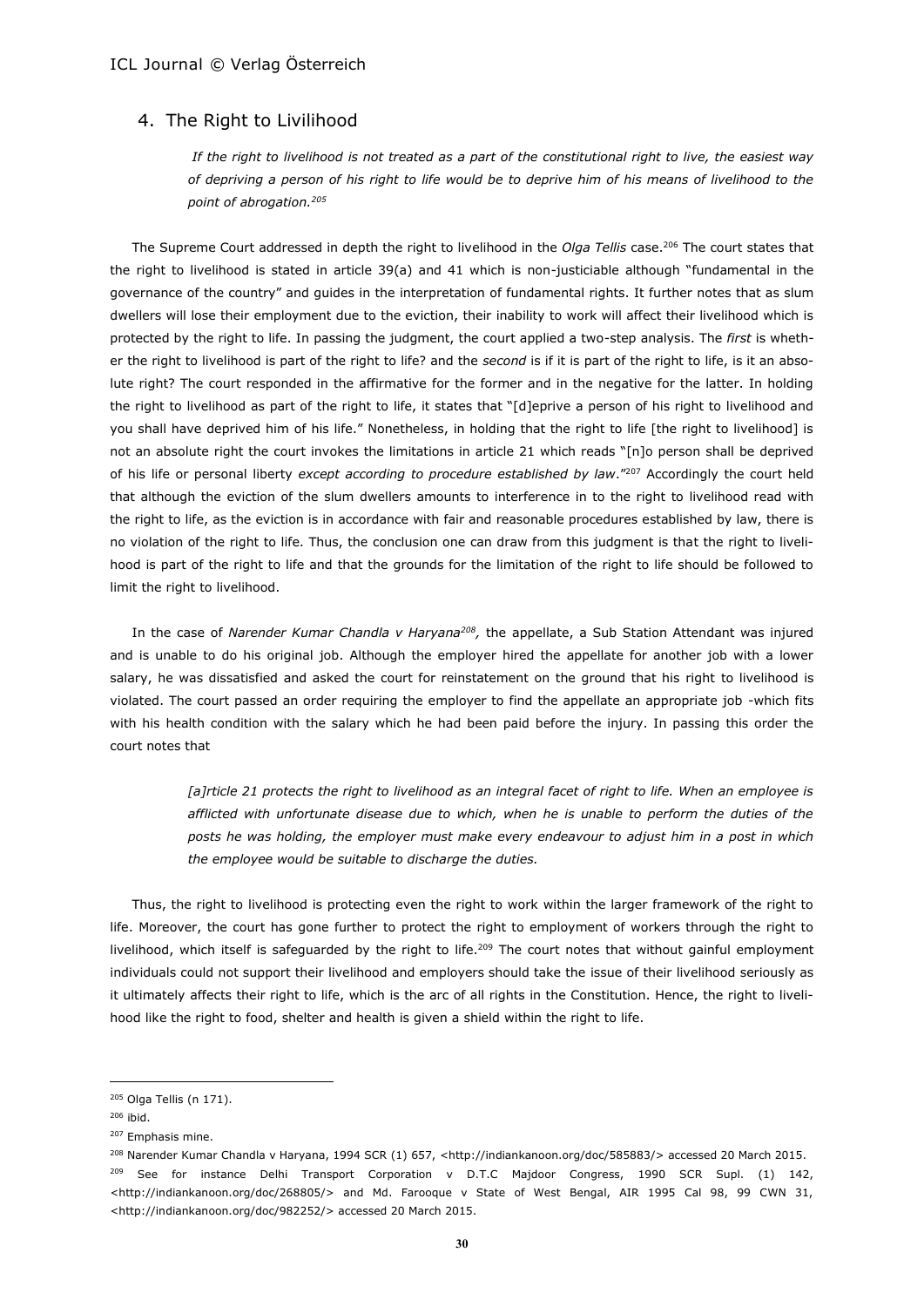#### Conclusion

Despite the non-justicibality of DPSP in the Indian Constitution, the Indian judiciary has linked DPSP with Fundamental Rights by appreciating their role in furthering socio-economic and political justice. The courts innovative interpretation of the right to life has enabled the enforcement of the classical socio-economic rights such as the right to food, the right to shelter, the right to health and the right to livelihood. For the judicial enforcement of these socio-economic rights, both the role the Constitution gives to the judiciary and the judiciary's understanding of socio-economic and political realities vis-à-vis legal realities contributes much to the development of these DPSP jurisprudence. Especially, the value of judicial review, judicial activism and public interest litigation has been engines for the enforcement of constitutional rights in general and socio-economic rights in particular.

# IV. Directive Principles of State Policy in Ethiopia: Why they are relevant for the Judicial Enforcement of Socio-Economic Rights?

DPSP have offered additional socio-economic guarantees in the Ethiopian Constitution. Although the Constitution incorporates socio-economic rights in the Bill of Rights, they lack the necessary clarity and content for judicial application. This chapter argues that DPSP have a potential for the judicial enforcement of socioeconomic rights both as a means for socio-economic rights in the Bill of Rights and in the DPSP. The first section sheds light on the quest for human rights in Ethiopia as a background. The second section explores the contents of DPSP while the third examines the duty bearers of DPSP. The fourth investigates the role of the judiciary for the enforcement of human rights whereas the fifth section justifies why socio-economic rights should be pursued through DPSP.

#### A. Background on Human Rights

Before the discussion on DPSP, it is important to understand the human rights context in Ethiopia. The objective here is to shed light briefly on the Ethiopian quest for human rights in general and socio-economic justice in particular. Within this prelude, it will be easy to appreciate why DPSP should be used to further socioeconomic rights under the constitutional framework.

Arguably, Ethiopia has a long constitutional history both written and unwritten.<sup>210</sup> Nonetheless, the ideals of human rights were rare and even if they were part of the constitutional history they were gifts to the subjects and exercised based on the will of the Emperor.<sup>211</sup> After the abolishment of the monarchical system, the *Derg* incorporated socio-economic rights driven by its socialist ideology but these rights had a paper value even they were alien to the notion of human rights as their gross human rights violations stand as a testimony.<sup>212</sup> The quest for human rights and democratic governance was at the centre of the national questions in the 1960's and 1970's although hijacked by the *Derg*. 213

In this regard, Hall notes that "Ethiopia's journey from the ancient kingdom of Aksum to the twentieth century had been a long and arduous pilgrimage, punctuated by many traumas and triumphs along the way".<sup>214</sup> One of the traumas was the socio-economic injustice and the resulted famine and drought.<sup>215</sup> Though the alleged political marginalization of some ethnic groups in the governance and participation of the Ethiopian state

 $211$  ibid.

<sup>210</sup> Fasil Nahum, *Constitution for a Nation of Nations: The Ethiopian Prospect* (The Red Sea Press 1997), 4-27.

<sup>&</sup>lt;sup>212</sup> See Tsegaye Regassa, 'Making Legal Sense of Human Rights: The Judicial Role in Protecting Human Rights in Ethiopia' (2009) 3(2) Mizan Law Rev, 298-99. For details of human rights in the Derg regime, see Hiwot Teffera, Tower in the Sky (Addis Ababa University Press 2012).

<sup>213</sup> ibid.

<sup>&</sup>lt;sup>214</sup> John Hall, *Exploration of Africa: The Emerging nations: Ethiopian in the Modern World* (Chelsea House Publishers 2003) 108. <sup>215</sup> ibid.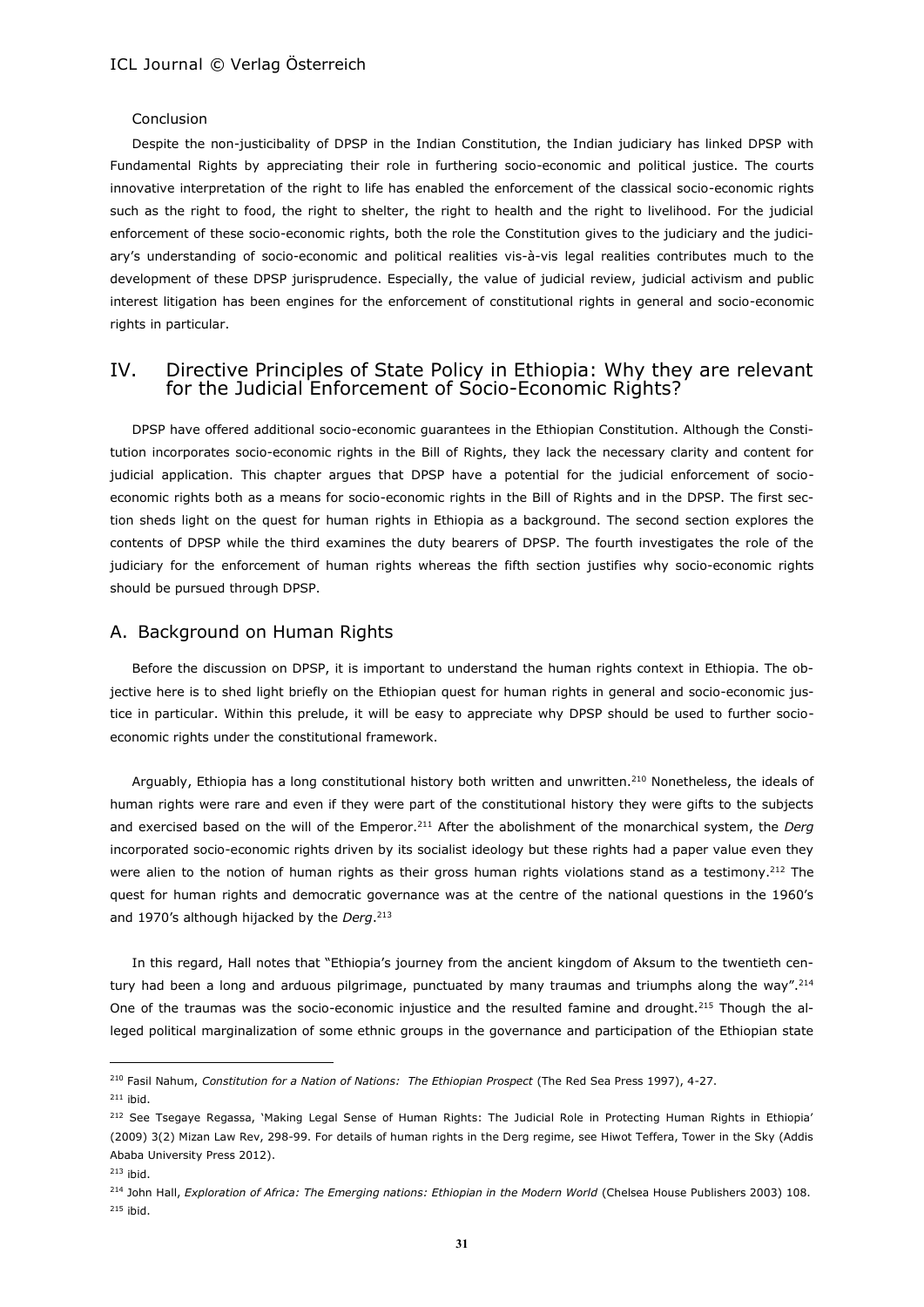gave a new shape to the revolution in the 1960's and 1970's, the existing socio-economic injustice rooted in the feudal system was a common Ethiopian problem.

The famous slogan of 'Land to the Tiller' was a vital organizing tool for the masses given the socio-economic impact of land on the Ethiopian society.<sup>216</sup> Nonetheless, it did not materialize as land has been owned by the state.<sup>217</sup> The implication is that the socio-economic wellbeing of the citizens will largely depend on their attachment to land. Hence, the government policies on the use and utilization of land will greatly affect citizen's socioeconomic rights either negatively or positively.<sup>218</sup>

As the Ethiopian Constitution is the result of a revolution where mass violations of rights and freedoms had been taken place, it tries to incorporate the values of human rights and democracy as far as it can to assure a future of democratic governance and prosperity where dignity and freedom are respected. As human rights and the claim for democracy had been the organizing principles for the revolution, it is not surprizing that they are given much constitutional legal space.<sup>219</sup> The Ethiopian Constitution restructured the Ethiopian state with new foundations such as liberty, equality and self-determination.<sup>220</sup> It looks as if the state is founded on the ideals of human rights. Even in the substantive parts of the Constitution, human rights are one of the fundamental principles<sup>221</sup> and hold one third of the constitutional space.<sup>222</sup> Furthermore, socio-economic rights are also provided in the DPSP.<sup>223</sup>

The implication of this constitutional undertaking is that the state will nurture a human rights culture in its endeavour to uplift the many Ethiopians who have been under socio-economic and political injustice. The ideas in the DPSP in particular are constant monitoring mechanisms which show the progress of the state in alleviating the age old problems associated with socio-economic rights such as health, food, adequate livelihood, and education. Regassa notes that the overall constitutional human rights framework "gives the moral force that shapes and influences laws, decisions, practices, and actions taken in the public life of a society".<sup>224</sup>

Failure to further these constitutional principles [DPSP] in legal, policy and practical deeds of the state would be tantamount to a betrayal of the constitutional promises as expressed in the preamble. This in turn would cast in question the integrity of the constitutional democracy which the Constitution has adopted. In this regard, Valdés has noted that it is only when "human rights constitutionally established and implemented that democracy can be theoretically and practically justified as a political means to guarantee human dignity".<sup>225</sup> Hence, failure to uphold the DPSP as part of the Constitution will not only undermine the constitutional democracy but also the quest for human dignity.

 $\overline{a}$ 

<sup>224</sup> Regassa, 'Making Legal Sense of Human Rights: The Judicial Role in Protecting Human Rights in Ethiopia' (n 212) 302.

<sup>&</sup>lt;sup>216</sup> See Daniel Weldegebriel AMBAYE, 'Land Rights in Ethiopia: Ownership, equity, and liberty in land use rights' (2012) FIG Working Week, <http://www.fig.net/pub/fig2012/papers/ts02d/TS02D\_ambaye\_5521.pdf> accessed 01 January 2015.  $217$  ibid.

<sup>&</sup>lt;sup>218</sup> If the government took the land without proper regard for citizens, they may lose their means of livelihood and their overall human rights may be compromised. On the other hand, the utilization of land by giving due attention to the citizens demand will improve their livelihood and improve their socio-economic wellbeing. For instance one can take the examples of the settlement programs of pastoralists in lieu of commercial farming. For details see E Eyasu and A Feyera, 'Putting Pastoralists on the Policy Agenda Land Alienation in Southern Ethiopia' (2010) gatekeeper and Alula Pankhurst and Francois Piguet (eds), *People, Space and the State*

*Migration, Resettlement and Displacement in Ethiopia* (Proceedings of the Workshop held by The Ethiopian Society of Sociologists, Social Workers and Anthropologists and The United Nations Emergencies 2004).

<sup>&</sup>lt;sup>219</sup> See the preamble of the Ethiopian constitution (n 3), para 6. "Determined to consolidate, as a lasting legacy, the peace and the prospect of a democratic order which our struggles and sacrifices have brought about……"

<sup>220</sup> ibid, Para, 1 & 2.

<sup>&</sup>lt;sup>221</sup> See the Ethiopian Constitution (n 3), article 10.

<sup>222</sup> Nahum (n 210) 109; see the Ethiopian Constitution (n 3) articles 13-44.

<sup>223</sup> See Ethiopian Constitution (n 3), articles 85-92.

<sup>225</sup> Ernesto Garzón Valdés, 'Dignity, Human Rights, and Democracy' (2009) RMM Vol. 0, 253–265 <http://www.rmmjournal.de/> accessed 02 January 2015, 251.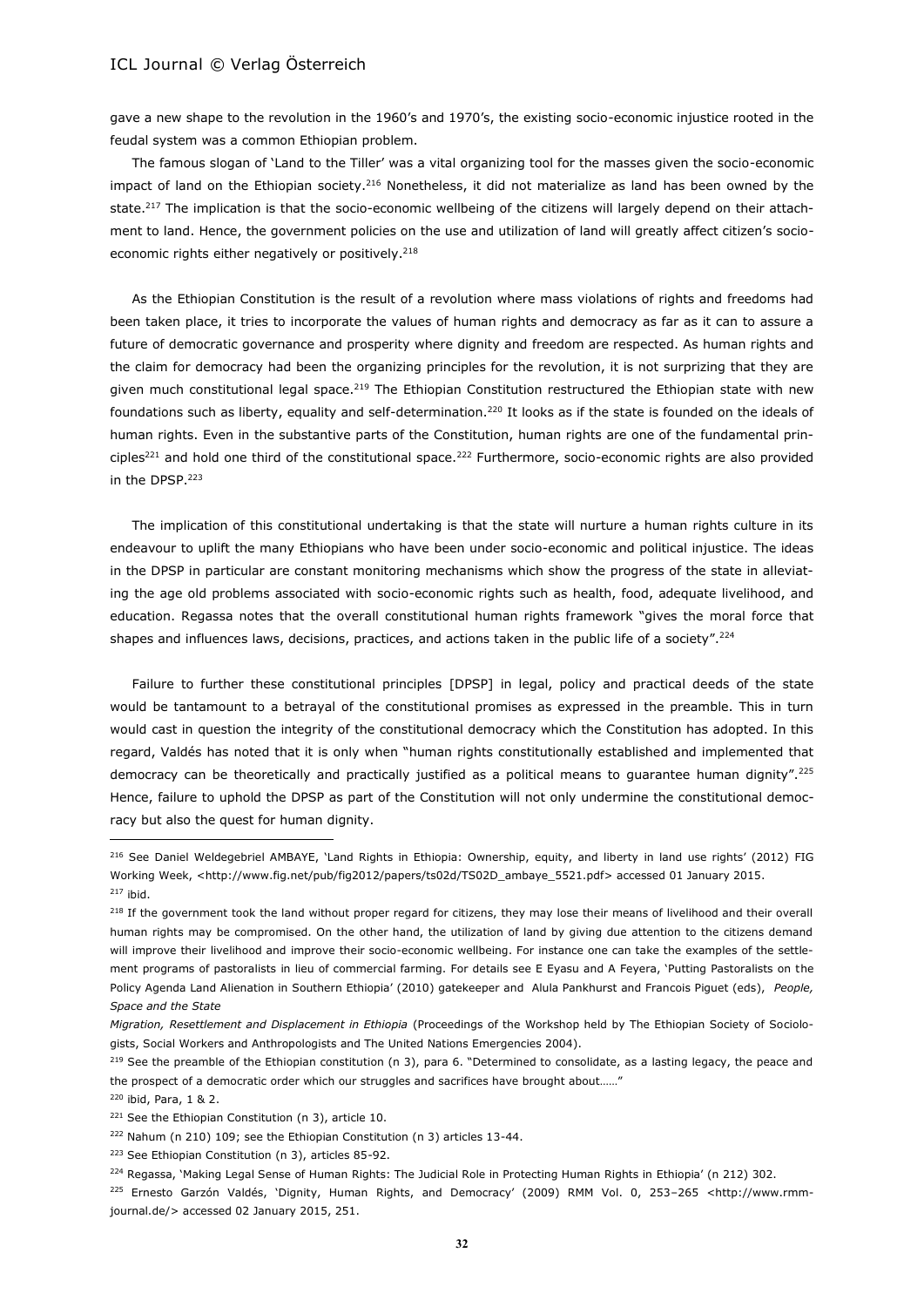#### B. Directive Principles of State Policy

Before discussing the contents of DPSP, it is important to provide some general background within which the DPSP should be understood. To begin with, in a rural and pastoral society where access to education, information, health care and social services are lacking, the recognition of the various civil and political rights under the Ethiopian Constitution and the ratification from various international human rights instruments may not make practical sense. Nevertheless, it does not mean that they are inapplicable to them. The majority of the people have been exploited by successive Ethiopian governments and are impoverished and not in the position to enjoy their civil and political rights.

Due to such historical incidents, the Ethiopian Constitution in its preamble states the aspirations of the people to pursue a socio-economic development with a view to further prosperity, equality and human dignity. Hence, the enforcement of DPSP will be crucial for the many Ethiopians as it enables them to enjoy their civil and political rights and thereby be active citizenry who can impact the decision making process of the country. Above all, it enables Ethiopians to leads a decent life rooted in human dignity.

Within this context, this section explores the contents of DPSP such as principles of external relations, national defence, political, economic, social, cultural and environmental objectives vis-à-vis the Bill of Rights. The objective here is to examine their relationship with socio-economic rights so as to use DPSP for the enforcement of the socio-economic rights. It also draws minimum core obligations from DPSP which should be fulfilled immediately. However, it is important to note from the outset that principles of external relations and national defence are indirectly related to socio-economic rights and are discussed here to give a comprehensive overview of DPSP in Ethiopia.

### 1. Principles for External Relations

The Ethiopian Constitution is inspired by the principles of international law in devising its principles of external relations.<sup>226</sup> The principles of sovereignty, equality of states, non-interference, and mutual respect are the corner stones of Ethiopian external relations.<sup>227</sup> National interest [the interest of the people] is a precondition to be abided by international agreements and the peaceful resolution of international disputes is also provided.<sup>228</sup> Promoting fraternal relations with neighbouring people and other African countries and advancing economic union is also another objective of the external relations.  $229$ 

Such principles of external relations may not be directly related to socio-economic rights unlike socioeconomic, cultural and environmental objectives. Nonetheless, they are indirectly linked. Recognizing the sovereign equality and mutual respect and adhering to the principle of non-interference, on the one hand, and opting a peaceful means of settling international dispute, on the other, is akin to choosing peace over war, cooperation over isolation, at least in principle. Peace and cooperation when they are based on mutual interest are essential values for socio-economic development. In this regard, the Declaration on Social Progress and Development in its preamble states that "international peace and security on the one hand, and social progress and economic development on the other, are closely interdependent and influence each other…. social devel-

<sup>226</sup> Nahum (n 210) 180.

<sup>227</sup> See the Ethiopian Constitution (n 3) article 86 (1) (2) & (3), see also United nations, *United Nations Charter* (signed on 26 June 1945 in San Francisco and Came into force on 24 October 1945), <https://treaties.un.org/doc/publication/ctc/uncharter.pdf> accessed 01 December 2014, articles 2(1) & 2(3); The Constitutive Act of the African Union (adopted in 2000 at the Lome Summit (Togo), entered into force in 2001), <http://www.peaceau.org/uploads/au-act-en.pdf> accessed 01 December 2014, article 4(a) (e) & (g); see also Ali and Atua (n 15) 23.

<sup>228</sup> Ethiopian Constitution (n 3), article 86(4) & (6).

 $229$  ibid, article 86 (5).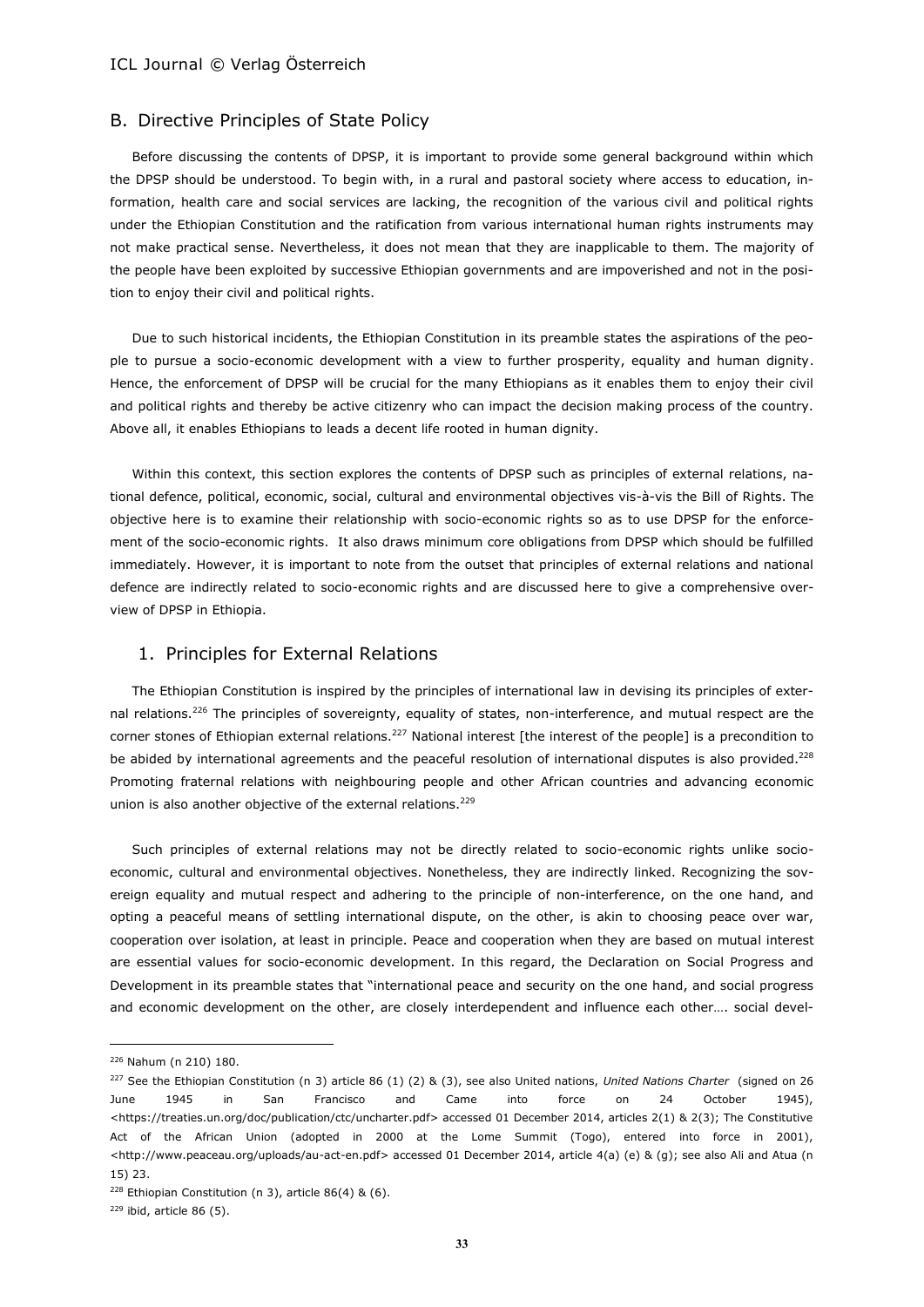opment can be promoted by peaceful coexistence, friendly relations and co-operation among States".<sup>230</sup> The declaration further states that "sovereignty, principle of non-interference ...and peaceful coexistence are primary conditions of social progress and development".<sup>231</sup>

On the other hand, war and isolation are inimical to socio-economic development and thereby affect the enforcement of socio-economic rights. Probably there is no better example in proving these assertions than Ethiopia. The Ethiopian state has passed through internal and external wars since the Axumite era and her socioeconomic progress have been prevented despite its pioneering ancient civilization. Accordingly, her socioeconomic rights performance is so poor to date.

Schmid notes that "the destruction of homes, schools, hospitals, the looting of crops or livestock, the denial of humanitarian relief, and denial of food" are some of the socio-economic rights which are violated during armed conflict.<sup>232</sup> In addition to the economic cost to finance the war, which would have been used for the enforcement of socio-economic rights, Obidegwu observes the difficulty of recovering from the war/conflict trauma and to pursue socio-economic development.<sup>233</sup>

Hence, the principles of external relations are important as they will make the state focus on socio-economic development with the cooperation of others to make the long awaited development a reality for all Ethiopians. Ethiopia has relative peace for more than two decades.<sup>234</sup> Thus, the state is expected to expeditiously engage in overall socio-economic development to make freedom from want a reality.

One should make a distinction among these principles of external relations to make practical judgments on the conducts of the state. Some principles such as sovereignty and national interest are minimum guides of the state in its external relations which should be automatically followed. For instance article 86 (4) and article 43(3) are similar. Article 43(3) which is in the Bill of Rights provides that "[a]ll international agreements and relations concluded, established or conducted by the State shall protect and ensure Ethiopia's right to sustainable development". It follows that article 86(4) is not only a principle but a legal right. Nonetheless, cooperation with other states for economic union and fraternal relations are codes of conduct for the state which should be measured progressively.

### 2. Principles for National Defence

Nations, Nationalities and Peoples as the owners of the Ethiopian Constitution<sup>235</sup> want the national armed forces to reflect the equitable composition of these groups.<sup>236</sup> Given the dominance of some ethnic groups in the national armed forces in the past, this is part of "rectifying the unjust historical relationships" and signifi-

<sup>230</sup> General Assembly, *Declaration on Social Progress and Development* (Resolution 2542 (XXIV) of 11 December 1969), <http://www.ohchr.org/EN/ProfessionalInterest/Pages/ProgressAndDevelopment.aspx> accessed 03 January 2015.

<sup>&</sup>lt;sup>231</sup> ibid, article 3

<sup>&</sup>lt;sup>232</sup> Evelyne Schmid, 'War Crimes Related to Violations of Economic, Social and Cultural Rights' (2011) 71 ZaöRV, 523-541, 524-25.

<sup>&</sup>lt;sup>233</sup> see Chukwuma Obidegwu, 'Post-Conflict Peace-Building in Africa: The Challenges of Socio-Economic Recovery and Development' (2004), Africa Region Working Paper Series No. 73, <http://www.worldbank.org/afr/wps/wp73.pdf> accessed 03 January 2015; see also Kosuke Imai and Jeremy Weinstein, 'Measuring the Economic Impact of Civil War' (2000), Working papers, Centre for International Development at Harvard university, <http://www.cid.harvard.edu/cidwp/051.pdf> accessed 03 January 2015.

<sup>&</sup>lt;sup>234</sup> For details of Ethiopian modern history see Bahru Zewde, A History of Modern Ethiopia: 1855-1991 (2<sup>nd</sup> ed East African Studies 2002).

<sup>235</sup> See the opening statement of the preamble of the Ethiopian Constitution (n 3) 'We the Nations, Nationalities and Peoples of Ethiopia….'

<sup>236</sup> ibid, article 87(1).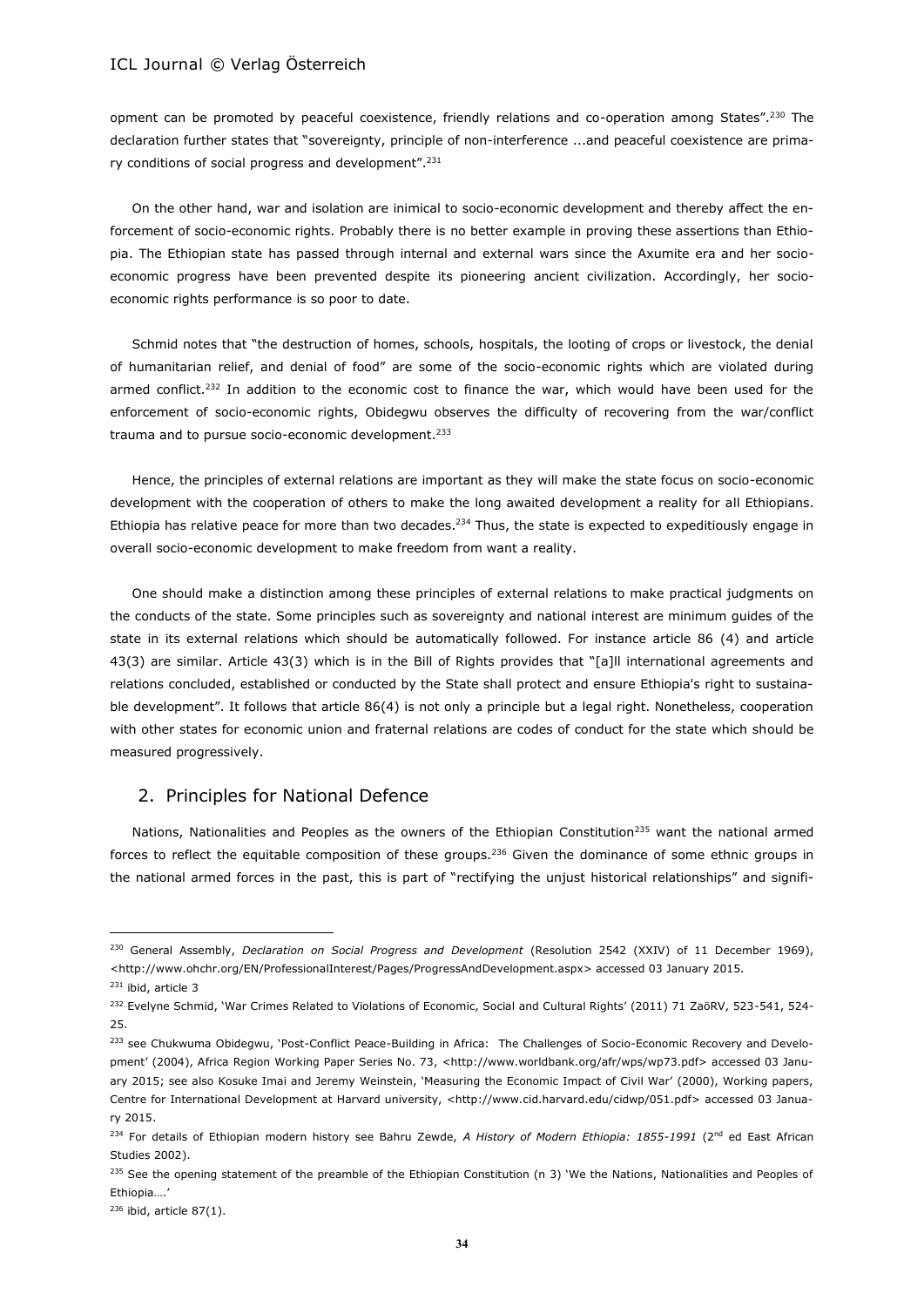cant in developing a "sense of ownership" for various ethnic groups.<sup>237</sup> Hence, the principle of equitable representation is one of the first principles for national defence.

Protecting the sovereignty of the nation and fulfilling its responsibilities prescribed under "any state of emergency declared in accordance with the constitution" are the prime national principles for the armed force.<sup>238</sup> In fulfilling these responsibilities, the armed forces should "obey and respect the constitution" and free from any party affiliation.<sup>239</sup> The implication is that the business of the armed force is "to serve the democratically elected government", neither to replace it by *coup d'etat* nor to favour a political group or party.<sup>240</sup> Their loyalty is both to the government in office and the constitution.<sup>241</sup>

These principles of national defence have the potential to guard the Constitution and will be helpful to uphold the constitutional democratic order and human rights from the possible hijacking by undemocratic forces. Like the principles for external relations, they will indirectly further the enforcement of socio-economic rights by creating an enabling environment for the state to execute its policies, laws, strategies and action plans. Without a constitutional order and democratic government, the enforcement of constitutional socio-economic rights will be blurred.

Some of these principles have to be implemented immediately as the constitutional provision is framed in a clear and specific language, 'shall', requiring the state to implement these national defence principles. For instance, the obligations to respect and obey the Constitution and to be non-partisan are principles which should be implemented immediately without any condition. Failure to implement these principles will amount a blatant violation of the Constitution. However, the principle of equitable representation of ethnic groups in the armed force may need some time as it requires training and resources to do so.

### 3. Political Objectives

The Ethiopian Constitution reiterated some of its fundamental tenets such as democracy, self-rule and the rights of Nations, Nationalities and Peoples as enduring political objectives. Democratic principles, such as 'political pluralism, democratic participation, representation, elections, rule of law, human rights and fundamental freedoms, good governance and accountability, and working civic action and civil society<sup> $242$ </sup>, are tools which guide the state towards the "people's self-rule" in the federation.<sup>243</sup> Respecting the "identity of Nations, Nationalities and Peoples" and promoting and strengthening "ties of equality, unity, and fraternity among them" are the other political objective.<sup>244</sup>

Nahum has observed that the political objectives "embody concepts dispersed throughout the constitution, from the preamble to the fundamental rights, to powers and functions of government organs".<sup>245</sup> A simple look at the preamble gives the impression that the right to self-determination is the building block of the Constitution as it is the right which gives the various ethnic groups the mandate to take part in the making of the Ethio-

<sup>237</sup> Ali and Atua (n 15) 24.

<sup>&</sup>lt;sup>238</sup> Ethiopian Constitution (n 3), article 87(3).

<sup>239</sup> ibid, article 87(4) & (5).

<sup>240</sup> Nahum (n 210) 183.

<sup>241</sup> ibid.

<sup>242</sup> European Union, *Concepts and Principles of Democratic Governance and Accountability, A Guide for Peer Educator*s (2011), Published under the project: 'Action for Strengthening Good Governance and Accountability in Uganda' by the Uganda Office of the Konrad-Adenauer-Stiftung Konrad-Adenauer-Stiftung, <http://www.kas.de/wf/doc/kas\_29779-1522-2-30.pdf?111219190223> 04 January 2015.

<sup>&</sup>lt;sup>243</sup> Ethiopian Constitution (n 3), article 88(1).

<sup>244</sup> ibid, article 88(2).

<sup>245</sup> Nahum (n 210), p.184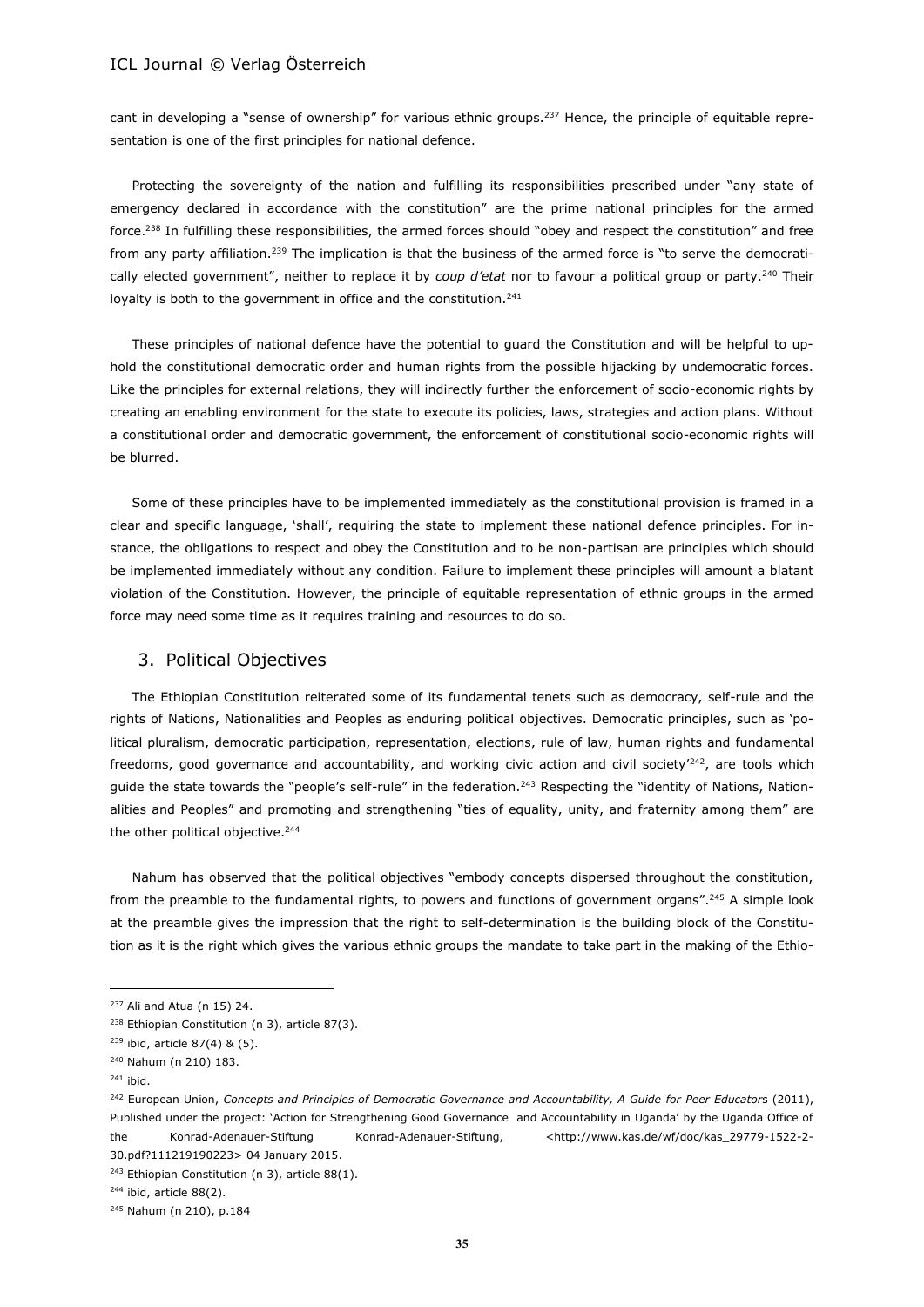pian state.<sup>246</sup> The nomenclature of the state as a "Federal Democratic Republic"<sup>247</sup> presupposes that the state is guided by democratic ideals with shared and self-rule.<sup>248</sup> Nations, Nationalities and Peoples are holders of sovereign power under the Constitution and can decide on the ultimate fate of the state even so with promoting their self-rule and respect their identity.<sup>249</sup> They have "unconditional right to self-determination up to secession" and thereby pursue their own socio-economic, cultural and political path.<sup>250</sup> Hence, the political principle of respect for self-rule and once identity is a tiny part of the whole constitutional package. Nonetheless, nurturing these political principles is vital for a country whose ethnic groups have been under national oppression.<sup>251</sup> On the other hand, the principle of strengthening unity and fraternal relations among these groups have a paramount importance in building "one economic community" as aspired in the preamble and assuring the continuous existence of the multi-ethnic Ethiopia.<sup>252</sup>

Although democracy is not a onetime event, the state is urged to behave in a way which promotes the selfrule of the people. By the same token, the duty to promote the unity and fraternal relationship among the ethnic groups is an obligation of conduct. On the other hand, respecting the identity of the ethnic groups is an obligation of result. Fulfilling these obligations of conduct and result will lead to a viable political system in the country which in turn enables the advancement of socio-economic rights. Fielding observes the potential of political liberalization and stability to good economic performance and better human rights protection in South Africa.<sup>253</sup> Dupas and Robinson in their recent study of the cost of political instability and crises in the aftermath of the 2007 Kenyan election have stated that "income, expenditures, and consumption dramatically declined for a broad segment of the rural population for the duration of the conflict".<sup>254</sup> They further note that such ethnic crises, caused by political instability, led women and children to engage in prostitution and to end up in having HIV/AIDS.<sup>255</sup> Hence, the incorporation of the political principles in addition to smoothing the political process will speed up economic performance and enforcement of socio-economic rights.

### 4. Economic Objectives

The principle of equality and non-discrimination are central in the economic objectives especially in creating equal opportunity to improve economic wellbeing. The Ethiopian Constitution especially imposes duties on the state "to formulate policies which ensure that all Ethiopians can benefit from the country's legacy of intellectual and material resources…to ensure equal opportunity to improve their economic conditions and to promote equitable distribution of wealth".<sup>256</sup> Due to natural and human catastrophes, such as drought, famine, and war, the Ethiopian people had suffered and been seriously victimized.<sup>257</sup> In order to mitigate and if possible eliminate the results of such victimization, the Ethiopian Constitution imposes duties on the state to "avert any natural and

 $\overline{a}$ 

<sup>255</sup> ibid.

<sup>&</sup>lt;sup>246</sup> See the preamble of the Ethiopian Constitution (n 3).

<sup>247</sup> See, article 1 & 52(2).

<sup>248</sup> See for details Assefa Fiseha, *Federalism and the Accommodation of Diversity in Ethiopia: A Comparative Study* (Wolf Legal Publishers 2006); Jorge Anderson, *Federalism: An Introduction* (Forum for Federations 2010); and Ronald Watts, *Comparing Federal Systems* (3rd ed, Institute of Intergovernmental Relations 2007).

 $249$  See Ethiopian Constitution (n 3), article 8(1).

<sup>250</sup> ibid, article 39.

<sup>&</sup>lt;sup>251</sup> For the value of self-rule and respect for the identity of ethnic groups as a viable political value see Merera Gudina, 'Ethnicity, Democratisation and Decentralization in Ethiopia: The Case of Oromia' (2007) Eastern Africa Social Science Research Review, Vol. 23, No.1, 81-106.

<sup>&</sup>lt;sup>252</sup> Ethiopian Constitution (n 3), preamble, Para 5.

<sup>&</sup>lt;sup>253</sup> David Fielding, 'Human Rights, Political Instability and Investment in South Africa: A Note' (2002) Journal of Development Economics Vol. 67, 173–180.

<sup>&</sup>lt;sup>254</sup> Pascaline Dupas and Jonathan Robinson, 'The (hidden) Costs of Political Instability: Evidence from Kenya's 2007 Election Crisis' (2012) 99 Journal of Development Economics 314 –329, 314.

<sup>256</sup> Ethiopian Constitution (n 3), article 89 (1) & (2)

<sup>257</sup> For details see Mesfin Wolde Mariam, *Rural Vulnerability to Famine in Ethiopia: 1958-77* (Practical Action 1986) and Peter Gill, *Famine and Foreigners: Ethiopia Since Live Aid* (Oxford University Press 2010)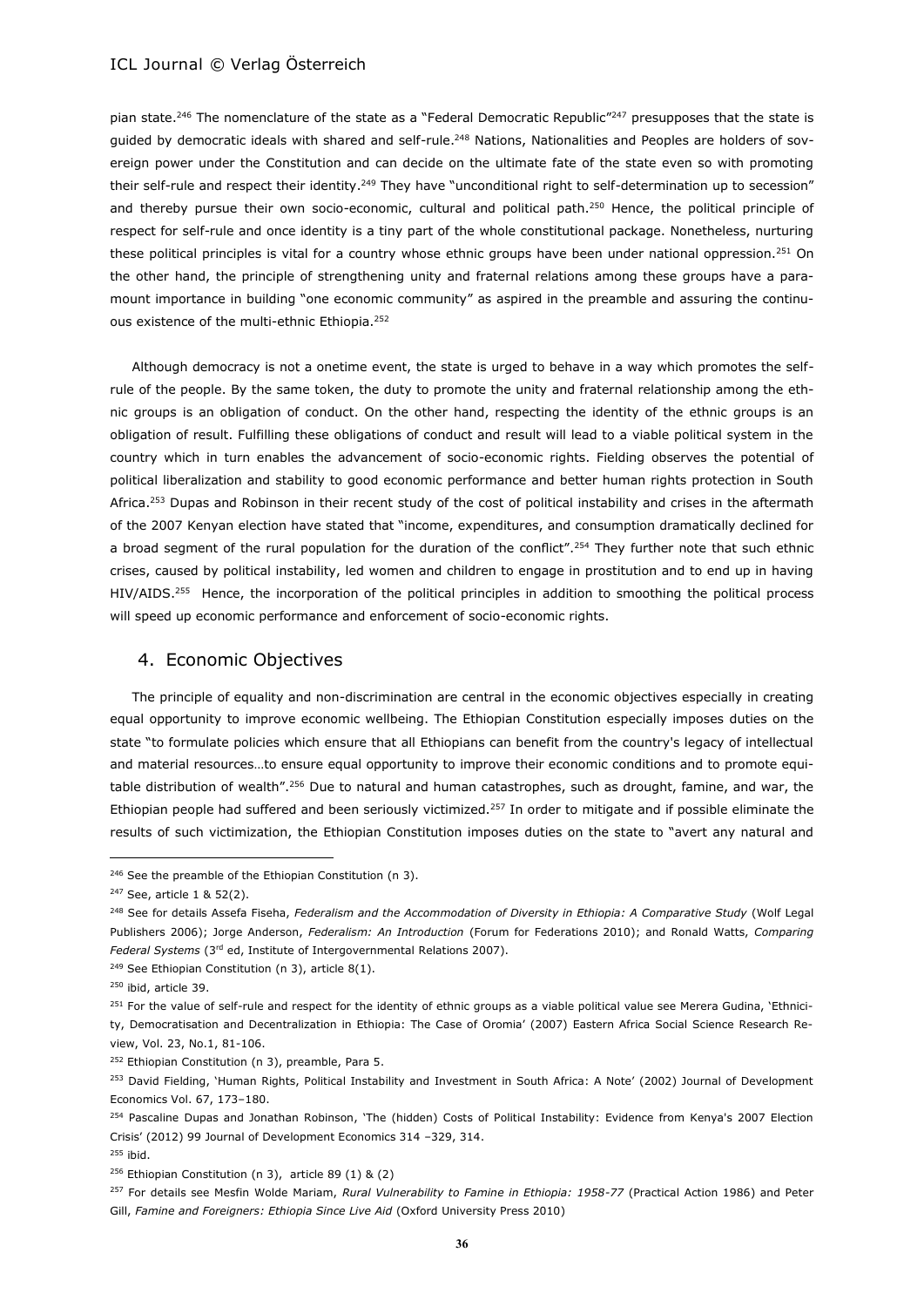man-made disasters, and, in the event of disasters, to provide timely assistance to the victims".<sup>258</sup> Especially the state assumes a special duty to assist 'least developed Nations, Nationalities and Peoples' to foster socioeconomic development.<sup>259</sup> Nahum justifies such special emphasis in such a way that "underdeveloped as a country is generally, one legacy of feudalism has been that the regions and peoples further from the centre have been less cared for".<sup>260</sup>

The state has a duty to hold "land and other natural resources" on the peoples behalf and to utilize them for peoples development and common benefit.<sup>261</sup> Whether or not the state ownership of land advances the peoples common interest is a different query which needs intensive investigation. Nonetheless, land a "commodity of par excellence" is at the centre of socio-economic and political discourse in Ethiopian history.<sup>262</sup> Despite the issues related to land, the right to participation in any development activities including on land is stipulated as a duty to the state.<sup>263</sup> Ensuring the participation of the people from the inception of any development program to its implementation and monitoring is provided as the prime duty of the state.<sup>264</sup> Moreover, the state is obligated to support the peoples own development initiatives.<sup>265</sup> Such economic objective reiterates article 43 of the Ethiopian Constitution which reads "[n]ationals have the right to participate in national development and, in particular, to be consulted with respect to policies and projects affecting their community".<sup>266</sup> These constitutional rights are vital to further human rights based approach to development.<sup>267</sup> As land and natural resources are under state control, the meaningful participation of the people is a *sine quo none* for the legitimacy and success of the development intervention.

In addition to specifically guaranteeing the rights of women to participate equally with men in development activities,<sup>268</sup> the state holds a duty to ensure overall equal participation of women in socio-economic development endeavours.<sup>269</sup> Moreover, the Ethiopian Constitution goes further to impose a duty on the state "to protect and promote the health, welfare and living standards of the working population of the country".<sup>270</sup> This duty is similar to the rights expressed under article 41 of the Constitution which deals with socio-economic and cultural rights. Every Ethiopian's 'right to engage' in any lawful economic activity anywhere within the country to improve once livelihood is recognized under the human rights chapter.<sup>271</sup> Moreover, the duty of the state to "protect the welfare, health and living standards of the population", is expressed in a rights language such as the

<sup>&</sup>lt;sup>258</sup> Ethiopian Constitution (n 3), article 89(3).

 $259$  ibid, 89(4).

<sup>&</sup>lt;sup>260</sup> Nahum (n 210) 187. For details of the socio-economic condition of least developed regions (for instance the Regional State of Afar, Somali, Gemabella and Benshanguel Gumus) in Ethiopia see, William Emilio Cerritelli , Akalewold Bantirgu and Raya Abagodu, 'Updated Mapping Study on Non State Actors Sector in Ethiopia' (2008) Volume II Regional Reports , Framework Contract Benef. Lot N° 7 2007/146027, Final Report, European Commission Civil Society Fund in Ethiopia, Supporting Non-State **Actors, Building Partnerships, Building** Partnerships, Building Partnerships,

<sup>&</sup>lt;http://eeas.europa.eu/delegations/ethiopia/documents/eu\_ethiopia/ressources/regional\_reports\_en.pdf> accessed 04 January 2015.

 $261$  Ethiopian Constitution (n 3), article 89(5). See also article 40 (3) which makes land and other natural resources under the ownership of the state which is consistent with the previous governments.

<sup>262</sup> Nahum (n 210) 188. see also Dessalegn Rahmato, *The Peasant And The State: Studies In Agrarian Change In Ethiopia 1950s - 2000s* (CreateSpace Independent Publishing Platform 2008)

<sup>&</sup>lt;sup>263</sup> Ethiopian Constitution (n 3), article 89(6).

<sup>264</sup> ibid.

<sup>265</sup> ibid.

<sup>266</sup> ibid, article 43(2).

<sup>&</sup>lt;sup>267</sup> A human rights based approach to development is a human development which considers human rights as a principal means and primary end of development. For details see Brigitte Hamm, 'A Human Rights Approach to Development' (2001) Human Rights Quarterly 23 1005-1031.

 $268$  Ethiopian Constitution (n 3) article 35(1) & (6).

<sup>269</sup> ibid, article 89(7).

<sup>270</sup> ibid, article 89(8).

 $271$  ibid, article 41(1).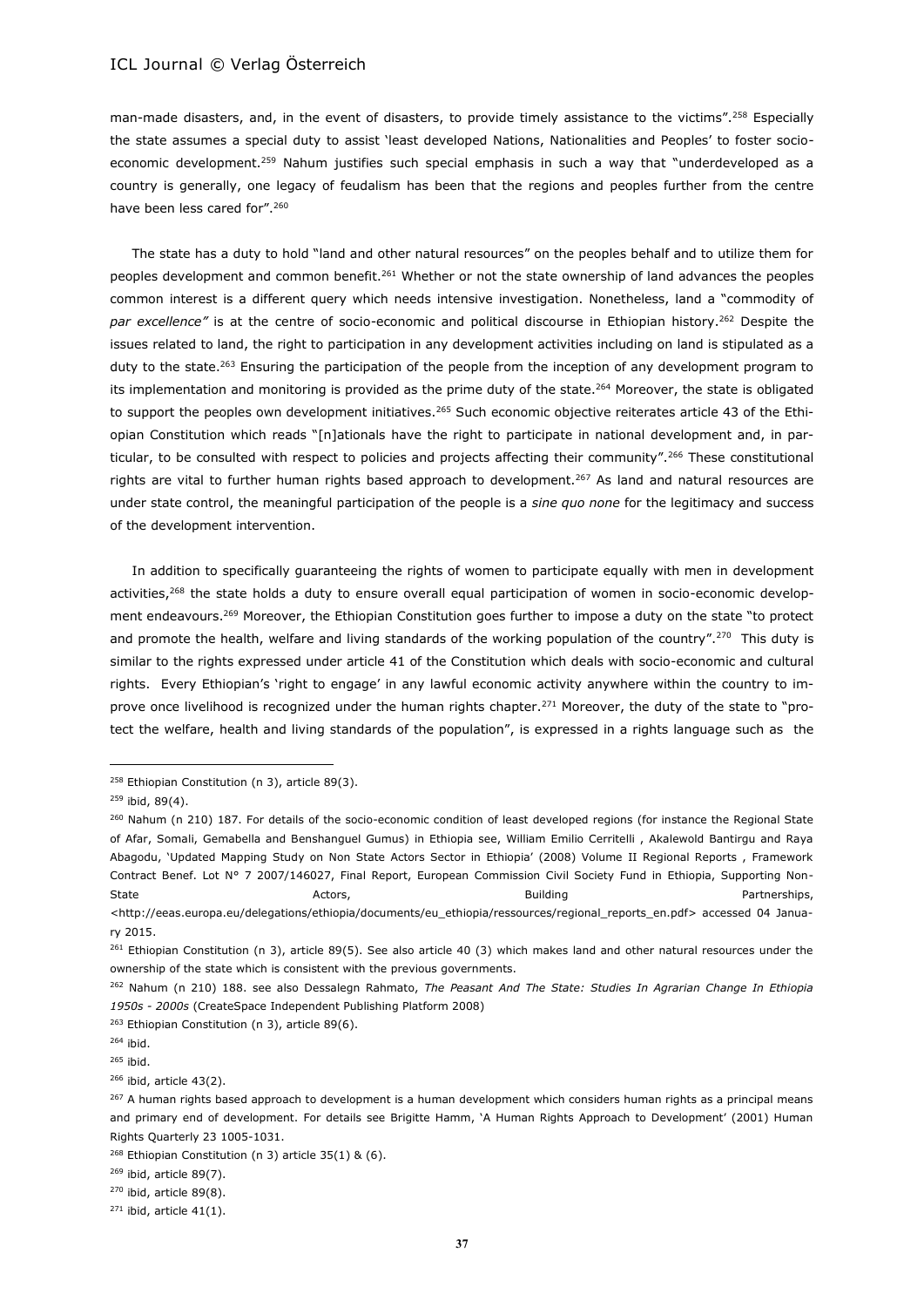right to work and social security, fair wages, and employment opportunities which ultimately protect the socioeconomic wellbeing of the individual.<sup>272</sup> These rights impose a minimum obligation on the state so that individuals can live a life with dignity.<sup>273</sup> The Committee on ICESCR notes the nature of the right to health, for instance, "as an inclusive right extending not only to timely and appropriate health care but also to the underlying determinants of health, such as access to safe and potable water and adequate sanitation, an adequate supply of safe food, nutrition and housing, healthy occupational and environmental conditions".<sup>274</sup>

Hence, cumulative readings of article 41 on socio-economic rights, article 42 on the rights of labour and article 89 on economic objectives gives a better normative content about the right to health, welfare and good living standards. The principles of participation, equality, non-discrimination and development will be a means to further socio-economic justice to all Ethiopians so that they can be free from want. Such constitutional stipulation imposes duties on the state to maximize the untapped human and natural resources for the enforcement of socio-economic rights.<sup>275</sup> In addition, as a state party to the ICESCR<sup>276</sup>, Ethiopia is obligated to implement socio-economic rights to the maximum of its resources.<sup>277</sup> Failure to utilize the available resources will amount a constitutional and treaty violation.<sup>278</sup>

#### 5. Social Objectives

The social objectives are the rewriting of article 41 in the form of state duties with the objective to mainstream it to the country's policies. For instance, article 41 (4) put the states obligation "to allocate ever increasing resources to provide to the public health, education and other social services". Similarly the social objective requires the state "to provide all Ethiopians access to public health and education, clean water, housing, food and social security" as resources permit.<sup>279</sup> The state obligation under article 89(8) and 90(1) is a little bit different. In the case of the former, the obligation of the state is relatively strong and immediate than the latter. Protection and Promotion of the health, living standard and general welfare of the working population is not limited expressly by resource constraint unlike the provision of public health, education, water, food, housing and social security to all the people. It seems that the Ethiopian Constitution favours the working population,

<sup>272</sup> ibid, article 41 & 42.

<sup>&</sup>lt;sup>273</sup> See Committee on Economic, Social and Cultural Rights (CESCR) 'General Comment No. 3' 'The Nature of States Parties' Obligation' (1990) E/1991/23; CESCR 'General Comment No. 12' 'The Right to Adequate Food' (1999) E/C.12/1999/5; CESCR 'General Comment No. 14' 'The Right to the Highest Attainable Standard of Health' (2000) E/C.12/2000/4; CESCR 'General Comment No. 18' 'The Right to Work' (2006) E/C.12/GC/18; and CESCR 'General Comment No. 19' 'The Right to Social Security' (2008) E/C.12/GC/19.

<sup>&</sup>lt;sup>274</sup> CESCR General Comment No. 14 (ibid).

<sup>&</sup>lt;sup>275</sup> Though Ethiopia is rich in both human and natural resources, she did not benefit much due to political instability, war and lack of technology. Now more than ever, Ethiopia can purse her overall development if there is a committed democratic and responsive leadership which is free from corruption. For details of current development activities see The African Development Bank Group Chief Economist Complex, 'Ethiopia's Economic growth Performance: Current Situation and Challenges' (2010) Economic Brief Volume1, Issue 5

<sup>&</sup>lt;http://www.afdb.org/fileadmin/uploads/afdb/Documents/Publications/ECON%20Brief\_Ethiopias%20Economic%20growth.pdf> accessed 05 January 2015; Mulu Gebreeyesus, 'Industrial Policy and Development in

Ethiopia: Evolution and Current Performance' (2013), Presentation at the "Learning to Compete (L2C): Accelerating Industrial Development in Africa" conference organized by UNU-WIDER June 24-25, 2013, Helsinki, Finland, <http://www1.wider.unu.edu/L2Cconf/sites/default/files/Gebreeyesus.pdf> accessed 05 January 2015 ; World bank, 'Ethiopian Data', <http://data.worldbank.org/country/ethiopia> accessed 05 January 2015; International Monetary Fund, 'The Federal Democratic Republic of Ethiopia' (2014), IMF Country Report No. 14/303, <http://www.imf.org/external/pubs/ft/scr/2014/cr14303.pdf> accessed 05 January 2015.

<sup>&</sup>lt;sup>276</sup>Ethiopia ratified the ICESCR on 11 June 1993; <https://treaties.un.org/pages/viewdetails.aspx?chapter=4&lang=en&mtdsg\_no=iv-3&src=treaty> accessed 05 January 2015. 277 See International Covenant on Economic, Social and Cultural Rights (adopted by the General Assembly on 16 December and entered into force on 3 January 1976), article 2(1).

<sup>278</sup> Ethiopian Constitution (n 3), article 9(4).

 $279$  ibid, article 90(1).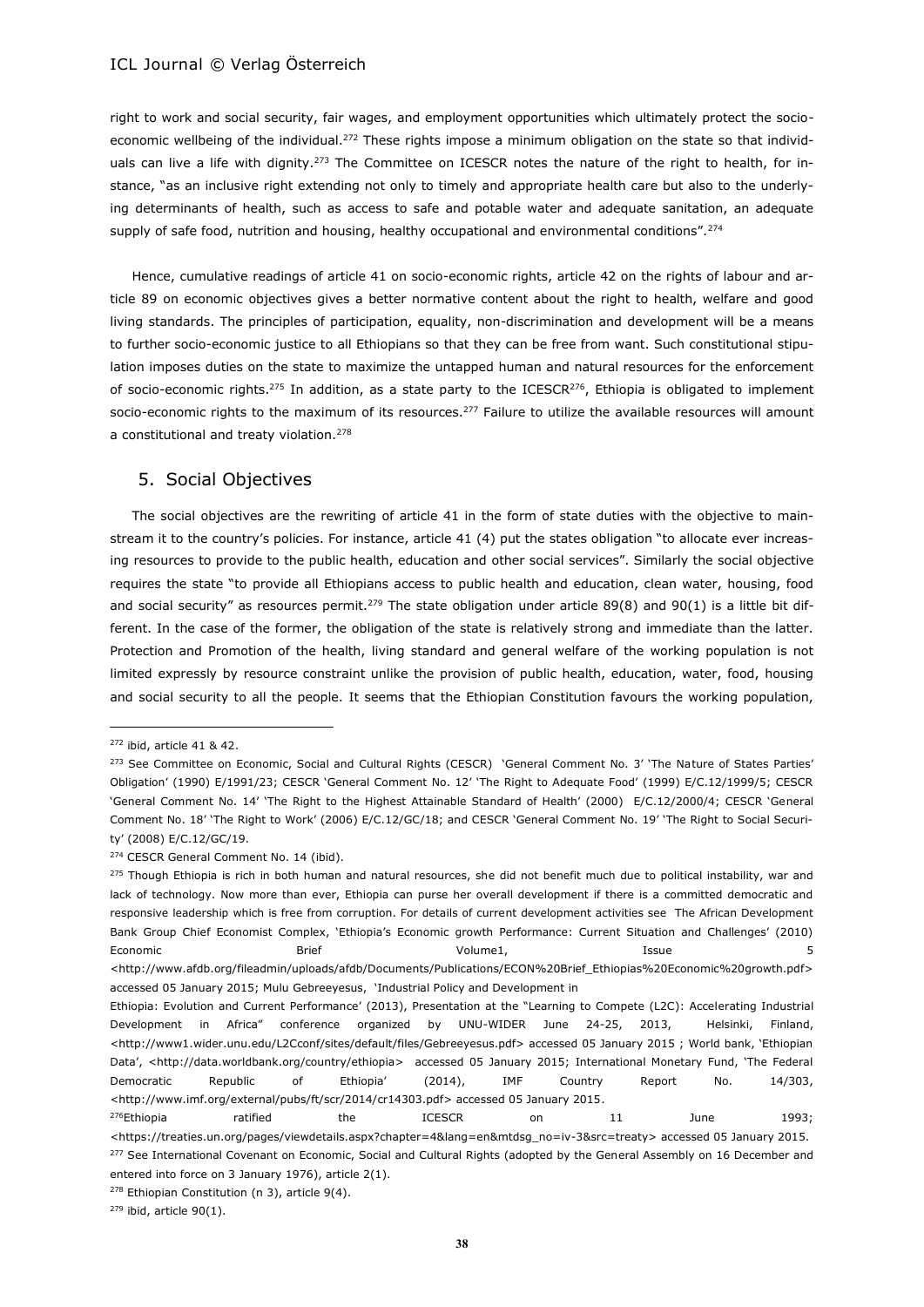though the basis of the social objective is a "welfare state that provides the minimum acceptable to all the citizenry".<sup>280</sup>

The Constitution recognizes the "right to equal access to public funded social services" under article 41(3). There is no list of social services in this specific provision. But the social objectives shed light on the kind of services which should be provided to the people as they list down health, education, water, food, housing and social security. These objectives give content to the open general term 'public funded social services'.

The social objectives also require the provision of education free from any political, cultural or religious prejudices or influences.<sup>281</sup> Education has been incorporated to the countries policies since 1940s' with a view to speed up modernization and economic development.<sup>282</sup> Nonetheless, as Negash notes "the subjection of education to political sectarian concerns" is the problem which existed even today.<sup>283</sup> Hassen and Ahmed have noted that education and economic development has a positive correlation in their recent study in Sub Saharan Africa when it is free from any bias.<sup>284</sup> Hence, the constitutional stipulation of education to be free is crucial in building a free and open society. Unlike the other social objectives, the provision of education free from any bias is not limited by resources.

# 6. Cultural Objectives

The Ethiopian cultural communities, as Eshete notes, "feel that they have suffered disparagement of their language, religion and other manifestations of their cultural life".<sup>285</sup> To rectify such unjust cultural domination, the Ethiopian Constitution imposes a duty on the state to enrich the cultures and traditions of these communities on equal basis.<sup>286</sup> The cultural objectives are driven to establish a human rights culture as it promotes and protects those cultures and traditional practices which are "compatible with fundamental rights, human dignity, democratic norms and ideals, and the provisions of the Constitution".<sup>287</sup> Those cultures which are incompatibles with such ideals will not be given any protection. Instead, cultural practices such as female circumcision and causing bodily harm to pregnant women are criminalized.<sup>288</sup>

Protecting the "country's endowment, historical sites and objects" is the responsibility of all Ethiopians and the government under the cultural objectives.<sup>289</sup> The government also is obligated to support the development of science, arts and technology as resource permits. $290$  It is only this cultural objective which is limited by resource availability.

<sup>280</sup> Nahum (n 210), 189.

 $281$  Ethiopian Constitution (n 3), article 90(2).

<sup>&</sup>lt;sup>282</sup> see Tekesete Negash, 'Education and Development in Ethiopia: The History of Dubious Correlation'(2010) Ethiopian E-Journal for Research and Innovation Foresight, Vol. 2, No. 2, 6-55, <http://www.nesglobal.org/eejrif4/index.php?journal=admin&page=article&op=view&path%5B%5D=26> accessed 05 January 2014.

<sup>283</sup> ibid.

<sup>&</sup>lt;sup>284</sup> See Seid Hassan and Hanane Ahmed, 'Educational Progress in Sub-Saharan Africa: A Comparative Historical Compendium of Theory and Evidence' (2010) Ethiopian E-Journal for Research and Innovation Foresight, Vol.2, No.1, 6-26, <http://www.nesglobal.org/eejrif4/index.php?journal=admin&page=article&op=viewPDFInterstitial&path%5B%5D=33&path% 5B%5D=100> accessed 05 January 2015.

<sup>&</sup>lt;sup>285</sup> Andreas Eshete, 'Implementing Human Rights and a Democratic Constitution in Ethiopia' (1993) A Journal of Opinion Vol. 21, No. ½, 8-13, <http://www.jstor.org/stable/1166280> accessed 21 December 2014, 9.

<sup>286</sup> Ethiopian Constitution (n 3), article 91(1).

<sup>287</sup> ibid.

<sup>&</sup>lt;sup>288</sup> For a full list of criminalized bad cultural practices see The Criminal Code of The Federal Democratic Republic of Ethiopia, Proclamation No.414/2004, articles 561-570.

<sup>&</sup>lt;sup>289</sup> Ethiopian Constitution (n 3), article 91(2).

<sup>290</sup> ibid, article 91(3).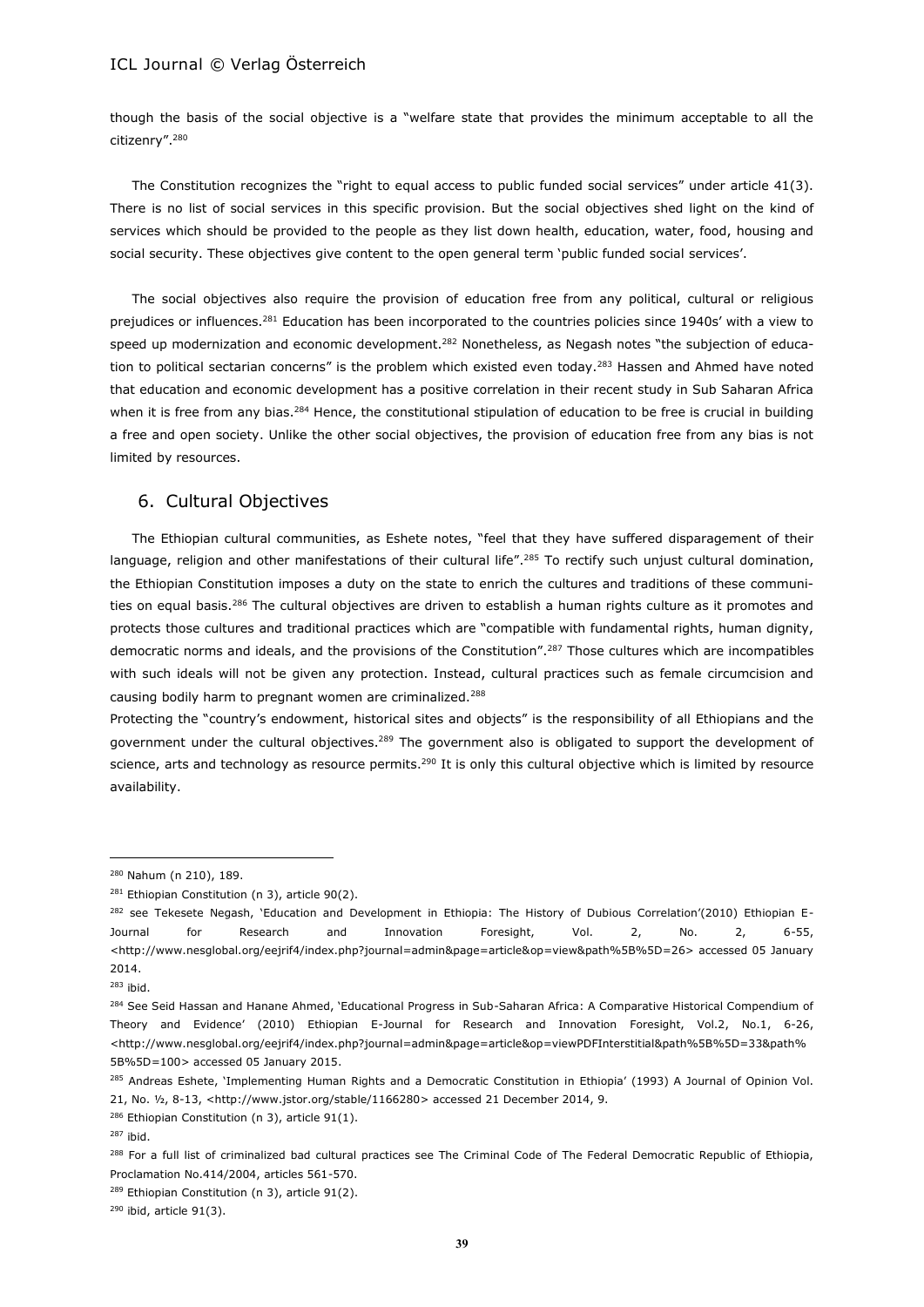### 7. Environmental Objectives

Like the socio-economic objectives, the environmental objectives simply reiterate the right to environment<sup>291</sup> in the form of state duty. They require the state to ensure "a clean and healthy environment for all Ethiopians."<sup>292</sup> As a natural consequence of this environmental objective development programs should not destroy or damage the environment.<sup>293</sup>

The right to clean and heathy environment is closely related to every human right as environment is the basis for the enjoyment of socio-economic and civil and political rights. Environment is akin to life. Hence, pursuing an environment-friendly development program opens a door for the enforcement of other human rights. The constitutional undertaking and other legislative frameworks for the right to environment in Ethiopia is admirable though the practice has to be tested in the times to come. $294$ 

### C. Duty Bearers of Directive Principles of State Policy

This section explores the duty bearers of DPSP and the nature of their obligation. As DPSP are mainly lists of socio-economic rights, this section examines the nature and content of obligations under DPSP within the socioeconomic rights jurisprudence. By doing so, the aim is to ascertain the obligations of the duty bearers.

The nature of state obligations under DPSP and ICESCR are somehow similar.<sup>295</sup> The main tenets of the obligations are the progressive duty of the state as immediate application may not be achieved due to resource constraint. This progressive duty for the implementation of socio-economic rights is commendable as it offers a feasible and flexible approach.<sup>296</sup> This does not mean, however, that all socio-economic rights under the ICESCR and the DPSP are subject only to progressive realization. There are core minimum obligations which should be satisfied immediately as the Committee on ICESCR notes in its general comment.<sup>297</sup> For instance, the Committee notes that "basic foodstuffs, health care, shelter and housing, and basic education" need to be fulfilled immediately and failure to do so will amount violation of the convention.<sup>298</sup> Likewise a similar minimum core can be drawn from the DPSP as discussed in the previous section.

Even Countries which are not state party to the ICESCR, for instance South Africa, have developed a threshold for the judicial enforcement of socio-economic rights.<sup>299</sup> The South African constitutional court developed a 'reasonableness test' for the enforcement of socio-economic rights.<sup>300</sup> In the *Grootboom case* the court applied a reasonable test to judge whether there is a violation of socio- economic rights [the right to housing].<sup>301</sup> In order to judge the positive obligation of the state, the court evaluates the states performance in

<sup>291</sup> ibid, article 44.

 $292$  ibid, article 92(1).

 $293$  ibid, article 92(2).

<sup>&</sup>lt;sup>294</sup> for details of normative protection of environmental rights see Girmachew Alemu, 'The Policy and Legislative Framework of Environmental Rights in Ethiopia' (2012) Ethiopian Human Rights Law Series, Volume IV; Abadir Ibrahim, 'A Human Rights Approach To Environmental Protection: The Case of Ethiopia' (2009) Contemporary Legal Institutions vol. 1, issue 1, 62-74, <http://econpapers.repec.org/article/rauclieui/v\_3a1\_3ay\_3a2009\_3ai\_3a1\_3ap\_3a62-74.htm> accessed 01 January 2015. <sup>295</sup> See the ICECSR (n 277), article 2 and Ethiopian constitution (n 5), chapter 10.

<sup>296</sup> CESCR General Comment No. 3 (n 273), para, 9. <sup>297</sup> CESCR General Comment No. 3 (n 271), para, 10.

<sup>298</sup> ibid.

<sup>299</sup> For details of socio-economic litigation see Christopher Mbazira, *Litigating Socio-Economic Rights in South Africa: A Choice between Corrective and Distributive Justice* (Pretoria University Law Press 2009).

<sup>&</sup>lt;sup>300</sup> See Fons Coomans, 'Reviewing Implementation of Social and Economic Rights: An Assessment of the "Reasonableness Test as Developed by the South African Constitutional Court' (2005) 65 ZaöRV, 167-196, <http://www.zaoerv.de> accessed 20 December 2014.

<sup>&</sup>lt;sup>301</sup> See Grootboom v Oostenberg Municipality and Others 2000 (3) BCLR 277 (C), <http://www.saflii.org/za/cases/ZACC/2000/19.pdf> accessed 05 January 2015.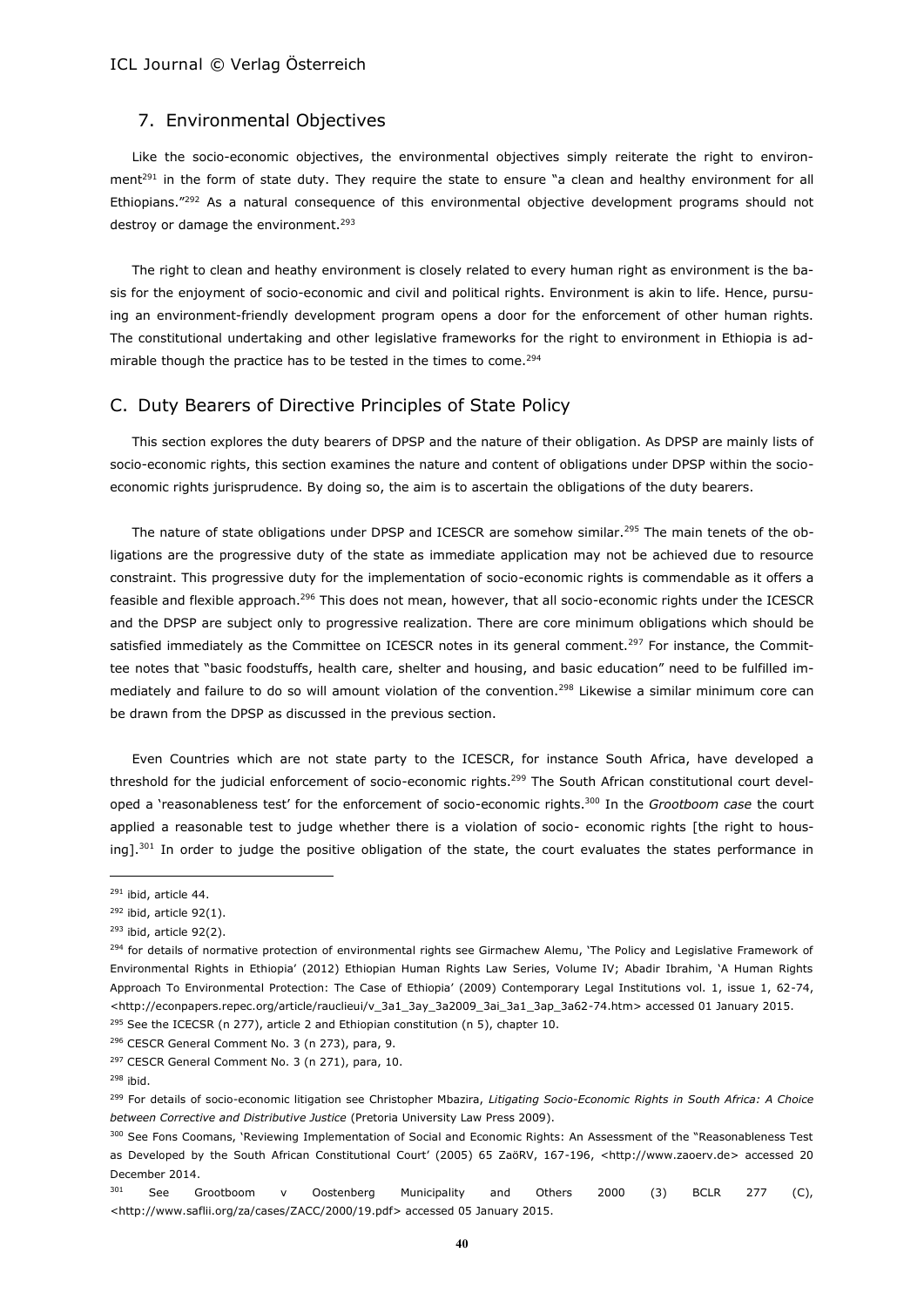allocating tasks and responsibilities at all levels with necessary resources to implement the right to housing [legislation], the availability of flexible policies and programs to implement the legislation, and the relatedness of socio-economic and historical background and context to the aims of the policy.<sup>302</sup> Such reasonable test lays in balancing the constitutional rights and value of human dignity and the democratic principle of separation of power.<sup>303</sup> The point here is, the progressive nature of socio-economic rights could not exclude immediate judicial enforcement in such circumstances when the political organs failed to perform their duty.

The lesson which can be drawn from the Committee on the ICESCR and the South African constitutional court is, socio-economic rights are justiciable whether it is based on a minimum core or reasonableness tests. As the thorough analysis of the contents of the DPSP above shows, a minimum core can be drawn from social to economic to political to cultural and environmental objectives even it can be drawn from principles of external relations and national defence. These minimum cores are beyond the reach of political compromises and whenever there is such compromise the judiciary should react as an independent state organ. Moreover, the judiciary may go further to apply the reasonableness test if the minimum core approach looks unfair or unjust in the circumstances of the case. The reasonableness approach is more consistent with the progressive duty of the state to fulfil socio-economic rights than the minimum core as the latter primarily deals with the immediate obligation of the state towards socio-economic rights.<sup>304</sup>

The human rights jurisprudence reveals that human rights impose the triple obligation of respect, protect and fulfil.<sup>305</sup> As all human rights are indivisible and interdependent<sup>306</sup>, such obligation applies equally to socioeconomic rights like civil and political rights. The obligation of respect is a negative obligation of the state not to interfere in the enjoyment of socio-economic rights while the obligation to protect requires the state to guard individuals from third parties while the obligation to fulfil requires the state to take positive action on behalf the individuals so that they can enjoy their socio-economic rights. Such triple state obligations are also applicable to DPSP. Especially, the state assumes at the very least a duty not to interfere in the enjoyment of socioeconomic rights like not to engage in activities which denies citizens means of livelihood, or evict from their homes, farm and/or grazing lands.

All state organs such as the legislative, executive and judiciary assume these triple obligations towards DPSP. Specifically, the Ethiopian Constitution imposes duties on all organs of government at all levels to "be guided by" the DPSP "in the implementation of the constitution, other laws and public policies".<sup>307</sup> Such constitutional stipulation mainstreams DPSP in the overall government actions and conducts. This obligation is simply an addition to the enforcement of socio-economic rights and other national objectives. It shows the 'centrality of DPSP' in the governance of the country as it guides the implementation of the constitution, which is the supreme law of the land, the expression of the sovereignty of Nations, Nationalities and Peoples, let alone other laws and policies.<sup>308</sup>

<sup>302</sup> Coomans, 'Reviewing Implementation of Social and Economic Rights: An Assessment of the "Reasonableness Test as Developed by the South African Constitutional Court' (n 300) 173-4.

<sup>303</sup> ibid.

<sup>304</sup> See Shivani Verma, 'Justiciability of Economic Social and Cultural Rights Relevant Case Law' (2005) The International Counon Human Rights Policy, <http://www.ichrp.org/files/papers/96/108\_-Justiciability of Economic Social and Cultural Rights Relevant Case Law Verma Shivani 2005 background.pdf> accessed 05 December 2014.

<sup>305</sup> Magdalena Seplveda, Theo Van Banning, Gudrn Gudmundsdttir, Christine Chamoun and Willem Van Genugten, *Human Rights Reference Handbook* (University for Peace 2004), 16-7.

<sup>306</sup> Vienna Declaration and Program of Action (adopted by the World Conference on Human Rights held in Vienna on 25 June 1993), Para 5.

<sup>307</sup> Ethiopian Constitution (n 3), article 85.

<sup>308</sup> ibid, article 9.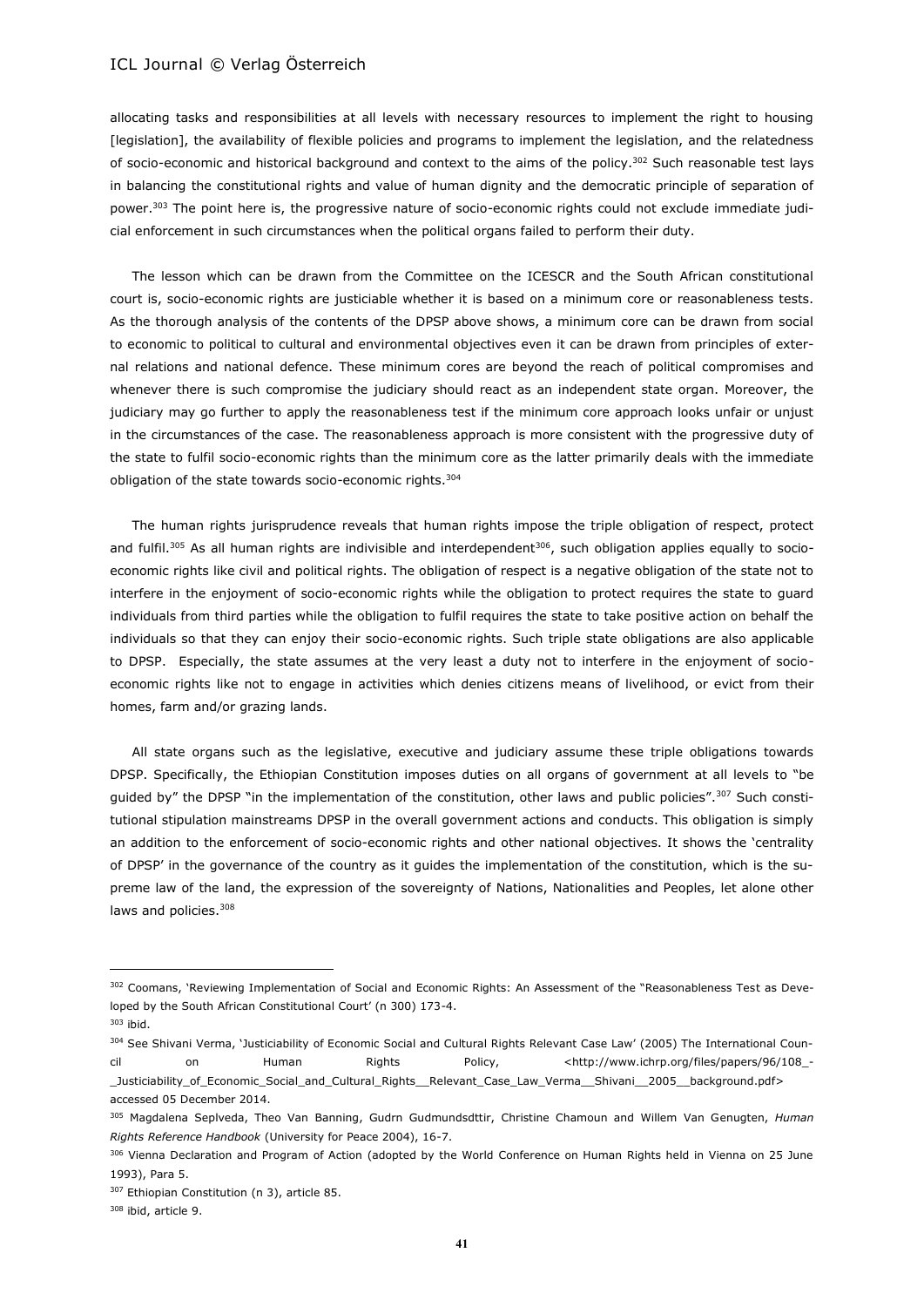Thus, DPSP impose obligations on the legislative, the executive and the judicial organs both at the federal and regional levels. Although it imposes a progressive obligation on these state organs, there are immediate obligations which should be fulfilled without any consideration. As the focus of this thesis is on the judicial enforcement of socio-economic rights through DPSP, separate section is given to the role and duty of the judiciary.

### D. The Role of the Judiciary for the Enforcement of Human Rights

As said in the previous section, this section examines the role of the judiciary for the enforcement of human rights under the Ethiopian Constitution. In order to appreciate the potential of DPSP for the judicial enforcement of socio-economic rights in Ethiopia, it is a prerequisite to establish whether the judiciary has the power and/or responsibility to enforce human rights in the constitutional framework. The objective of this section is to establish the power/responsibility of the judiciary to enforce human rights including DPSP by examining the constitutional framework and by substantiating with the available scholarship.

The supremacy clause of the Constitution imposes duties on all state organs including the judiciary to ensure the observance of the Constitution. Article 9(2) stipulates that "[a]ll citizens, organs of state, political organizations, other associations as well as their officials have the duty to ensure observance of the Constitution and to obey it." Although it imposes duties on everyone to obey and observe the Constitution, the role of the judiciary is high given its unique mandate of interpretation and adjudication of laws. In addition, the Constitution imposes duties on the judiciary for the enforcement of human rights. Article 13(1) of the Constitution specifically states that "[a]ll Federal and State legislative, executive and *judicial organs* at all levels shall have the *responsibility* and *duty* to respect and enforce the provisions of this Chapter." [Emphasis added]. This is a constitutional obligation imposed on the judiciary to enforce human rights. As the task of the judiciary is interpretation and adjudication of laws in resolving disputes, it should enforce human rights in this endeavor.

The judiciary assumes the same duty towards DPSP. Article 85(1) provides that "[a]ny organ of Government shall, in the implementation of the Constitution, other laws and public policies, be guided by the principles and objectives specified under this Chapter." The judiciary as one organ of the government should be guided by DPSP in the judicial process.

Although the Constitution expressly imposes duty on the judiciary to observe the Constitution, to enforce human rights and to be guided by DPSP, it expressly denies the power of judicial review. The power of constitutional review is given to the House of Federation (HoF) which is a political organ with the assistance of Council of Constitutional Inquiry (CCI).<sup>309</sup> Article 62(1) reads "[t]he House [HoF] has the power to interpret the Constitution." As the Constitution gives the power of constitutional interpretation to the HoF, there has been confusion among academics and the judiciary itself about the exact role of the judiciary in the Constitution.<sup>310</sup>

There have been two opposing views on the judiciary's role in constitutional interpretation. The first view is that although the judiciary did not have a power to review the constitutionality of laws made by the legislature, as it is exclusively given to the HoF, it can review the constitutionality of regulations, directives and orders made by the executive.<sup>311</sup> The basis of this argument is article 84 (2) of the Amharic [official] version of the

<sup>309</sup> ibid, article 62 and 84.

<sup>310</sup> See Assefa Fiseha, 'Some Reflections on the Role of the Judiciary in Ethiopia' (2011) Recht in Afrika, 1-32.

<sup>311</sup> ibid; Ibrahim Indris, 'Constitutional Adjudication under the 1994 constitution' (2002) Ethiopian Law Review Vol. 1 No. 1; Sisay Alemahu, 'The justiciability of human rights in the Federal Democratic Republic of Ethiopia' (2008) AHRLJ Vol. 8 No. 2; Assefa Fiseha, 'Constitutional Adjudication in Ethiopia: Exploring the Experience of the House of Federation (HoF)' (2007) Mizan Law Review, Vol. 1 No. 1;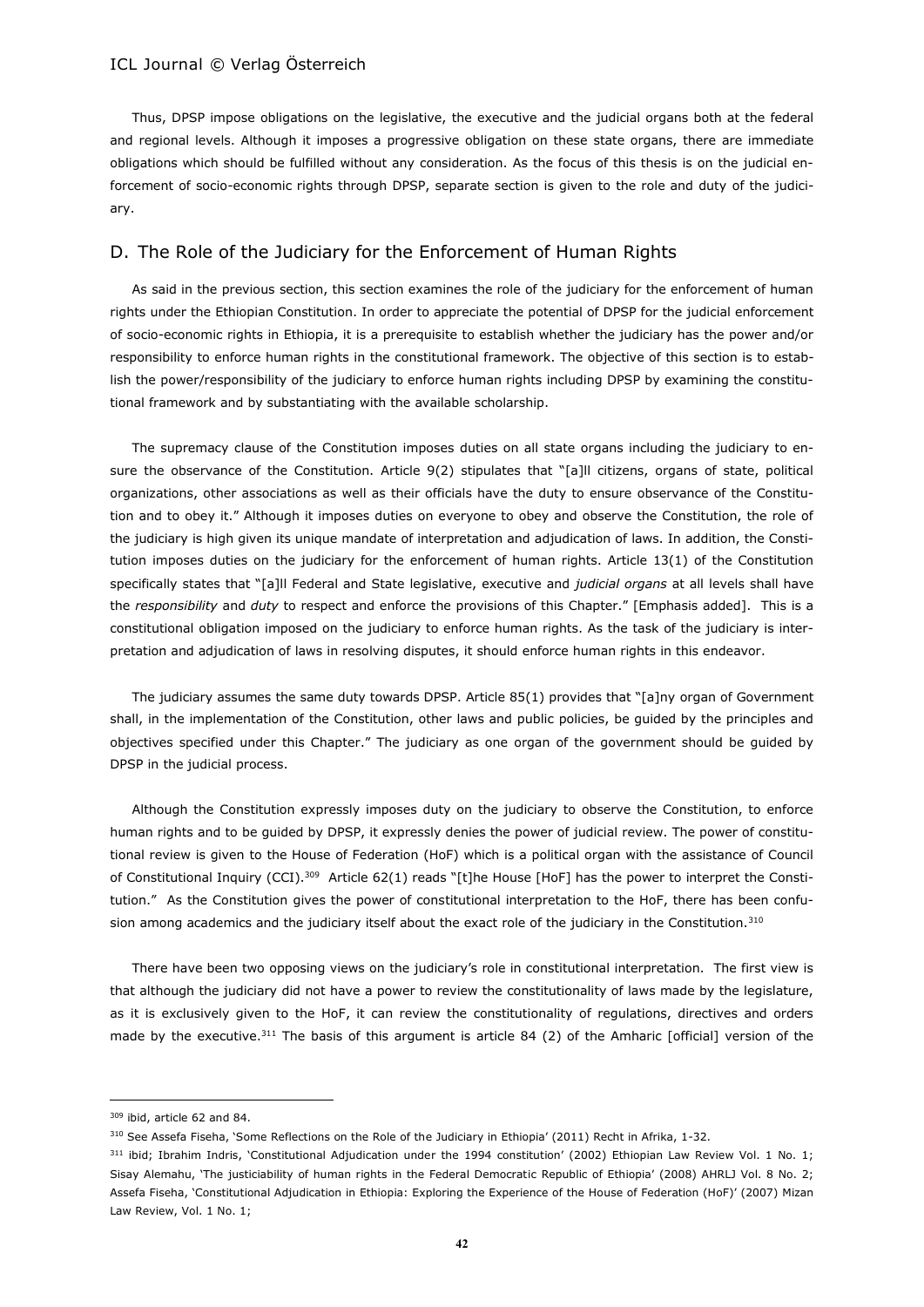Constitution which is slightly different from the English version.<sup>312</sup> The Amharic version says when 'laws made by either the federal or state legislature' while the English version says 'federal or state laws', is contested the HoF can make a final decision. It is further argued that even for the review of legislative statutes, the judiciary is not precluded from making constitutional interpretation as the HoF is the final not the single arbiter of the Constitution.<sup>313</sup> Even some others goes to say that the judiciary should make constitutional interpretation whenever there is a clear case of constitutional contradiction as it is inherent in judicial power.<sup>314</sup> The judiciary assumes a duty to deny application if the law under consideration is unconstitutional. Thus, according to these arguments the judiciary shares the power of constitutional interpretation with the HoF although the final decision rests on the HoF.

The second view, on the other hand, is that there is no room left for the judiciary to make constitutional interpretation as it is exclusively given to the HoF. Neither the text of the Constitution nor the framers intent shows that the judiciary shares this power with the HoF.<sup>315</sup>Thus, according to this view, whenever the judiciary faces issues of constitutionality, it should refer the matter to the CCI for a disposition by the HoF.

Within this controversy, the parliament enacted two proclamations, one to consolidate the HoF and to define its powers and responsibilities and the other on CCI.<sup>316</sup> In both proclamations, the sort of laws which are a subject of constitutional review is not only limited to legislative statues but extends to executive regulations, directives and international agreements in contravention with the Amharic version of the Constitution.<sup>317</sup> Due to these enactments the proponents of constitutional interpretation by the judiciary argue that it is in violation of the Constitution and incompatible with the parliamentary system of government.<sup>318</sup> Fiseha especially argues that in a parliamentary system of government like Ethiopia, there is legislative supremacy but there is no executive supremacy.<sup>319</sup> By making the actions of the executive out of the reach of the judiciary, the proclamations smashed the system of checks and balances which are essential in defending democracy and liberty.<sup>320</sup> On the contrary, for the other line of argument, it is consistent with both the letter of the Constitution and the framers intent.<sup>321</sup>

Despite the controversies on the power of the judiciary in interpreting the Constitution, almost all agree that the judiciary can enforce human rights through adjudication. Although there is no significant case law on human rights, there are some cases which show that the judiciary is capable of enforcing them. For instance in

<sup>&</sup>lt;sup>312</sup> In case of contradiction the Amharic version prevails over the English version. See article 106 of the Ethiopian Constitution.

<sup>313</sup> See Leonard Besselink, 'The Protection of Human rights in Federal Systems: The Case of Ethiopia' in Proceedings of the 14th International Conference of Ethiopian Studies (Addis Ababa 2000).

<sup>&</sup>lt;sup>314</sup> See Tsegaye Regassa, 'Courts and the Human Rights Norms in Ethiopia ' in Proceedings of the Symposium on the Role of Courts in the Enforcement of the constitution (Addis Ababa 2000); Regassa (n 212); Takele Soboka, 'Judicial Referral of Constitutional Disputes in Ethiopia: From Practice to Theory' (2011) African Journal of International and Comparative Law Vol. 19 No .1

<sup>315</sup> See Getachew Assefa, `All About Words: Discovering the Intention of the Makers of the Ethiopian Constitution on the Scope and Meaning of Constitutional Interpretation' (2010) 24 J. Eth. L; Yonatan Tesfaye, 'Whose Power Is It Anyway: The Courts and Constitutional Interpretation in Ethiopia' (2008) 22 J. Eth. L. No. 1; Adem Kassie, 'The Potential Role of Constitutional review in the Realization of Human rights in Ethiopia' (LLD thesis University of Pretoria 2012).

<sup>316</sup> See Proclamation No. 251/2001 Consolidation of the House of the Federation and the Definition of its Powers and Responsibilities Proclamation, Federal Negarit Gazeta, 2001; Proclamation No. 250/2001 Council of Constitutional Inquiry Proclamation, Federal Negarit Gazeta, 2001.

<sup>&</sup>lt;sup>317</sup> See article 2(2) of HoF and 2(5) of CCI Proclamations respectively.

<sup>318</sup> See Fiseha, 'Some Reflections on the Role of the Judiciary in Ethiopia' (n 310)

<sup>319</sup> Ibid.

<sup>320</sup> Ibid.

<sup>321</sup> Ibid.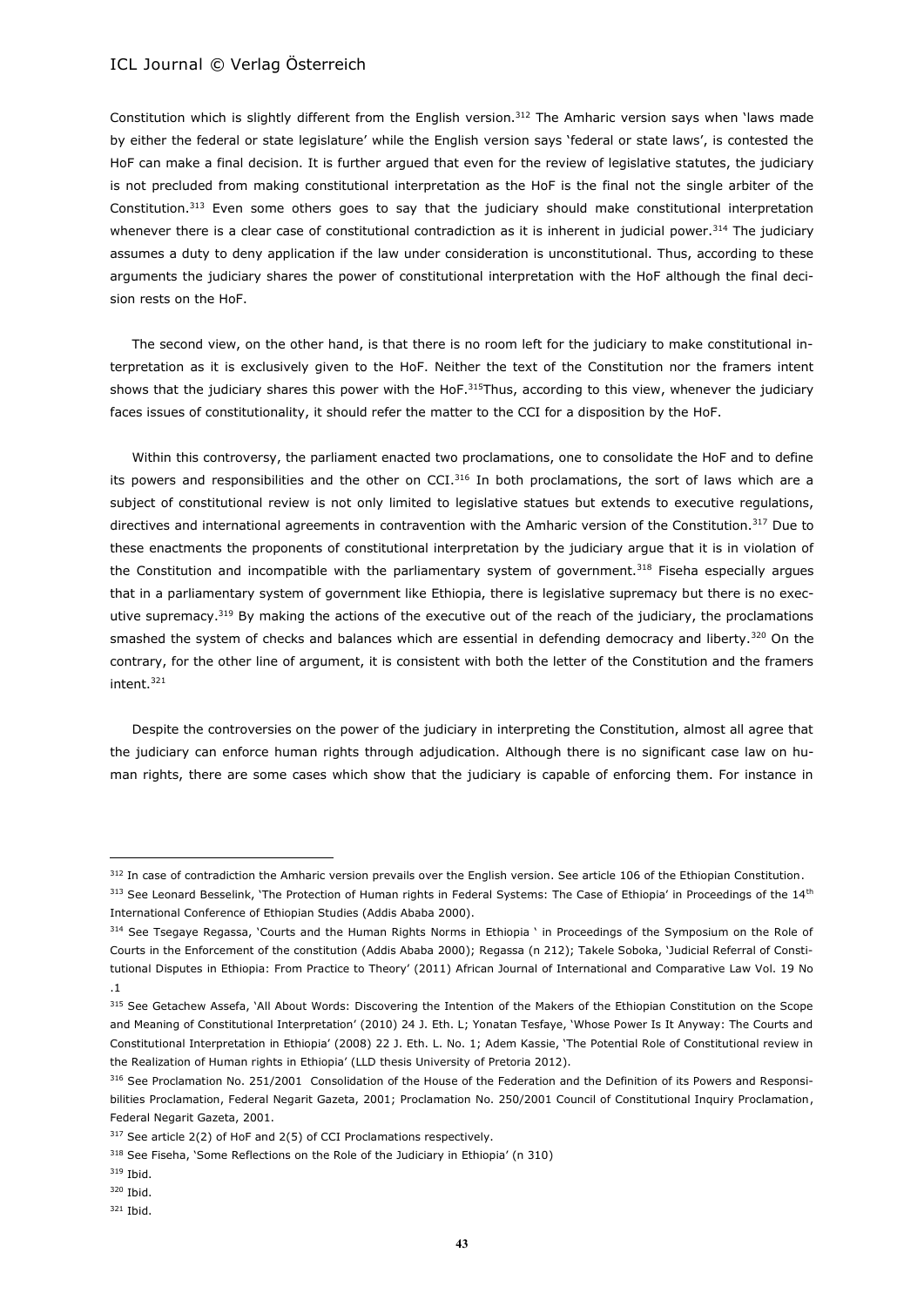the case of *Dr Negaso Gidada v the House of Peoples Representatives and the House of Federation*, <sup>322</sup> the applicant former Ethiopian president challenges proclamation 255/2001 as unconstitutional on the ground that it violates his right to vote and be elected. $323$  The proclamation confers benefits for former presidents while imposing conditions. It specifically states that "[t]he president shall be obligated to keep himself aloof from any partisan political movement during or after his presidency."<sup>324</sup> Due to the applicant's participation in the national election and winning a seat as an individual candidate, his benefits under the proclamation were taken away by the two Houses. The Federal First Instance court ruled that his participation in the election as an individual candidate makes him partisan and he no longer claims the benefits.<sup>325</sup> However, the Federal High Court reversed the decision by arguing that the applicant has the right to vote and to be elected and the fact that he has a seat in the parliament could not make him partisan as long as he does not affiliate himself with any political party.<sup>326</sup> Nonetheless, the Federal Supreme Court reversed this decision on the ground that the applicant secures a seat in the parliament through political participation and by so doing he is a partisan and waived his benefits under the proclamation.<sup>327</sup> Regardless of the outcomes of the decision, the judiciary has applied the constitutional rights to solve disputes between individuals and the state.

In addition, in the case of *Miss Tsedale Demissie v Mr Kifle Demissie*, the Federal Supreme Court went beyond the Constitution and applies the United Nations Convention on the Rights of the Child (CRC) to solve a child guardianship dispute.<sup>328</sup> Although the Ethiopian Constitution recognizes children rights, the court brought the principle of the best interest of the child from the CRC to pass its decision which is consistent with the human rights interpretation adopted by the Constitution.<sup>329</sup> Furthermore, in the case of *Addis Ababa Taxi Drivers Union v. Addis Ababa City Administration and Biyadiglign Meles et al. v. Amhara National Regional State*, the CCI confirms that deciding on the violation of human rights by the executive and the "conformity of regulations with the legislation" did not amount "review of constitutionality of laws and parties have to seek remedy from the courts."330 These cases clearly show that the judiciary has been adjudicating and should adjudicate cases of human rights.

Thus, from the constitutional framework, academic discourse and judicial practice, it is safe to conclude that the judiciary not only have the power to adjudicate on human rights but also assumes the duty/responsibility for the enforcement of human rights. Hence, the judiciary can enforce socio-economic rights in light of the DPSP.

# E. Why Socio-Economic Rights through Directive Principles of State Policy?

A cursory look at the Ethiopian Constitution reveals to one that it recognized liberty rights (civil and political rights), equality rights (socio-economic and cultural rights) and solidarity rights (the right to development and clean environment) without any distinction. While it is true that all sorts of rights are given constitutional recognition, the framings of socio-economic and cultural rights are different from the other category of rights.<sup>331</sup> For one thing, they are put together in a single provision though the right to labour and property are given one

<sup>322</sup> Dr Negaso Gidada v the House of Peoples' Representatives and the House of Federation, Federal First Instance Court, File 54654, Addis Ababa, 2005.

<sup>323</sup> Alemahu, 'The justiciability of human rights in the Federal Democratic Republic of Ethiopia' (n 311), 282

<sup>324</sup> Proclamation No 255/2001, Administration of the President of the Federal Democratic Republic of Ethiopia, Federal Negarit Gazeta, 2001, article 3(7).

<sup>325</sup> Alemahu, 'The justiciability of human rights in the Federal Democratic Republic of Ethiopia' (n 311), 283.

<sup>326</sup> ibid

<sup>327</sup> ibid.

<sup>328</sup> Miss Tsedale Demissie v Mr Kifle Demissie, Federal Supreme Court Cassation Division, File 23632, Addis Ababba, 2007.

<sup>329</sup> Ethiopian constitution (n 3) article 13(2).

<sup>330</sup> Fisha, 'Some Reflections on the Role of the Judiciary in Ethiopia' (n 310), 7.

<sup>331</sup> Adem Kassie, 'Human Rights under the Ethiopian Constitution: A Descriptive Overview' (2011) Mizan Law Review Vol. 5 No.1, 54-5.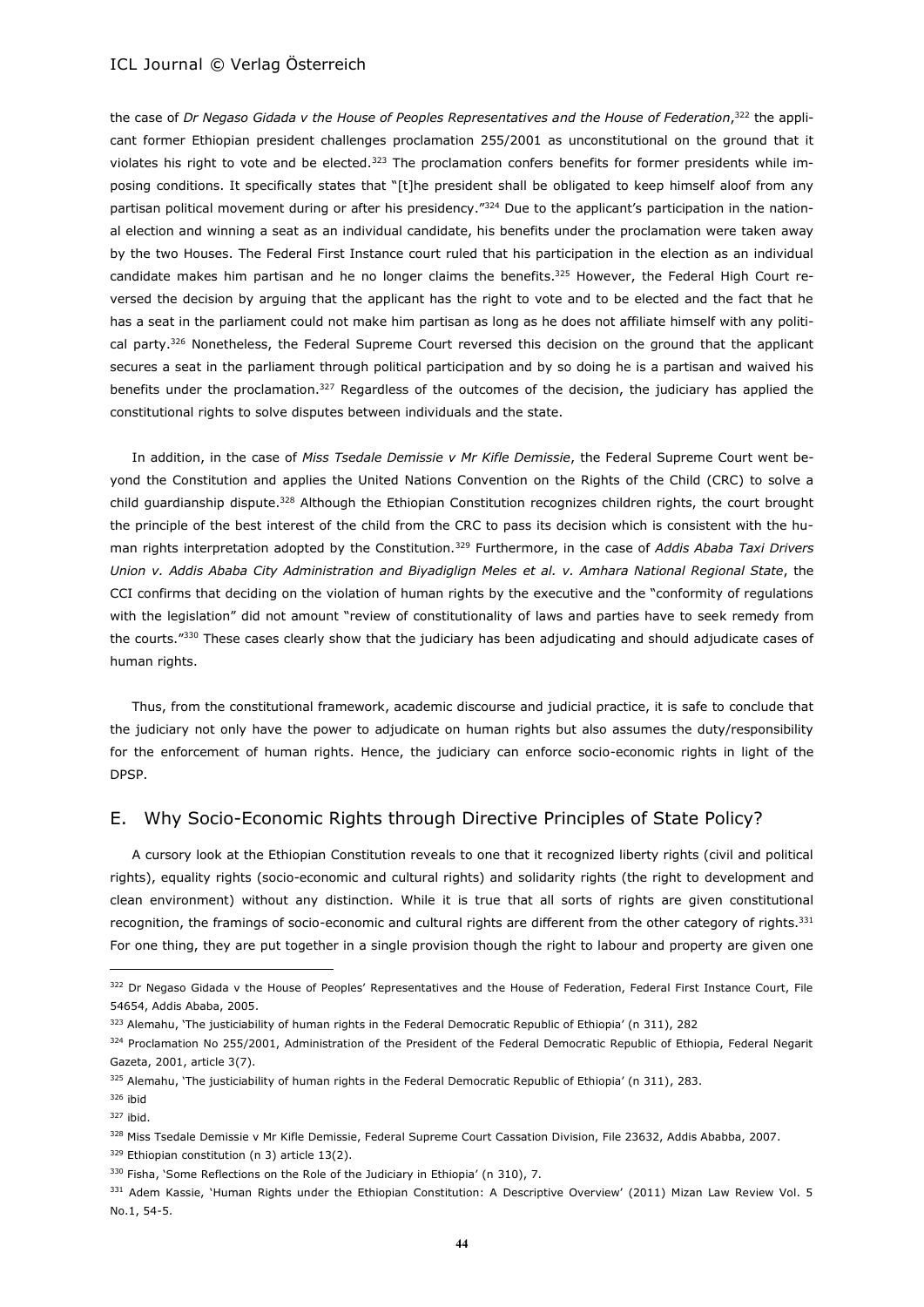provision each.<sup>332</sup> For another, they are dispersed through the DPSP. This section explains why DPSP are important for the judicial enforcement of socio-economic rights.

Out of the nine sub-provisions, only four mention the word rights under the 'economic, social and cultural rights' article of the Ethiopian Constitution.<sup>333</sup> The first two sub-provisions recognized the right to engage in any economic activity and choose once "means of livelihood, occupation and profession."334 In instead of putting other socio-economic and cultural rights, the Ethiopian Constitution opts to put the state duty to enforce the right to engage in any economic activity and the right to choose once means of livelihood, profession or occupation. Article 41 (6) & (7) reiterated the rights expressed in article 41(1) & (2) in the form of state duty. As they impose a duty on the state to propose policies which aims to advance job opportunities for the poor and unemployed, on the one hand, and gainful employment for citizens, on the other hand. In this regard Girma notes that the Ethiopian Constitution allocates article  $41(1)$ ,  $(2)$ ,  $(6)$  &  $(7)$  to the right to work and the governments duty to enforce the same.<sup>335</sup> Hence, the right to work holds almost half of the constitutional space of 'economic, social and cultural rights'.

The third sub-provision which is stated in a rights language is article 41(3) which deals with "the right to equal access to publicly funded social services". To begin with, this provision neither gives the right to public funded social services nor elaborates the contents of social services. It simply is a non-discrimination clause in the provision of various social services. Although non-discrimination is the basic right in the enforcement of socio-economic and cultural rights, $336$  the mere declaration of it without providing the substantive rights is a huge flaw for constitutional socio-economic and cultural rights. The equality clause of the Constitution would have been sufficient for the equal provision of public funded social services.<sup>337</sup> Hence, based on this right one could not claim a right to social services even if the state failed to provide these services. The claim would rather arise, for instance, if the state discriminates based on ethnicity, religion or any other unjustified ground access to health care, education or social security. Article 41(4) tries to illustrate the kind of public funded social services the government may provide. Nonetheless, these services such as "public health, education and other social services" are expressed not as rights but duties to the state based on available resources akin to the socio-economic objectives of the DPSP. Related to this, the state undertakes a duty to rehabilitate and assist the "disabled, the aged and children without parents or guardian" with available resources.<sup>338</sup> By the same token, it is not a right *per se* which is claimed for failure on the part of the state.

The fourth sub-provision stated in a rights terminology is article 41(8) which deals with the right of pastoralists and farmers "to receive fair prices for their products" so as to enable them to improve their livelihood. Girma opines that this right though limited to farmers and pastoralists seems an extension of the right to property.<sup>339</sup> The right to receive fair prices also seems mechanisms of equitable resource distribution as it reads ".... to enable them to obtain an equitable share of the national wealth commensurate with their contribution". 340

Although the title of the article says economic, social and cultural rights, it did not provide any cultural right. It only imposed responsibility like the DPSP to preserve and protect cultural and historical legacies and promote

<sup>332</sup> See Ethiopian Constitution (n 3) article 40 (right to property), article 41 (social, economic and cultural rights) and article 42 (the right to labour).

<sup>333</sup> ibid, article 41 (1), (2), (3) & (8).

<sup>334</sup> ibid, article 41(1) & (2).

<sup>335</sup> Dejene Girma, 'Economic, Social and Cultural Rights and Their Enforcement under the FDRE Constitution' (2008) Jimma University Law Journal Vol.1, No. 2.

<sup>336</sup> ICESCR (n 277), article 2(2).

<sup>337</sup> Ethiopian Constitution (n 3), article 25.

<sup>338</sup> ibid, article 41(5).

<sup>339</sup> Girma (n 335).

<sup>340</sup> Ethiopian Constitution (n 3), article 41(8).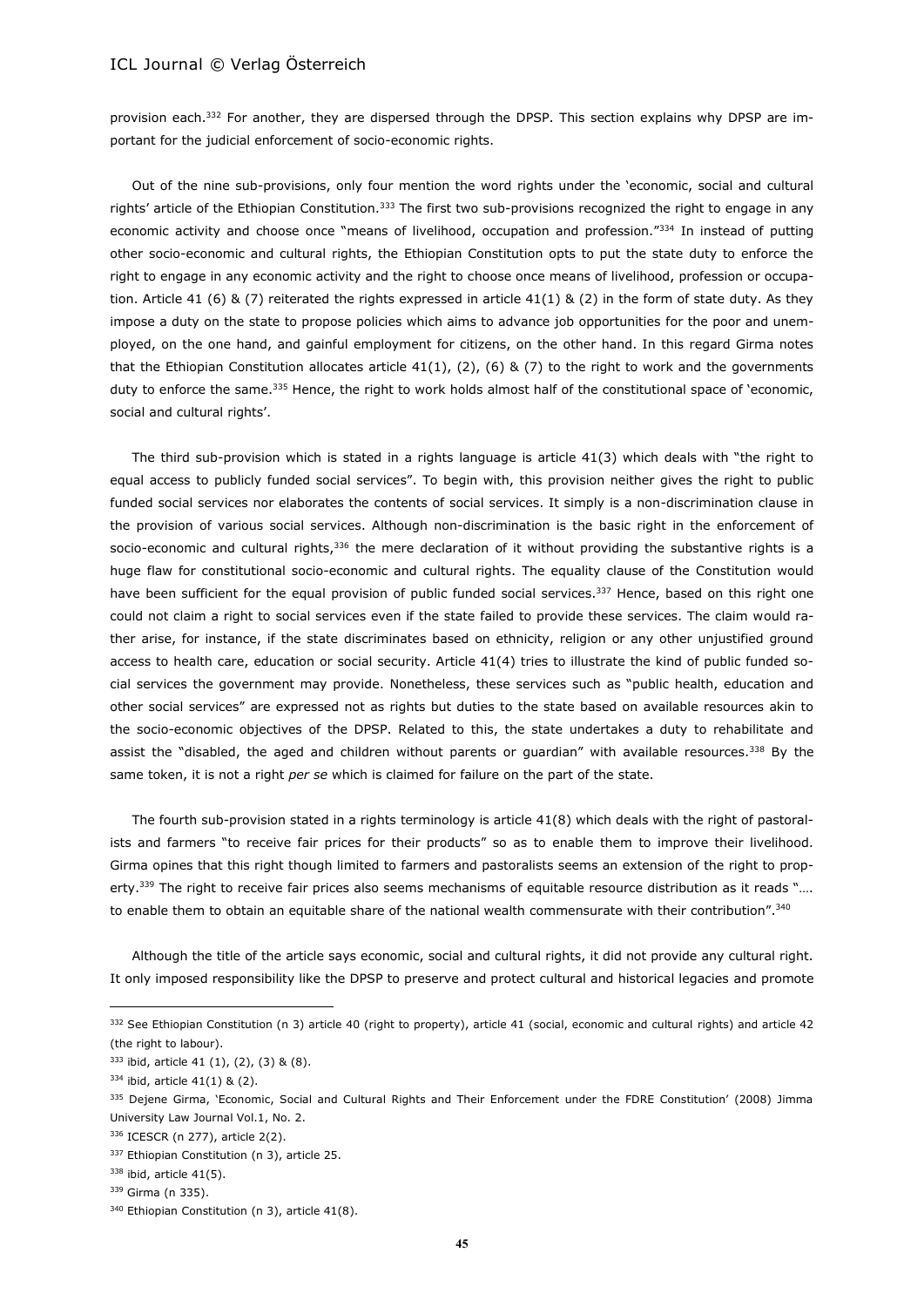sports and the arts.<sup>341</sup> Due to the absence of a single cultural right, some scholars say the use of the phrase, cultural rights, under the heading of the article is a misnomer.<sup>342</sup>

The right to property<sup>343</sup> and labour<sup>344</sup> are recognized under the Ethiopian Constitution. Especially the right to labour contains a bundle of rights such as "the right to form trade union, the right to equal pay for equal work, the right to express grievances including the right to strike, the right to reasonable limitation of working hours, to rest, to leisure, to periodic leaves with pay, to remuneration for public holidays as well as healthy and safe work environment".<sup>345</sup> However, some of these rights are limited to "factory and service workers, farmers, farm labourers, other rural workers and government employees".<sup>346</sup> The implication is that other category of persons may be excluded from enjoying these rights.

Hence, despite an eye catching article heading of 'economic, social and cultural rights' the right to work [labour] and the right of farmers and pastoralists to receive fair prices are the only socio-economic rights that are recognized.<sup>347</sup> Alemahu notes that article 41 not only failed to provide all the socio-economic rights as its heading implies but also "crude that it is difficult to identify the rights guaranteed" and their level of protection.<sup>348</sup> He further notes that though one may adopt a liberal approach of interpretation, ascertaining "the scope of the rights that might be said to have been guaranteed" will remain a problem.<sup>349</sup>

Due to such inadequacy of specificity and lack of content of economic, social and cultural rights, a number of scholars posit different approaches for the enforcement of these rights. All the approaches are based on the content and spirit of the Constitution. The first approach to get the specific content of economic, social and cultural rights is by referring into international human rights instruments which Ethiopia ratified.<sup>350</sup> The basis for this is the supremacy clause of the Ethiopian Constitution which makes international treaties ratified by Ethiopia part and parcel of the law of the land.<sup>351</sup> Such constitutional stipulation makes for instance the ICESCR and the African Charter on Human and Peoples Rights (African Charter)<sup>352</sup> part of Ethiopian laws. Hence, the 'classical' socio-economic rights such as the right to an adequate standard of living (food, clothing and housing), the right to health, education and social security are additional legal guarantees in addition to article 41. $353$  In addition to

 $\overline{\phantom{a}}$ 

348 Sisay Alemahu, 'The Constitutional Protection of Economic and Social Rights in the Federal Democratic Republic of Ethiopia' ( 2008) Journal of Ethiopian Law vol. 22 No. 2, 139. <sup>349</sup> ibid.

<sup>350</sup> ibid, 146-151; Amare Tesfaye, 'Justiciability of Socio-Economic Rights in The Federal Democratic Republic of Ethiopia' (LL.M Thesis, Addis Ababa University 2010).

<sup>351</sup> Ethiopian Constitution (n 3) article 9(4).

 $341$  ibid, article 41(9).

<sup>342</sup> Girma (n 335)

<sup>343</sup> Ethiopian Constitution (n 3), article 40.

<sup>344</sup> Ethiopian Constitution (n 3), article 42.

<sup>345</sup> ibid.

<sup>346</sup> ibid.

<sup>347</sup> See Girma (n 335).

<sup>&</sup>lt;sup>352</sup> Ethiopia ratifies the African charter on 15/06/1998, see Ratification Table, 'African Charter on Human and Peoples' Rights', <http://www.achpr.org/instruments/achpr/ratification/>; she ratified the ICESCR on 11/05/1993, see the Ratification Table, 'International Covenant on Economic, Social and Cultural Rights', <https://treaties.un.org/pages/viewdetails.aspx?chapter=4&lang=en&mtdsg\_no=iv-3&src=treaty> accessed 04 December 2014.

<sup>353</sup> It should be noted here that the direct applicability of international human rights instruments based on article 9(4) is a subject of academic debate. Some scholars argue that ratification is not enough to make them part of Ethiopian laws. Publication in the legal Gazeta, Negarit Gazeta, is mandatory as courts are obligated to take judicial notice only those published in the Negarit Gazeta. However, other relay on the constitution and argue that ratification is sufficient to apply these instruments. For details see Ibrahim Indris, 'The Place of International Human Rights Conventions in the 1994 Federal Democratic Republic of Ethiopia (FDRE) Constitution' (2000) J. Eth. L, Vol. xx, 113-160; and Takele Soboka, 'The Monist-Dualist Divide and the Supremacy Clause: Revisiting the Status of Human Rights Treaties in Ethiopia' (2009) J. Eth. L, Vol. XXIII No. 1, 132-160.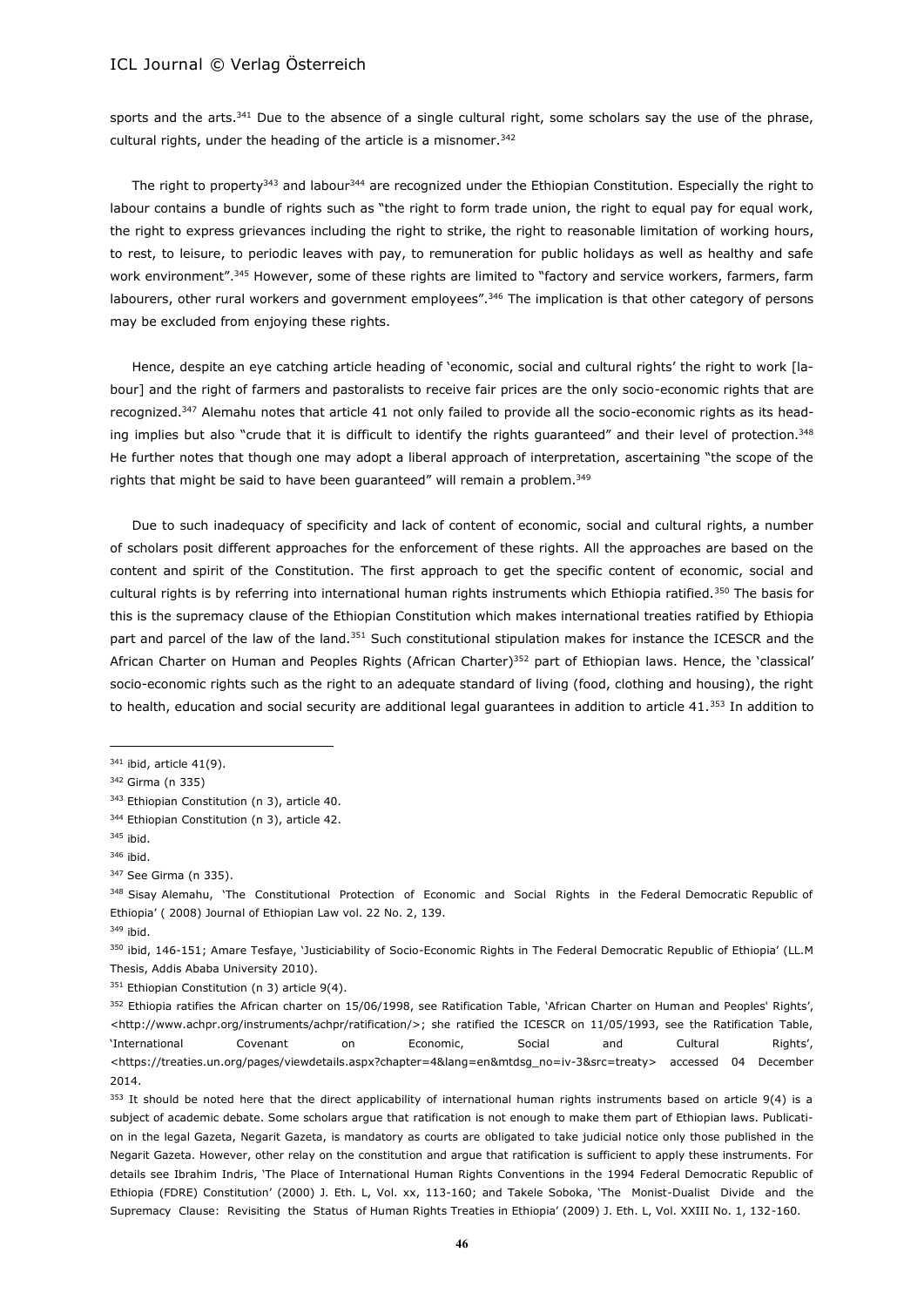being additional legal guarantees, they can be also a tool of interpretation of article 41 as the Ethiopian Constitution referred the interpretation of the human rights chapter to conform international human rights instruments adopted by Ethiopia.<sup>354</sup> The open-ended clauses and ambiguities in article 41 can be read in line with these instruments and thereby their content can be ascertained.

The second approach emanates from the recognition of human and democratic rights as fundamental principles of the Ethiopian Constitution.<sup>355</sup> Regassa notes that the principle of 'inviolability and inalienability' which make human rights one of the fundamental principles of the Constitution "establishes the idea of inherence, universality, indivisibility, and interrelatedness of human rights."<sup>356</sup> Due to such indivisibility and interdependence of human rights under the Ethiopian Constitution, Messele proposes "an integrated approach for the protection of socio-economic rights through civil and political rights".<sup>357</sup> She notes that the right to life and nondiscrimination or equal protection of law will be crucial to protect the right to food, shelter, housing and adequate living standard as failure to respect, protect and fulfil these socio-economic rights will ultimately violate the right to life and other civil and political rights.<sup>358</sup> Similarly Girma and others have argued for the 'doctrine of implied rights' for strong protection of socio-economic rights under the Ethiopia Constitution.<sup>359</sup> They brought the jurisprudence of the African Commission on Human and Peoples Rights in the *SERAC case* to draw a comparable lesson for the Ethiopian courts.<sup>360</sup> Moreover, like the right to life, the right to human dignity, reputation and honour<sup>361</sup> can be a basis for socio-economic rights.<sup>362</sup> In this regard, Girma notes that "it is not possible to say that the right to dignity, reputation and honour of those who are living in slums, 'left in the cold', exposed to the sun, rains, flood, and other hazards can be enforced without adequately housing them".<sup>363</sup>

The final approach for the enforcement of socio-economic rights is to look into the DPSP. A number of scholars have argued that although DPSP are non-justiciable<sup>364</sup>, they are helpful in giving guide to the judiciary in interpreting the socio-economic rights under the constitution.<sup>365</sup> Hence, the role of the DPSP is limited to give only guide to courts in their interpretation endeavour of socio-economic rights. This author argues that in addition to being an interpretive tool to constitutional socio-economic rights, DPSP contains minimum socioeconomic rights which the state needs to respect, protect and fulfil in the governance of the country as discussed above. Hence, DPSP are additional guarantees of the Constitution which stands by its own even without article 41 of the Constitution. Moreover, DPSP given their central role in the conduct of the business of the state will be helpful in enforcing socio-economic rights through civil and political rights which judicial application is not usually contested.<sup>366</sup> For instance, the socio-economic objectives of DPSP can be enforced through the constitutional right to life and human dignity, honour and reputation as the case in India. Of all the three approaches, the third one which utilizes DPSP for the judicial enforcement of socio-economic rights is more im-

<sup>354</sup> Ethiopian Constitution (n 3), article 13(2).

<sup>355</sup> ibid, article 10.

<sup>356</sup> Regassa, 'Making Legal Sense of Human Rights: The Judicial Role in Protecting Human Rights in Ethiopia' (n 212) 301.

<sup>&</sup>lt;sup>357</sup> Rakeb Messele, 'Enforcement of Human Rights in Ethiopia' (2002) Action Professional's for the People (APAP), <http://world.moleg.go.kr/fl/download/20194/5DXDFBK1LOMDJGVFUKBZ> accessed 01 January 2015, 33.

<sup>358</sup> ibid, 33-36.

<sup>359</sup> Girma (n 335), Tesfaye (n 350), Amsalu Darge, 'Derivation of Rights: Affording Protection to Latent Socio-Economic Rights in the FDRE Constitution' (2013) Oromia Law Journal Vol. 2, No.2.

<sup>360</sup> ibid, see also Social and Economic Rights Action Centre (SERAC) and Another v. Nigeria (2001) AHRLR 60 (ACHPR 2001).

<sup>361</sup> Ethiopian Constitution (n 3), article 24.

<sup>362</sup> Girma (n 335) and Darge (n 359) 46.

<sup>363</sup> Girma (n 335), 13.

<sup>364</sup> Even if the Ethiopian Constitution is silent about the justciability of DPSP, some scholars opted to call DPSP as nonjusticiable claims.

<sup>365</sup> See Alemahu, 'The Constitutional Protection of Economic and Social Rights in the Federal Democratic Republic of Ethiopia' (n 348) 141-42; Darge (n 359) 50-54; and Messele (n 357) 29.

<sup>366</sup> The justiciability of socio-economic rights is contested than civil and political rights in the human rights jurisprudence and the Ethiopian case could not be special.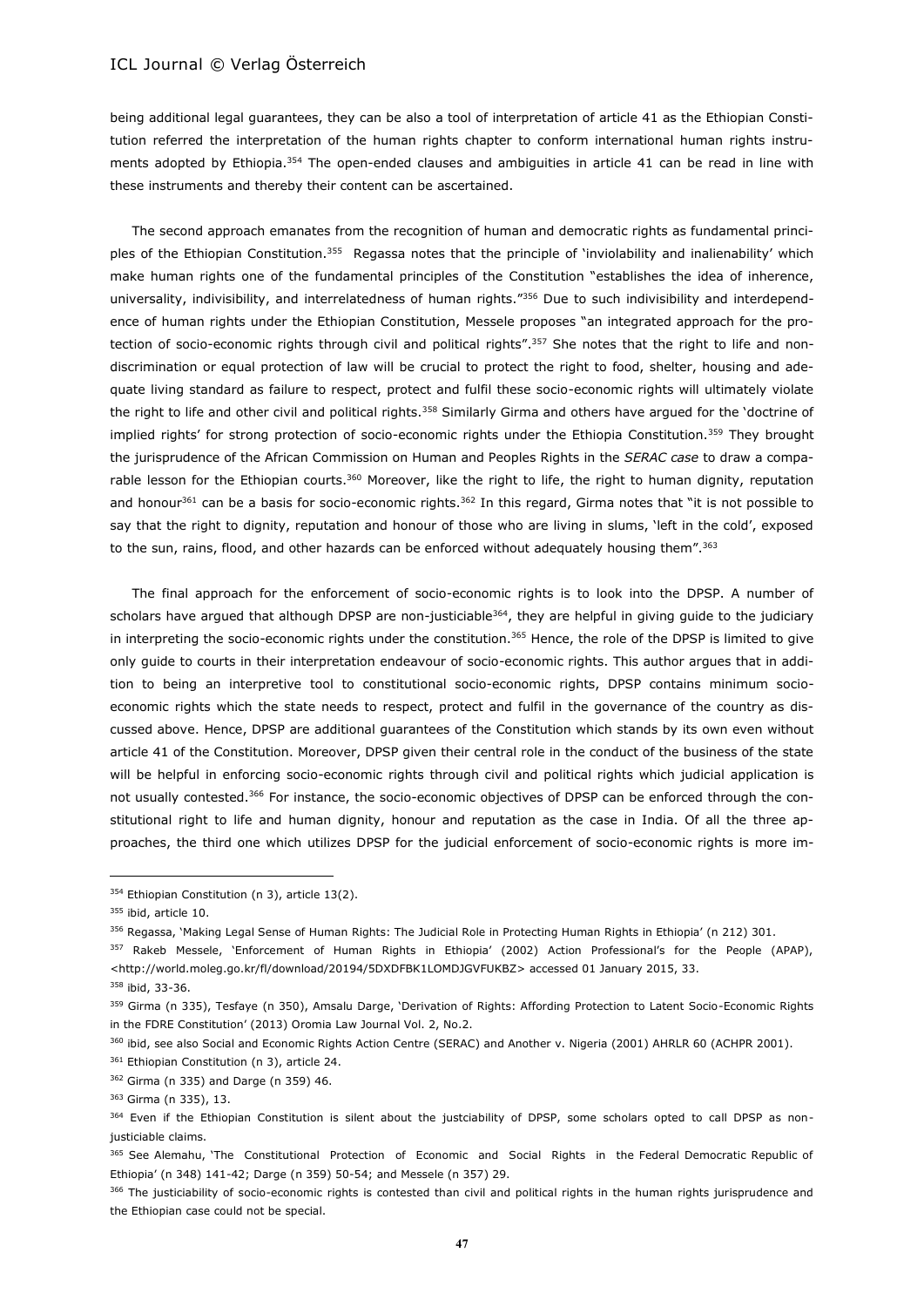portant given its overall repercussions for the constitutional democracy Ethiopia has adopted and as discussed in chapter one.

#### Conclusion

 $\overline{\phantom{a}}$ 

In sum, although the Ethiopian Constitution incorporates socio-economic rights in the Bill of Rights, the lists of rights are limited to the right to equally 'access' public funded social service, employment, labour and property. Moreover, these rights lack clarity and content which is necessary for judicial application. However, on the other hand, DPSP are informative in reading the Bill of Rights in general and socio-economic rights in particular. For one, they contain minimum obligations which should be implemented by the government without attributing to lack of resources. For another, due to their fundamental nature in the constitutional framework, they will be guiding principles in the interpretation of the Constitution and other laws in general and in the application of socio-economic rights in particular. As most of the principles are lists of socio-economic rights in the form of duties, the judiciary can avail DPSP in the enforcement of socio-economic rights. In order to do this, the judiciary assumes a constitutional duty and responsibility to enforce the Bill of rights and be guided by the DPSP. Thus, the constitutional framework supports the argument that DPSP can be useful tools for the judicial enforcement of socio-economic rights.

# V. Making DPSP Work for Socio-Economic Rights in Ethiopia: A Synthesis of the Comparative Experience

In the previous chapters, DPSP as a constitutional principle and their place in the Indian and Ethiopian context have been discussed. This chapter synthesise the previous discussions with the objective of exploring how we can make DPSP work for the judicial enforcement of socio-economic rights in Ethiopia. With this objective in mind, this chapter addresses a few questions for the synthesis. The first section asks whether or not constitutional stipulation of DPSP matter by taking the Indian and Ethiopian experiences? The second section goes to explore what role the judiciary should play in a constitutional democracy where both India and Ethiopia subscribe, whereas the third section examines ways of socio-economic rights enforcement and proposes a holistic constitutional approach.

### A. Does Constitutional Stipulation of DPSP Matter?

The Constitutional stipulation of rights makes differences in the practical application of constitutional rights.<sup>367</sup> For instance, the framing or the writing of rights in a constitution is crucial not only to know the scope of the right and its limits but also to make a judicial sense of it. $368$  In the same fashion, the design of DPSP in constitutions has a significant impact in their enforcement. The objective here is to evaluate the Indian and Ethiopian design of DPSP and its impact for judicial enforcement.

The Indian Constitution not only expressly ban the judiciary from adjudicating claims based on DPSP but also make DPSP '*fundamental in the governance of the country in making laws'*. [Emphasise added]. It is important to reiterate what the Indian Constitution says in this regard;

<sup>367</sup> See Janet L. Hiebert, 'Constitutional Experimentation: Rethinking How a Bill of Rights Functions' in Tom Ginsburg and Rosalind Dixon (eds), *Comparative Constitutional Law* (Edward Elgar Publishing 2011); Philip A. Hamburger, 'Natural Rights, Natural law and American Constitutions' (1993) Yale Law Journal Vol. 102: 907.

<sup>368</sup> One can see how the framing of constitutional rights in the United States, Canada and South Africa has impacted the judicial jurisprudence of rights. See Mark S. Kende, *Constitutional Rights in Two Worlds*

*South Africa and the United States* (Cambridge University Press 2010); Stephen L. Newman (ed), *Constitutional Politics in Canada and the United States* (State University of New York Press 2004).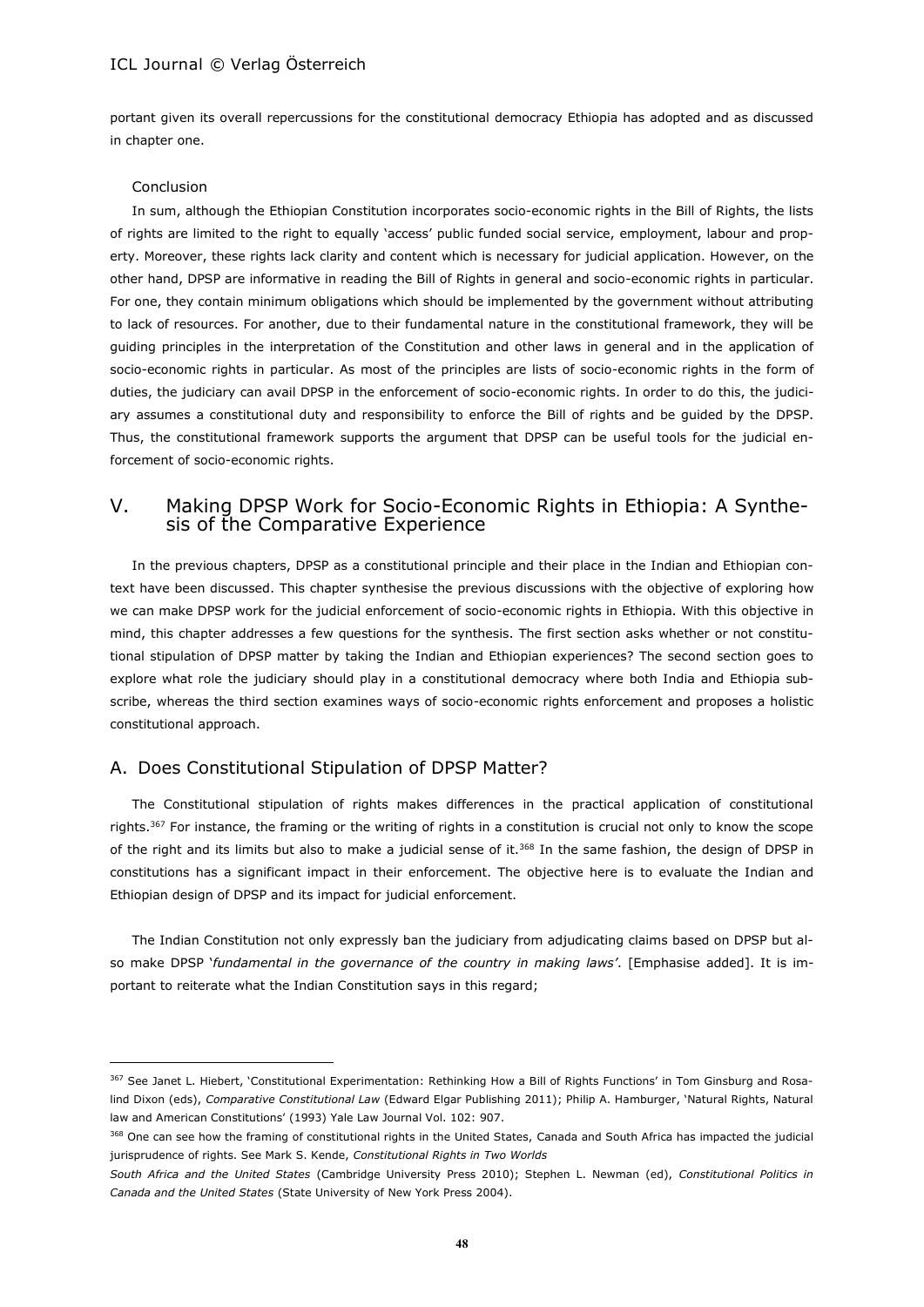*The provisions contained in this Part [DPSP] shall not be enforceable by any court, but the princi*ples therein laid down are nevertheless fundamental in the governance of the country and it shall *be the duty of the State to apply these principles in making laws.<sup>369</sup>*

From the literally reading of this provision, DPSP are fundamental principles which guide the legislature in making laws. Although DPSP are fundamental principles of the state, as law making is not the power of the judiciary in a strict sense, they are outside of the reach of the judiciary. Even if one may argue that DPSP impose duties on state organs and thereby the judiciary as one state organ assumes a duty towards DPSP, there is nothing left for the judiciary as the Constitution excludes not only the power of adjudication but also to take them as tools of interpretation.

This interpretation is confirmed by the constitutional debates in the making of the Indian Constitution as the compromise reached was to incorporate DPSP in the Constitution while excluding judicial application.<sup>370</sup> There were two opposing views where one considers DPSP as mere political programmes which could not fit with constitutional ideas while the other takes DPSP as fundamental principles which should be part of the Constitution. As a constitution is the outcome of compromises, the framers of the Indian Constitution have brought the best compromise possible to incorporate DPSP as a constitutional principle while excluding judicial enforcement. Thus, neither the plain interpretation of the constitutional provision nor the framers' intent lead to the conclusion that the judiciary has even a role in the enforcement of DPSP.<sup>371</sup>

However, through purposive interpretation, the Indian judiciary have managed to make sense of the DPSP in its task of judicial review.<sup>372</sup> As discussed in chapter two, it was not easy for the judiciary to consider DPSP in its adjudication. In its first stage, the judiciary did not give any backing even as interpretive roles for DPSP. In the second stage the court had tried to give a harmonised interpretation to uphold both fundamental rights and DPSP while for the third stage it has given primacy to DPSP over fundamental rights. In giving DPSP a judicial space in India, the courts have been struggled and engaged with both socio-legal engineering. When the legislative and executive organs fail to observe and/or advance the ideals in the DPSP, the courts have understood that their previous position on DPSP could not lead for the furtherance of the aspirations of the Constitution, especially the preambular stipulation of "justice, social, economic and political." In order to advance these aspirations, the courts use judicial review as an appropriate venue to check on the other organs and have been engaged with purposive interpretation.

The social realities of the Indian citizenry dictate the court to take an activist position in the overall constitutional adjudication concerning DPSP and to avoid some of the procedural impediments through PIL. Although the Indian judiciary is praised for its innovative interpretation of the Constitution [DPSP] to protect socioeconomic rights, it is also blamed for its intrusion in the works of other organs of the government.<sup>373</sup> This is how far the stipulation of DPSP in the Indian Constitution has taken the judiciary.

The Ethiopian design of DPSP, on the other hand, is different from India in the sense that it neither denies nor confers judicial adjudication on DPSP. It is silent on the justiciability or otherwise of DPSP. Contrary to the Indian stipulation, the Ethiopian Constitution expressly gives the judiciary a responsibility to use DPSP in its task of adjudication. In this regard, the Ethiopian Constitution reads "[a]ny organ of Government shall, in the

<sup>369</sup> Indian Constitution (n 53), article 37.

<sup>370</sup> See Constitutional Assembly Debates on the Indian Constitution vol. 11.

<sup>371</sup> For details of constitutional interpretation see Craig R. Ducat, *Constitutional Interpretation* (Wadsworth, Cengage Learning 2009).

<sup>372</sup> For details of purposive interpretation see Aharon Barak, *Purposive Interpretation in Law* (Princeton University Press 2005); Aharon Barak, 'Hermeneutics and Constitutional Interpretation' (1992/3) 14 Cardozo L. Rev. Vol. 14:767.

<sup>373</sup> See the discussion in chapter two.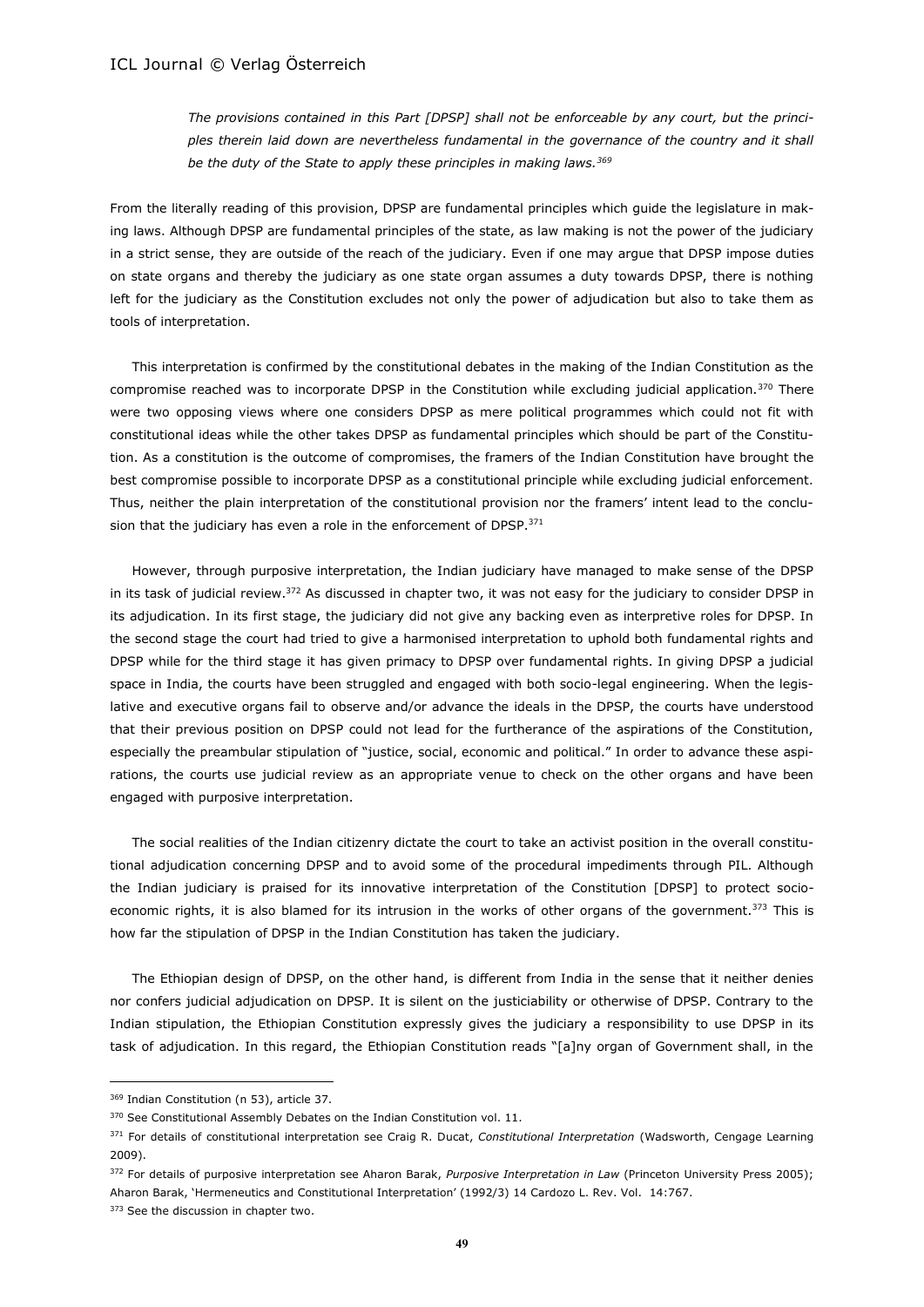implementation of the Constitution, other laws and public policies, be guided by the principles and objectives specified under this Chapter [DPSP]."374 This constitutional stipulation imposes duties on the judiciary to be guided by the DPSP in the disposition of cases concerning the Constitution and other laws. Doing so would not require an activist judiciary to the level of intrusion to the works of other organs, but a judiciary which fulfils its constitutional duty.

Unlike the Indian judiciary, the Ethiopian judiciary is given express permission to take DPSP as interpretative tools and thereby is not expected to bring an innovative interpretative theory for being guided by DPSP in its adjudication. Nonetheless, to make the DPSP justiciable claims the Ethiopian judiciary should engage in the business of interpretation as the Constitution is silent on the matter. To this end, the Ethiopian judiciary should engage in judicial activism taken in the sense of bringing social justice to the people in areas not covered by any law, as Chinnappa notes, is required to make it justiciable to enforce the minimum core DPSP as discussed in chapter three.<sup>375</sup> Thus, the interpretation which gives more benefit to the people in the constitutional interpretation should be given primacy. It is a plain fact that more constitutional justice will be done if the judiciary takes the minimum core DPSP as justiciable and constantly monitor's the overall enforcement of DPSP in its judicial process.

In addition to the justiciability issue, the constitutional framing of DPSP in India and Ethiopia are different. The language and the way DPSP are framed in the Indian Constitution are programmatic, and an immediate state obligation could not be drawn.<sup>376</sup> However, a minimum core immediate obligation can be drawn from the Ethiopian Constitution not only because the DPSP requires the state to fulfil some socio-economic guarantees immediately without resource or any other consideration being a condition but also due to the fact that some of the DPSP provisions are verbatim copy of the justiciable socio-economic and cultural rights under the Bill of Rights chapter.<sup>377</sup> Thus, the constitutional framing of DPSP helps the Ethiopian judiciary in its bid to make DPSP justiciable unlike the Indian judiciary.

Thus, although the DPSP formulation in Ethiopia is suitable for judicial enforcement unlike India, the latter has enforced socio-economic rights through DPSP along with the right to life, while the former did not take such action to date. What follows from the comparative experience is that the Ethiopian judiciary should enforce socio-economic rights through DPSP better or at least with equal footing with the Indian judiciary for stronger reason given its better constitutional protection. Although the absence of judicial review in Ethiopia unlike India is a significant factor which hinders the court from human rights adjudication, the constitutional framework suffice for the judicial enforcement of human rights including DPSP.

### B. The Role of the Judiciary in a Constitutional Democracy

In order to compare the judicial practice of the Indian and Ethiopian experiences, it is crucial to locate the role of the judiciary in a constitutional democracy as both systems subscribe. The objective is to shed light on how constitutional democracy requires the judiciary's active engagement with the constitution to maintain the constitutional balance by drawing lessons from the Indian experience. This section argues that although the absence of judicial review is a crack to constitutional democracy, the role given to the Ethiopian judiciary by the Constitution vis-à-vis the constitutional democratic feature it adopts requires the judiciary to be more active as a constitutional organ.

<sup>374</sup> Ethiopian Constitution (n 3), article 85(1).

<sup>375</sup> Chinnappa (n 12), 256.

<sup>376</sup> See the Indian Constitution (n 53), Chapter on DPSP.

<sup>377</sup> See the discussions on chapter three.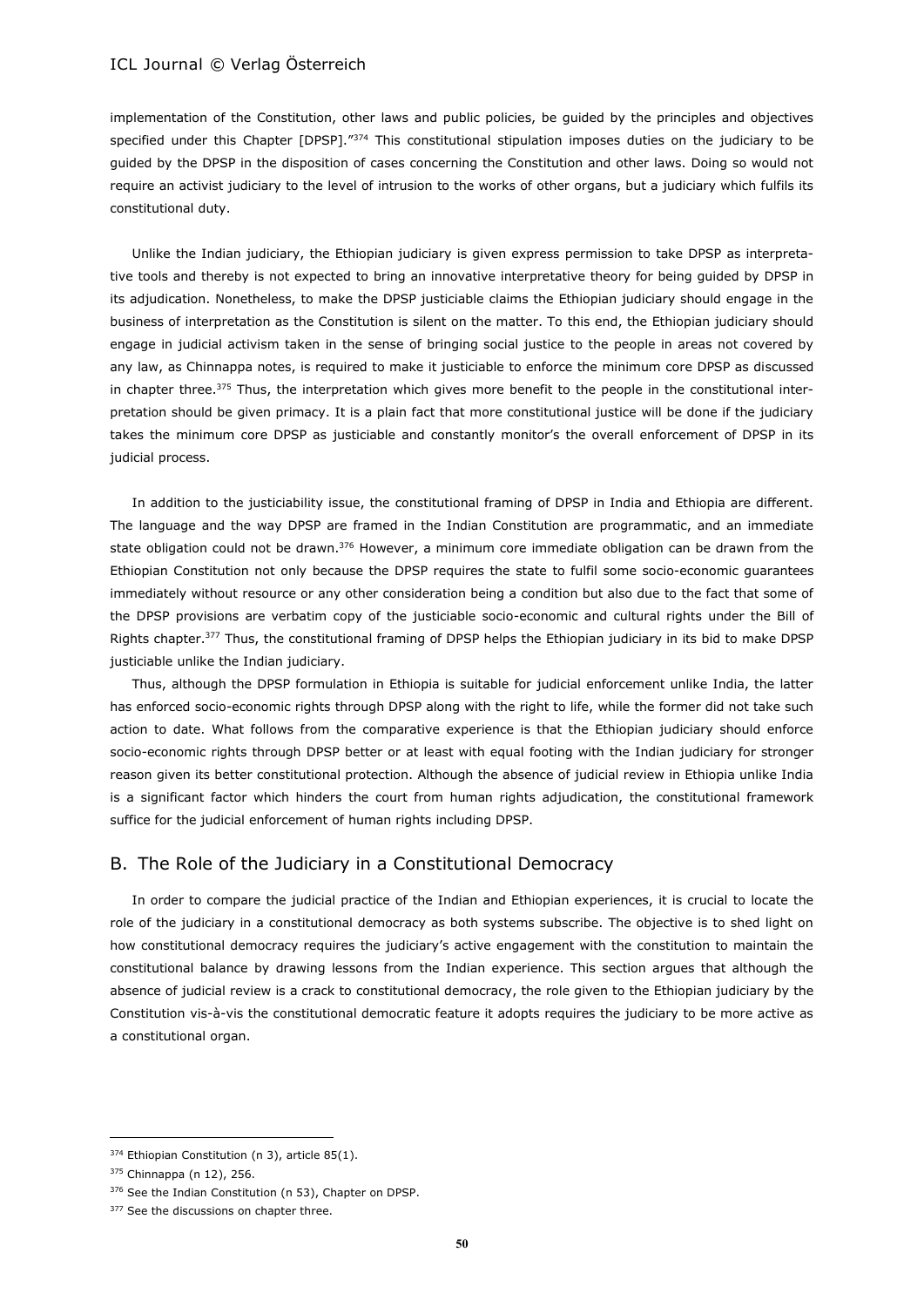In the dictionary meaning, a constitutional democracy<sup>378</sup> is "a system of government based on popular sovereignty in which the structures, powers, and limits of government are set forth in a constitution".<sup>379</sup> Thus, the rules of democracy are provided in the constitution and state institutions should operate accordingly. In other words, constitutional democracy is a system which regulates democracy by a written constitution. The *trias politica* –legislative, judicial and executive organs function within their own powers and limits. Concerning their relationship neither is a junior nor a senior organ of the other as the rules are clearly specified in the constitution.<sup>380</sup>

In such a system of constitutional democracy what exactly is the role of the judiciary? Aharon Barak, who was the chief justice of the Supreme Court of Israel for more than 26 years and a well-known legal theorist, argues that the judiciary has the dual role of "bridging the gap between law and society," on the one hand, and "protecting the constitution and democracy," on the other hand.<sup>381</sup> Barak further argues that "courts neither cure every ill of society nor are a primary agent for social change."<sup>382</sup> At the same time, he does not claim courts are "the most effective branch for the resolution of disputes".<sup>383</sup> What Barak claims and I subscribes is that the "court has an important role in bridging the gap between law and society and in protecting the fundamental values of democracy with human rights at the centre."<sup>384</sup>

Given these established roles of the judiciary in any constitutional democracy,<sup>385</sup> what lesson should the Ethiopian judiciary learn to fill the gap between the law and the society and to defend the Constitution and democracy while making human rights at the centre? The judiciary could not be indifferent as it has been and if it chooses to be indifferent, it means that these roles will be missed. This is neither the aspiration of the Constitution nor the will of the Ethiopian people as mere observation suffices. This is due to the fact that the Constitution imposes duties on the judiciary and the people need an independent and impartial third state organ which adjudicates disputes in a way which advances the values, rights and principles of the Constitution.

When one asks whether the Ethiopian constitutional design enables the judiciary to perform its duty to its fullest extent as expected in a constitutional democracy, the answer will be in the negative as the judiciary's hand is half tied due to the absence of judicial review. However, as discussed in chapter three, the judiciary is not precluded from enforcing constitutional rights including DPSP. Nonetheless, the absence of judicial review almost paralysed adjudication of cases based on the Constitution in general and DPSP in particular.<sup>386</sup>

On the other hand, the Indian experience can be a manifestation of the power and value of judicial review in a constitutional democracy. Its DPSP jurisprudence has been not only a bridge between the law and the society but also a litmus test of defending the Constitution and democracy while advancing human rights.<sup>387</sup> This is

382 Barak, 'A Judge on Judging: The Role of a Supreme Court in a Democracy' (n 380), 47.

<sup>378</sup> For details of constitutional democracy see Janos Kis, *Constitutional Democracy* (CEU Press 2003) and Dennis C. Muller, *Constitutional Democracy* (Oxford university Press 1996).

<sup>379</sup> <http://dictionary.reference.com/browse/constitutional+democracy>.

<sup>380</sup> Aharon Barak, 'A Judge on Judging: The Role of a Supreme Court in a Democracy' (2002/3) 116 Harv. L. Rev. 19, 46.

<sup>381</sup> ibid, 47; see also Aharon Barak, *The Judge in a Democracy* (Princeton University Press 2006); Aharon Barak, 'The Role of the Supreme Court in a Democracy' (1998) Israel Studies, Vol. 3, No. 2, 6-29; Sylvia R. Lazos Vargas, 'Democracy and Inclusion: Reconceptualising the Role of the Judge in a Pluralist Polity' (1999) 58 Md. L. Rev. 150.

<sup>383</sup> ibid.

<sup>384</sup> ibid.

<sup>385</sup> For details of the role of the judiciary in a constitutional democracy see Kenneth D. Ward and Cecilia R. Castillo (eds), *The Judiciary and American Democracy: Alexander Bickel, The Counter majoritarian Difficulty, and Contemporary Constitutional Theory* (State University of New York Press 2005); Thomas Fleiner and Lidija R. Basta Fleiner, *Constitutional Democracy in a Multicultural and Globalized World* (Springer 2009).

<sup>386</sup> See the discussion in chapter three on the role of the judiciary.

<sup>387</sup>The Indian Supreme Court defends the amendment of the constitution by developing a basic structure doctrine which precludes the amendment of the basic feature of the constitution.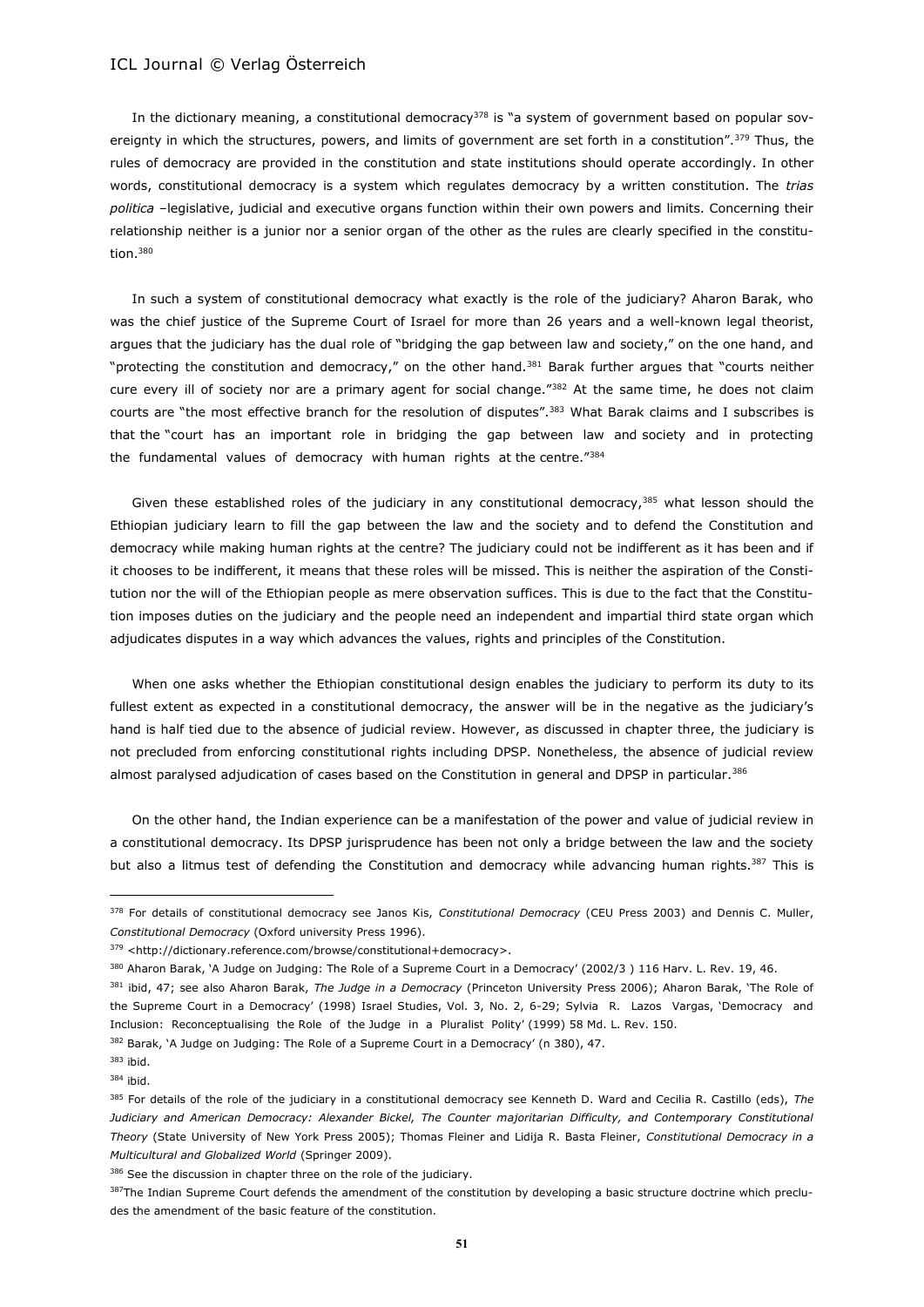because there has been a gap between the law [Constitution] and the society [social reality]. Although the Constitution provides for fundamental rights and DPSP, the Indian masses could not enjoy it due to the illiteracy, poverty and marginalization. In bridging the gap, the Indian judiciary has used judicial review and has not only taken activist position for the interest of 'justice, social, economic, political' as aspired by the Constitution but also has liberalized the standing rules and procedural requirements to access the courts. Through the proper understanding of their role in the constitutional democracy and the power the Constitution confers them, the Indian judiciary has brought DPSP to the service of the Indian masses.

Although there may be other factors which contribute to the variations in judicial practice between Indian and Ethiopian courts, the absence of judicial review is one of the main factors which hinder the latter in fulfilling its responsibility as expected in a constitutional democracy. Nonetheless, there is a minimum task which the judiciary assumes for the proper functioning of a constitutional democracy.<sup>388</sup> Thus, the role the Ethiopian judiciary assumes vis-à-vis the nature of constitutional democracy which the constitution pursues gives it not only the power but also the responsibility to apply DPSP to further socio-economic rights.

However, it should be noted that judicial review is the best approach to keep the balance of the constitutional democracy as a counter majoritarian check to maintain the will of *We* the people and *I* the individual in a democratic polity. Had the Ethiopian Constitution adopted judicial review, it would have been simple for the court to adjudicate cases based on the Constitution as is evident from the Indian experience.

Thus, from the Indian experience of judicial review, on the one hand, and the role of the judiciary in the Constitution vis-à-vis the features of constitutional democracy two arguments can be posited. One, if human rights and DPSP need to be enforced more meaningfully as the case in India, the Ethiopian judiciary needs to have the power of judicial review. The HoF, political organ and final arbiter of the constitution, are ill fitted to play the role of the judiciary and are unable to bring the necessary balance in a constitutional democracy.<sup>389</sup> Two, even in its current role, the judiciary can and should enforce human rights and DPSP as it is given a constitutional responsibility and an active engagement with the Constitution is consistent with the constitutional democracy the Ethiopian Constitution adopts.

# C. Enforcing Socio-Economic Rights: Taking a Holistic Constitutional Approach

Enforcing constitutional socio-economic rights has been a challenge due to constitutional design and judicial approach in many jurisdictions.<sup>390</sup> The different constitutional language for socio-economic rights unlike civil and political rights, on the one hand, and the deep rooted perception of non-justciability, on the other hand, has been a challenge for their judicial enforcement. The situation is not different in Ethiopia. As a result, this section argues that the enforcement of socio-economic rights in Ethiopia should take a holistic constitutional approach primary through the instruments of DPSP as has been the case in India. By holistic constitutional approach, this author refers to a comprehensive way of enforcing socio-economic rights by availing the various constitutional options available.

It is a conventional wisdom that a constitution is the supreme law of a country. It is also true that each chapter, section and provision in a constitution is fundamental and thereby forms the body organism of a constitution. For the constitution to function, its body organisms should function and perform their own peculiar

<sup>388</sup> See Barak, 'The Judge in a Democracy' (n 381).

<sup>389</sup> Abebe, 'The Potential Role of Constitutional Review in the Realization of Human Rights in Ethiopia' (n 315).

<sup>390</sup> See Terence Daintith, 'The Constitutional Protection of Economic Rights' (2004) 2 Int'l J. Const. L.; Deval Desai, 'Courting Legitimacy: Democratic Agency and the Justiciability of Economic and Social Rights' (2009/10) 4 Interdisc. J. Hum. Rts. L.; Shadrak B. Gutto, 'Beyond Justiciability: Challenges of Implementing/Enforcing Socio-economic Rights in South Africa' (1998) 4 Buff. Hum. Rts. L. Rev.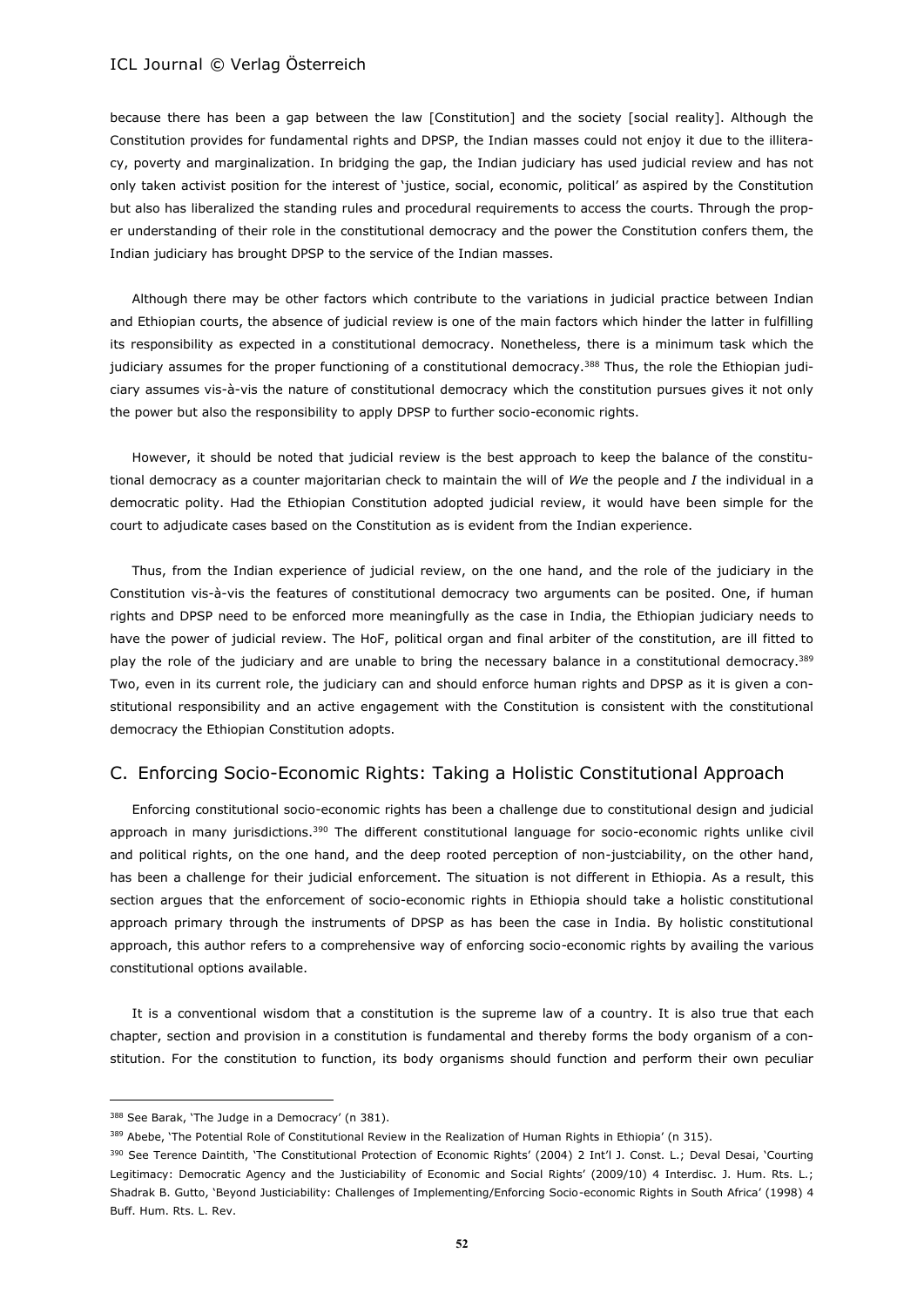tasks. It is only when the various organisms operate that the constitution moves forward to achieve its aspirations. Mere operation does not suffice; it should be consistent and holistic so that the coherent whole can stand. However, the non-operation of one part of the body organism may destabilize the whole body and impair its overall functioning.

Not constitutionalizing socio-economic rights is one thing; but failures to enforce after constitutionalizing is quite another and the repercussions are different.<sup>391</sup> In a simplistic understanding, while the former is attributed to the people's choice in constitutional making, the latter is attributed to the failure to uphold a constitution and thereby undermine the legitimacy of it.<sup>392</sup> Thus, despite the language of socio-economic rights and issues of justiciability, the judiciary should use a holistic constitutional approach to enforce these constitutional rights as they are included for a purpose.

In the Indian Constitution, there is no such thing as socio-economic rights. However, as discussed elsewhere in this thesis, the DPSP contain socio-economic guarantees akin to socio-economic rights. At the same time, these DPSP are non-justiciable and there is no constitutional way by which DPSP [socio-economic rights] are litigated in courts by their own. Due to this justiciability problem, the Indian judiciary takes a holistic understanding of the constitution and observes the legal and social realities of the Indian citizenry to enforce socioeconomic rights. The preamble of the Constitution aspires for 'justice, social, economic and political', Part III provides for fundamental rights, Part IV stipulates for DPSP and the various parts provides for the responsibilities of constitutional institutions to fulfil these constitutional undertakings. Within such constitutional framework what should the judiciary do as a guardian of the constitution and as a protectorate of liberty and freedom? As discussed in chapter two, the judiciary through its holistic understanding of the Constitution created a biosphere of DPSP jurisprudence within the ambits of fundamental rights. Accordingly, the right to food, the right to health, the right to shelter and the right to livelihood are part and parcel of the right to life and thereby are enforceable and consumable commodities for the citizenry.

In Ethiopia, as in India, the judiciary can enforce socio-economic rights through the instrumentality of DPSP in a number of ways. As socio-economic rights are part of the justiciable Bill of Rights, the Ethiopian judiciary will have even an advantage over the Indian counterpart although the content of these rights could not be easily ascertained as discussed in chapter three. In the holistic constitutional approach to enforce socioeconomic rights, DPSP play a crucial role given their very nature, as discussed in chapter one. One, as discussed in chapter three, DPSP contain a minimum core socio-economic rights which should be enforced immediately. Two, given the ambiguity of the contents of socio-economic rights under the Bill of Rights, DPSP can be an interpretive tool and thereby give content to these rights. Three, as DPSP guides the enforcement of the Constitution, the socio-economic rights contained in the DPSP will get life in the enforcement of the Bill of rights especially through civil and political rights. In addition, as some of the DPSPs are the verbatim copies of the socio-economic and cultural rights in the Bill of Rights, the latter can be considered in the enforcement of civil and political rights. Four, due to the interdependence and indivisibility of human rights, socio-economic rights can be enforced through civil and political rights in a harmonious manner guided by the ideals of the DPSP.

#### Conclusion

 $\overline{a}$ 

Both the constitutional stipulation of DPSP and socio-economic rights in Ethiopia, on the one hand, and the Indian experience, on the other hand, support the argument that DPSP can work for the judicial enforcement of socio-economic rights in Ethiopia. Although the absence of judicial review is a huge crack for the judicial enforcement of constitutional rights including DPSP in Ethiopia, the role the judiciary assumes vis-à-vis the consti-

<sup>391</sup> Ilias Trispiotis, 'Socio-Economic Rights: Legally Enforceable or Just Aspirational?' (2010), Opticon1826, Issue 8; Kirsty McLean, *Constitutional Deference, Courts and Socio-Economic Rights in South Africa* (Pretoria University Law Press 2009). <sup>392</sup> Osiatynski, *Human Rights and Their Limits* (n 33).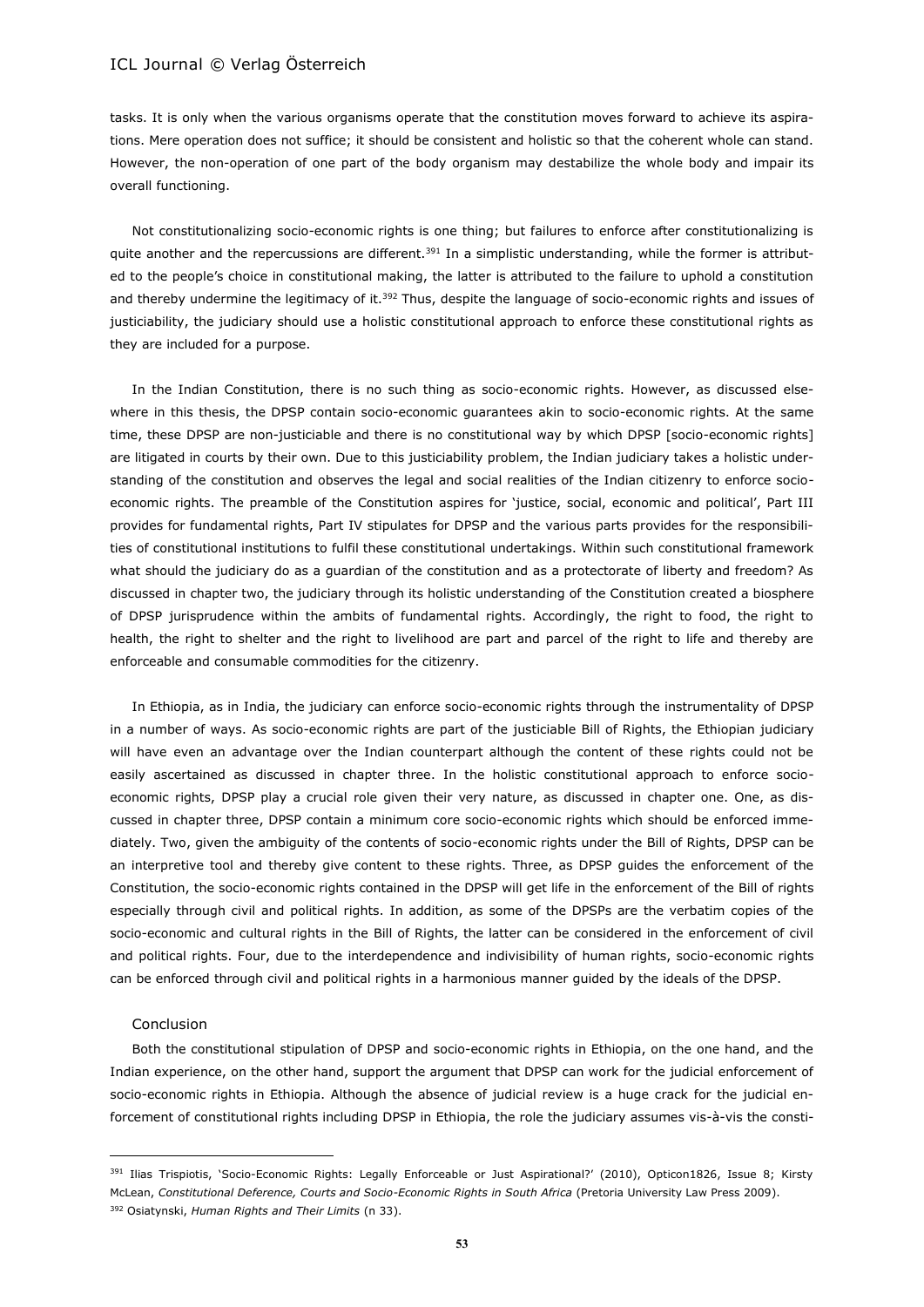tutional democracy the Constitution adopts gives the judiciary an active role in maintaining the constitutional balance especially by being the defender of human rights. Due to the lack of clarity of content of socioeconomic rights under the Ethiopian Constitution, the judiciary, as the Indian counterpart, should take a holistic constitutional approach to enforce these rights especially through the biosphere of DPSP. To this end, DPSP are well situated in the constitutional framework to further socio-economic rights in the enforcement of the Constitution and other laws.

### VI. Conclusion

DPSP have brought additional constitutional discourse in the protection of human rights in general and socio-economic rights in particular. Given the fundamental position in constitutions, DPSP guides the state and the people toward socio-economic and political justice. In this process DPSP places state organs not only in tune with the ideals, values and principles of constitutions but also make them responsive to their own actions. The enforcement of DPSP is constantly monitored by the public through periodic elections and the courts through judicial review, which is consistent with the ideals of constitutional democracy.

Although DPSP is a fundamental constitutional principle and an innovative alternative to constitutionalize socio-economic rights, neither the scholarship and nor the judicial practice are well developed. However, the judicial practice in India and Nepal sheds light on the potential of DPSP to further socio-economic rights while the experience of Ghana is limited to justiciability. Despite the variations in the level and intensity of judicial engagement, a close investigation of constitutions which recognize DPSP, on the one hand, and academic scholarship, on the other hand, reveal that DPSP are fundamental constitutional principles which mainly incorporate socio-economic rights and are suitable for judicial enforcement.

The Indian experience provides rich DPSP jurisprudence and thereby shows that DPSP are not only judicially suitable but are desirable and necessary to enforce fundamental rights, advance the ideals and aspirations of the Constitution to the benefit of the citizenry. Despite the non-justicibality of DPSP and absence of socioeconomic rights in the Indian Constitution, the judiciary reads DPSP with Fundamental Rights by appreciating their role in furthering 'justice, social, economic, political.' The courts' innovative interpretation of the right to life has enabled the enforcement of socio-economic rights such as the right to food, the right to shelter, the right to health and the right to livelihood. In doing so, both the role the Constitution gives to the judiciary and the judiciary's understanding of socio-economic and political realities vis-à-vis legal realities contributes much to the development of this DPSP jurisprudence. In this regard, judicial review, judicial activism and public interest litigation have been an engine for the enforcement of socio-economic rights through the instrumentality of DPSP.

Unlike the Indian Constitution, the Ethiopian Constitution constitutionalizes socio-economic rights in the Bill of Rights. Although it incorporates socio-economic rights in the Bill of Rights, the lists of rights are limited to the right to equally 'access' public funded social service, employment, labour and property. Moreover, these rights lack clarity and content, which are necessary for judicial application. In a similar vein, the Ethiopian DPSP are informative in reading the Bill of Rights in general, and socio-economic rights in particular. For one thing, they contain minimum socio-economic guarantees which should be implemented by the government without attributing to lack of resources. For another, due to their fundamental nature in the constitutional framework, they will be guiding principles in the interpretation of the constitution, for instance civil and political rights, and other laws in general, and in the application of socio-economic rights in particular.

Thus, both the constitutional stipulation of DPSP and socio-economic rights in Ethiopia, on the one hand, and the Indian experience, on the other hand, support the argument that DPSP can work for the judicial enforcement of socio-economic rights in Ethiopia. Although the absence of judicial review is a huge crack for the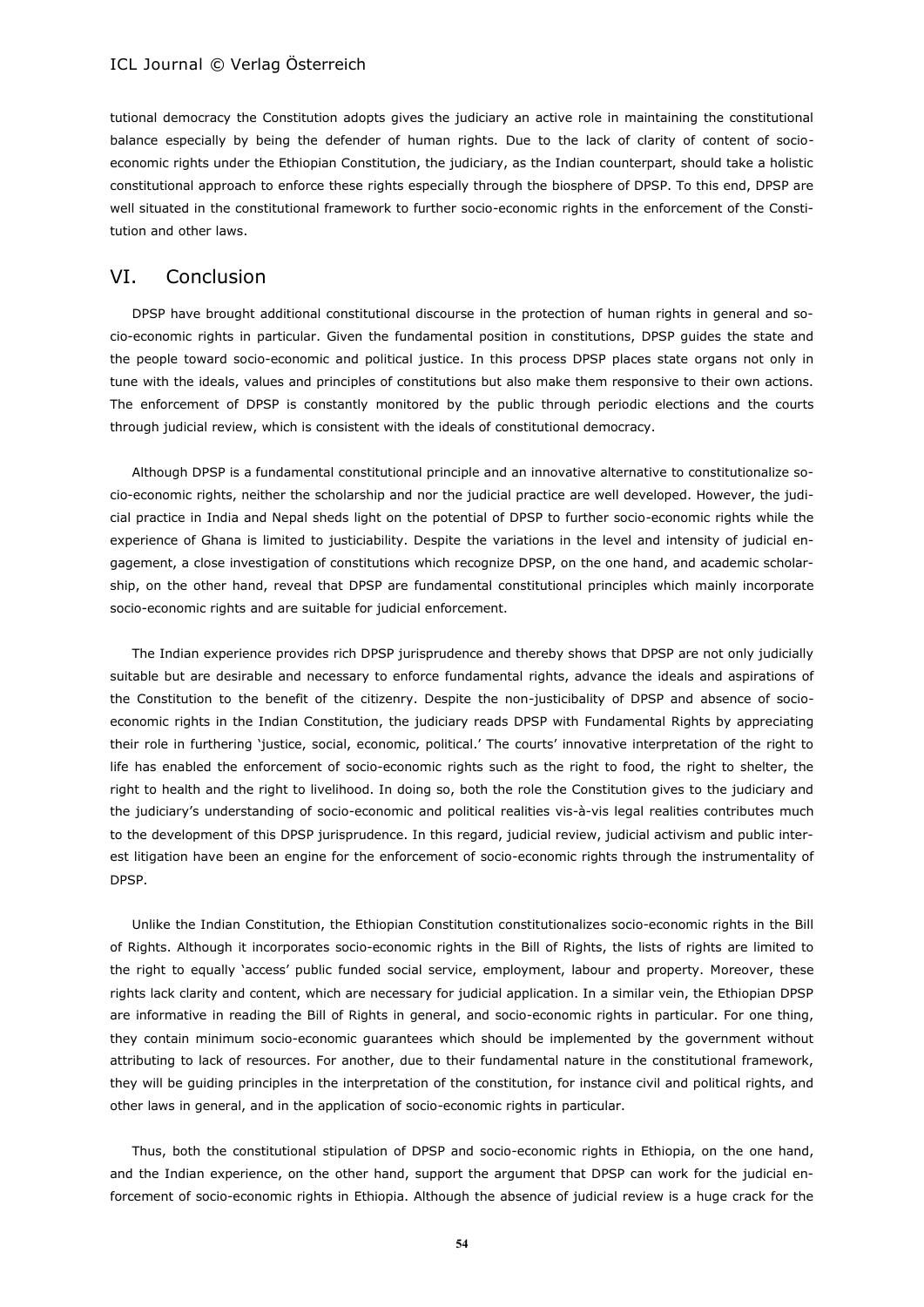judicial enforcement of constitutional rights including DPSP in Ethiopia, the role the judiciary assumes vis-à-vis the constitutional democracy the Constitution adopts gives the judiciary an active role in maintaining the constitutional balance especially by being the defender of human rights.

Due to the lack of clarity of the content of socio-economic rights under the Ethiopian Constitution, the judiciary, as the Indian counterpart, should take a holistic constitutional approach to enforce these rights especially through the biosphere of DPSP. To this end, DPSP are well situated in the constitutional framework to further socio-economic rights in the enforcement of the Constitution and other laws. Thus, the potential of DPSP for the judicial enforcement of socio-economic rights is practically successful [as the case in India], constitutionally consistent and judicially feasible for Ethiopia.

What is required from the judiciary is to understand its role in the constitutional framework in light of the constitutional democratic feature vis-à-vis the socio-economic and political realities of the populace. Nonetheless, to effectively guard the Ethiopian Constitution, to foster human rights and democratic culture, the judiciary need to have the power of judicial review. To bring human rights in general, and socio-economic rights in particular to the service of the distant Ethiopian citizenry, liberalization of standing rules and rules of procedure are required. Until the judiciary finds its appropriate place in the Ethiopian constitutional system, the ideals, values and rights therein will be very far away from the people.

**Author Name:** Berihun Adugna Gebeye, S.J.D studnet, Department of Legal Studies, Central European University, Budapest. He can be reached at <beron2546@gmail.com>

#### **Reference List**

#### **Books**

Alemu G and Alemahu S (eds), The Constitutional Protection of Human Rights in Ethiopia: Challenges and Prospects (AAU press 2009)

Anderson J, Federalism: An Introduction (Forum for Federations 2010)

Andhyarujina T, Judicial Activism and Constitutional Democracy in India (Bombay: N.M. Tripathi 1992)

Barak A, Purposive Interpretation in Law (Princeton University Press 2005)

\_\_ \_\_ The Judge in a Democracy (Princeton University Press 2006)

Budlender S, Marcus S and Ferreira N, Public interest litigation and social change in South Africa: Strategies, tactics and lessons (The Atlantic Philanthropies 2014)

Chinnappa R, The Court and the Constitution of India: Summit and Shallows (OUP 2010)

Coomans F (ed), Justiciability of Economic and Social Rights: Experiences from Domestic systems (Intersentia 2006)

Ducat C, Constitutional Interpretation (Wadsworth, Cengage Learning 2009)

Dworkin R, Taking Rights Seriously (Harvard University Press 1977)

\_\_ \_\_ Freedom's Law: The Moral Readings of The American Constitution (Harvard University Press 1997)

Elliott M, The Constitutional Foundations of Judicial Review (Hart Publishing 2001)

Fiseha A, Federalism and the Accommodation of Diversity in Ethiopia: A Comparative Study (Wolf Legal Publishers 2006)

Fleiner T and Fleiner L, Constitutional Democracy in a Multicultural and Globalized World (Springer 2009)

Fordham M, Judicial Review Handbook (Hart Publishing 2004)

Forsyth C (ed), Judicial Review and the Constitution (Hart Publishing 2000)

Gill P, Famine and Foreigners: Ethiopia since Live Aid (OUP 2010)

Hall J, Exploration of Africa: The Emerging nations: Ethiopian in the Modern World (Chelsea House Publishers 2003)

Hiebert J, 'Constitutional Experimentation: Rethinking How a Bill of Rights Functions' in Tom Ginsburg and Rosalind Dixon (eds), Comparative Constitutional Law (Edward Elgar Publishing 2011)

Holland K (ed), Judicial Activism in a Comparative Perspective (St. Martin's Press 1991)

Jain S and Narayan A, Basic Structure constitutionalism: Revisiting Kesavananda Bharati (Eastern Book Company 2011)

Kende M, Constitutional Rights in Two Worlds South Africa and the United States (Cambridge University Press 2010)

Kirby M, Judicial Activism: Authority, Principles and Policy in the Judicial Method (Sweet & Maxwell 2004)

Kis J, Constitutional Democracy (CEU Press 2003)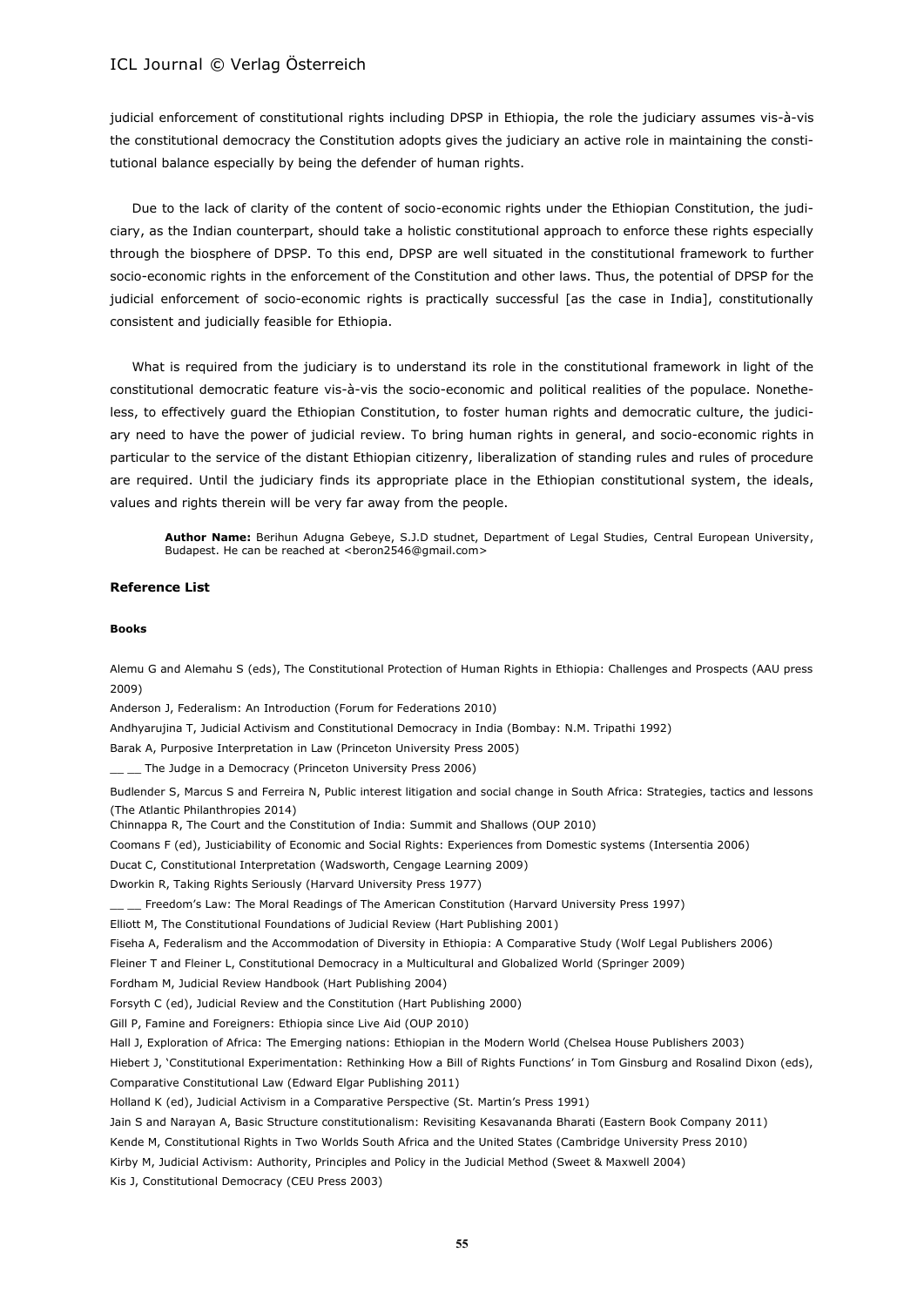Mbazira C, Litigating Socio-Economic Rights in South Africa: A Choice between Corrective and Distributive Justice (Pretoria University Law Press 2009)

McLean K, Constitutional Deference, Courts and Socio-Economic Rights in South Africa (Pretoria University Law Press 2009)

Mehta SM, A Commentary on Indian Constitutional law (Deep & Deep Publications 1990)

Muller D, Constitutional Democracy (OUP 1996)

Ghai Y and Cottrell J (eds), Economic, Social & Cultural Rights in Practice: The Role of Judges in Implementing Economic, Social and Cultural rights (Interights 2004)

Nahum F, Constitution for a Nation of Nations: The Ethiopian Prospect (The Red Sea Press 1997)

Newman S (ed), Constitutional Politics in Canada and the United States (State University of New York Press 2004)

Osiatynski W, Human Rights and Their Limits (Cambridge University Press 2009)

Palmer E, Judicial review, Socio-Economic Rights and the Human Rights Act (Hart Publishing 2009)

Pankhurst A and Piguet F (eds), People, Space and the State Migration, Resettlement and Displacement in Ethiopia (Proceedings of the Workshop held by The Ethiopian Society of Sociologists, Social Workers and Anthropologists and The United Nations Emergencies 2004)

Paramjit J, Directive Principles, Jurisprudence, and Socio-Economic Justice in India (A.P.H. Publishing 1996)

Rahmato D, The Peasant And The State: Studies In Agrarian Change In Ethiopia 1950s - 2000s (CreateSpace Independent Publishing Platform 2008)

Regassa T, 'Courts and the Human Rights Norms in Ethiopia 'in Proceedings of the Symposium on the Role of Courts in the Enforcement of the constitution (Addis Ababa 2000)

Sajo A, (ed), Western Rights? Post-Communist Application (Kluwer Law International 1996)

Sathe S, Judicial Activism in India: Transgressing Borders and Enforcing Limits (OUP 2000)

Sen S, Public Interest Litigation in India: Implications for Law and Development (Mahanirban Calcutta Research Group 2012)

Seplveda M, Banning T, Gudmundsdttir G, Chamoun C and Genugten W, Human Rights Reference Handbook (University for Peace 2004)

Ssenyonjo M, Economic, Social and Cultural Rights in International Law (Hart Publishing 2009)

Teffera H, Tower in the Sky (Addis Ababa University Press 2012)

Vestal T, Ethiopia: A Post- Cold War African State (Greenwood Publishing group 1999)

Ward K and Castillo C (eds), The Judiciary and American Democracy: Alexander Bickel, The Counter majoritarian Difficulty, and Contemporary Constitutional Theory (State University of New York Press 2005)

Watts R, Comparing Federal Systems (3rd ed, Institute of Intergovernmental Relations 2007)

Woldemariam M, Rural Vulnerability to Famine in Ethiopia: 1958-77 (Practical Action 1986)

Zewde B, A History of Modern Ethiopia: 1855-1991 (2nd ed, East African Studies 2002)

#### **Journal Articles**

Abebe A, 'Human Rights under the Ethiopian Constitution: A Descriptive Overview' (2011) Mizan Law Review Vol. 5 No.1, 54-5 Abeyratne R, 'Socioeconomic Rights in the Indian Constitution: Toward A Broader Conception of Legitimacy' (2014) Brook. J. Int'l L. Vol. 39:1

Aikman C, 'Fundamental Rights and Directive Principles of State Policy in India' (1987) 17 Victoria U. Wellington L. Rev. 373

Akinsanya A, 'Fundamental Objectives and Directive Principles of State Policy in the Nigerian Constitution' (1993) Pakistan Horizon, Vol. 46, No. 2, 23-41

Alemahu S, 'The Constitutional Protection of Economic and Social Rights in the Federal Democratic Republic of Ethiopia' ( 2008) Journal of Ethiopian Law vol. 22 No. 2

\_\_ \_\_ 'The justiciability of human rights in the Federal Democratic Republic of Ethiopia' (2008) AHRLJ Vol. 8 No. 2

Alemu G, 'The Policy and Legislative Framework of Environmental Rights in Ethiopia' (2012) Ethiopian Human Rights Law Series, Volume IV

Ali A and Atua K, 'Justiciability of Directive Principles of State Policy in Africa: The Experiences of Ethiopia and Ghana' (2013) Ethiopian Journal of Human Rights Vol.1, 1

Assefa G, 'All About Words: Discovering the Intention of the Makers of the Ethiopian Constitution on the Scope and Meaning of Constitutional Interpretation' (2010) 24 J. Eth. L

Atupare A, 'Reconciling Socioeconomic Rights and Directive Principles with a Fundamental Law of Reason in Ghana and Nigeria' (2014) Harvard Human Rights Journal Vol. 27

Barak A, 'Hermeneutics and Constitutional Interpretation' (1992/3) 14 Cardozo L. Rev. Vol. 14:767

'The Role of the Supreme Court in a Democracy' (1998) Israel Studies, Vol. 3, No. 2, 6-29

\_\_ \_\_ 'A Judge on Judging: The Role of a Supreme Court in a Democracy' (2002/3) 116 Harv. L. Rev. 19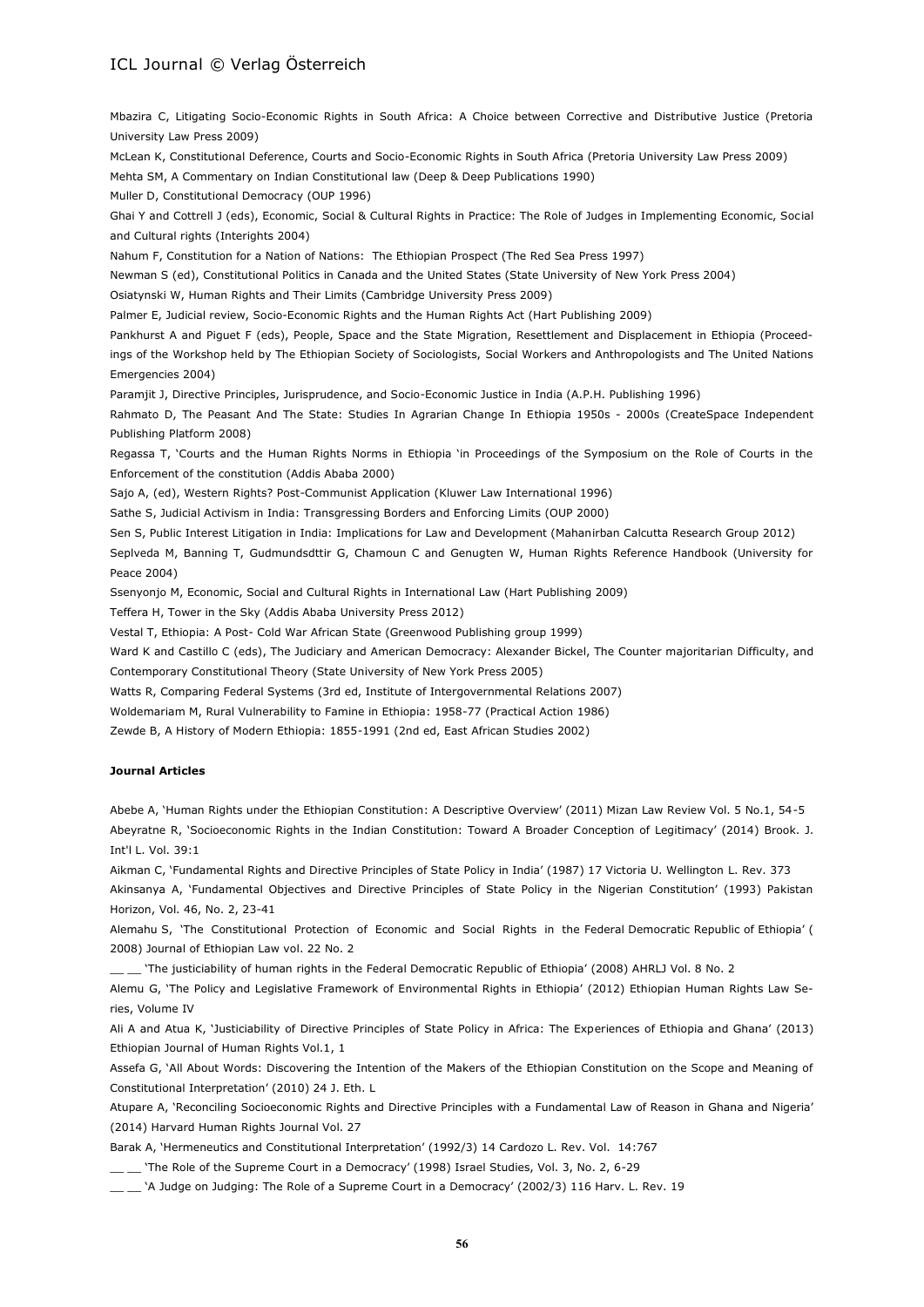Birchfield L and Corsi J, 'Between Starvation and Globalization: Realizing the Right to Food in India' (2010) Michigan Journal of International Law Vol. 31: 691

Carrasco S, 'Public Interest Litigation in the Inter-American Court of Human Rights: The Protection of Indigenous Peoples and the Gap between Legal Victories and Social Change' (2015) Revue québécoise de droit international

Cassels J, 'Judicial Activism and Public Interest Litigation in India: Attempting the Impossible?' (1989) 7 Am. J. Comp. L, 497

Chowdhury P, 'Judicial Activism and Human Rights in India: a Critical Appraisal' (2011) the International Journal of Human Rights, 15:7, 1055-1071

Coomans F, 'Reviewing Implementation of Social and Economic Rights: An Assessment of the "Reasonableness" Test as Developed by the South African Constitutional Court' (2005) 65 ZaöRV, 167-196, <http://www.zaoerv.de> accessed 20 December 2014

Daintith T, 'The Constitutional Protection of Economic Rights' (2004) 2 Int'l J. Const. L

Darge A, 'Derivation of Rights: Affording Protection to Latent Socio-Economic Rights in the FDRE Constitution' (2013) Oromia Law Journal Vol. 2, No.2

Desai D, 'Courting Legitimacy: Democratic Agency and the Justiciability of Economic and Social Rights' (2009/10) 4 Interdisc. J. Hum. Rts. L

Deva S, 'Public Interest Litigation in India: A Critical Review' (2009) C.J.Q., Vol. 28, Issue 1

Dupas P and Robinson J, 'The (hidden) Costs of Political Instability: Evidence from Kenya's 2007 Election Crisis' (2012) 99 Journal of Development Economics 314 –329

Eshete A, 'Implementing Human Rights and a Democratic Constitution in Ethiopia' (1993) A Journal of Opinion Vol. 21, No. ½, 8-13, <http://www.jstor.org/stable/1166280> accessed 21 December 2014

Eyasu E and Feyera A, 'Putting Pastoralists on the Policy Agenda Land Alienation in Southern Ethiopia' (2010) gatekeeper

Farber D, 'Rights as Signals' (2002) 31 J. Legal Stud. 83, <http://scholarship.law.berkeley.edu/facpubs/747> accessed 01 December 2014

Fielding D, 'Human Rights, Political Instability and Investment in South Africa: A Note' (2002) Journal of Development Economics Vol. 67, 173–180

Fiseha A, 'Constitutional Adjudication in Ethiopia: Exploring the Experience of the House of Federation (HoF)' (2007) Mizan Law Review, Vol. 1 No. 1

\_\_ \_\_ 'Some Reflections on the Role of the Judiciary in Ethiopia' (2011) Recht in Afrika, 1-32

Girma D, 'Economic, Social and Cultural Rights and Their Enforcement under the FDRE Constitution' (2008) Jimma University Law Journal Vol.1, No. 2

Gudina M, 'Ethnicity, Democratisation and Decentralization in Ethiopia: The Case of Oromia' (2007) Eastern Africa Social Science Research Review, Vol. 23, No.1, 81-106

Gutto S, 'Beyond Justiciability: Challenges of Implementing/Enforcing Socio-economic Rights in South Africa' (1998) 4 Buff. Hum. Rts. L. Rev

Hamburger P, 'Natural Rights, Natural law and American Constitutions' (1993) Yale Law Journal Vol. 102: 907

Hamm B, 'A Human Rights Approach to Development' (2001) Human Rights Quarterly 23 1005-1031.

Hassan S and Ahmed H, 'Educational Progress in Sub-Saharan Africa: A Comparative Historical Compendium of Theory and Evidence' (2010) Ethiopian E-Journal for Research and Innovation Foresight, Vol.2, No.1, 6-26, <http://www.nesglobal.org/eejrif4/index.php?journal=admin&page=article&op=viewPDFInterstitial&path%5B%5D=33&path% 5B%5D=100> accessed 05 January 2015.

Holladay Z, 'Public Interest Litigation in India as a Paradigm for Developing Nations' (2012) Indiana Journal of Global Legal Studies Vol. 19 No. 2

Ibrahim A, 'A Human Rights Approach to Environmental Protection: The Case of Ethiopia' (2009) Contemporary Legal Institutions vol. 1, issue 1, 62-74, <http://econpapers.repec.org/article/rauclieui/v\_3a1\_3ay\_3a2009\_3ai\_3a1\_3ap\_3a62-74.htm> accessed 01 January 2015

Indris I, 'Constitutional Adjudication under the 1994 constitution' (2002) Ethiopian Law Review Vol. 1 No. 1

\_\_ \_\_ 'The Place of International Human Rights Conventions in the 1994 Federal Democratic Republic of Ethiopia (FDRE) Constitution' (2000) J. Eth. L, Vol. xx, 113-160

Jacobsohn G, 'The Permeability of Constitutional Borders' (2004) Texas Law Review, Vol. 82: 1763

Jaichand V, 'Public Interest Litigation Strategies for Advancing Human Rights in Domestic Systems of Law' (2004) SUR International Journal of Human Rights, Year 1 No. 1

Kumar C, 'International Human Rights Perspectives on the Fundamental Right to Education-Integration of Human Rights and Human Development in the Indian Constitution' (2004) 12 Tul. J. Int'l & Comp. L. 237 265

Kumar V, 'The Role of Judicial Activism in the Implementation and Promotion of Constitutional Laws and Influence of Judicial Overactivism' (2014) Journal of Humanities and Social Science, Volume 19, Issue 2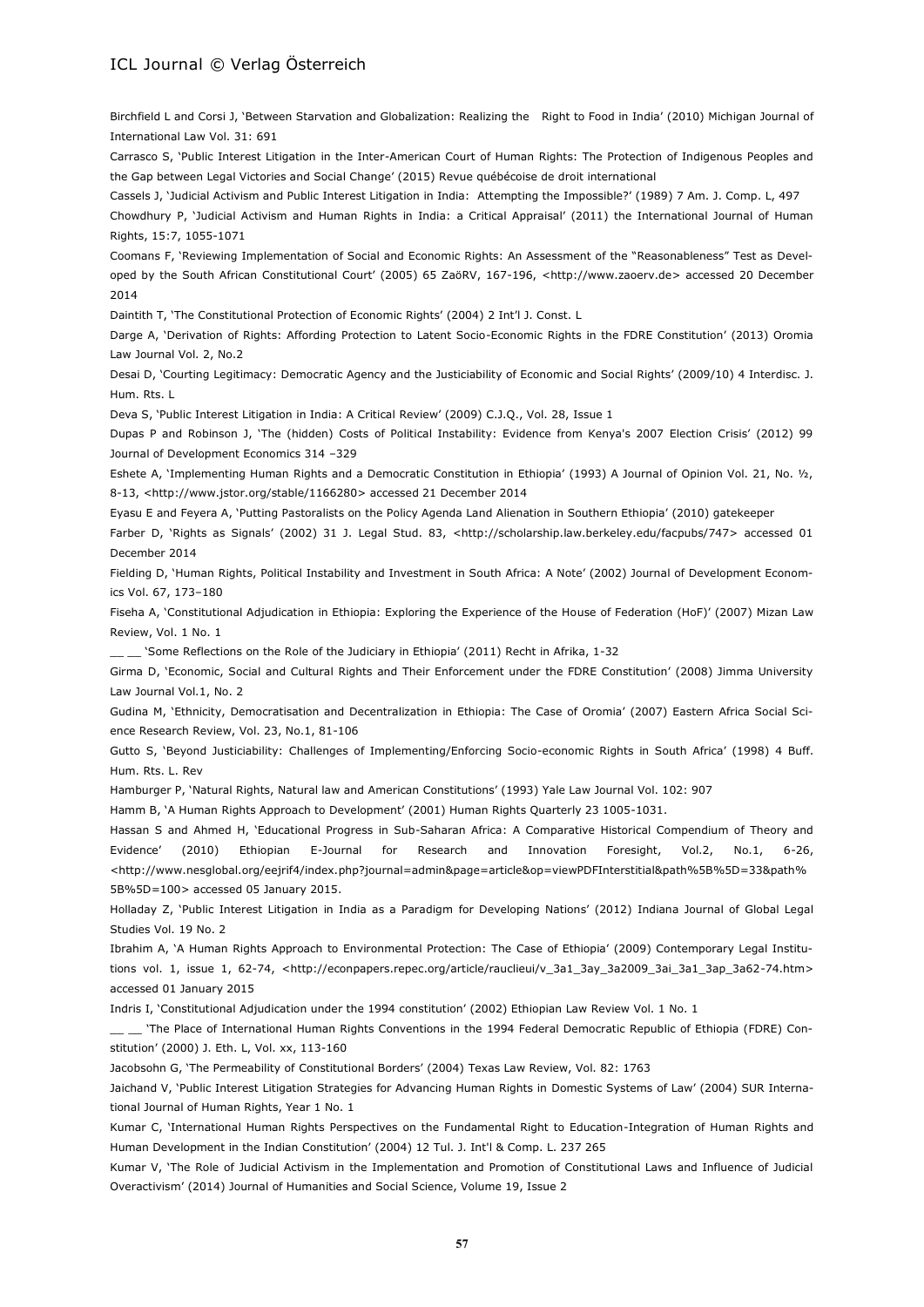McDermott M, 'Constitutionalizing an Enforceable Right to Food: A Tool for Combating Hunger' (2012) 35 B.C. Int'l & Comp. L. Rev. 543

Negash T, 'Education and Development in Ethiopia: The History of Dubious Correlation'(2010) Ethiopian E-Journal for Research and Innovation Foresight, Vol. 2, No. 2, 6-55,

<http://www.nesglobal.org/eejrif4/index.php?journal=admin&page=article&op=view&path%5B%5D=26> accessed 05 January 2014.

Okere O, 'Fundamental Objectives and Directive Principles of State Policy under the Nigerian Constitution' (1983) 32 Int'l & Comp. L.Q. 214

Patnaik S and Akhtar S, 'Judicial Activism in India: Myth and Reality' (1997) The Indian Journal of Political Science, Vol. 58, No.1/4, 79-92

Pillay A, 'Revisiting the Indian Experience of Economic and Social Rights Adjudication: The Need for a Principled Approach to Judicial Activism and Restraint' (2014) ICLQ Vol. 63

'Making Legal Sense of Human Rights: The Judicial Role in Protecting Human Rights in Ethiopia' (2009) 3(2) Mizan Law Rev

Schmid E, 'War Crimes Related to Violations of Economic, Social and Cultural Rights' (2011) 71 ZaöRV, 523-541

Sharan P. 'Constitution of India and Judicial Review' (1974) The Indian Journal of Political Science, Vol. 39, No. 4

Shekhawat V, 'Judicial Review in India: Maxims and Limitations'(1994) The Indian Journal of Political Science, Vol. 55, No. 2 Shunmugasundaram R, 'Judicial Activism and Overreach in India' (2007) Amicus Curiae Issue 72

Soboka T, 'The Monist-Dualist Divide and the Supremacy Clause: Revisiting the Status of Human Rights Treaties in Ethiopia' (2009) J. Eth. L, Vol. XXIII No. 1, 132-160

\_\_ \_\_ 'Judicial Referral of Constitutional Disputes in Ethiopia: From Practice to Theory' (2011) African Journal of International and Comparative Law Vol. 19 No .1

Susman S, 'Distant voices in the Courts of India: Transformation of standing in Public Interest Litigation' (1994-1995) 13 Wis. Int'l L.J. 57

Tesfaye Y, 'Whose Power Is It Anyway: The Courts and Constitutional Interpretation in Ethiopia' (2008) 22 J. Eth. L. No. 1

Trispiotis I, 'Socio-Economic Rights: Legally Enforceable or Just Aspirational?' (2010) Opticon1826, Issue 8

Udombana N, 'Keeping the Promise: Improving Access to Socioeconomic Rights in Africa' (2012) 18 Buff. Hum. Rts. L. Rev. 135 Ullah A and Uzair S, 'Right to Life as Basic Structure of Indian Constitution' (2011) A Research Journal of South Asian Studies Vol. 26, No. 2

Usman J, 'Non-Justiciable Directive Principles: A Constitutional Design Defect' (2007) 15 Mich. St. J. Int'l L. 643

Valdés E, 'Dignity, Human Rights, and Democracy' (2009) RMM Vol. 0, 253–265 <http://www.rmm-journal.de/> accessed 02 January 2015

Vargas S, 'Democracy and Inclusion: Reconceptualising the Role of the Judge in a Pluralist Polity' (1999) 58 Md. L. Rev. 150 Villiers B, 'Directive Principles of State Policy and Fundamental Rights: The Indian Experience' (1992) 8 S. Afr. J. on Hum. Rts. 29, 30-34

#### **Laws**

#### **International Legal Instruments**

African Charter on Human and peoples' Rights, Adopted 27 June 1981, OAU Doc. CAB/LEG/67/3 rev. 5, 21 I.L.M. 58 (1982), entered into force 21 October 1986

General Assembly, Declaration on Social Progress and Development (Resolution 2542 (XXIV) of 11 December 1969), <http://www.ohchr.org/EN/ProfessionalInterest/Pages/ProgressAndDevelopment.aspx> accessed 03 January 2015

International Covenant on Civil and Political Rights, adopted by the General Assembly on 16 December 1966 and entered into force on 23 March 1976

International Covenant on Economic, Social and Cultural Rights (adopted by the General Assembly on 16 December and entered into force on 3 January 1976)

The Constitutive Act of the African Union (adopted in 2000 at the Lome Summit (Togo), entered into force in 2001), <http://www.peaceau.org/uploads/au-act-en.pdf> accessed 01 December 2014

United Nations, United Nations Charter (signed on 26 June 1945 in San Francisco and Came into force on 24 October 1945), <https://treaties.un.org/doc/publication/ctc/uncharter.pdf> accessed 01 December 2014

Universal Declaration of Human Rights, adopted and proclaimed by the General Assembly Resolution 217 A (III) of 10 December 1948

Vienna Declaration and Program of Action (adopted by the World Conference on Human Rights held in Vienna on 25 June 1993)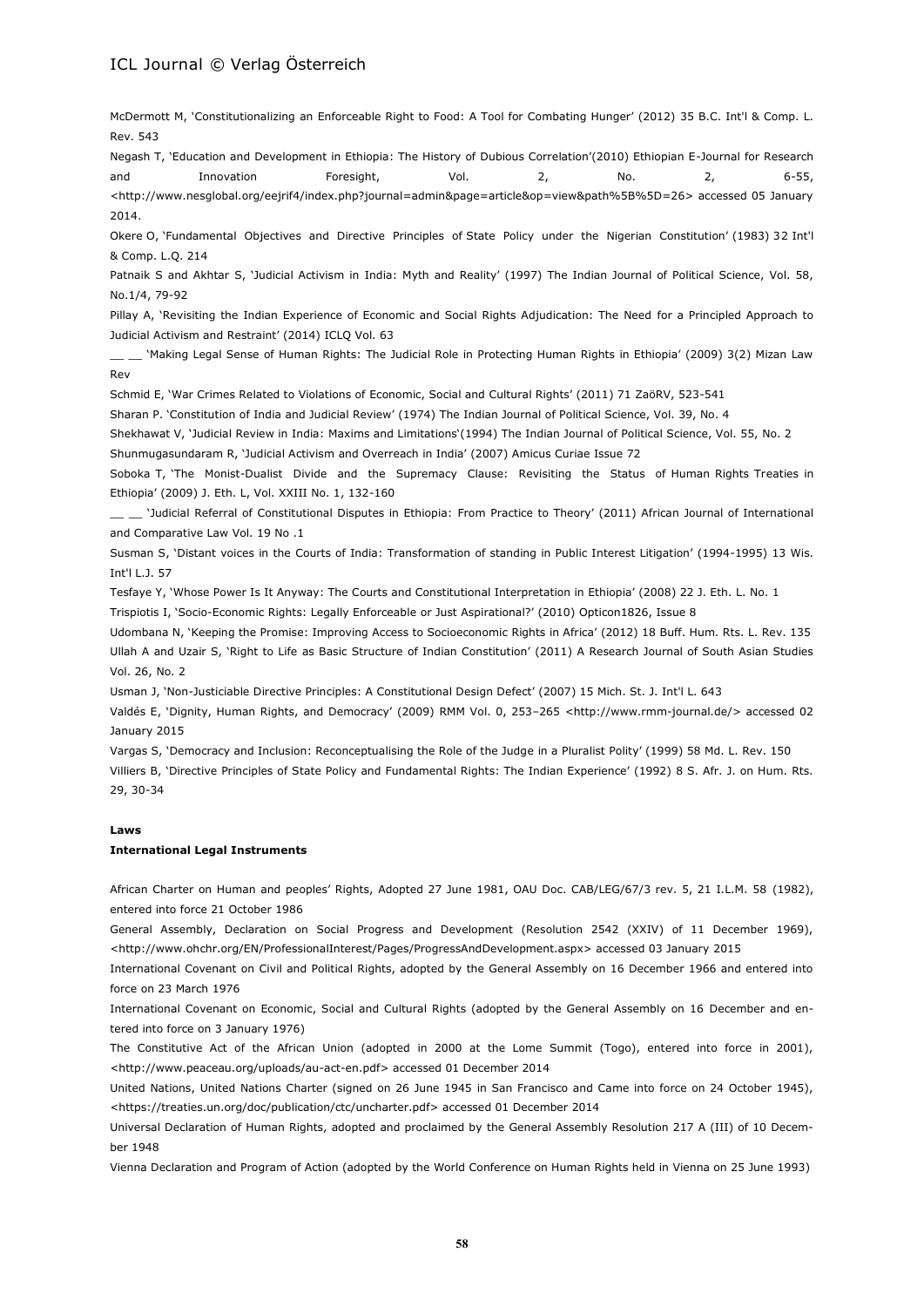#### **National Constitutions and laws**

Consolidation of the House of the Federation and the Definition of its Powers and Responsibilities Proclamation, (Federal Negarit Gazeta 2001), Proclamation No. 251/2001 Constitution of the Federal Democratic Republic of Ethiopia, (Federal Negarit Gazeta 1995), Proclamation No. 1/1995 Council of Constitutional Inquiry Proclamation, (Federal Negarit Gazeta 2001), Proclamation No. 250/2001 Criminal Code of the Federal Democratic Republic of Ethiopia, (Federal Negarit Gazeta 2004), Proclamation No.414/2004 Administration of the President of the Federal Democratic Republic of Ethiopia, (Federal Negarit Gazeta 2001), Proclamation No 255/2001, The 1937 Constitution of Ireland, <http://www.constitution.org/cons/ireland/constitution\_ireland-en.pdf>, accessed 01 December 2014 The 1947 Constitution of the Republic of Italy, <https://www.senato.it/documenti/repository/istituzione/costituzione\_inglese.pdf >, accessed 01 December 2014 The 1949 Basic Law of the Federal Republic of Germany, <https://www.btg-bestellservice.de/pdf/80201000.pdf>, accessed 01 December 2014 The 1950 Constitution of India, <http://lawmin.nic.in/coi/coiason29july08.pdf>, accessed 03 October 2014 The 1978 Constitution of Spain, Spain, Spain, Spain, Spain, Spain, Spain, Spain, Spain, Spain, Spain, Spain, <http://www.congreso.es/portal/page/portal/Congreso/Congreso/Hist\_Normas/Norm/const\_espa\_texto\_ingles\_0.pdf>, accessed 20 October 2014 The 1991 constitution of Sierra Leone, < http://www.sierra-leone.org/Laws/constitution1991.pdf>, accessed 25 December 2014 The 1993 constitution of Lesotho as amended in 2001, < http://www.ilo.org/wcmsp5/groups/public/---ed\_protect/---protrav/- ilo\_aids/documents/legaldocument/wcms\_126743.pdf>, accessed 25 December 2014

The 1996 constitution of Ghana, <http://www.wipo.int/edocs/lexdocs/laws/en/gh/gh014en.pdf> accessed 23 December 2014 The 1999 constitution of Nigeria, <http://www.nigeriarights.gov.ng/files/download/43>, the 1990 constitution of Namibia, <http://www.wipo.int/edocs/lexdocs/laws/en/na/na001en.pdf>

The Constitution of the Kingdom of Nepal VS 2047 (1990), <http://digitalcommons.macalester.edu/cgi/viewcontent.cgi?article=1272&context=himalaya> accessed 26 December 2014

#### **General Comments**

Committee on Economic, Social and Cultural Rights, 'General Comment No. 3' 'The Nature of States Parties' Obligation' (1990) E/1991/23

 $\_\_\_\_\_\$  'General Comment No. 12' 'The Right to Adequate Food' (1999) E/C.12/1999/5

\_\_ \_\_ 'General Comment No. 14' 'The Right to the Highest Attainable Standard of Health' (2000) E/C.12/2000/4

\_\_ \_\_ 'General Comment No. 18' 'The Right to Work' (2006) E/C.12/GC/18

\_\_ \_\_ 'General Comment No. 19' 'The Right to Social Security' (2008) E/C.12/GC/19

#### **Cases**

#### **Ethiopia**

Addis Ababa Taxi Drivers Union v. Addis Ababa City Administration, Decision of the Council of Constitutional Inquiry, 25 January 2000 (Unpublished)

Biyadiglign Meles et al. v. Amhara National Regional State, Decision of the Council of Constitutional Inquiry, 08 May 1997 (Unpublished)

Dr Negaso Gidada v the House of Peoples' Representatives and the House of Federation, Federal First Instance Court, File 54654, Addis Ababa, 2005

Miss Tsedale Demissie v Mr Kifle Demissie, Federal Supreme Court Cassation Division, File 23632, Addis Ababa, 2007

#### **India**

Ahmedabad Municipal Corporation v Nawab Khan Gulab Khan & Ors, on 11 October, 1996, <http://indiankanoon.org/doc/1352960/> accessed 18 March 2015

C.E.S.C. Ltd. Etc vs Subhash Chandra Bose and Ors, 1991 SCR Supl. (2) 267, <http://indiankanoon.org/doc/1510944/> accessed 18 March 2015

Central Inland Water v Brojo Nath Ganguly & Anr, 1986 SCR (2) 278, <http://indiankanoon.org/doc/477313/> accessed 09 March 2015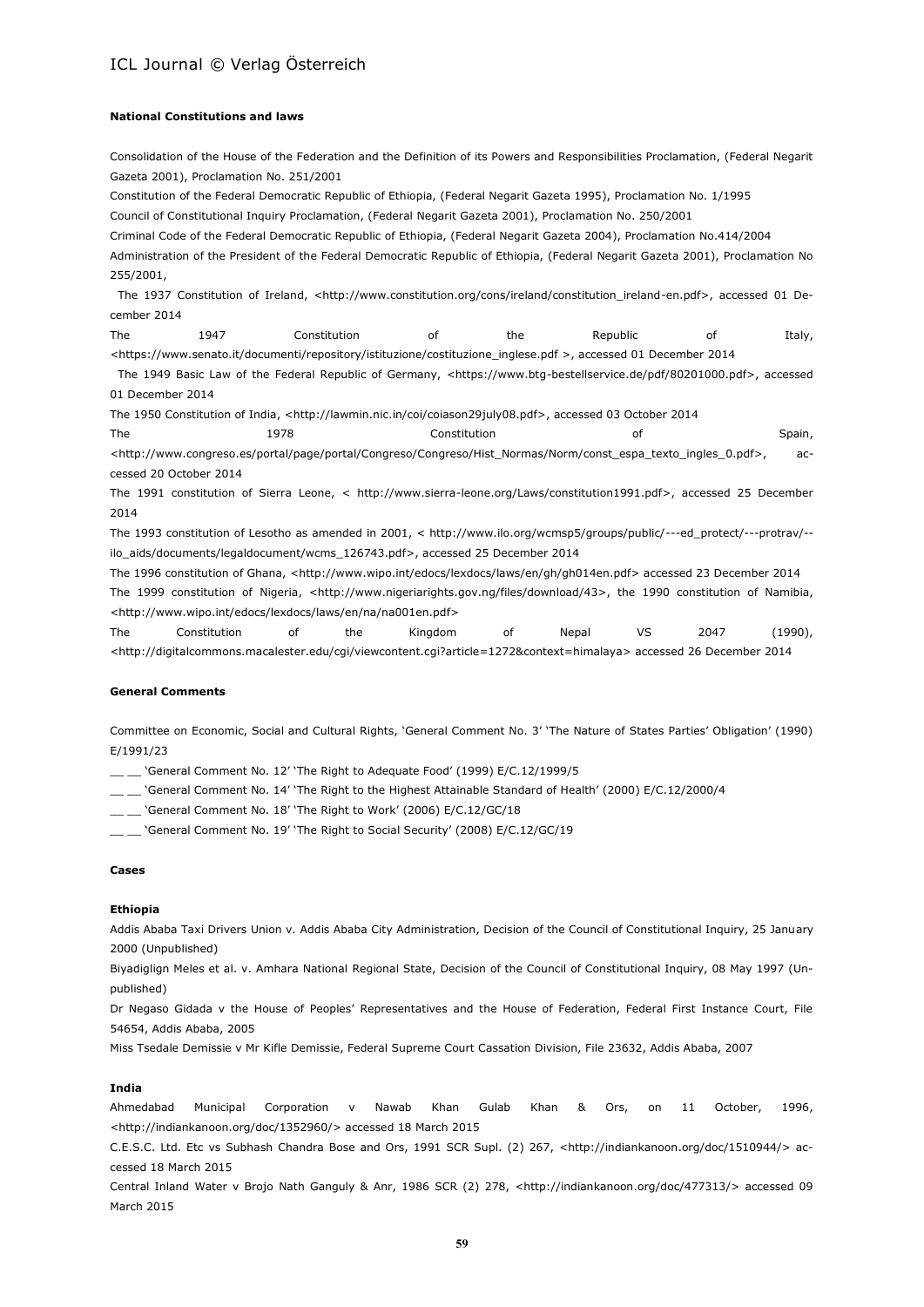Chameli Singh v State of U.P., 1995(6) Suppl. SCR 827, 1996(2) SCC 549, 1996 (1)SCALE101 , 1995 (9)JT 380, <http://www.indiacourts.in/CHAMELI-SINGH-Vs.-STATE-OF-U.P.\_48b48fa8-7c5e-4251-b8ad-831352d59538> accessed 18 March 2015

Chandra Bhavan Boarding and v The State of Mysore and Anr, 1970 SCR (2) 600, <http://indiankanoon.org/doc/1801637/> accessed 06 March 2015

Consumer Education & Research v Union of India & Others, 1995 SCC (3)42, <http://indiankanoon.org/doc/1657323/> accessed 19 March 2015

Delhi Transport Corporation v D.T.C Majdoor Congress, 1990 SCR Supl. (1) 142, <http://indiankanoon.org/doc/268805/> accessed 20 March 2015

Dena Nath and Ors v National Fertilizers Ltd. and Ors, 1991 SCR Supl. (2) 401, <http://indiankanoon.org/doc/1087622/> accessed 18 March 2015

Francis Coralie Mullin v The Administrator, 1981 SCR (2) 516, <http://indiankanoon.org/doc/78536/> accessed 18 March 2015 In Re: The Kerala Education Bill v Unknown, 1959 1 SCR 995, <http://indiankanoon.org/doc/161666/> accessed on 06 March 2015

Kapila Hingorani vs State Of Bihar, 2003 Supp(1) SCR 175, <http://indiankanoon.org/doc/1455798/> accessed 17 March 2015 Kesavananda Bharati v State of Kerala and Anr, 1973, Supreme Court of India, <http://indiankanoon.org/doc/257876/> accessed 06 March 2015

Maneka Gandhi v Union of India, 1978 SCR (2) 621, <http://indiankanoon.org/doc/1766147/> accessed 07 March 2015

Md. Farooque v State of West Bengal, AIR 1995 Cal 98, 99 CWN 31, <http://indiankanoon.org/doc/982252/> accessed 20 March 2015

Minerva Mills Ltd. & Ors v Union of India & Ors, 1981 SCR (1) 206, <http://indiankanoon.org/doc/1939993/> accessed 06 March 2015

Municipal Corporation of Delhi v Gurnam Kaur, 1988 SCR Supl. (2) 929, <http://indiankanoon.org/doc/327169/> accessed 18 March 2015

Municipal Council, Ratlam v Shri Vardhichand & Ors, 1981 SCR (1)97, <http://indiankanoon.org/doc/440471/> accessed 09 March 2015

Narender Kumar Chandla v Haryana, 1994 SCR (1) 657, <http://indiankanoon.org/doc/585883/> accessed 20 March 2015

Olga Tellis & Ors v Bombay Municipal Corporation, 1985 SCR Supl. (2) 51, <http://indiankanoon.org/doc/709776/> accessed 18 March 2015

Paschim Banga Khet Mazdoorsamity v State of West Bengal & Anr, 1996 SCC (4)37, JT 1996 (6)43, <http://indiankanoon.org/doc/1743022/> accessed 19 March 2015

Peerless General Finance and v Reserve Bank of India, 1992 SCR (1) 406, <http://indiankanoon.org/doc/1316639/> accessed 18 March 2015

People's Union for Civil Liberties v Union of India (2001) 5 SCALE 303

People's Union for Civil Liberties v Union of India (2001) 7 SCALE 484

People's Union for Civil Liberties v. Union of India & Ors, In the Supreme Court of India, Civil Original Jurisdiction, Writ Petition (Civil) No.196 of 2001, <http://www.escr-net.org/docs/i/401033> accessed 18 March 2015

Pt. Parmanand Katara v Union of India & Ors, 1989 SCR (3) 997, <http://indiankanoon.org/doc/498126/> accessed 19 March 2015

Rakesh Chandra Narayan v State of Bihar, 1988 SCR Supl. (3) 306, <http://indiankanoon.org/doc/1505647/> accessed 19 March 2015

S. Jagannath vs Union of India & Ors, 1996 Supreme Court of India, < http://indiankanoon.org/doc/507684/> accessed 17 March 2015

Sajjan Singh v State of Rajasthan, 1965 SCR (1) 933, <http://indiankanoon.org/doc/1308308/> accessed 06 March 2015

Sanjeev Coke Manufacturing v Bharat Coking Coal Ltd, 1983 SCR (1)1000, <http://indiankanoon.org/doc/1195357/> accessed 07 march 2015

Shantistar Builders v Narayan Khimalal Totame, Civil Appeal No. 2598/1989, (1990) 1 SCC 520, <http://www.escrnet.org/docs/i/404156> accessed 18 March 2015

Shri P. G. Gupta v State of Gujrat & Ors, 1995 SCC, Supl. (2) 182 JT 1995 (2)373, <http://indiankanoon.org/doc/1913799/> accessed 18 March 2015

Sodan Singh v New Delhi Municipal Committee, 1989 SCR (3)1038, <http://indiankanoon.org/doc/165273/> accessed 18 March 2015

State of Himachal Pradesh v A Parent of a Student of Medical, 1985 SCR (3) 676, <http://indiankanoon.org/doc/596084/> accessed 09 March 2015

State of Madras v Srimathi Champakam Dorairajan, 1951 SCR 525 <http://indiankanoon.org/doc/149321/> accessed 02 March 2015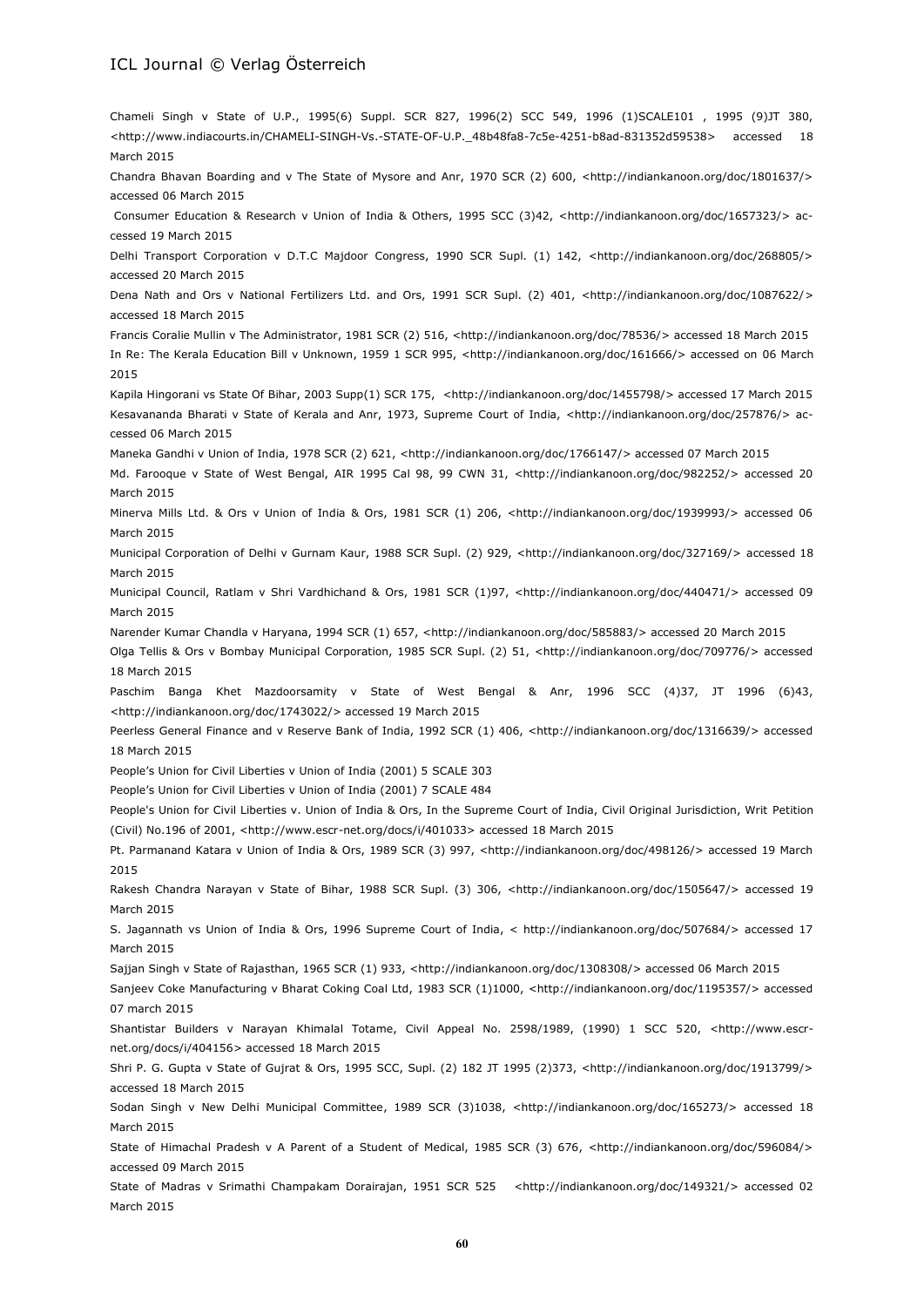State of Punjab & Ors v Ram Lubhaya Bagga, on 26 February 1998, <http://indiankanoon.org/doc/1563564/> accessed 19 March 2015

Sudama Singh & Others v Government of Delhi & Anr, on 11 February, 2010, <http://indiankanoon.org/doc/39539866/> accessed 19 March 2015.

Supreme Court Legal Aid Committee v State of M.P. and Ors, 1995 SC 204, JT 1994 (6) SC 40, 1994 (3) SCALE 1042, 1994 Supp (3) SCC 489, 1994 (2) UJ 623 SC, <http://indiankanoon.org/doc/1774330/> accessed 19 March 2015.

Unni Krishnan, J.P. and Ors. vs State of Andhra Pradesh and Ors, 1993 SCR (1) 594, <http://indiankanoon.org/doc/1775396/> accessed 07 March 2015

Waman Rao and Ors v Union of India and Ors, (1981) 2 SCC 362, <http://indiankanoon.org/doc/1124708/> accessed 06 March 2015

#### **Ghana**

Ghana Lotto Operators Association (and 6 others) v National Lottery Authority (2008) 4 Ghana Monthly Judgments 171 New Patriotic Party v Attorney-General (1996-97) Supreme Court of Ghana Law Reports

New Patriotic Party v Attorney-General (1993-94) 2 Ghana Law Reports

#### **Nepal**

Suray Prasad Sharma Dhungel v. Godavari Marble Industries and others, WP 35/1992 (1995.10.31), Supreme Court of Nepal, available at <http://www.elaw.org/node/6415> accessed 20 December 2014

UNEP, Compendium of Summaries of Judicial Decisions in Environment Related Cases (2004) <http://www.unep.org/delc/Portals/119/UNEPCompendiumSummariesJudgementsEnvironment-relatedCases.pdf> accessed 27 December 2014

#### **South Africa**

Grootboom v Oostenberg Municipality and Others 2000 (3) BCLR 277 (C), <http://www.saflii.org/za/cases/ZACC/2000/19.pdf> accessed 05 January 2015

#### **African Commission on Human and Peoples Rights**

Social and Economic Rights Action Centre (SERAC) and Another v. Nigeria (2001) AHRLR 60 (ACHPR 2001)

#### **Reports**

Cerritelli W, Bantirgu A and Abagodu R, 'Updated Mapping Study on Non State Actors Sector in Ethiopia' (2008) Volume II Regional Reports, Framework Contract Benef. Lot Nº 7 2007/146027, Final Report, European Commission Civil Society Fund in Ethiopia, and Supporting and Non-State and Actors, and Building and Partnerships, <http://eeas.europa.eu/delegations/ethiopia/documents/eu\_ethiopia/ressources/regional\_reports\_en.pdf> accessed 04 January 2015.

European Union, Concepts and Principles of Democratic Governance and Accountability, A Guide for Peer Educators (2011), Published under the project: 'Action for Strengthening Good Governance and Accountability in Uganda' by the Uganda Office of the Konrad-Adenauer-Stiftung Konrad-Adenauer-Stiftung, <http://www.kas.de/wf/doc/kas\_29779-1522-2-30.pdf?111219190223> 04 January 2015.

Messele R, 'Enforcement of Human Rights in Ethiopia' (2002) Action Professional's for the People (APAP), <http://world.moleg.go.kr/fl/download/20194/5DXDFBK1LOMDJGVFUKBZ> accessed 01 January 2015, 33.

The African Development Bank Group Chief Economist Complex, 'Ethiopia's Economic growth Performance: Current Situation and Challenges' (2010) Economic Brief Volume1, Issue 5 <http://www.afdb.org/fileadmin/uploads/afdb/Documents/Publications/ECON%20Brief\_Ethiopias%20Economic%20growth.pdf> accessed 05 January 2015;

Verma S, 'Justiciability of Economic Social and Cultural Rights Relevant Case Law' (2005) The International Council on Human Rights **Rights** Policy, **Policy, Policy Policy Example 2018** - the example of the example of the example of the example of the example of the example of the example of the example of the example of the example of the exa

\_Justiciability\_of\_Economic\_Social\_and\_Cultural\_Rights\_\_Relevant\_Case\_Law\_Verma\_\_Shivani\_\_2005\_\_background.pdf> accessed 05 December 2014

World Bank, 'Ethiopian Data', <http://data.worldbank.org/country/ethiopia> accessed 05 January 2015; International Monetary Fund, 'The Federal Democratic Republic of Ethiopia' (2014), IMF Country Report No. 14/303, <http://www.imf.org/external/pubs/ft/scr/2014/cr14303.pdf> accessed 05 January 2015.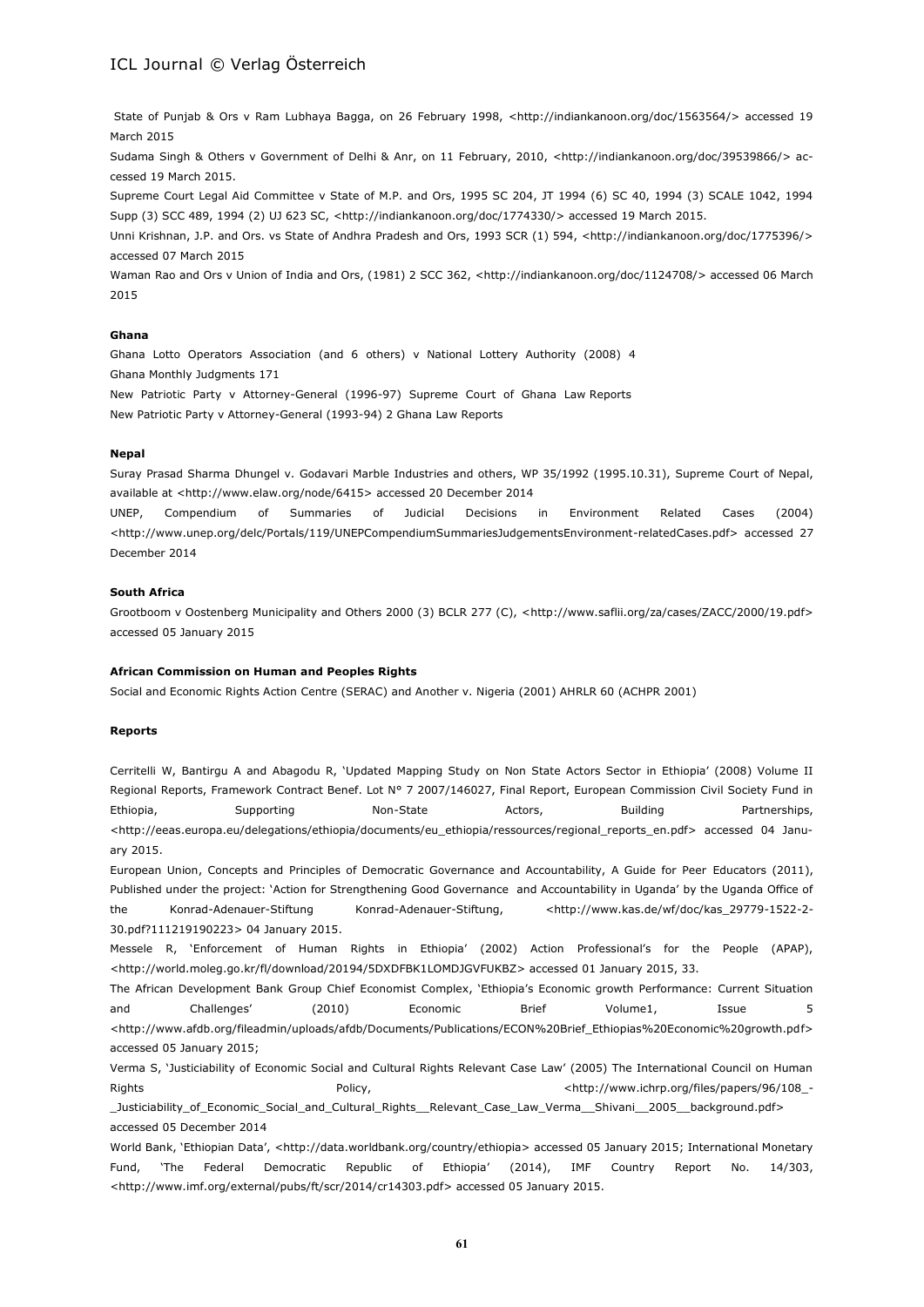#### **Conference Papers and Presentations**

Adugna B, 'Pastoral Development and Settlement in Ethiopia: Laws, Policies and Practices' (2014), Second National Workshop on Pastoralism, Conference Proceeding, Jigjiga University

Balakrishnan K, 'Judicial Activism under the Indian Constitution' (2009), A paper presented at Trinity College Dublin, Ireland, <http://www.sci.nic.in/speeches/speeches\_2009/judicial\_activism\_tcd\_dublin\_14-10-09.pdf> accessed 09 March 2015 Besselink L, 'The Protection of Human rights in Federal Systems: The Case of Ethiopia' in Proceedings of the 14th International Conference of Ethiopian Studies (Addis Ababa 2000)

Gebreeyesus M, 'Industrial Policy and Development in Ethiopia: Evolution and Current Performance' (2013), Presentation at the "Learning to Compete (L2C): Accelerating Industrial Development in Africa" conference organized by UNU-WIDER June 24-25, 2013, Helsinki, Finland, <http://www1.wider.unu.edu/L2Cconf/sites/default/files/Gebreeyesus.pdf> accessed 05 January 2015 Gloppen S, 'Public Interest Litigation, Social Rights and Social Policy' (2005) Arusha Conference, New Frontiers of Social Policy, < http://siteresources.worldbank.org/INTRANETSOCIALDEVELOPMENT/Resources/Gloppen.rev.3.pdf> 25 January 2015 Hassan S, 'Rights, Activism and the Poor in India: Supreme Court and the 'Right to Food case' (2011), International Conference: "Social Protection for Social Justice" Institute of Development Studies & Centre for Social Protection, UK, <https://www.ids.ac.uk/files/dmfile/hassan2011therighttofoodcaseinindiacspconferencedraft.pdf> accessed 17 March 2015

#### **Working Papers**

Abebe A, 'Rule by law in Ethiopia: Rendering Constitutional Limits on Government Power Nonsensical' (2012), CGHR Working Paper 1, Cambridge: University of Cambridge Centre of Governance and Human Rights, <http://ehrp.org/wpcontent/uploads/2014/05/Adem-Abebe-Rule-By-Law-in-Ethiopia.pdf> accessed 01 September 2014

Ambaye D, 'Land Rights in Ethiopia: Ownership, equity, and liberty in land use rights' (2012), FIG Working Week, <http://www.fig.net/pub/fig2012/papers/ts02d/TS02D\_ambaye\_5521.pdf> accessed 01 January 2015

Imai K and Weinstein J, 'Measuring the Economic Impact of Civil War' (2000), Working papers, Centre for International Development at Harvard university, <http://www.cid.harvard.edu/cidwp/051.pdf> accessed 03 January 2015.

Obidegwu C, 'Post-Conflict Peace-Building in Africa: The Challenges of Socio-Economic Recovery and Development' (2004), Africa Region Working Paper Series No. 73, <http://www.worldbank.org/afr/wps/wp73.pdf> accessed 03 January 2015;

Sadurski W, 'Constitutional Courts in the Process of Articulating Constitutional Rights in the Post-Communist States of Central and Eastern Europe Part I: Social and Economic Rights' (2002) 17 European Univ. Inst., Dep't of Law, EUI Working Paper LAW No. 2002/14, <http://cadmus.eui.eu/dspace/bitstream/1814/192/1/law02- 14.pdf> accessed 16 December 2014

#### **Theses**

Abebe A, 'The Potential Role of Constitutional review in the Realization of Human rights in Ethiopia' (LLD thesis, University of Pretoria 2012)

Bimpong-Buta S, 'The Role of the Supreme Court in the Development of Constitutional Law in Ghana (LLD thesis, University of South Africa 2005)

Tesfaye A, 'Justiciability of Socio-Economic Rights in the Federal Democratic Republic of Ethiopia' (LL.M Thesis, Addis Ababa University 2010)

#### **Others**

Alexander Hamilton, Federalist Paper, Federalist No. 78, <http://www.foundingfathers.info/federalistpapers/fed78.htm> accessed 08 March 2015.

Ararssa T, 'Why Resist the Master Plan? A Constitutional Legal Exploration' (2014), The Gulele Post, <http://www.gulelepost.com/2014/06/04/why-resist-the-master-plan-a-constitutional-legal-exploration/> accessed 2 December 2014

Balakrishnan K, 'Growth of Public Interest Litigation in India' (2008), Singapore Academy of Law, Fifteenth Annual Lecture, <http://supremecourtofindia.nic.in/speeches/speeches\_2008/8%5B1%5D.10.08\_singapore\_-

\_growth\_of\_public\_interest\_litigation.pdf> accessed 15 March 2015

Bhatia G, 'The Directive Principles of State Policy: Theory and Practice' <http://ssrn.com/abstract=2411046> accessed 07 January 2015

Bunreachtna hEireann, Dáil Éireann Volume 67, (11 May, 1937), <http://historicaldebates.oireachtas.ie/D/0067/D.0067.193705110029.html> accessed 24 December 2014